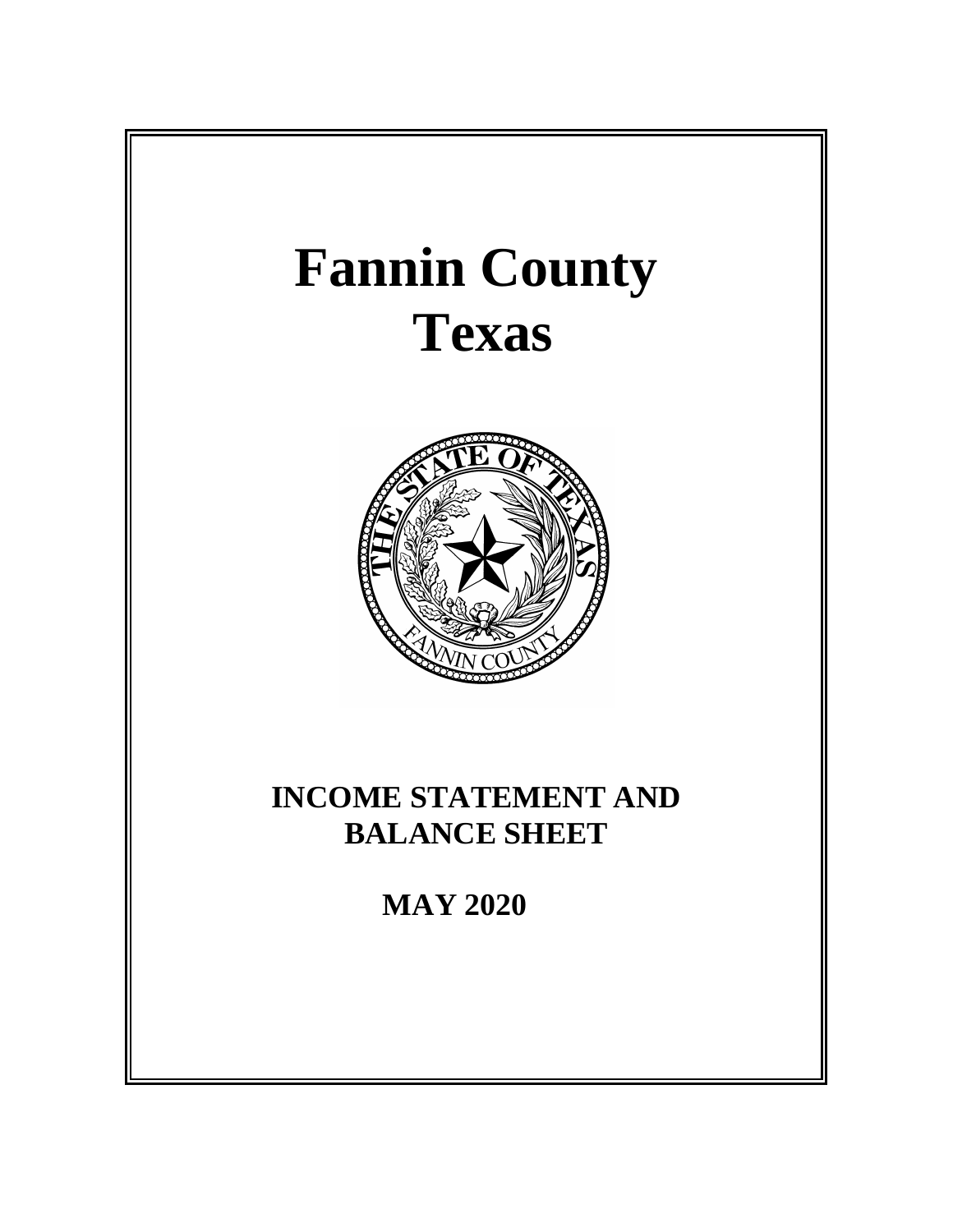| $06 - 01 - 2020$ | TIME: 03:15 PM - FOR MONTH ENDING 5-31-2020                                                                                               | INCOME STATEMENT    |                                                                                       | PAGE<br>1<br>PREPARER: 0004 |
|------------------|-------------------------------------------------------------------------------------------------------------------------------------------|---------------------|---------------------------------------------------------------------------------------|-----------------------------|
|                  | FANNIN COUNTY<br>101 E. SAM RAYBURN DRIVE SUITE 303                                                                                       | BONHAM, TEXAS 75418 |                                                                                       |                             |
|                  |                                                                                                                                           |                     |                                                                                       |                             |
|                  | ***** INCOME ACCOUNTS *****                                                                                                               |                     |                                                                                       |                             |
|                  | 10-300-110 UNENCUMBERED FUND BALANCE                                                                                                      |                     | 0.00                                                                                  |                             |
|                  |                                                                                                                                           |                     |                                                                                       |                             |
|                  | 10-310-110 CURRENT TAXES                                                                                                                  |                     | 8,491,835.56                                                                          |                             |
|                  |                                                                                                                                           |                     |                                                                                       |                             |
|                  | 10-318-120 PAY N LIEU TAX/GRASSLAND                                                                                                       |                     | 1,143.00                                                                              |                             |
|                  | 10-318-121 PAY N LIEU TAX/UPPER TRINITY                                                                                                   |                     | 11, 286.17                                                                            |                             |
|                  | 10-318-122 TAX ABATEMENT/APPLICATION                                                                                                      |                     | 17,300.00<br>$\begin{array}{r} 1,300.00 \\ 214.68 \\ 5,401.95 \\ 100.387 \end{array}$ |                             |
|                  | 10-318-128 LOCAL FINES AND REIMBURSEMENTS<br>10-318-129 STATE FINES AND REIMBURSEMENTS                                                    |                     |                                                                                       |                             |
|                  | 10-318-130 COURT COSTS/ARREST FEES                                                                                                        |                     |                                                                                       |                             |
|                  | 10-318-132 ATTORNEYS & DOCTORS                                                                                                            |                     | 1,337.65                                                                              |                             |
|                  | 10-318-140 TAX ON MIXED DRINKS                                                                                                            |                     | 4,520.29                                                                              |                             |
|                  |                                                                                                                                           |                     |                                                                                       |                             |
|                  | 10-319-420 JAIL PAY PHONE COMMISSION                                                                                                      |                     | 162,075.77                                                                            |                             |
|                  | 10-319-429 SCHOLARSHIP FUNDS                                                                                                              |                     | 0.00                                                                                  |                             |
|                  | 10-319-551 ANNUAL PAYMENT                                                                                                                 |                     | 0.00                                                                                  |                             |
|                  | 10-319-552 MONTHLY MONITORING PAYMEN<br>10-319-553 ADMINISTRATIVE FEE                                                                     |                     | 0.00<br>0.00                                                                          |                             |
|                  | 10-319-554 REIMB.FOR CONFINEMENT EXP.                                                                                                     |                     | 0.00                                                                                  |                             |
|                  |                                                                                                                                           |                     |                                                                                       |                             |
|                  | 10-320-200 ALCOHLIC BEVERAGE LICENSE                                                                                                      |                     | 12,282.89                                                                             |                             |
|                  | 10-320-300 SEWAGE PERMITS/INSPECTIONS                                                                                                     |                     | 67,845.56                                                                             |                             |
|                  | 10-320-300 SEWAGE FERNITS/INSERVITIONS<br>10-320-545 FOOD SERV.PERMITS/CLASSES 0.00<br>10-320-546 \$5 COUNTY FEE/FOOD HANDLERS CLASS 0.00 |                     |                                                                                       |                             |
|                  |                                                                                                                                           |                     |                                                                                       |                             |
|                  | 10-321-200 COMMISSIONS ON CAR REGIST                                                                                                      |                     | 57,694.10                                                                             |                             |
|                  | 10-321-250 COMMISSION ON CAR TITLES                                                                                                       |                     | 24,470.00                                                                             |                             |
|                  | 10-321-251 COMM.ON SALES TAX COLLECTIONS                                                                                                  |                     | 219,824.20                                                                            |                             |
|                  | 10-321-252 TOLL COLLECTIONS<br>10-321-901 TAX CERTIFICATES                                                                                |                     | 1,209.00                                                                              |                             |
|                  |                                                                                                                                           |                     | 5,703.52                                                                              |                             |
|                  |                                                                                                                                           |                     |                                                                                       |                             |
|                  | 10-330-201 FEMA 2018 DR-4416<br>10-330-396 RIFLE RESISTANT BODY ARMOR 3439801                                                             |                     | 3, 119. 14<br>0.00                                                                    |                             |
|                  | 10-330-403 TEAM REDEVELOPMENT TRAINING                                                                                                    |                     | 0.00                                                                                  |                             |
|                  | 10-330-437 INDIGENT DEFENSE GRANT                                                                                                         |                     | 28,955.50                                                                             |                             |
|                  |                                                                                                                                           |                     |                                                                                       |                             |
|                  |                                                                                                                                           |                     |                                                                                       |                             |
|                  | 10-340-135 FAMILY PROTECTION FEE                                                                                                          |                     | 1,517.16                                                                              |                             |
|                  | 10-340-400 COUNTY JUDGE FEES                                                                                                              |                     | 64.00                                                                                 |                             |
|                  | 10-340-403 COUNTY CLERK FEES                                                                                                              |                     | 24, 334.87                                                                            |                             |
|                  | 10-340-450 DISTRICT CLERK FEES<br>10-340-455 J. P. #1 FEES                                                                                |                     | 41,884.80<br>11, 315.89                                                               |                             |
|                  | 10-340-456 J. P. #2 FEES                                                                                                                  |                     | 2,349.40                                                                              |                             |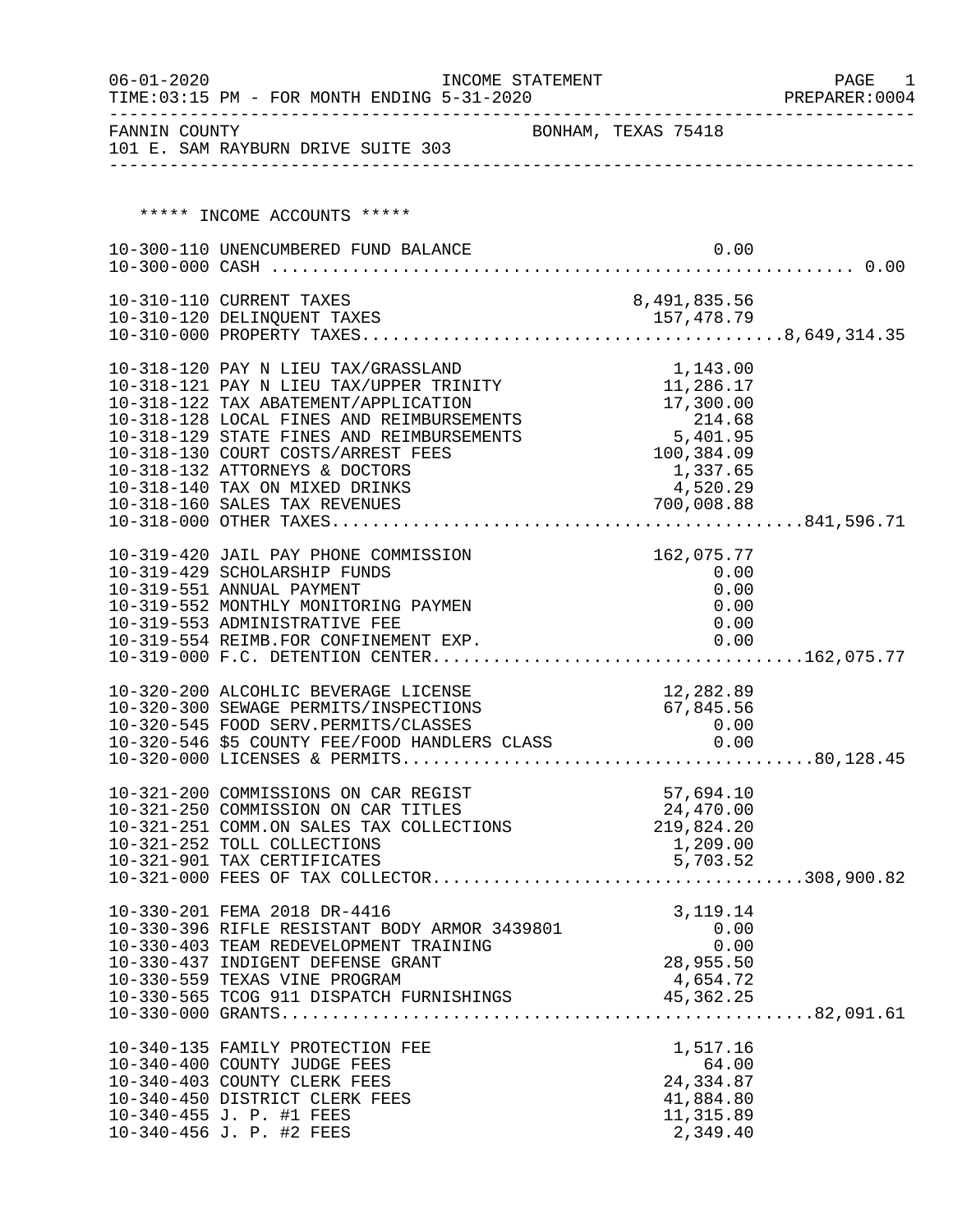| $06 - 01 - 2020$ | INCOME STATEMENT<br>TIME: 03:15 PM - FOR MONTH ENDING 5-31-2020                                                                                                                                                                                                                                                                                                                                                                                                                                                                                                                                                                                                                                                                                                                                                                                                                                                                                |                                                                                                                                                                                                                                                 | PAGE 2<br>PREPARER: 0004 |
|------------------|------------------------------------------------------------------------------------------------------------------------------------------------------------------------------------------------------------------------------------------------------------------------------------------------------------------------------------------------------------------------------------------------------------------------------------------------------------------------------------------------------------------------------------------------------------------------------------------------------------------------------------------------------------------------------------------------------------------------------------------------------------------------------------------------------------------------------------------------------------------------------------------------------------------------------------------------|-------------------------------------------------------------------------------------------------------------------------------------------------------------------------------------------------------------------------------------------------|--------------------------|
| FANNIN COUNTY    | BONHAM, TEXAS 75418<br>101 E. SAM RAYBURN DRIVE SUITE 303                                                                                                                                                                                                                                                                                                                                                                                                                                                                                                                                                                                                                                                                                                                                                                                                                                                                                      |                                                                                                                                                                                                                                                 |                          |
|                  | 10-340-457 J. P. #3 FEES<br>10-340-475 DISTRICT ATTORNEY FEES<br>10-340-480 BOND APPLICATION FEE<br>10-340-484 ELECTION REIMBURSEMENTS<br>10-340-551 CONSTABLE PCT. 1 FEES<br>10-340-552 CONSTABLE PCT. 2 FEES<br>10-340-553 CONSTABLE PCT. 3 FEES<br>10-340-560 SHERIFF FEES<br>10-340-573 BOND SUPERVISION FEES<br>10-340-600 D.C.6TH COURT OF APPEALS FEE<br>10-340-601 C.C.6TH COURT OF APPEALS FEE<br>10-340-652 SUBDIVISION FEES<br>10-340-653 ZONING APPLICATION FEES<br>10-340-654 FLOOD PLAIN FEES<br>10-340-655 BUILDING PERMITS                                                                                                                                                                                                                                                                                                                                                                                                     | 4,606.14<br>$4,606.14$<br>$524.69$<br>0.00<br>$386.92$<br>5,045.00<br>1,850.00<br>1,482.08<br>23,306.81<br>61,778.00<br>1,143.11<br>90.00<br>2,594.39<br>150.00<br>60.00<br>000<br>750.00                                                       |                          |
|                  | 10-350-455 J. P. #1 FINES                                                                                                                                                                                                                                                                                                                                                                                                                                                                                                                                                                                                                                                                                                                                                                                                                                                                                                                      | 2,375.49                                                                                                                                                                                                                                        |                          |
|                  |                                                                                                                                                                                                                                                                                                                                                                                                                                                                                                                                                                                                                                                                                                                                                                                                                                                                                                                                                |                                                                                                                                                                                                                                                 |                          |
|                  |                                                                                                                                                                                                                                                                                                                                                                                                                                                                                                                                                                                                                                                                                                                                                                                                                                                                                                                                                |                                                                                                                                                                                                                                                 |                          |
|                  | 10-364-162 SALE OF ASSETS LAND/BUILDING<br>10-364-163 SALE OF EQUIPMENT 20,605.79<br>10-364-000 SALE OF ASSETS LAND/BUILDING20,605.79                                                                                                                                                                                                                                                                                                                                                                                                                                                                                                                                                                                                                                                                                                                                                                                                          |                                                                                                                                                                                                                                                 |                          |
|                  | 10-370-100 KFYN-RADIO TOWER RENT<br>10-370-112 TOBACCO SETTLEMENT<br>10-370-115 RENT- VERIZON TOWER<br>10-370-120 CONTRIBUTION IHC TRUST<br>10-370-125 IHC STATE REIMBURSEMENT<br>10-370-130 REFUNDS & MISCELLANEOUS<br>10-370-131 AUTOMOBILE INSURANCE LOSS PAYMENTS<br>10-370-132 PROPERTY INSURANCE LOSS PAYMENTS<br>10-370-135 HEALTH INS. SURPLUS DISTRIBUTION<br>10-370-139 STATE JUROR REIMB.FEE<br>10-370-143 D.A.SALARY REIMB.<br>10-370-144 CO. JUDGE COURT FEES SALARY REIMB.<br>10-370-147 UTILITIES REIMBURSEMENT<br>10-370-151 ASST. DA LONGEVITY PAY<br>10-370-152 HB 9 D.A. SUPPLEMENTAL FUNDS<br>10-370-162 COURT REPORTER SERVICE FEE<br>10-370-162 COURT REPORTER SERVICE FEE<br>10-370-163 ADM.OF COURT JUSTICE 10% SB 1417<br>10-370-164 TIME PAYMENT FEE 40% SB 1417<br>10-370-166 JUDICIAL SUPP.FEE(60 CENTS)<br>10-370-167 JUROR REIMB.FEE<br>10-370-408 COUNTY WELLNESS PROGRAM<br>10-370-410 CO CT AT LAW SUPPLEMENT | 1,600.00<br>19,703.58<br>8,516.88<br>13,352.00<br>0.00<br>3,623.66<br>43,000.00<br>0.00<br>0.00<br>7,616.00<br>9,166.67<br>0.00<br>10,881.91<br>3,840.00<br>0.00<br>3,699.27<br>249.69<br>998.84<br>333.94<br>1,981.41<br>1,260.00<br>42,000.00 |                          |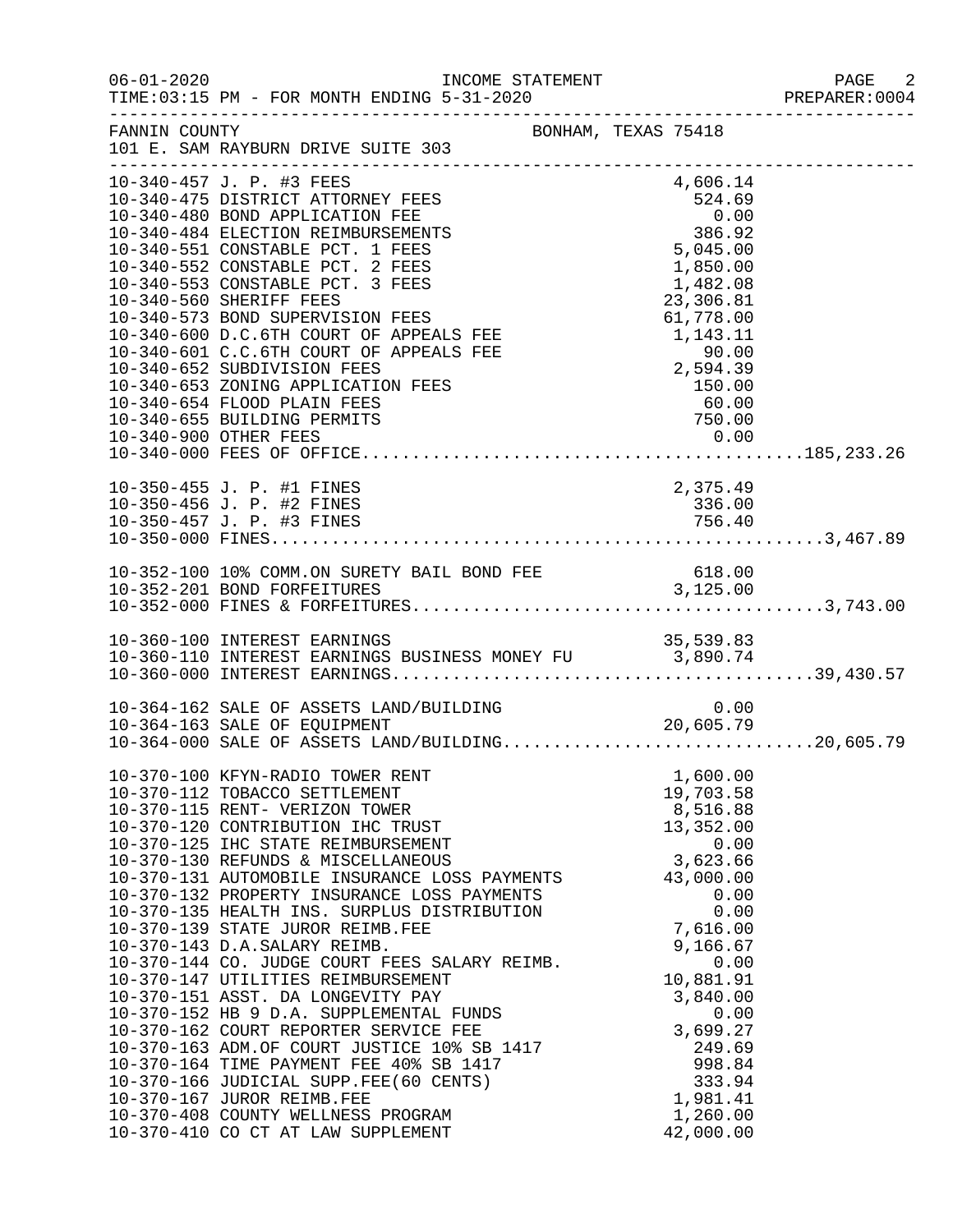| $06 - 01 - 2020$ | INCOME STATEMENT<br>TIME: 03:15 PM - FOR MONTH ENDING 5-31-2020                                                                                                                                                                                                                                                               |                     |                                                                         | PAGE 3<br>PREPARER:0004 |
|------------------|-------------------------------------------------------------------------------------------------------------------------------------------------------------------------------------------------------------------------------------------------------------------------------------------------------------------------------|---------------------|-------------------------------------------------------------------------|-------------------------|
| FANNIN COUNTY    | 101 E. SAM RAYBURN DRIVE SUITE 303                                                                                                                                                                                                                                                                                            | BONHAM, TEXAS 75418 |                                                                         |                         |
|                  | 10-370-432 PROCEEDS OF SALE OF LIVESTOCK<br>10-370-450 DIST. CLK. PASSPORT PHOTO<br>10-370-453 REIMB.CEC ODYSSEY SAAS<br>10-370-509 CANDY MACHINE COMMISSION<br>10-370-510 DR. PEPPER COMMISSION<br>10-370-553 DONATION CONST.3 RADIO EQUIP.<br>10-370-562 STATE REIMB.OFFENDER TRANSPORT<br>10-370-565 COCA-COLA COMMISSIONS |                     | 0.00<br>510.00<br>10,796.50<br>0.00<br>0.00<br>0.00<br>4,632.30<br>0.00 |                         |
|                  | 11-300-111 BEGINNING CASH BALANCE                                                                                                                                                                                                                                                                                             |                     | 0.00                                                                    |                         |
|                  | 11-340-600 COUNTY CLERK FEES<br>11-340-650 DISTRICT CLERK FEES                                                                                                                                                                                                                                                                |                     | 1,558.45<br>1,775.19                                                    |                         |
|                  | 11-360-100 INTEREST EARNINGS                                                                                                                                                                                                                                                                                                  |                     | 189.99                                                                  |                         |
|                  | 12-300-112 BEGINNING CASH BALANCE                                                                                                                                                                                                                                                                                             |                     | 0.00                                                                    |                         |
|                  | 12-360-100 INTEREST EARNINGS                                                                                                                                                                                                                                                                                                  |                     | 5.76                                                                    |                         |
|                  | 12-370-134 CO.CLK.VITAL STAT.FEE                                                                                                                                                                                                                                                                                              |                     | 81.00                                                                   |                         |
|                  | 13-300-113 BEGINNING CASH BALANCE                                                                                                                                                                                                                                                                                             |                     | 0.00                                                                    |                         |
|                  | 13-345-113 SURETY BAIL BOND FEE                                                                                                                                                                                                                                                                                               |                     | 5,295.00                                                                |                         |
|                  | 13-370-130 REFUNDS & MISCELLANEOUS<br>13-370-132 TEMPORARY BOND SECURITY                                                                                                                                                                                                                                                      |                     | 0.00<br>0.00                                                            |                         |
|                  | 14-300-114 BEGINNING CASH                                                                                                                                                                                                                                                                                                     |                     | 0.00                                                                    |                         |
|                  | 14-370-455 JP1 SECURITY FEE<br>14-370-456 JP2 SECURITY FEE<br>14-370-457 JP3 SECURITY FEE                                                                                                                                                                                                                                     |                     | 305.72<br>64.32<br>151.90                                               |                         |
|                  | 16-300-116 BEGINNING CASH BALANCE                                                                                                                                                                                                                                                                                             |                     | 0.00                                                                    |                         |
|                  | 16-370-149 CO. JUDGE EXCESS SUPP.                                                                                                                                                                                                                                                                                             |                     | 0.00                                                                    |                         |
|                  | 17-300-117 BEGINNING CASH BALANCE                                                                                                                                                                                                                                                                                             |                     | 0.00                                                                    |                         |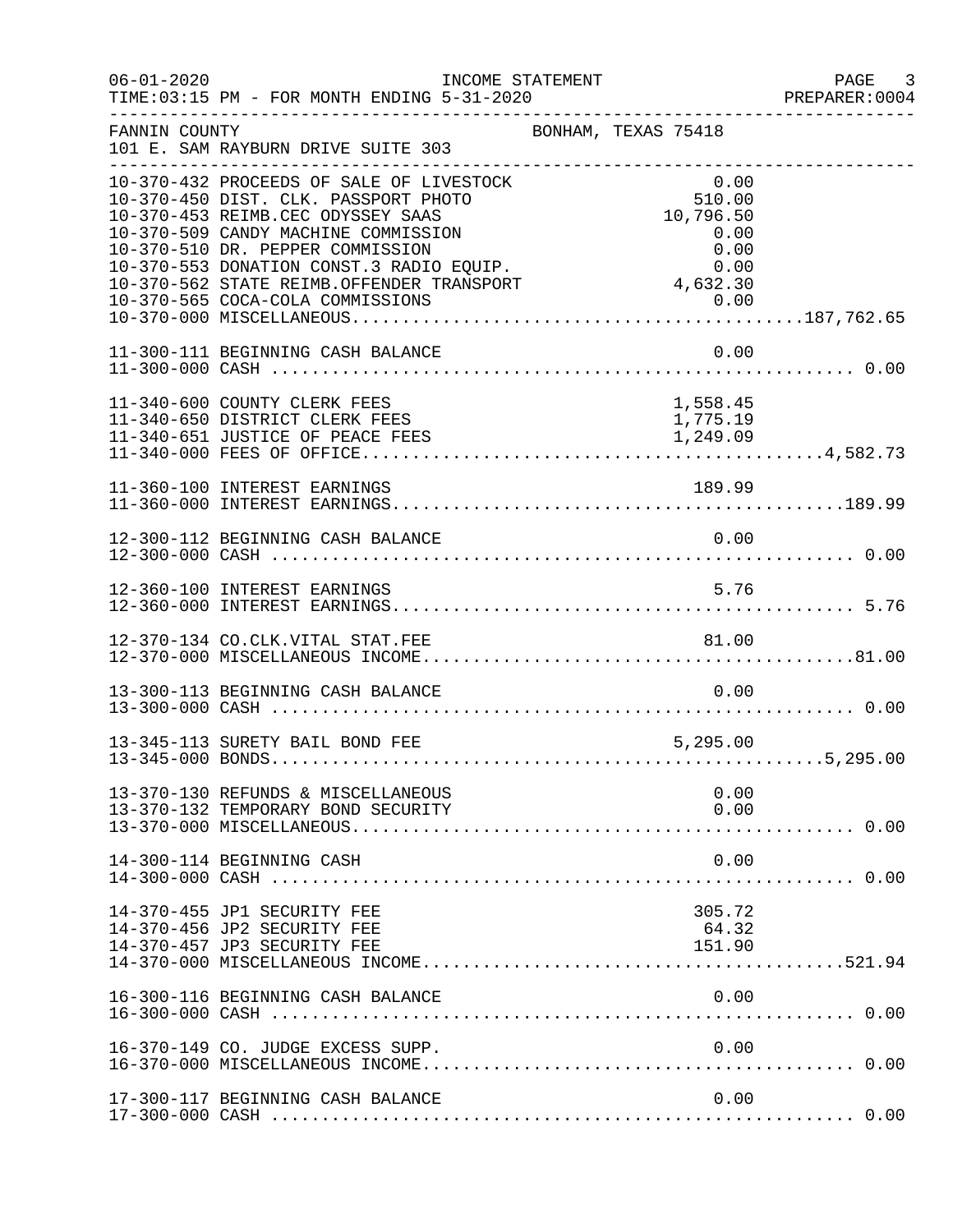| $06 - 01 - 2020$ | INCOME STATEMENT<br>TIME: 03:15 PM - FOR MONTH ENDING 5-31-2020                                                   | ------------------------------------       | PAGE 4<br>PREPARER: 0004 |
|------------------|-------------------------------------------------------------------------------------------------------------------|--------------------------------------------|--------------------------|
| FANNIN COUNTY    | 101 E. SAM RAYBURN DRIVE SUITE 303                                                                                | BONHAM, TEXAS 75418                        |                          |
|                  | 17-340-131 PROBATE JUDGES EDUCATION                                                                               | 60.00                                      |                          |
|                  | 17-370-130 REFUNDS & MISCELLANEOUS                                                                                | 0.00                                       |                          |
|                  | 18-300-118 BEGINNING CASH BALANCE                                                                                 | 0.00                                       |                          |
|                  | 18-360-100 INTEREST EARNINGS                                                                                      | 93.18                                      |                          |
|                  | 18-370-130 REFUNDS & MISCELLANEOUS<br>18-370-131 SUBSCRIPTION/IMAGES FEES<br>18-370-133 CO.CLERK PRESERVE REC FEE | 0.00<br>$6,701.00$<br>7,397.84<br>7,397.84 |                          |
|                  | 19-300-119 BEGINNING CASH BALANCE                                                                                 | 0.00                                       |                          |
|                  | 19-360-100 INTEREST EARNINGS                                                                                      | 18.32                                      |                          |
|                  |                                                                                                                   |                                            |                          |
|                  | 20-300-120 BEGINNING CASH BALANCE                                                                                 | 0.00                                       |                          |
|                  | 20-360-100 INTEREST EARNINGS                                                                                      | 98.45                                      |                          |
|                  | 20-370-135 CO.OFFICE REC.MNGMT.FEE                                                                                | 3,347.60                                   |                          |
|                  | 21-300-121 BEGINNING CASH BALANCE                                                                                 | 0.00                                       |                          |
|                  | 21-310-110 CURRENT TAXES                                                                                          | 537,280.94                                 |                          |
|                  | 21-318-120 PAY N LIEU TAX/GRASSLAND<br>21-318-121 PAY N LIEU TAX/UPPER TRINITY                                    | 0.00<br>684.73                             |                          |
|                  | 21-321-200 CAR REGISTRATION/SALES TAX<br>21-321-300 COUNTY'S ADDITIONAL \$10                                      | 73,426.50<br>38,728.21                     |                          |
|                  | 21-330-200 FEMA GRANT                                                                                             | 38,384.23                                  |                          |
|                  | 21-350-403 COUNTY CLERK FINES<br>21-350-450 DISTRICT CLERK FINES<br>21-350-455 J. P. #1 FINES                     | 223.35<br>4,394.39<br>2,858.64             |                          |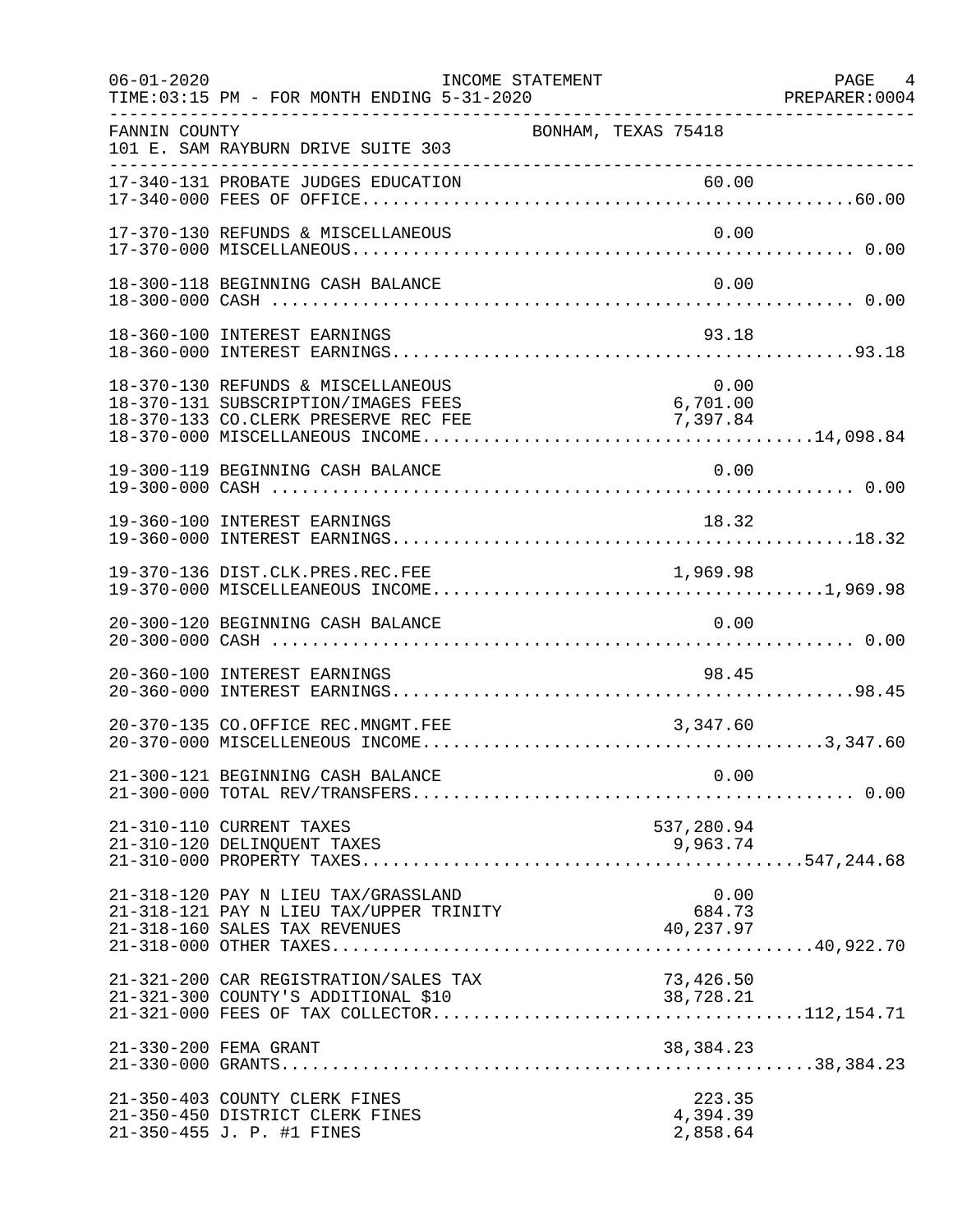| $06 - 01 - 2020$ | TIME: 03:15 PM - FOR MONTH ENDING 5-31-2020                                                                                                                                                                               | INCOME STATEMENT |                                                         |              | PAGE 5<br>PREPARER:0004 |
|------------------|---------------------------------------------------------------------------------------------------------------------------------------------------------------------------------------------------------------------------|------------------|---------------------------------------------------------|--------------|-------------------------|
| FANNIN COUNTY    | 101 E. SAM RAYBURN DRIVE SUITE 303                                                                                                                                                                                        |                  | BONHAM, TEXAS 75418                                     |              |                         |
|                  | 21-350-456 J. P. #2 FINES<br>21-350-457 J. P. #3 FINES                                                                                                                                                                    |                  | 2,486.08<br>1,553.88                                    |              |                         |
|                  | 21-360-100 INTEREST EARNINGS                                                                                                                                                                                              |                  | 614.91                                                  |              |                         |
|                  | 21-364-162 LAND/BUILDING<br>21-364-163 SALE OF EQUIPMENT                                                                                                                                                                  |                  |                                                         | 0.00<br>0.00 |                         |
|                  | 21-370-100 PROPERTY LEASE<br>21-370-120 STATE LATERAL ROAD<br>21-370-125 TDT. WEIGHT FEES<br>21-370-130 REFUNDS & MISCELLANEOUS<br>21-370-140 PROCEEDS OF LOAN                                                            |                  | 0.00<br>u.uu<br>8,459.87<br>21,362.50<br>562.90<br>0.00 |              |                         |
|                  | 22-300-122 BEGINNING CASH BALANCE                                                                                                                                                                                         |                  |                                                         | 0.00         |                         |
|                  | 22-310-110 CURRENT TAXES<br>22-310-120 DELINQUENT TAXES                                                                                                                                                                   |                  | 625,861.07<br>11,606.51                                 |              |                         |
|                  | 22-318-120 PAY N LIEU TAX/GRASSLAND<br>22-318-121 PAY N LIEU TAX/UPPER TRINITY<br>22-318-160 SALES TAX REVENUES                                                                                                           |                  | 0.00<br>797.62<br>46,871.89                             |              |                         |
|                  | 22-321-200 CAR REGISTRATION/SALES TAX<br>22-321-300 COUNTY'S ADDITIONAL \$10                                                                                                                                              |                  | 85,532.18<br>45, 113.09                                 |              |                         |
|                  | 22-330-200 FEMA GRANT                                                                                                                                                                                                     |                  |                                                         | 0.00         |                         |
|                  | 22-350-403 COUNTY CLERK FINES<br>22-350-450 DISTRICT CLERK FINES<br>22-350-455 J. P. #1 FINES<br>22-350-456 J. P. #2 FINES<br>22-350-457 J. P. #3 FINES                                                                   |                  | 260.17<br>5,118.90<br>3,329.93<br>2,895.93<br>1,810.06  |              |                         |
|                  | 22-360-100 INTEREST EARNINGS                                                                                                                                                                                              |                  | 3,197.71                                                |              |                         |
|                  | 22-364-163 SALE OF EQUIPMENT                                                                                                                                                                                              |                  |                                                         | 0.00         |                         |
|                  | 22-370-120 STATE LATERAL ROAD<br>22-370-125 TDT WEIGHT FEES<br>22-370-130 REFUNDS & MISCELLANEOUS<br>22-370-131 AUTOMOBILE INSURANCE LOSS PAYMENT<br>22-370-140 PROCEEDS OF LOAN<br>22-370-145 REIMBURSEMENT OF MATERIALS |                  | 9,854.63<br>24,884.48<br>696.96<br>8,741.86             | 0.00<br>0.00 |                         |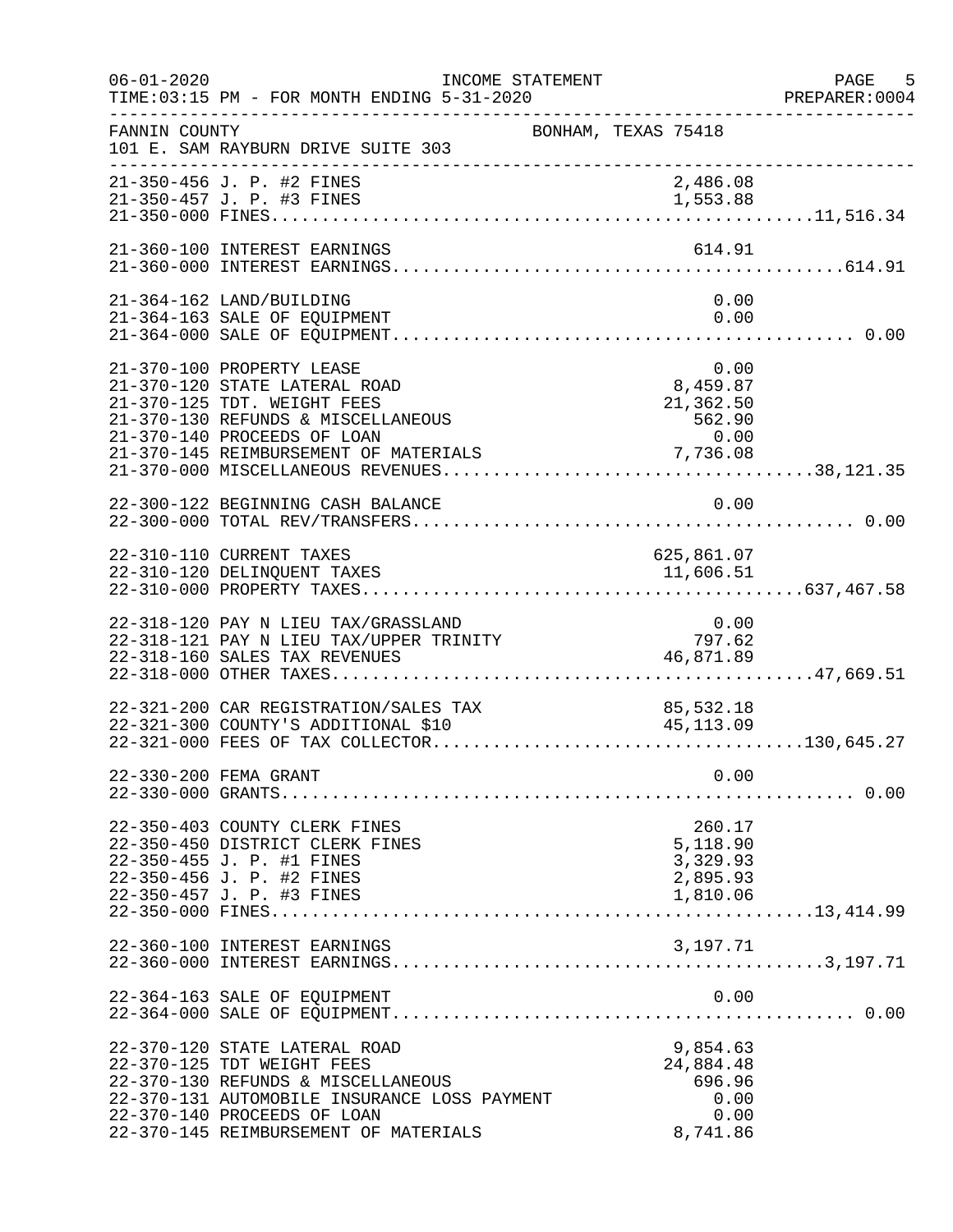| $06 - 01 - 2020$ | INCOME STATEMENT<br>TIME: 03:15 PM - FOR MONTH ENDING 5-31-2020                                                                                                                                      |                                                          | PAGE 6<br>PREPARER:0004 |
|------------------|------------------------------------------------------------------------------------------------------------------------------------------------------------------------------------------------------|----------------------------------------------------------|-------------------------|
| FANNIN COUNTY    | BONHAM, TEXAS 75418<br>101 E. SAM RAYBURN DRIVE SUITE 303                                                                                                                                            |                                                          |                         |
|                  |                                                                                                                                                                                                      |                                                          |                         |
|                  | 23-300-123 BEGINNING CASH BALANCE                                                                                                                                                                    |                                                          | 0.00                    |
|                  | 23-310-110 CURRENT TAXES                                                                                                                                                                             | 938,791.60                                               |                         |
|                  | 23-318-120 PAY N LIEU TAX/GRASSLAND<br>23-318-121 PAY N LIEU TAX/UPPER TRINITY<br>23-318-160 SALES TAX REVENUES                                                                                      | 0.00<br>1,196.44<br>70,307.83                            |                         |
|                  | 23-321-200 CAR REGISTRATION/SALES TAX<br>23-321-300 COUNTY'S ADDITIONAL \$10                                                                                                                         | 128,298.22<br>67,669.63                                  |                         |
|                  | 23-330-200 FEMA GRANT                                                                                                                                                                                | 30,583.64                                                |                         |
|                  | 23-350-403 COUNTY CLERK FINES<br>23-350-450 DISTRICT CLERK FINES<br>23-350-455 J. P. #1 FINES<br>23-350-456 J. P. #2 FINES<br>23-350-457 J. P. #3 FINES                                              | 390.26<br>7,678.34<br>4,994.88<br>4,343.92<br>2,715.08   |                         |
|                  | 23-360-100 INTEREST EARNINGS                                                                                                                                                                         | 4,055.84                                                 |                         |
|                  | 23-364-162 LAND/BUILDING<br>23-364-163 SALE OF EQUIPMENT                                                                                                                                             | 76,954.64                                                | 0.00                    |
|                  | 23-370-120 STATE LATERAL ROAD<br>23-370-125 TDT WEIGHT FEES<br>23-370-130 REFUNDS & MISCELLANEOUS<br>23-370-139 RESTITUTION<br>23-370-140 PROCEEDS OF LOANS<br>23-370-145 REIMBURSEMENT OF MATERIALS | 14,781.95<br>37, 326.72<br>2,517.05<br>0.00<br>12,284.24 | 0.00                    |
|                  | 24-300-124 BEGINNING CASH BALANCE<br>24-300-999 TOTAL TRANSFERS                                                                                                                                      |                                                          | 0.00<br>0.00            |
|                  | 24-310-110 CURRENT TAXES<br>24-310-120 DELINQUENT TAXES                                                                                                                                              | 534,380.96<br>9,910.03                                   |                         |
|                  | 24-318-120 PAY N LIEU TAX/GRASSLAND<br>24-318-121 PAY N LIEU TAX/UPPER TRINITY<br>24-318-160 SALES TAX REVENUES                                                                                      | 681.04<br>40,020.78                                      | 0.00                    |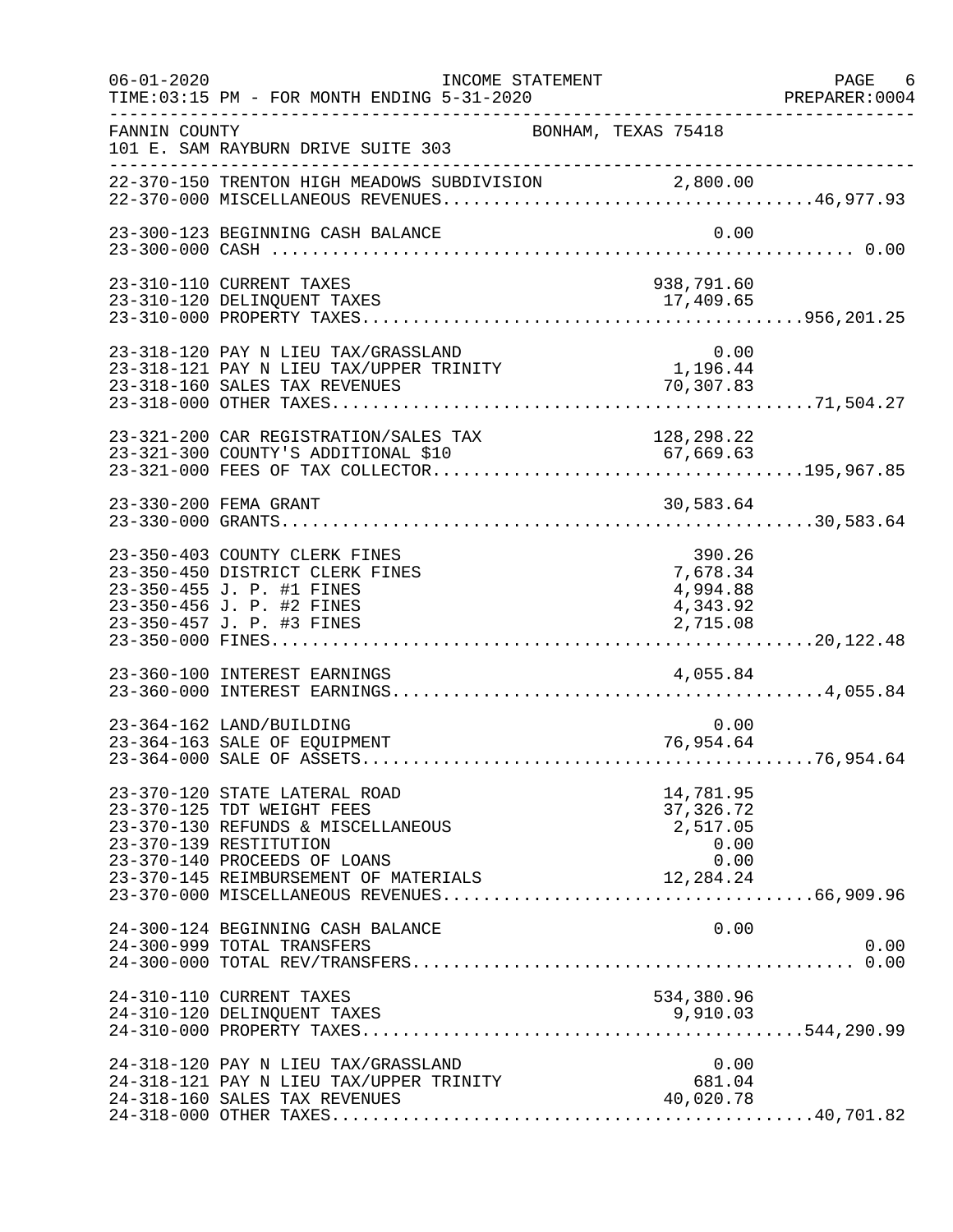| $06 - 01 - 2020$     | INCOME STATEMENT<br>TIME: 03:15 PM - FOR MONTH ENDING 5-31-2020                                                                                                                                                                                     |                                                                                  | PAGE 7<br>PREPARER:0004 |
|----------------------|-----------------------------------------------------------------------------------------------------------------------------------------------------------------------------------------------------------------------------------------------------|----------------------------------------------------------------------------------|-------------------------|
| FANNIN COUNTY        | 101 E. SAM RAYBURN DRIVE SUITE 303                                                                                                                                                                                                                  | BONHAM, TEXAS 75418                                                              |                         |
|                      | 24-321-200 CAR REGISTRATION/SALES TAX                                                                                                                                                                                                               |                                                                                  |                         |
|                      | 24-330-200 FEMA GRANT                                                                                                                                                                                                                               | 54,433.72                                                                        |                         |
|                      | 24-350-403 COUNTY CLERK FINES<br>24-350-450 DISTRICT CLERK FINES<br>24-350-455 J. P. #1 FINES<br>24-350-456 J. P. #2 FINES<br>24-350-457 J. P. #3 FINES                                                                                             | 222.14<br>4,370.70<br>2,843.21<br>2,472.67<br>1,545.51                           |                         |
|                      |                                                                                                                                                                                                                                                     |                                                                                  |                         |
|                      | 24-364-162 LAND/BUILDING<br>24-364-163 SALE OF EQUIPMENT                                                                                                                                                                                            | 0.00                                                                             | 0.00                    |
|                      | 24-370-120 STATE LATERAL ROAD<br>24-370-125 TDT WEIGHT FEES<br>24-370-130 REFUNDS & MISCELLANEOUS<br>24-370-138 SALE OF SCRAP IRON<br>24-370-140 PROCEEDS OF LOAN<br>24-370-145 REIMBURSEMENT OF MATERIALS<br>24-370-146 SALE OF RECYCLED MATERIALS | 8, 414.22<br>21, 247. 21<br>633.60<br>866.45<br>0 . 00<br>5 , 329 . 63<br>753.36 |                         |
|                      | 25-300-125 BEGINNING CASH BALANCE                                                                                                                                                                                                                   |                                                                                  | 0.00                    |
| 25-370-625 DONATIONS | 25-370-138 SALE OF SCRAP IRON                                                                                                                                                                                                                       | 0.00                                                                             | 0.00                    |
|                      | 26-300-126 BEGINNING CASH BALANCE                                                                                                                                                                                                                   |                                                                                  | 0.00                    |
|                      | 26-360-100 INTEREST EARNINGS                                                                                                                                                                                                                        | 80.27                                                                            |                         |
|                      | 26-370-455 J.P.#1 TECHNOLOGY FEES                                                                                                                                                                                                                   | 995.65                                                                           |                         |
|                      | 27-300-127 BEGINNING CASH BALANCE                                                                                                                                                                                                                   |                                                                                  | 0.00                    |
|                      | 27-360-100 INTEREST EARNINGS                                                                                                                                                                                                                        | 15.38                                                                            |                         |
|                      | 27-370-456 J.P.#2 TECHNOLOGY FEES                                                                                                                                                                                                                   | 257.28                                                                           |                         |
|                      | 28-300-128 BEGINNING CASH                                                                                                                                                                                                                           |                                                                                  | 0.00                    |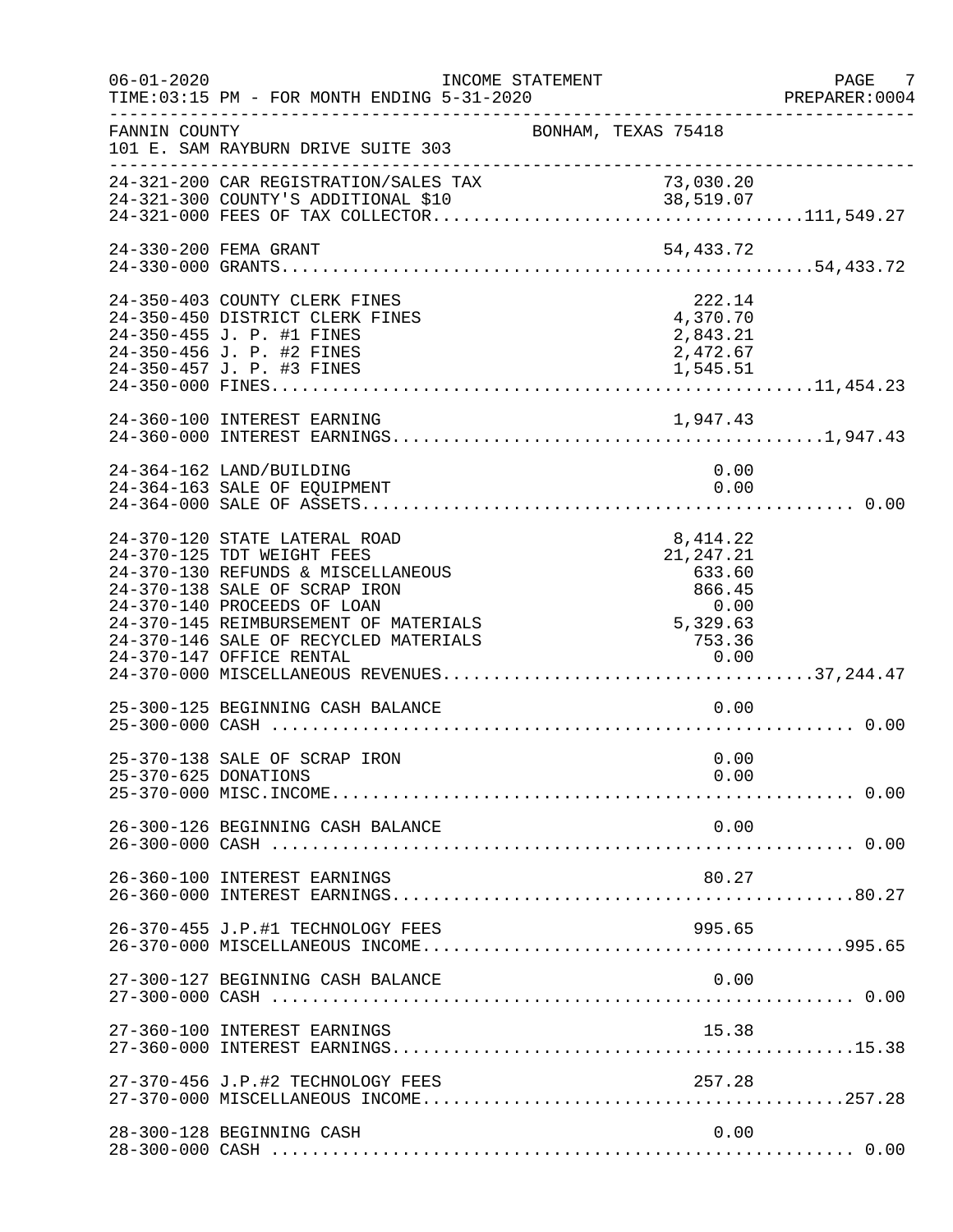| $06 - 01 - 2020$ | TIME: 03:15 PM - FOR MONTH ENDING 5-31-2020                                                                                         | INCOME STATEMENT    |                    | PAGE 8<br>PREPARER: 0004 |
|------------------|-------------------------------------------------------------------------------------------------------------------------------------|---------------------|--------------------|--------------------------|
| FANNIN COUNTY    | 101 E. SAM RAYBURN DRIVE SUITE 303                                                                                                  | BONHAM, TEXAS 75418 |                    |                          |
|                  | 28-360-100 INTEREST EARNINGS                                                                                                        |                     | 9.53               |                          |
|                  | 28-370-456 J.P.#3 TECHNOLOGY FEES                                                                                                   |                     | 499.19             |                          |
|                  | 30-360-100 INTEREST EARNINGS                                                                                                        |                     | 0.00               |                          |
|                  | 30-370-569 SHERIFF WORK RELEASE                                                                                                     |                     | 0.00               |                          |
|                  | 31-300-131 BEGINNING CASH BALANCE                                                                                                   |                     | 0.00               |                          |
|                  | 31-330-510 COURTHOUSE RESTORATION                                                                                                   |                     | 0.00               |                          |
|                  | 31-370-131 RESTORATION DONATIONS                                                                                                    |                     | 0.00               |                          |
|                  | 33-300-133 BEGINNING CASH BALANCE                                                                                                   |                     | 0.00               |                          |
|                  | 33-340-480 APPLICATION FEE                                                                                                          |                     | 0.00               |                          |
|                  | 34-300-134 BEGINNING CASH BALANCE                                                                                                   |                     | 0.00               |                          |
|                  | 34-360-100 INTEREST INCOME                                                                                                          |                     | 53.77              |                          |
|                  | 34-370-450 DISTRICT CT.RECORDS ARCHIVE FEE                                                                                          |                     | 3,177.04           |                          |
|                  | 35-340-403 COUNTY CLERK FEES<br>35-340-450 DISTRICT CLERK FEES                                                                      |                     | 630.00<br>8,001.71 |                          |
|                  | 35-360-100 INTEREST EARNINGS                                                                                                        |                     | 289.72             |                          |
|                  | 36-300-136 BEGINNING CASH BALANCE-D.A.FEE<br>36-300-136 BEGINNING CASH BALANCE-D.A.FEE<br>36-300-236 BEGINNING CASH BALANCE-SEIZURE |                     | 0.00<br>0.00       |                          |
|                  | 36-340-475 DISTRICT ATTORNEY FEES                                                                                                   |                     | 895.00             |                          |
|                  | 36-352-200 CONTRABAND FORFEITURE<br>36-352-300 D.A. SEIZURE FUND                                                                    |                     | 4,523.19<br>0.00   |                          |
|                  | 36-360-100 INTEREST EARNINGS-D.A. FEE<br>36-360-236 INTEREST EARNINGS-SEIZURE FUND                                                  |                     | 3.64<br>0.55       |                          |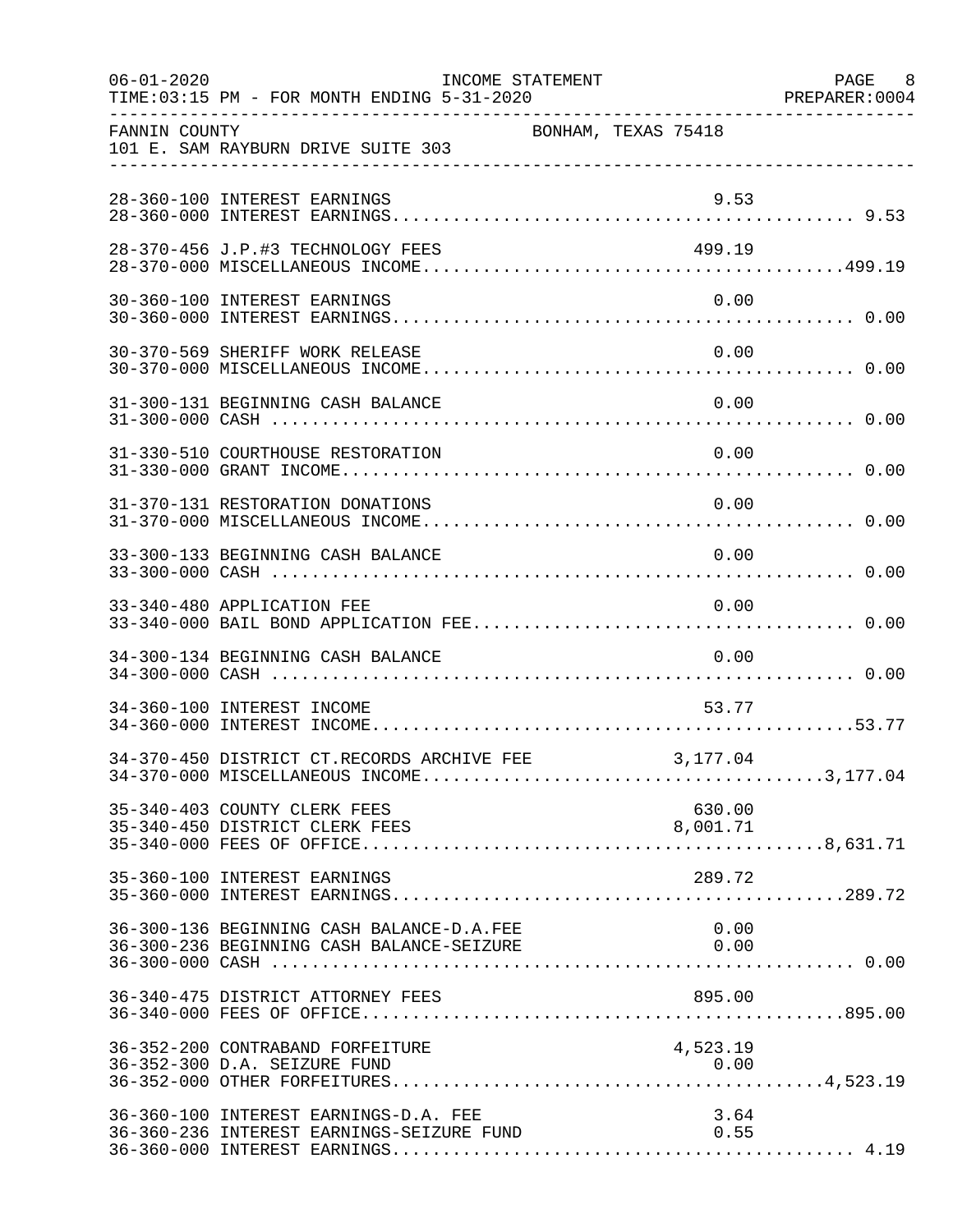| $06 - 01 - 2020$     | INCOME STATEMENT<br>TIME: 03:15 PM - FOR MONTH ENDING 5-31-2020                                                   |                     | PAGE 9<br>PREPARER: 0004 |
|----------------------|-------------------------------------------------------------------------------------------------------------------|---------------------|--------------------------|
| FANNIN COUNTY        | 101 E. SAM RAYBURN DRIVE SUITE 303                                                                                | BONHAM, TEXAS 75418 |                          |
|                      | 36-370-130 REFUNDS & MISCELLANEOUS<br>36-370-319 RESTITUTION                                                      | 669.58<br>7,500.00  |                          |
|                      | 37-360-100 INTEREST EARNINGS                                                                                      | 33.99               |                          |
|                      | 37-370-130 REFUNDS & MISCELLANEOUS                                                                                | 0.00                |                          |
|                      | 38-360-100 INTEREST EARNINGS                                                                                      | 191.92              |                          |
|                      | 39-300-110 UNENCUMBERED FUND BALANCE                                                                              | 0.00                |                          |
|                      | 39-360-100 INTEREST EARNINGS                                                                                      | 83.01               |                          |
|                      | 39-370-150 BONNIE RUTH COOPER TRUST 1,189.91                                                                      |                     |                          |
|                      | 40-300-110 UNENCUMBERED FUND BALANCE                                                                              | 0.00                |                          |
|                      | 40-330-410 NAACHO GRANT INCOME                                                                                    | 0.00                |                          |
| 41-370-406 DONATIONS |                                                                                                                   | 100.00              |                          |
|                      | 42-330-477 HAZARD MITIGATION DR-1999                                                                              | 0.00                |                          |
|                      | 44-330-423 2016 HOMELAND SECURITY                                                                                 | 0.00                |                          |
|                      | 45-330-403 CHAPTER 19 FUNDS                                                                                       | 574.86              |                          |
|                      | 46-300-146 BEGINNING CASH BALANCE                                                                                 | 0.00                |                          |
|                      | 46-330-475 SAFE ROOM REIMBURSEMENT DR-4029 26,283.94                                                              |                     |                          |
|                      | 48-300-148 BEGINNING CASH BALANCE                                                                                 | 0.00                |                          |
|                      | 48-340-130 REFUNDS & MISCELLANEOUS<br>48-340-403 CONTRACT ADMINISTRATIVE FEE<br>48-340-484 ELECTION REIMBURSEMENT | 0.00<br>112.50      |                          |
|                      | 49-300-149 BEGINNING CASH BALANCE                                                                                 | 0.00                |                          |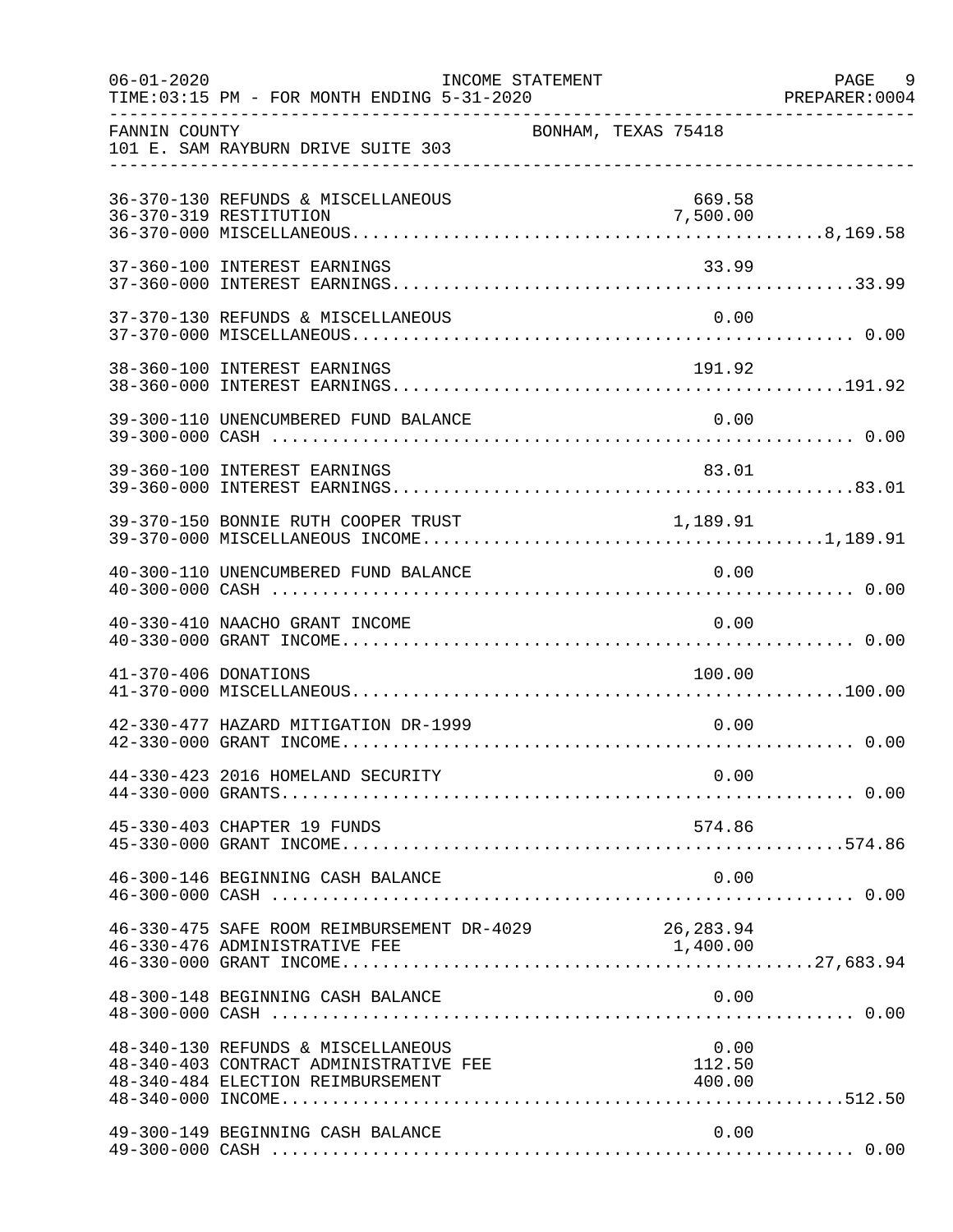| $06 - 01 - 2020$ | INCOME STATEMENT<br>TIME: 03:15 PM - FOR MONTH ENDING 5-31-2020                                                           |                           | PAGE 10<br>PREPARER: 0004 |
|------------------|---------------------------------------------------------------------------------------------------------------------------|---------------------------|---------------------------|
| FANNIN COUNTY    | 101 E. SAM RAYBURN DRIVE SUITE 303                                                                                        | BONHAM, TEXAS 75418       |                           |
|                  | 49-330-475 INVESTIGATOR/LEOSE GRANT                                                                                       | 685.36                    |                           |
|                  | 50-300-150 BEGINNING CASH BALANCE                                                                                         | 0.00                      |                           |
|                  | 50-370-403 LOCAL FUNDING                                                                                                  | 0.00                      |                           |
|                  | 51-300-151 BEGINNING CASH BALANCE                                                                                         | 0.00                      |                           |
|                  | 51-370-440 CO.CLK.CO.& DIST.CT.TECHNOLOGY FEE                                                                             | 60.36                     |                           |
|                  | 52-360-100 INTEREST EARNINGS                                                                                              | 23.44                     |                           |
|                  | 52-370-133 CO.CLK.COURT RECORDS PRESERVATION F 180.00<br>52-370-000 CO.CLK.MISCELLANEOUS INCOME180.00                     |                           |                           |
|                  | 53-300-153 BEGINNING CASH BALANCE                                                                                         | 0.00                      |                           |
|                  | 53-370-133 CO.CLERK RECORDS ARCHIVE FEE                                                                                   | 7,350.00                  |                           |
|                  | 55-300-156 BEGINNING CASH BALANCE                                                                                         | 0.00                      |                           |
|                  | 55-360-100 INTEREST EARNINGS                                                                                              | 0.09                      |                           |
|                  | 55-370-130 REFUNDS & MISCELLANEOUS                                                                                        | 0.00                      |                           |
|                  | 56-300-156 BEGINNING CASH BALANCE                                                                                         | 0.00                      |                           |
|                  | 56-330-560 BULLETPROOF VEST PARTNERSHIP                                                                                   | 0.00                      |                           |
|                  | 56-352-200 CONTRABAND FOREITURE<br>56-352-300 PLEA BARGAIN AGREEMENT<br>56-352-432 LIVESTOCK SEIZURE                      | 21,509.82<br>0.00<br>0.00 |                           |
|                  | 56-355-560 FEDERAL FORFEITURE FUNDS<br>56-355-560 FEDERAL FORFEITURE FUNDS<br>56-355-000 FEDERAL FORFEITURE FUNDS3,993.60 | 3,993.60                  |                           |
|                  | 56-360-100 INTEREST EARNINGS-SO FORFEITURE<br>56-360-159 INTEREST EARNINGS-FEDERAL FORF 2018 0.00                         | 26.45                     |                           |
|                  | 56-370-108 FEDERAL OT REIMBURSEMENT                                                                                       | 0.00                      |                           |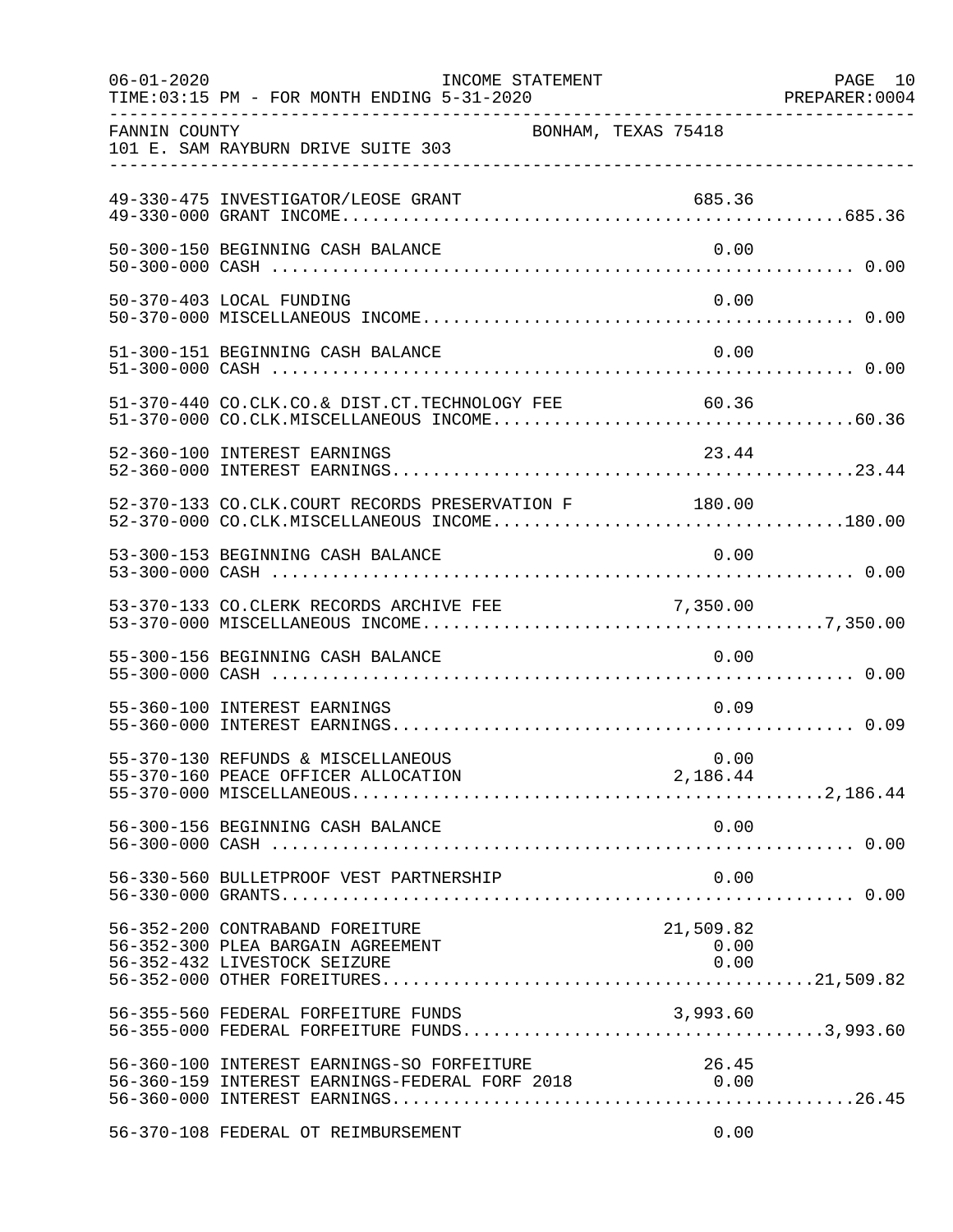| $06 - 01 - 2020$ | INCOME STATEMENT<br>TIME: 03:15 PM - FOR MONTH ENDING 5-31-2020                                                                                |                                        | PAGE 11<br>PREPARER:0004 |
|------------------|------------------------------------------------------------------------------------------------------------------------------------------------|----------------------------------------|--------------------------|
| FANNIN COUNTY    | 101 E. SAM RAYBURN DRIVE SUITE 303                                                                                                             | BONHAM, TEXAS 75418                    |                          |
|                  |                                                                                                                                                |                                        |                          |
|                  | 56-390-140 TRANSFERS IN                                                                                                                        | 0.00                                   |                          |
|                  | 57-300-157 BEGINNING CASH BALANCE                                                                                                              | 0.00                                   |                          |
|                  | 57-360-100 INTEREST EARNINGS                                                                                                                   | 0.00                                   |                          |
|                  | 57-370-560 SHERIFF K-9 UNIT                                                                                                                    | 0.00                                   |                          |
|                  | 59-300-159 BEGINNING CASH BALANCE                                                                                                              | 0.00                                   |                          |
|                  | 59-360-100 INTEREST EARNINGS                                                                                                                   | 47.86                                  |                          |
|                  | 59-370-425 DRUG COURT FEE<br>59-370-426 SPECIALTY COURT                                                                                        | 948.89<br>166.37                       |                          |
|                  | 60-300-110 BEGINNING CASH BALANCE                                                                                                              | 0.00                                   |                          |
|                  | 60-310-110 CURRENT TAXES<br>60-310-120 DELINQUENT TAXES<br>60-310-260 CURRENT TAXES SERIES '98<br>60-310-262 DELINQUENT TAXES SERIES '98       | 839,096.05<br>6,444.72<br>0.00<br>0.00 |                          |
|                  | 60-318-120 PAY N LIEU TAX/GRASSLAND                                                                                                            | 0.00                                   |                          |
|                  | 60-360-100 INTEREST EARNINGS<br>60-360-200 INTEREST, 2017 GO BONDS<br>60-360-300 INTEREST, 2018 GO BONDS<br>60-360-400 INTEREST, 2020 CO BONDS | 0.00<br>0.00<br>0.00<br>5,812.19       |                          |
|                  | 60-370-130 REFUNDS & MISCELLANEOUS                                                                                                             | 0.00                                   |                          |
|                  | 61-300-161 BEGINNING CASH BALANCE                                                                                                              | 0.00                                   |                          |
|                  | 61-370-440 DIST.CLK.CO.& DIST.CT.TECHNOLOGY FE 295.09<br>61-370-000 DIST.CLK.MISCELLANEOUS INCOME295.09                                        |                                        |                          |
|                  | 62-300-162 BEGINNING CASH BALANCE                                                                                                              | 0.00                                   |                          |
|                  | 62-360-100 INTEREST EARNINGS                                                                                                                   | 56.29                                  |                          |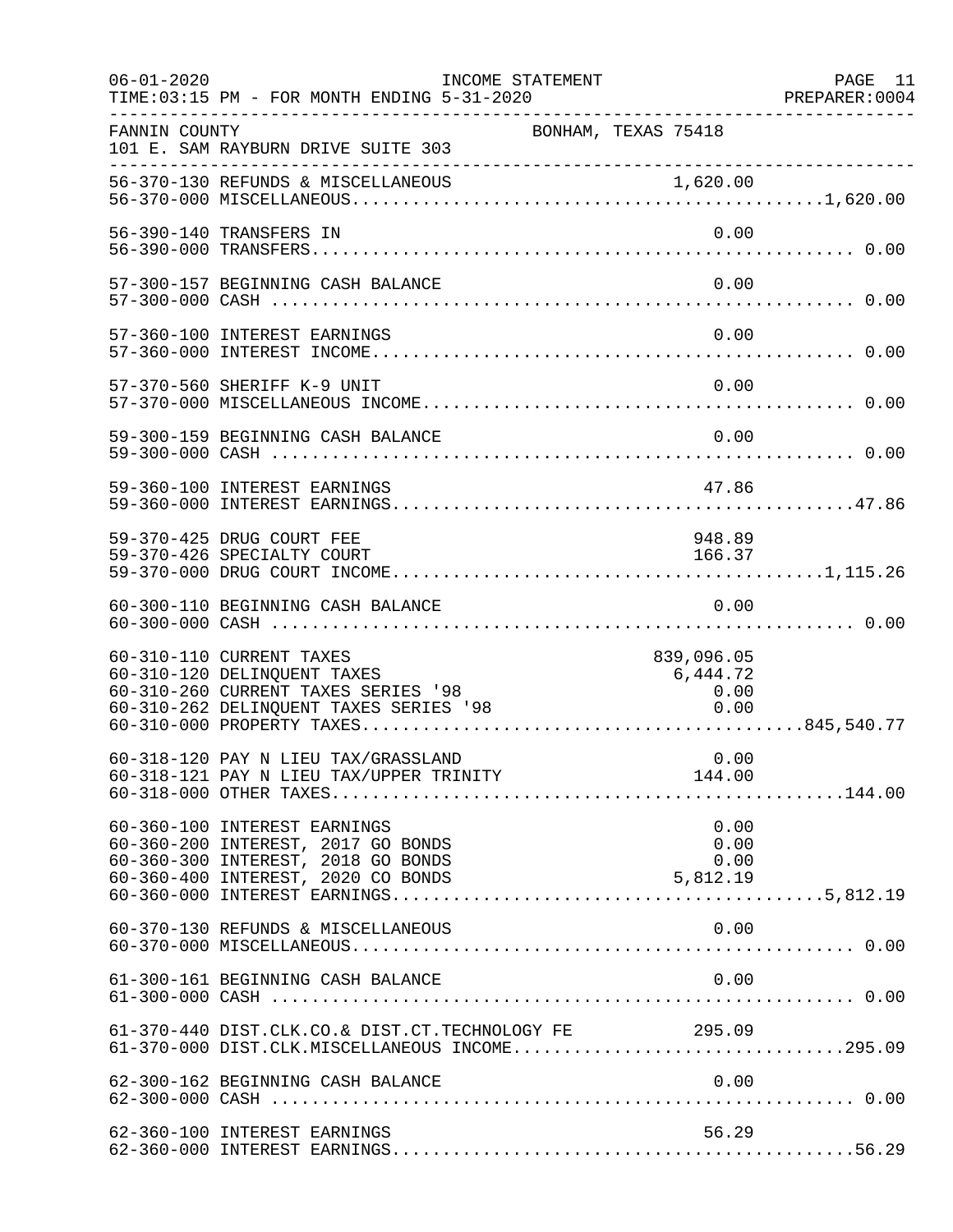| $06 - 01 - 2020$ | INCOME STATEMENT<br>TIME: 03:15 PM - FOR MONTH ENDING 5-31-2020                                                  |                                 | PAGE 12 |
|------------------|------------------------------------------------------------------------------------------------------------------|---------------------------------|---------|
| FANNIN COUNTY    | 101 E. SAM RAYBURN DRIVE SUITE 303                                                                               | BONHAM, TEXAS 75418             |         |
|                  | 62-370-133 DIST.CLK.COURT RECORDS PRESERVATION 2,487.97<br>62-370-000 DIST.CLK.COURT MISCELLAEOUS INCOME2,487.97 |                                 |         |
|                  | 63-300-151 BEGINNING CASH BALANCE                                                                                |                                 | 0.00    |
|                  | 63-370-130 REFUNDS & MISCELLANEOUS<br>63-370-160 PEACE OFFICER ALLOCATION                                        | 685.17                          | 0.00    |
|                  | 64-300-152 BEGINNING CASH BALANCE                                                                                |                                 | 0.00    |
|                  | 64-370-130 REFUNDS & MISCELLANEOUS<br>64-370-160 PEACE OFFICER ALLOCATION                                        | 685.17                          | 0.00    |
|                  | 65-300-153 BEGINNING CASH BALANCE                                                                                |                                 | 0.00    |
|                  | 65-370-130 REFUNDS & MISCELLANEOUS<br>65-370-160 PEACE OFFICER ALLOCATION                                        | 0.00<br>685.17                  |         |
|                  | 66-300-166 BEGINNING CASH BALANCE                                                                                | 0.00                            |         |
|                  | 66-360-100 INTEREST EARNINGS LEGEND BANK<br>66-360-166 INTEREST EARNINGS ICS                                     | 10.00 ND BANK 0.00<br>21,708.25 | 0.00    |
|                  | 66-370-130 REFUNDS & MISCELLANEOUS                                                                               |                                 | 0.00    |
|                  |                                                                                                                  |                                 |         |
|                  | 67-319-551 ANNUAL PAYMENT                                                                                        |                                 | 0.00    |
|                  | 68-300-168 BEGINNING CASH BALANCE                                                                                |                                 | 0.00    |
|                  | 68-360-100 INTEREST EARNING LEGEND BANK<br>68-360-168 INTEREST EARNINGS BUSINESS MONEY FU 66,527.08              |                                 | 0.00    |
|                  | 68-370-130 REFUNDS & MISCELLANEOUS                                                                               |                                 | 0.00    |
|                  |                                                                                                                  |                                 |         |
|                  | 69-350-169 2020 CO BOND PROCEEDS                                                                                 | 9,900,000.00                    |         |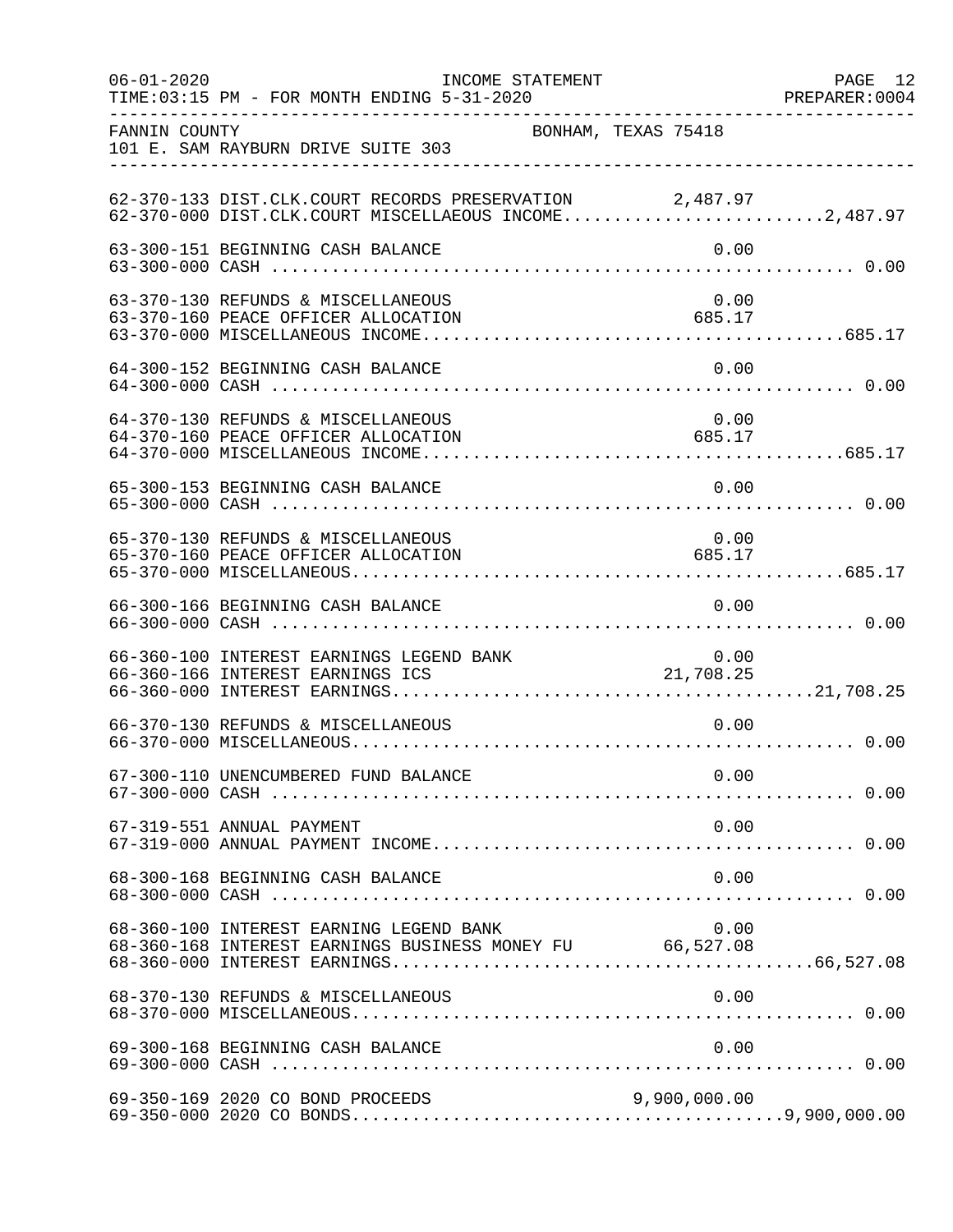| $06 - 01 - 2020$ | INCOME STATEMENT<br>TIME: 03:15 PM - FOR MONTH ENDING 5-31-2020                                               |                     | PAGE 13<br>PREPARER: 0004 |
|------------------|---------------------------------------------------------------------------------------------------------------|---------------------|---------------------------|
| FANNIN COUNTY    | 101 E. SAM RAYBURN DRIVE SUITE 303                                                                            | BONHAM, TEXAS 75418 |                           |
|                  | 69-360-100 INTEREST EARNING LEGEND BANK                                                                       | 0.00                |                           |
|                  | 69-370-130 REFUNDS & MISCELLANEOUS                                                                            | 100.00              |                           |
|                  | 70-360-100 INTEREST EARNINGS                                                                                  | 869.35              |                           |
|                  | 71-330-475 INVESTIGATOR CRIMES AGAINST WOMEN 0.00                                                             |                     |                           |
|                  | 72-330-560 INVESTIGATOR CRIMES AGAINST CHILDRE 0.00                                                           |                     |                           |
|                  | 78-300-120 UNENCUMBERED FUND BALANCE                                                                          | 0.00                |                           |
|                  | 79-300-122 UNENCUMBERED FUND BALANCE                                                                          | 0.00                |                           |
|                  | 79-319-179 FOR MAINTENANCE OF ROADS                                                                           | 750.00              |                           |
|                  | 80-300-180 BEGINNING CASH BALANCE                                                                             | 0.00                |                           |
|                  | 80-370-130 MISCELLANEOUS<br>80-370-180 PROGRAM FEES                                                           | 0.00<br>0.00        |                           |
|                  | 81-300-110 UNENCUMBERED FUND BALANCE                                                                          | 0.00                |                           |
|                  | 81-318-181 YEAR 1 PAYMENT<br>81-318-182 YEAR 2 PAYMENT<br>81-318-000 NORTH TEX MUNICIPAL WATER DIST100,000.00 | 0.00<br>100,000.00  |                           |
|                  | 82-300-123 UNENCUMBERED FUND BALANCE                                                                          | 0.00                |                           |
|                  | 82-318-182 YEAR 1 PAYMENT                                                                                     | 0.00                |                           |
|                  | 82-319-182 FOR MAINTENANCE OF ROADS                                                                           | 0.00                |                           |
|                  | 83-300-124 UNENCUMBERED FUND BALANCE                                                                          | 0.00                |                           |
|                  | 83-318-183 YEAR 1 PAYMENT<br>83-318-000 NORTH TEXAS MUNICIPAL WATER DIST 0.00                                 | 0.00                |                           |
|                  | 83-319-183 FOR MAINTENANCE OF ROADS                                                                           | 0.00                |                           |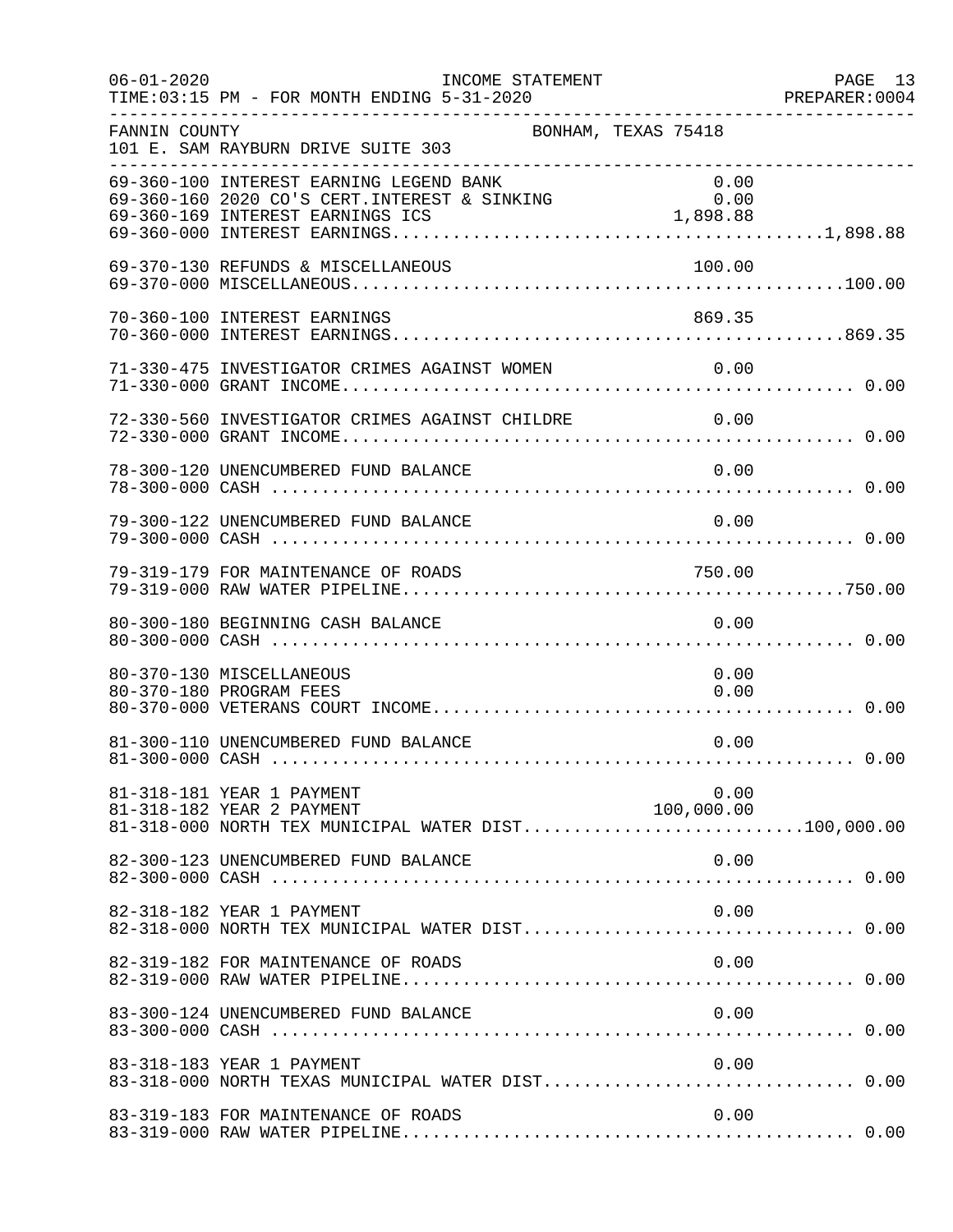| $06 - 01 - 2020$     | INCOME STATEMENT                                                                                                                                                                                                                                             |      |                                              | PAGE 14<br>PREPARER: 0004 |
|----------------------|--------------------------------------------------------------------------------------------------------------------------------------------------------------------------------------------------------------------------------------------------------------|------|----------------------------------------------|---------------------------|
|                      | ---------------<br>BONHAM, TEXAS 75418<br>-----------------------                                                                                                                                                                                            |      |                                              |                           |
|                      | 84-300-110 UNENCUMBERED FUND BALANCE                                                                                                                                                                                                                         |      | 0.00                                         |                           |
|                      | 84-318-184 PERSONNEL INCOME YEAR 1<br>84-318-185 EMERGENCY RADIO IMP. INC. YEAR 1<br>84-318-186 VEHICLE OR SPEC EQUIP INC YEAR 1<br>84-318-250 DRUG SCREENING/PSYCHOLOGICAL INC YE<br>84-318-395 UNIFORMS INCOME YEAR 1<br>84-318-427 TRAINING INCOME YEAR 1 |      | 0.00<br>0.00<br>0.00<br>0.00<br>0.00<br>0.00 |                           |
|                      | 84-319-184 PERSONNEL INCOME YEAR 2<br>84-319-186 VEHICLE OR SPEC EQUIP INC YEAR 2<br>84-319-250 DRUG SCREEN/PSYCHOLOGICAL INC YE<br>84-319-395 UNIFORMS INCOME YEAR 2<br>84-319-427 TRAINING INCOME YEAR 2<br>84-319-454 R & M EQUIPMENT INCOME YEAR 2 0.00  |      | 0.00<br>0.00<br>0.00<br>0.00<br>0.00         |                           |
|                      | 84-370-184 LOCAL FUNDING                                                                                                                                                                                                                                     |      | 0.00                                         |                           |
|                      | 85-300-110 UNENCUMBERED FUND BALANCE                                                                                                                                                                                                                         |      | 0.00                                         |                           |
| 85-370-150 DONATIONS | 85-370-183 VOLUNTEER MEMBERSHIP FEES<br>85-370-184 LOCAL FUNDING<br>85-370-185 RENTAL FEE<br>85-370-186 DEPOSIT FEE                                                                                                                                          |      | 0.00<br>335.00<br>0.00<br>812.50<br>450.00   |                           |
|                      | 86-300-110 UNENCUMBERED FUND BALANCE                                                                                                                                                                                                                         | 0.00 |                                              |                           |
|                      | 86-319-420 SECURUS SIGNING BONUS                                                                                                                                                                                                                             |      | 0.00                                         |                           |
|                      | 86-370-130 REFUNDS & MISCELLANEOUS                                                                                                                                                                                                                           |      | 0.00                                         |                           |
|                      | 87-340-575 JUVENILE PROBATION FEES<br>87-340-576 JUVENILE PROBATION RESTITUTION<br>87-340-577 JUVENILE PROBATION COURT COSTS<br>87-340-578 FEES RECEIVED FOR OTHER COUNTIES                                                                                  |      | 935.00<br>1,681.00<br>20.00<br>0.00          |                           |
|                      |                                                                                                                                                                                                                                                              |      |                                              |                           |
|                      | 89-300-110 UNENCUMBERED FUND BALANCE                                                                                                                                                                                                                         |      | 0.00                                         |                           |
|                      | 89-330-908 STRUCTURAL FAM. THER. GRANT OOG<br>89-330-915 BASIC PROBATION SUPERVISION                                                                                                                                                                         |      | 37,500.00<br>86,619.00                       |                           |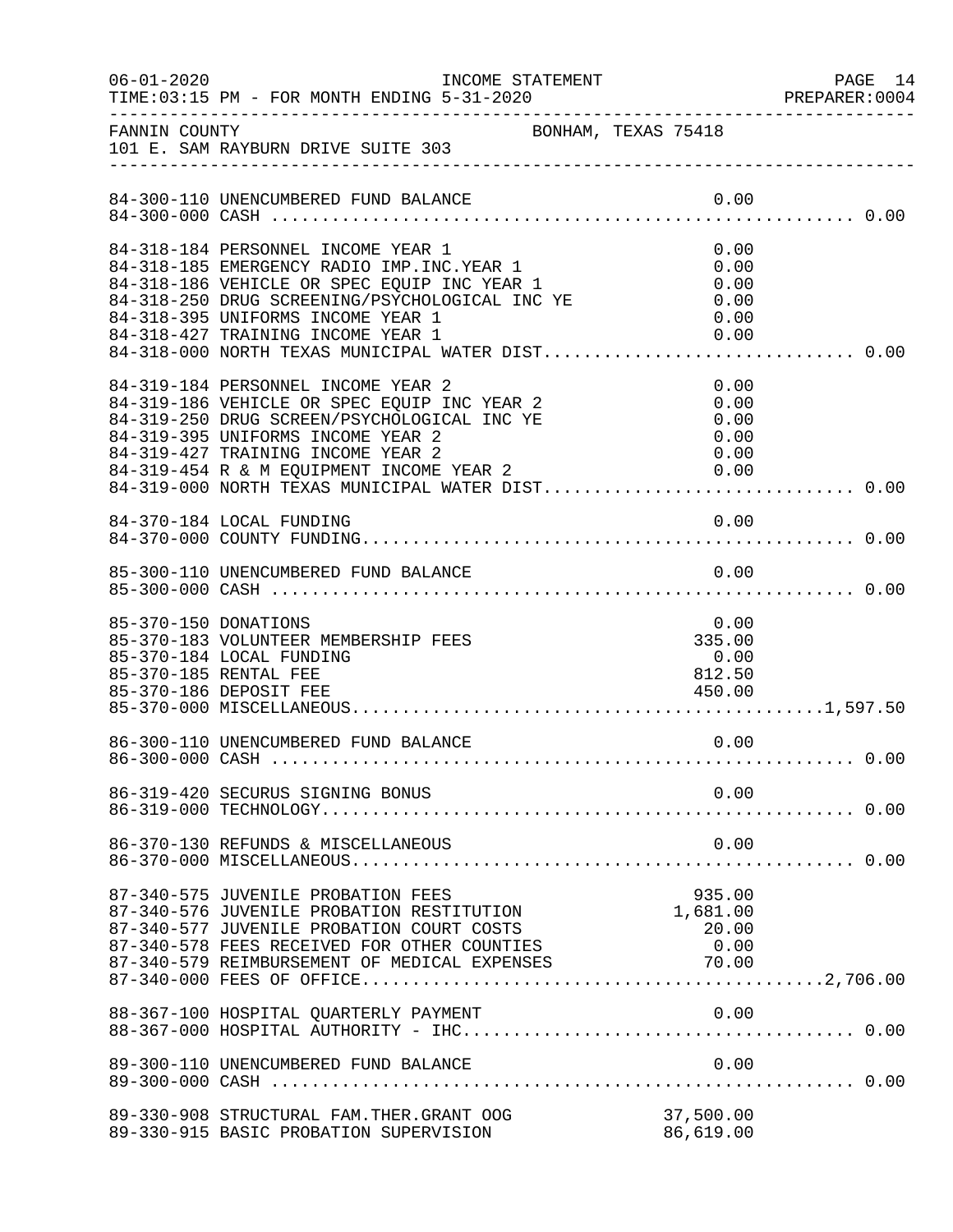| $06 - 01 - 2020$    | TIME: 03:15 PM - FOR MONTH ENDING 5-31-2020                                                                                                                                                                                                                                                                                                                                                                                                                 | INCOME STATEMENT |                                                                                                                    | PAGE 15<br>PREPARER: 0004 |
|---------------------|-------------------------------------------------------------------------------------------------------------------------------------------------------------------------------------------------------------------------------------------------------------------------------------------------------------------------------------------------------------------------------------------------------------------------------------------------------------|------------------|--------------------------------------------------------------------------------------------------------------------|---------------------------|
| FANNIN COUNTY       | 101 E. SAM RAYBURN DRIVE SUITE 303                                                                                                                                                                                                                                                                                                                                                                                                                          |                  | BONHAM, TEXAS 75418                                                                                                |                           |
|                     | 89-330-916 COMMUNITY PROGRAMS<br>89-330-917 PRE/POST ADJUDICATION<br>89-330-918 COMMITMENT DIVERSION<br>89-330-919 MENTAL HEALTH SERVICES                                                                                                                                                                                                                                                                                                                   |                  | 53,333.00<br>4,236.00<br>6,667.00                                                                                  |                           |
|                     | 89-360-189 INTEREST INCOME                                                                                                                                                                                                                                                                                                                                                                                                                                  |                  | 64.95                                                                                                              |                           |
|                     | 89-370-130 REFUNDS & MISCELLANEOUS 0.00<br>89-370-988 LOCAL FUNDS CARRIED FORWARD 19,880.00<br>89-370-995 LOCAL FUNDING 184,000.00                                                                                                                                                                                                                                                                                                                          |                  |                                                                                                                    |                           |
|                     | 92-360-100 INTEREST EARNINGS<br>92-360-350 GOV. COMMODITY PROG. ASCS                                                                                                                                                                                                                                                                                                                                                                                        |                  | 419.94<br>0.00                                                                                                     |                           |
| 92-370-100 RENT     | 92-370-130 REFUNDS & MISCELLANEOUS                                                                                                                                                                                                                                                                                                                                                                                                                          |                  | 0.00                                                                                                               | 0.00                      |
|                     |                                                                                                                                                                                                                                                                                                                                                                                                                                                             |                  |                                                                                                                    |                           |
|                     | 93-370-130 REFUNDS & MISCELLANEOUS                                                                                                                                                                                                                                                                                                                                                                                                                          |                  | 0.00                                                                                                               |                           |
|                     | 95-360-100 INTEREST EARNINGS                                                                                                                                                                                                                                                                                                                                                                                                                                |                  |                                                                                                                    | 0.00                      |
|                     | 95-370-125 AFLAC FSA CLEARING<br>95-370-130 REFUNDS & MISCELLANEOUS                                                                                                                                                                                                                                                                                                                                                                                         |                  |                                                                                                                    | 0.00<br>$0.96-$           |
| TOTAL INCOME        |                                                                                                                                                                                                                                                                                                                                                                                                                                                             |                  |                                                                                                                    |                           |
|                     | ***** EXPENSE ACCOUNTS *****                                                                                                                                                                                                                                                                                                                                                                                                                                |                  |                                                                                                                    |                           |
|                     | 10-400-101 SALARY ELECTED OFFICIAL<br>10-400-104 STATE PROBATE SALARY SUPPLEMENT<br>10-400-105 SALARY SECRETARY<br>10-400-201 SOCIAL SECURITY TAXES<br>10-400-202 GROUP HEALTH & DENTAL INSURANCE<br>10-400-203 RETIREMENT<br>10-400-204 WORKERS' COMPENSATION<br>10-400-205 MEDICARE TAX<br>10-400-225 TRAVEL ALLOWANCE<br>10-400-310 OFFICE SUPPLIES<br>10-400-311 POSTAL EXPENSES<br>10-400-427 OUT OF COUNTY TRAVEL/TRAINING<br>10-400-431 LOCAL TRAVEL |                  | 46,148.04<br>20,977.56<br>4,428.38<br>8,141.44<br>8,001.23<br>154.59<br>1,035.66<br>2,800.00<br>453.51<br>1,060.31 | 0.00<br>1.45<br>0.00      |
| 10-400-435 PRINTING | 10-400-437 COURT REPORTER EXPENSE                                                                                                                                                                                                                                                                                                                                                                                                                           |                  |                                                                                                                    | 0.00<br>0.00              |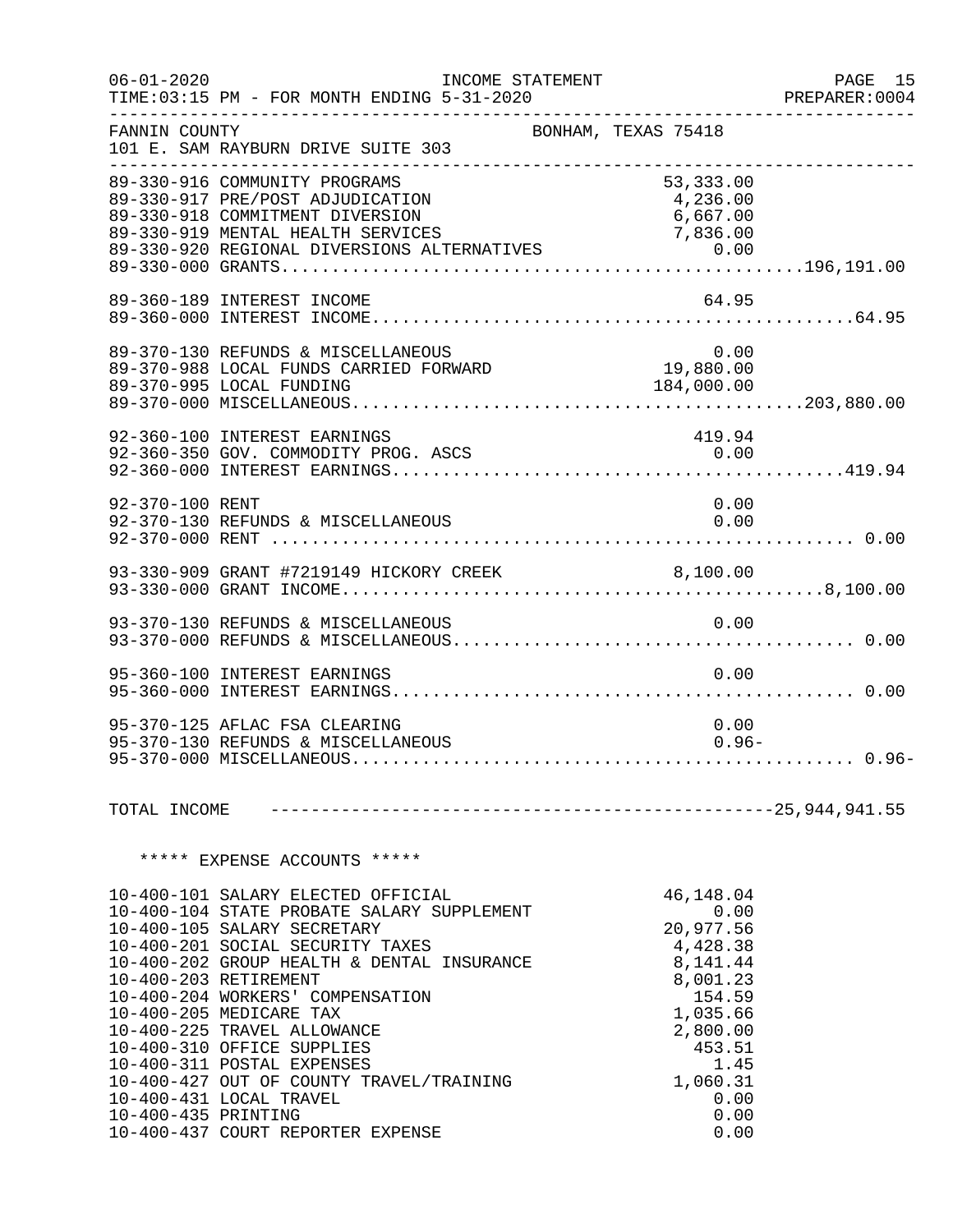| $06 - 01 - 2020$    | INCOME STATEMENT<br>TIME: 03:15 PM - FOR MONTH ENDING 5-31-2020     |                            | PAGE 16<br>PREPARER:0004 |
|---------------------|---------------------------------------------------------------------|----------------------------|--------------------------|
| FANNIN COUNTY       | 101 E. SAM RAYBURN DRIVE SUITE 303                                  | BONHAM, TEXAS 75418        |                          |
| 10-400-480 BOND     | 10-400-468 JUVENILE BOARD SALARY                                    | 1,600.00<br>0.00<br>335.00 |                          |
| 10-400-481 DUES     | 10-400-572 OFFICE EQUIPMENT                                         | 0.00                       |                          |
|                     | 10-400-574 TECHNOLOGY                                               | 0.00                       |                          |
|                     |                                                                     |                            |                          |
|                     |                                                                     |                            |                          |
|                     |                                                                     |                            |                          |
|                     |                                                                     |                            |                          |
|                     |                                                                     |                            |                          |
|                     |                                                                     |                            |                          |
|                     |                                                                     |                            |                          |
|                     |                                                                     |                            |                          |
|                     |                                                                     |                            |                          |
|                     |                                                                     |                            |                          |
|                     |                                                                     |                            |                          |
|                     |                                                                     |                            |                          |
|                     | 10-403-431 LOCAL TRAVEL                                             | 0.00                       |                          |
| 10-403-435 PRINTING |                                                                     | $942.54$<br>0.00<br>257.50 |                          |
| 10-403-480 BOND     | 10-403-437 IMAGING/INDEXING                                         | 257.50                     |                          |
| 10-403-481 DUES     |                                                                     | 0.00                       |                          |
|                     |                                                                     |                            |                          |
|                     |                                                                     |                            |                          |
| 10-404-109 SALARY   |                                                                     | 11,973.00                  |                          |
|                     | 10-404-201 SOCIAL SECURITY TAXES                                    | 29.32                      |                          |
|                     | 10-404-203 RETIREMENT<br>10-404-205 MEDICARE TAX                    | 0.00<br>6.86               |                          |
|                     | 10-404-310 ELECTION SUPPLIES                                        | 2,079.48                   |                          |
| 10-404-311 POSTAGE  |                                                                     | 7,886.50                   |                          |
|                     | 10-404-421 ELECTION INTERNET                                        | 607.84                     |                          |
|                     | 10-404-423 CELL PHONE<br>10-404-427 ELECTION TRAVEL/TRAINING        | 160.00<br>400.17           |                          |
|                     | 10-404-428 EMPLOYEE TRAINING                                        | 0.00                       |                          |
|                     | 10-404-429 DPS BACKGROUND CHECK                                     | 0.00                       |                          |
|                     | 10-404-430 BIDS AND NOTICES                                         | 211.13                     |                          |
|                     | 10-404-442 PROFESSIONAL SERVICE/TRANSLATOR                          | 225.00                     |                          |
| 10-404-481 DUES     | 10-404-483 VOTER REGISTRATION                                       | 300.00<br>1,515.27         |                          |
|                     | 10-404-485 ELECTION MAINT. AGREEMENT                                | 16,221.00                  |                          |
|                     | 10-404-573 ELECTION EQUIPMENT                                       | 0.00                       |                          |
|                     |                                                                     |                            |                          |
|                     | 10-405-102 SALARY APPOINTED OFFICIAL                                | 27,592.56                  |                          |
|                     | 10-405-201 SOCIAL SECURITY TAXES                                    | 1,686.40                   |                          |
|                     | 10-405-202 GROUP HEALTH & DENTAL INSURANCE<br>10-405-203 RETIREMENT | 7,911.36<br>3,212.40       |                          |
|                     | 10-405-204 WORKERS' COMPENSATION                                    | 60.97                      |                          |
|                     | 10-405-205 MEDICARE TAX                                             | 394.38                     |                          |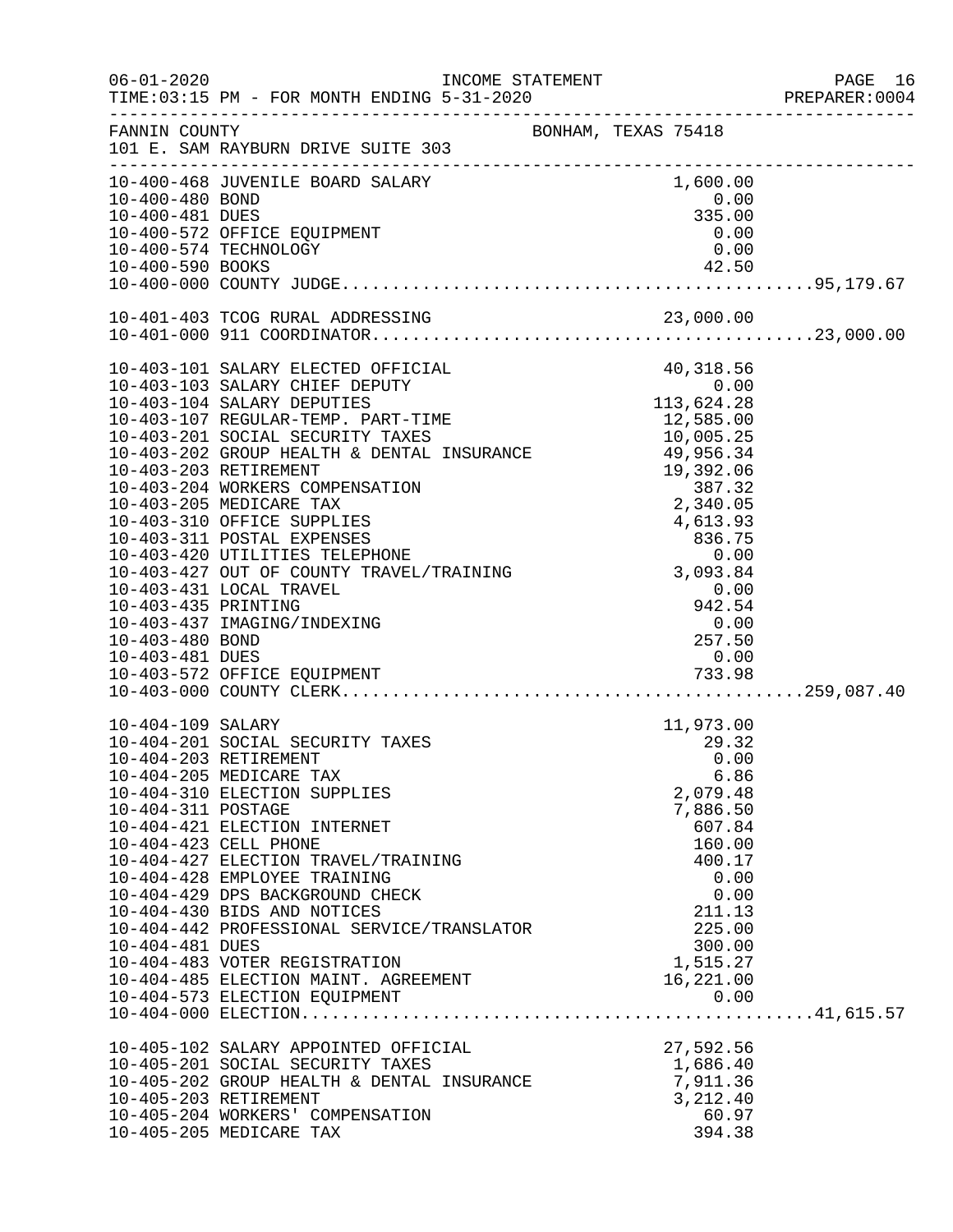|                     |                                                                                                                                                                                                                                                                                                                                                                                                                                                                                                                                                                                                                                                                                                                                                                        |                                                                                                                                                                                                                                     | PAGE 17<br>PREPARER: 0004 |
|---------------------|------------------------------------------------------------------------------------------------------------------------------------------------------------------------------------------------------------------------------------------------------------------------------------------------------------------------------------------------------------------------------------------------------------------------------------------------------------------------------------------------------------------------------------------------------------------------------------------------------------------------------------------------------------------------------------------------------------------------------------------------------------------------|-------------------------------------------------------------------------------------------------------------------------------------------------------------------------------------------------------------------------------------|---------------------------|
|                     | FANNIN COUNTY<br>101 E. SAM RAYBURN DRIVE SUITE 303                                                                                                                                                                                                                                                                                                                                                                                                                                                                                                                                                                                                                                                                                                                    |                                                                                                                                                                                                                                     |                           |
| 10-405-435 PRINTING | 10-405-310 OFFICE SUPPLIES<br>10-405-310 OFFICE SUFFILES<br>10-405-311 POSTAL EXPENSES<br>10-405-427 OUT OF COUNTY TRAVEL/TRAINING (675.60<br>10-405-428 TRAINING/TUITION (0.00<br>10-405-453 COMPUTER SOFTWARE<br>10-405-572 OFFICE EQUIPMENT<br>10-405 200 ********                                                                                                                                                                                                                                                                                                                                                                                                                                                                                                  | 0.00<br>0.00<br>0.00<br>0.00                                                                                                                                                                                                        |                           |
| 10-406-103 SALARY   | 10-400 454 KWM ACTO<br>10-406-487 TRAILER/AUTO INSURANCE<br>12,768.00 10-406-489 CODE RED EARLY WARNING SYSTEM 12,768.00<br>10-406-490 911 RADIO TOWER BUILDING                                                                                                                                                                                                                                                                                                                                                                                                                                                                                                                                                                                                        | 23,004.00<br>0.00                                                                                                                                                                                                                   |                           |
| 10-409-481 DUES     | 10-409-100 COMPENSATION PAY<br>10-409-201 SOCIAL SECURITY TAXES<br>10-409-203 RETIREMENT<br>10-409-204 WORKERS' COMPENSATION<br>10-409-205 MEDICARE TAX<br>10-409-206 UNEMPLOYMENT EXPENSE<br>10-409-395 ERRORS AND OMISSIONS<br>10-409-399 CLAIMS SETTLEMENTS<br>10-409-400 LEGAL FEES<br>10-409-401 AUDIT EXPENSE<br>10-409-404 911 EMERGENCY SERVICE<br>10-409-406 TAX APPRAISAL DISTRICT<br>10-409-408 COUNTY WELLNESS PROGRAM<br>10-409-426 PROFESSIONAL FEES<br>10-409-430 BIDS & NOTICES<br>10-409-444 LAWN MAINTENANCE<br>10-409-483 PUBLIC OFFICIALS INS.<br>10-409-484 GENERAL LIABILITY INSURANCE<br>10-409-485 WATER SUPPLY AGENCY<br>10-409-487 TCOG-REG. INTERLOCAL AGREEMENT<br>10-409-488 FANNIN RURAL RAIL DIST<br>10-409-489 COURT COSTS/ARREST FEES | 0.00<br>0.00<br>0.00<br>389.54<br>0.00<br>436.00<br>0.00<br>271.40<br>357.40<br>36,500.00<br>4,458.50<br>378, 144. 78<br>622.88<br>0.00<br>773.86<br>0.00<br>7,459.54<br>14,834.48<br>7,073.00<br>0.00<br>0.00<br>0.00<br>97,588.63 |                           |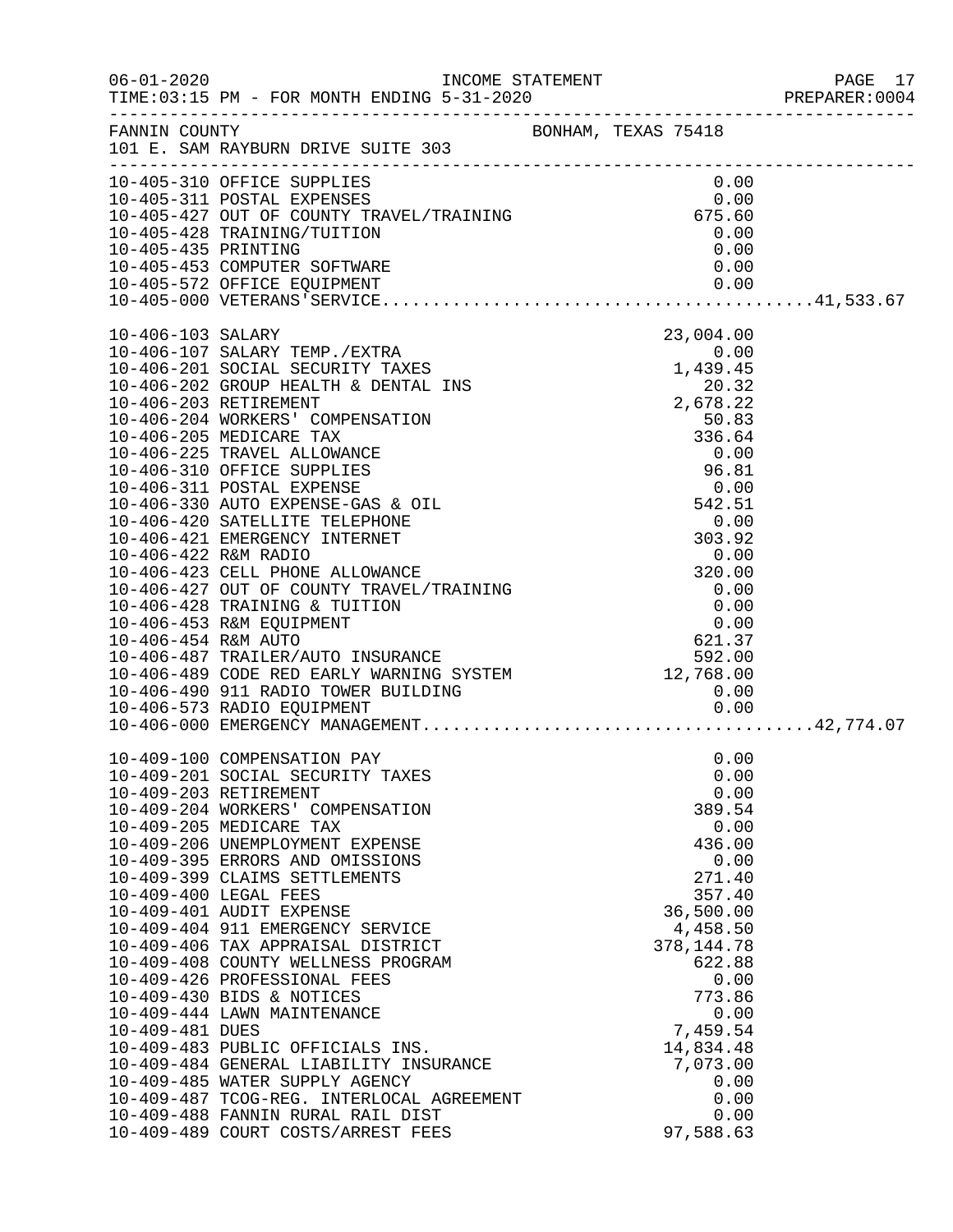|                     | FANNIN COUNTY BONHAM, TEXAS 75418<br>101 E. SAM RAYBURN DRIVE SUITE 303                                                                                                                                                                                                                                                                                                                                                                                                                                    |                                                                                                                                                 |  |
|---------------------|------------------------------------------------------------------------------------------------------------------------------------------------------------------------------------------------------------------------------------------------------------------------------------------------------------------------------------------------------------------------------------------------------------------------------------------------------------------------------------------------------------|-------------------------------------------------------------------------------------------------------------------------------------------------|--|
|                     | 10-409-490 MISCELLANEOUS<br>10-409-491 SULPHUR RIVER REGIONAL MOBILITY AUT<br>10-409-495 '98 JAIL BOND PAYMENT<br>10-409-500 6TH COURT OF APPEALS FEE<br>10-409-560 TCOG SO 911 FURNITURE<br>10-409-574 TECHNOLOGY<br>10-409-590 TCEQ PERM                                                                                                                                                                                                                                                                 |                                                                                                                                                 |  |
| 10-410-481 DUES     | 10-410-572 OFFICE EQUIPMENT<br>10-410-574 TECHNOLOGY<br>10-410-590 BOOKS & PUBLICATIONS<br>10-410-591 LEXIS NEXIS ONLINE LEGAL                                                                                                                                                                                                                                                                                                                                                                             | 0.00<br>0.00<br>340.73<br>0.00<br>0.00                                                                                                          |  |
| 10-425-435 PRINTING | 10-425-201 SOCIAL SECURITY<br>10-425-205 MEDICARE TAX<br>10-425-311 JURY POSTAGE<br>10-425-312 DISTRICT JURY SUPPLIES<br>10-425-313 GRAND JURY EXPENSE<br>10-425-314 PETIT JURY EXPENSE<br>10-425-316 COUNTY COURT JURY EXP.<br>10-425-317 COURT REPORTER SUPPLIES<br>10-425-318 J.P. JURY EXPENSE<br>10-425-319 CO.CT.@LAW JURY EXPENSE<br>10-425-422 REGIONAL INDIGENT DEFENSE PROGRAM<br>10-425-424 CO.CT. ATTORNEY FEES<br>10-425-425 CO.CT. PROFESSIONAL SERVICES<br>10-425-426 COUNTY COURT SUPPLIES | 0.00<br>0.00<br>1,999.65<br>104.62<br>3,768.81<br>5,190.22<br>0.00<br>0.00<br>0.00<br>640.00<br>14,461.00<br>1,732.50<br>0.00<br>0.00<br>972.05 |  |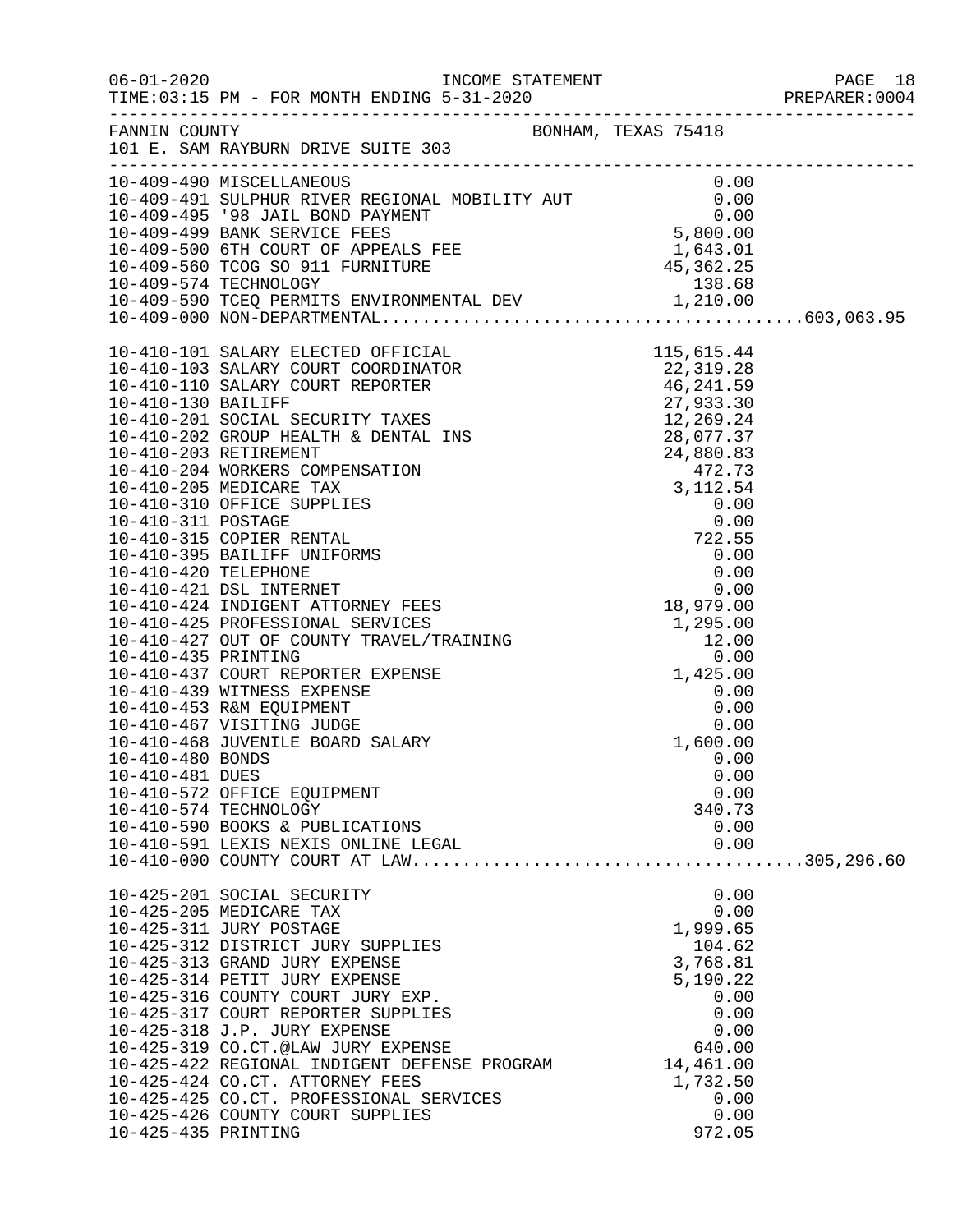|                     |                                                                                                                                                                                                                                                                                                                                                                                                                                                                                                                                                                                                                |                                                                                                                                                                                                                   | PREPARER: 0004 |
|---------------------|----------------------------------------------------------------------------------------------------------------------------------------------------------------------------------------------------------------------------------------------------------------------------------------------------------------------------------------------------------------------------------------------------------------------------------------------------------------------------------------------------------------------------------------------------------------------------------------------------------------|-------------------------------------------------------------------------------------------------------------------------------------------------------------------------------------------------------------------|----------------|
|                     | FANNIN COUNTY<br>101 E. SAM RAYBURN DRIVE SUITE 303                                                                                                                                                                                                                                                                                                                                                                                                                                                                                                                                                            | BONHAM, TEXAS 75418                                                                                                                                                                                               |                |
|                     |                                                                                                                                                                                                                                                                                                                                                                                                                                                                                                                                                                                                                |                                                                                                                                                                                                                   |                |
|                     |                                                                                                                                                                                                                                                                                                                                                                                                                                                                                                                                                                                                                |                                                                                                                                                                                                                   |                |
|                     | 10-435-000 336TH DISTRICT COURT ADMINISTRATION532,438.23                                                                                                                                                                                                                                                                                                                                                                                                                                                                                                                                                       |                                                                                                                                                                                                                   |                |
| 10-450-435 PRINTING | 10-450-101 SALARY ELECTED OFFICIAL<br>10-450-103 SALARY ASST. DIST. CLERK<br>10-450-104 SALARIES DEPUTIES<br>10-450-107 SALARY PART-TIME<br>10-450-201 SOCIAL SECURITY TAXES<br>10-450-202 GROUP HEALTH & DENTAL INSURANCE<br>10-450-203 RETIREMENT<br>10-450-204 WORKERS COMPENSATION<br>10-450-205 MEDICARE TAX<br>10-450-310 OFFICE SUPPLIES<br>10-450-311 POSTAL EXPENSES<br>10-450-313 PASSPORT PHOTO SUPPLIES<br>10-450-315 COPIER RENTAL<br>10-450-353 COMPUTER EXPENSE<br>10-450-423 CELL PHONE<br>10-450-427 OUT OF COUNTY TRAVEL/TRAINING<br>10-450-428 EMPLOYEE TRAINING<br>10-450-431 LOCAL TRAVEL | 40,318.56<br>28,084.50<br>118,086.83<br>20,835.78<br>12,157.23<br>63,305.96<br>24, 136.74<br>458.10<br>2,843.21<br>2,366.77<br>1,336.80<br>162.95<br>0.00<br>202.52<br>0.00<br>1,929.72<br>0.00<br>0.00<br>200.00 |                |
| 10-450-480 BONDS    |                                                                                                                                                                                                                                                                                                                                                                                                                                                                                                                                                                                                                | 457.50                                                                                                                                                                                                            |                |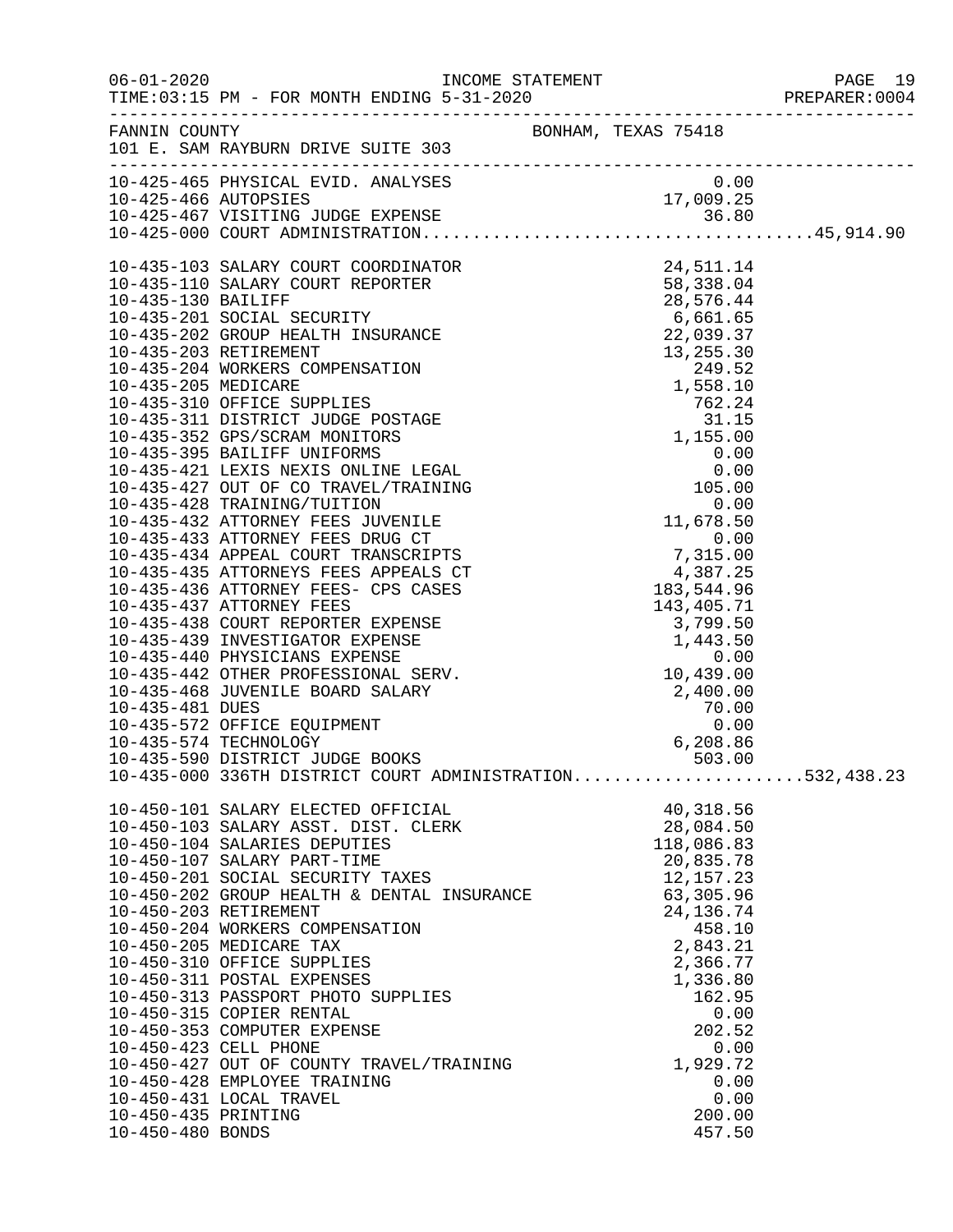|                     |                                                                                                                                                                                                                                                                                                                                                                          |  |                | PREPARER: 0004 |
|---------------------|--------------------------------------------------------------------------------------------------------------------------------------------------------------------------------------------------------------------------------------------------------------------------------------------------------------------------------------------------------------------------|--|----------------|----------------|
|                     | FANNIN COUNTY BONHAM, TEXAS 75418<br>101 E. SAM RAYBURN DRIVE SUITE 303                                                                                                                                                                                                                                                                                                  |  |                |                |
|                     |                                                                                                                                                                                                                                                                                                                                                                          |  |                |                |
| 10-450-481 DUES     |                                                                                                                                                                                                                                                                                                                                                                          |  | 50.00          |                |
|                     |                                                                                                                                                                                                                                                                                                                                                                          |  |                |                |
|                     |                                                                                                                                                                                                                                                                                                                                                                          |  |                |                |
|                     |                                                                                                                                                                                                                                                                                                                                                                          |  |                |                |
|                     |                                                                                                                                                                                                                                                                                                                                                                          |  |                |                |
|                     |                                                                                                                                                                                                                                                                                                                                                                          |  |                |                |
|                     |                                                                                                                                                                                                                                                                                                                                                                          |  |                |                |
|                     | 10-455-101 SALARY ELECTED OFFICIAL 30,796.20<br>10-455-103 SALARY ASSISTANTS 44,338.79<br>10-455-201 SOCIAL SECURITY TAXES 4,718.75<br>10-455-202 GROUP HEALTH & DENTAL INSURANCE 21,496.49                                                                                                                                                                              |  |                |                |
|                     |                                                                                                                                                                                                                                                                                                                                                                          |  |                |                |
|                     |                                                                                                                                                                                                                                                                                                                                                                          |  |                |                |
|                     |                                                                                                                                                                                                                                                                                                                                                                          |  |                |                |
|                     |                                                                                                                                                                                                                                                                                                                                                                          |  |                |                |
|                     |                                                                                                                                                                                                                                                                                                                                                                          |  |                |                |
|                     |                                                                                                                                                                                                                                                                                                                                                                          |  |                |                |
|                     |                                                                                                                                                                                                                                                                                                                                                                          |  |                |                |
|                     |                                                                                                                                                                                                                                                                                                                                                                          |  |                |                |
|                     |                                                                                                                                                                                                                                                                                                                                                                          |  |                |                |
|                     |                                                                                                                                                                                                                                                                                                                                                                          |  |                |                |
|                     |                                                                                                                                                                                                                                                                                                                                                                          |  |                |                |
|                     |                                                                                                                                                                                                                                                                                                                                                                          |  |                |                |
|                     |                                                                                                                                                                                                                                                                                                                                                                          |  |                |                |
|                     |                                                                                                                                                                                                                                                                                                                                                                          |  |                |                |
|                     |                                                                                                                                                                                                                                                                                                                                                                          |  |                |                |
|                     |                                                                                                                                                                                                                                                                                                                                                                          |  |                |                |
|                     | $\begin{tabular}{lllllllllllllllllllll} 10-456-101 & \texttt{SALARY ELECTED OFFICIAL} & & & & & & 30,796.20 \\ 10-456-104 & \texttt{SALARY DEPUTY} & & & & & 30,796.20 \\ 10-456-201 & \texttt{SOCIAL SECURITY TAXES} & & & 28,083.60 \\ 10-456-202 & \texttt{GROUP HEALTH & \texttt{DENTAL INSURANCE} & & 3,759.70 \\ 10-456-203 & \texttt{RETIREMENT} & & & 15,807.52$ |  |                |                |
|                     |                                                                                                                                                                                                                                                                                                                                                                          |  |                |                |
|                     |                                                                                                                                                                                                                                                                                                                                                                          |  |                |                |
|                     |                                                                                                                                                                                                                                                                                                                                                                          |  |                |                |
|                     |                                                                                                                                                                                                                                                                                                                                                                          |  |                |                |
|                     |                                                                                                                                                                                                                                                                                                                                                                          |  |                |                |
|                     |                                                                                                                                                                                                                                                                                                                                                                          |  |                |                |
|                     | 10-456-225 TRAVEL ALLOWANCE                                                                                                                                                                                                                                                                                                                                              |  | 1,600.00       |                |
|                     | 10-456-310 OFFICE SUPPLIES                                                                                                                                                                                                                                                                                                                                               |  | 469.92         |                |
|                     | 10-456-311 POSTAL EXPENSES                                                                                                                                                                                                                                                                                                                                               |  | 194.00         |                |
|                     | 10-456-420 UTILITIES TELEPHONE                                                                                                                                                                                                                                                                                                                                           |  | 0.00           |                |
| 10-456-421 DSL LINE |                                                                                                                                                                                                                                                                                                                                                                          |  | 1,292.60       |                |
|                     | 10-456-422 R & M RADIO<br>10-456-423 CELL PHONE ALLOWANCE                                                                                                                                                                                                                                                                                                                |  | 0.00<br>160.00 |                |
|                     | 10-456-427 OUT OF COUNTY TRAVEL/TRAINING                                                                                                                                                                                                                                                                                                                                 |  | 575.00         |                |
| 10-456-435 PRINTING |                                                                                                                                                                                                                                                                                                                                                                          |  | 0.00           |                |
|                     | 10-456-460 OFFICE RENTAL                                                                                                                                                                                                                                                                                                                                                 |  | 2,800.00       |                |
| 10-456-480 BOND     |                                                                                                                                                                                                                                                                                                                                                                          |  | 100.00         |                |
| 10-456-481 DUES     |                                                                                                                                                                                                                                                                                                                                                                          |  | 95.00          |                |
|                     | 10-456-572 OFFICE EQUIPMENT                                                                                                                                                                                                                                                                                                                                              |  | 0.00           |                |
|                     | 10-456-573 RADIO EQUIPMENT                                                                                                                                                                                                                                                                                                                                               |  | 0.00           |                |
|                     | 10-456-574 TECHNOLOGY                                                                                                                                                                                                                                                                                                                                                    |  | 0.00           |                |
|                     | 10-456-591 ONLINE RESEARCH                                                                                                                                                                                                                                                                                                                                               |  | 0.00           |                |
|                     |                                                                                                                                                                                                                                                                                                                                                                          |  |                |                |
|                     | 10-457-101 SALARY ELECTED OFFICIAL                                                                                                                                                                                                                                                                                                                                       |  | 30,796.20      |                |
|                     | 10-457-103 SALARY ASSISTANT                                                                                                                                                                                                                                                                                                                                              |  | 19,313.89      |                |
|                     | 10-457-201 SOCIAL SECURITY TAXES                                                                                                                                                                                                                                                                                                                                         |  | 3,216.03       |                |
|                     | 10-457-202 GROUP HEALTH & DENTAL INSURANCE                                                                                                                                                                                                                                                                                                                               |  | 15,905.79      |                |
|                     | 10-457-203 RETIREMENT                                                                                                                                                                                                                                                                                                                                                    |  | 5,834.14       |                |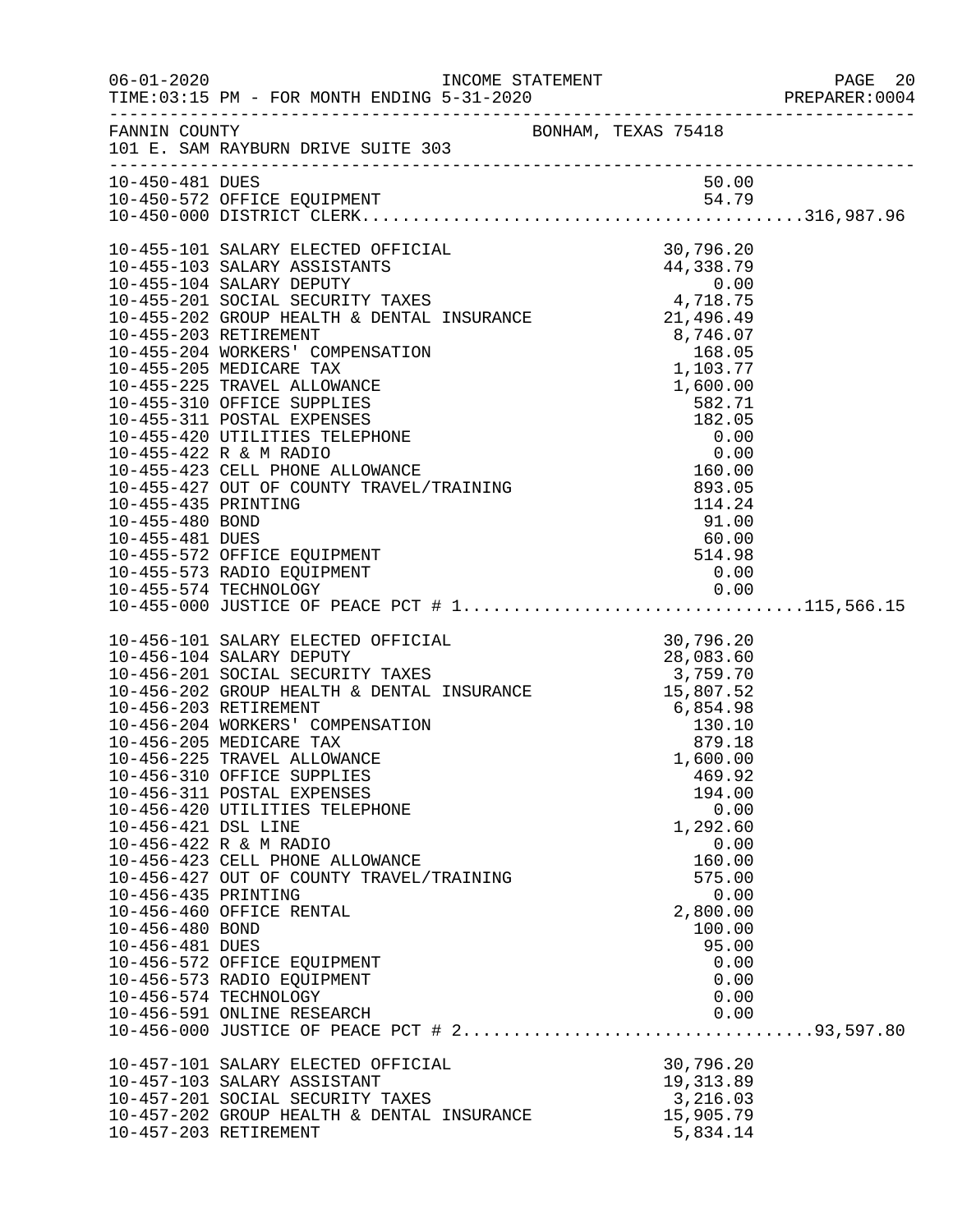|                                    |                                                                                                                                                                                                                                                                  |                                                 | PREPARER:0004 |
|------------------------------------|------------------------------------------------------------------------------------------------------------------------------------------------------------------------------------------------------------------------------------------------------------------|-------------------------------------------------|---------------|
|                                    | BONHAM, TEXAS 75418<br>101 E. SAM RAYBURN DRIVE SUITE 303                                                                                                                                                                                                        |                                                 |               |
|                                    |                                                                                                                                                                                                                                                                  |                                                 |               |
|                                    |                                                                                                                                                                                                                                                                  |                                                 |               |
|                                    |                                                                                                                                                                                                                                                                  |                                                 |               |
|                                    | $10-475-100 \t\t\t\t 010-175-102 \t\t\t 010-275-104 \t\t\t 010-475-106 \t\t 010-475-107 \t\t 0100 \t\t 010-475-108 \t\t 010-475-106 \t\t 010-475-106 \t\t 010-475-106 \t\t 010-475-106 \t\t 010-475-106 \t\t 010-475-106 \t\t 010-475-106 \t\t 010-475-106 \t\t$ |                                                 |               |
|                                    |                                                                                                                                                                                                                                                                  |                                                 |               |
|                                    |                                                                                                                                                                                                                                                                  |                                                 |               |
|                                    | 10-475-315 COPIER EXPENSE<br>10-475-421 INTERNET/ONLINE LEGAL RE<br>10-475-422 INVESTIGATOR CELL PHONE                                                                                                                                                           | 764.10<br>5,137.93<br>240.00                    |               |
| 10-475-435 PRINTING                | 10-475-427 OUT OF COUNTY TRAVEL/TRAINING<br>10-475-428 TRAINING/TUITION<br>10-475-431 LOCAL TRAVEL<br>10-475-438 CT.REPORTER-TRANSCRIPTS                                                                                                                         | 6,441.89<br>0.00<br>0.00<br>114.50<br>592.50    |               |
| 10-475-480 BOND<br>10-475-481 DUES | 10-475-439 WITNESS EXPENSE<br>10-475-465 PHYS.EVIDENCE ANALYSIS<br>10-475-469 DPS TESTING                                                                                                                                                                        | 0.00<br>2,876.00<br>0.00<br>0.00<br>1,285.00    |               |
| 10-475-590 BOOKS                   | 10-475-572 OFFICE EQUIPMENT<br>10-475-574 TECHNOLOGY                                                                                                                                                                                                             | 761.97<br>0.00<br>111.66                        |               |
|                                    | 10-495-102 SALARY APPOINTED OFFICIAL<br>10-495-103 SALARIES ASSISTANTS<br>10-495-201 SOCIAL SECURITY TAXES<br>10-495-202 GROUP HEALTH & DENTAL INSURANCE                                                                                                         | 50,717.34<br>77,536.63<br>7,790.14<br>26,700.84 |               |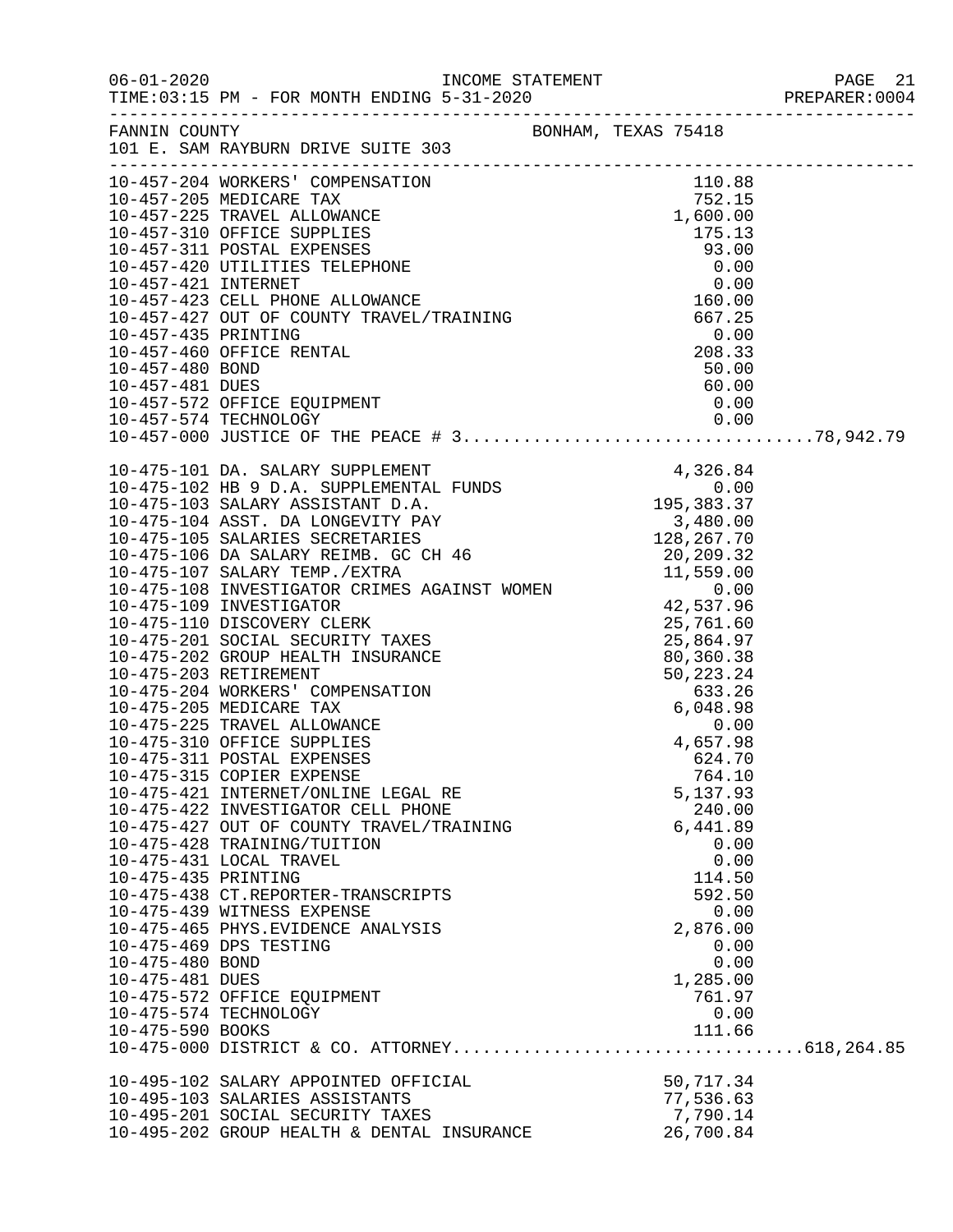|                                                           |                                                                                                                                                                                                                                                                                                                                                                                                                                                                              |                                                                                                                                                                                    | PREPARER: 0004 |
|-----------------------------------------------------------|------------------------------------------------------------------------------------------------------------------------------------------------------------------------------------------------------------------------------------------------------------------------------------------------------------------------------------------------------------------------------------------------------------------------------------------------------------------------------|------------------------------------------------------------------------------------------------------------------------------------------------------------------------------------|----------------|
|                                                           | FANNIN COUNTY BONHAM, TEXAS 75418<br>101 E. SAM RAYBURN DRIVE SUITE 303                                                                                                                                                                                                                                                                                                                                                                                                      |                                                                                                                                                                                    |                |
|                                                           | 10-495-203 RETIREMENT<br>10-495-203 RETIREMENT (1914.50)<br>10-495-204 WORKERS COMPENSATION<br>10-495-205 MEDICARE TAX<br>10-495-310 OFFICE SUPPLIES<br>10-495-310 OFFICE SUPPLIES<br>10-495-353 COMPUTER SOFTWARE MAINTENANCE<br>10-495-427                                                                                                                                                                                                                                 |                                                                                                                                                                                    |                |
| 10-496-435 PRINTING<br>10-496-480 BOND<br>10-496-481 DUES | 10-496-431 LOCAL TRAVEL<br>10-496-452 R & M EQUIPMENT<br>10-496-572 OFFICE EQUIPMENT                                                                                                                                                                                                                                                                                                                                                                                         | 0.00<br>0.00<br>$0.00$<br>$0.00$<br>265.00<br>$265.00$<br>185.00                                                                                                                   |                |
| 10-497-435 PRINTING<br>10-497-480 BOND<br>10-497-481 DUES | 10-497-101 SALARY ELECTED OFFICIAL<br>10-497-103 SALARY ASSISTANT<br>10-497-201 SOCIAL SECURITY TAXES<br>10-497-202 GROUP HEALTH & DENTAL INSURANCE<br>10-497-203 RETIREMENT<br>10-497-204 WORKERS' COMPENSATION<br>10-497-205 MEDICARE TAX<br>10-497-310 OFFICE SUPPLIES<br>10-497-427 OUT OF COUNTY TRAVEL/TRAINING<br>10-497-431 LOCAL TRAVEL<br>10-497-452 R&M EQUIPMENT<br>10-497-453 COMPUTER SOFTWARE MAINTEN<br>10-497-572 OFFICE EQUIPMENT<br>10-497-574 TECHNOLOGY | CIAL 40,318.56<br>ES 33,258.42<br>3,606.76<br>15,815.68<br>8,565.96<br>162.58<br>843.54<br>252.11<br>150.00<br>0.00<br>60.00<br>0.00<br>2,410.00<br>0.00<br>200.00<br>0.00<br>0.00 |                |
|                                                           | 10-499-101 SALARIES ELECTED OFFICIAL<br>10-499-103 SALARIES ASSISTANTS<br>10-499-104 SALARIES DEPUTIES<br>10-499-107 SALARY TEMP./EXTRA<br>10-499-201 SOCIAL SECURITY TAXES<br>10-499-202 GROUP HEALTH & DENTAL INSURANCE                                                                                                                                                                                                                                                    | 40,318.56<br>28,905.48<br>69,830.46<br>12,528.00<br>9,045.28<br>39,556.80                                                                                                          |                |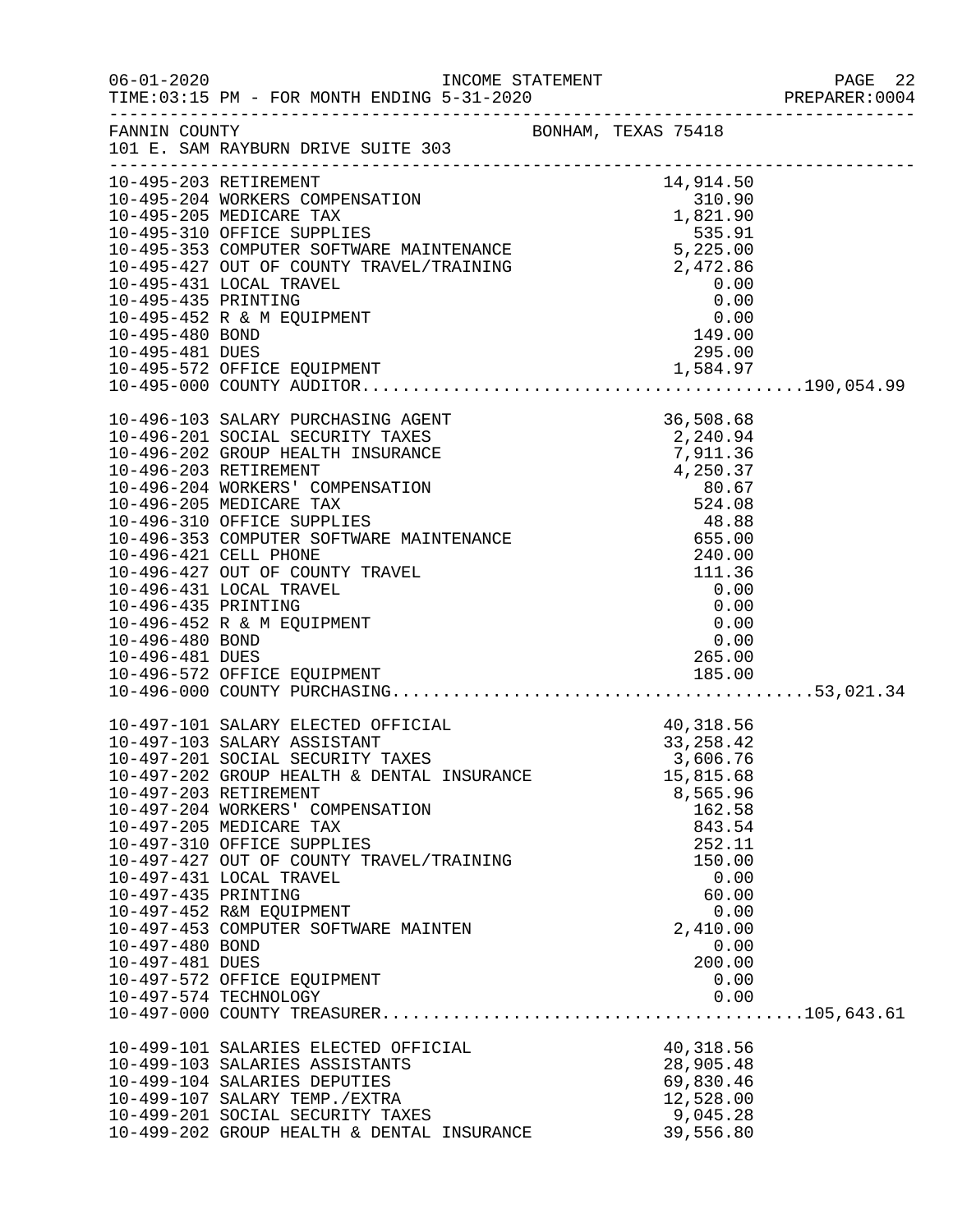|                      |                                                                                      |  |                              |              | PAGE 23<br>PREPARER: 0004 |
|----------------------|--------------------------------------------------------------------------------------|--|------------------------------|--------------|---------------------------|
|                      | FANNIN COUNTY BONHAM, TEXAS 75418<br>101 E. SAM RAYBURN DRIVE SUITE 303              |  |                              |              |                           |
|                      |                                                                                      |  |                              |              |                           |
|                      |                                                                                      |  |                              |              |                           |
|                      |                                                                                      |  |                              |              |                           |
|                      |                                                                                      |  |                              |              |                           |
|                      |                                                                                      |  |                              |              |                           |
|                      |                                                                                      |  |                              |              |                           |
|                      | 10-499-574 TECHNOLOGY 0.00<br>10-499-000 TAX ASSESSOR-COLLECTOR226,986.79            |  |                              |              |                           |
|                      |                                                                                      |  |                              |              |                           |
|                      |                                                                                      |  |                              |              |                           |
|                      |                                                                                      |  |                              |              |                           |
|                      |                                                                                      |  |                              |              |                           |
|                      |                                                                                      |  |                              |              |                           |
|                      |                                                                                      |  |                              |              |                           |
|                      |                                                                                      |  |                              |              |                           |
|                      |                                                                                      |  |                              |              |                           |
|                      |                                                                                      |  |                              |              |                           |
|                      | 10-509-475 CONTINGENCY                                                               |  |                              | 0.00         |                           |
|                      | 10-510-107 REGULAR TEMP.- PART TIME<br>10-510-115 SALARY JANITOR                     |  | 28,085.40                    | 0.00         |                           |
|                      | 10-510-201 SOCIAL SECURITY TAXES<br>10-510-202 GROUP HEALTH & DENTAL INSURANCE       |  | 1,717.00<br>7,911.36         |              |                           |
|                      | 10-510-203 RETIREMENT<br>10-510-204 WORKERS' COMPENSATION<br>10-510-205 MEDICARE TAX |  | 3,269.77<br>717.31<br>401.56 |              |                           |
|                      | 10-510-310 OFFICE SUPPLIES<br>10-510-311 POSTAL EXPENSE                              |  | 2,196.52<br>2,092.62         |              |                           |
|                      | 10-510-315 COPIER RENTAL<br>10-510-316 EMPLOYEE AWARDS BANQUET                       |  | 4,984.33<br>3,588.57         |              |                           |
|                      | 10-510-330 AUTO EXPENSE-GAS AND OIL<br>10-510-332 JANITOR SUPPLIES                   |  | 189.78<br>118.22             |              |                           |
| 10-510-420 TELEPHONE | 10-510-353 R&M COMPUTER<br>10-510-421 INTERNET LINES                                 |  | 28,924.00                    | 0.00<br>0.00 |                           |
|                      | 10-510-423 CELL PHONE                                                                |  | 211.39                       |              |                           |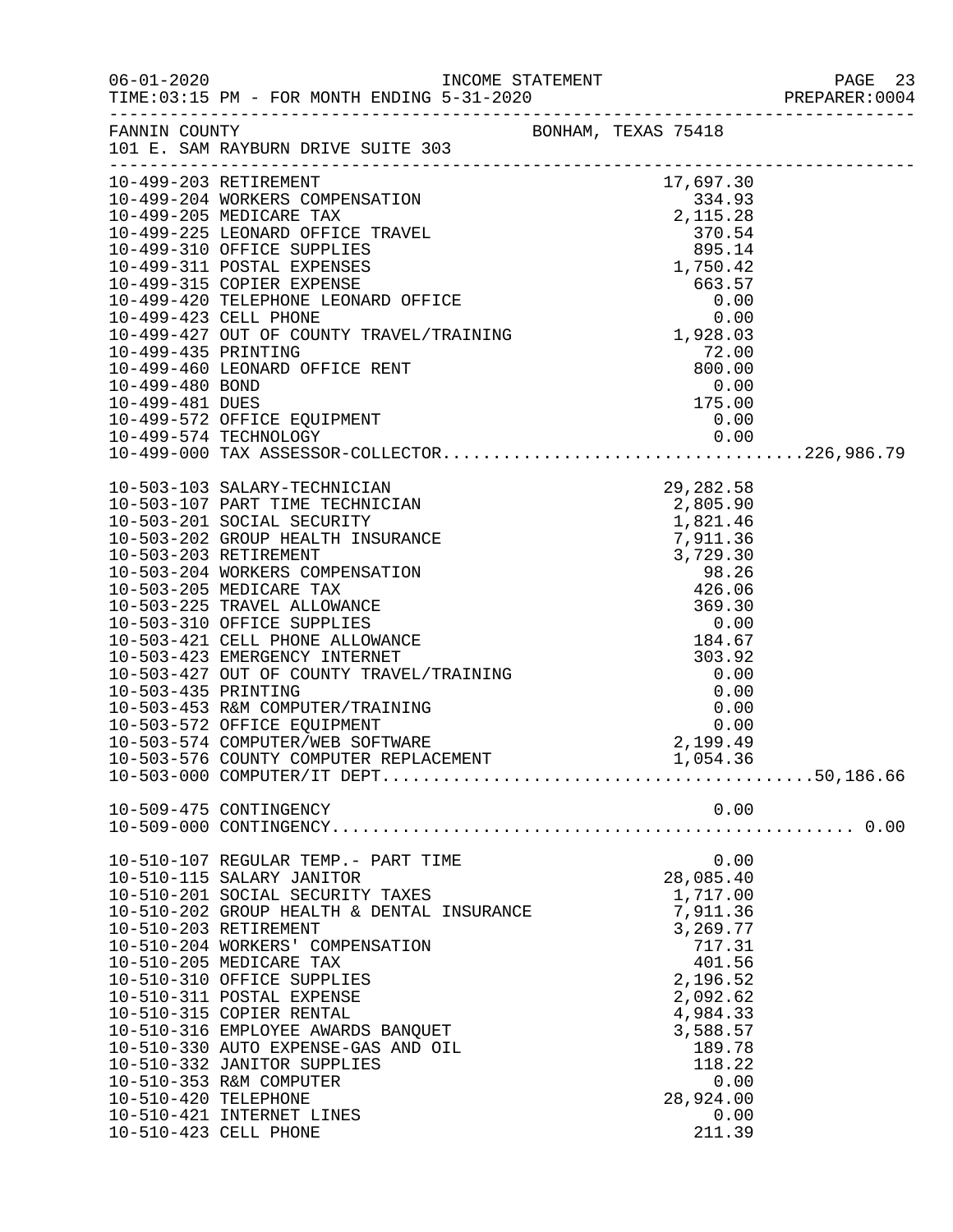|                                             | 101 E. SAM RAYBURN DRIVE SUITE 303<br>101 E. SAM RAYBURN DRIVE SUITE 303                                                                                                                                                                           |  |                                                                                                      |  |
|---------------------------------------------|----------------------------------------------------------------------------------------------------------------------------------------------------------------------------------------------------------------------------------------------------|--|------------------------------------------------------------------------------------------------------|--|
|                                             |                                                                                                                                                                                                                                                    |  |                                                                                                      |  |
|                                             |                                                                                                                                                                                                                                                    |  |                                                                                                      |  |
|                                             | 10-510-440 DTLITTES BLECTRICITY<br>10-510-441 UTILITTES BLECTRICITY<br>10-510-4441 UTILITTES BLECTRICITY<br>10-510-4442 UTILITTES WATER<br>10-510-4442 UTILITTES WATER<br>10-510-4442 NITLITTES WATER<br>10-510-4445 RER POK-UD MINITENANC         |  |                                                                                                      |  |
|                                             |                                                                                                                                                                                                                                                    |  |                                                                                                      |  |
| 10-511-535 BUILDINGS                        | 10-512-332 JANITOR SUPPLIES<br>10-512-440 UTILITIES ELECTRICITY                                                                                                                                                                                    |  | 0.00<br>149.63<br>3,621.29                                                                           |  |
| 10-512-535 BUILDINGS                        | 10-512-442 UTILITIES WATER<br>10-512-450 R&M BUILDING<br>10-512-482 FIRE INSURANCE<br>10-512-501 PEST CONTROL                                                                                                                                      |  | 449.43<br>140.00<br>1,115.00<br>0.00<br>0.00                                                         |  |
| 10-513-420 TELEPHONE<br>10-513-421 INTERNET | 10-513-115 SALARY JANITOR<br>10-513-201 SOCIAL SECURITY TAXES<br>10-513-203 RETIREMENT<br>10-513-204 WORKERS' COMPENSATION<br>10-513-205 MEDICARE TAX<br>10-513-311 SOUTH ANNEX POSTAGE<br>10-513-315 COPIER RENTAL<br>10-513-332 JANITOR SUPPLIES |  | 5,137.75<br>318.49<br>0.00<br>117.05<br>74.50<br>$1,744.47-$<br>754.89<br>953.25<br>0.00<br>2,279.88 |  |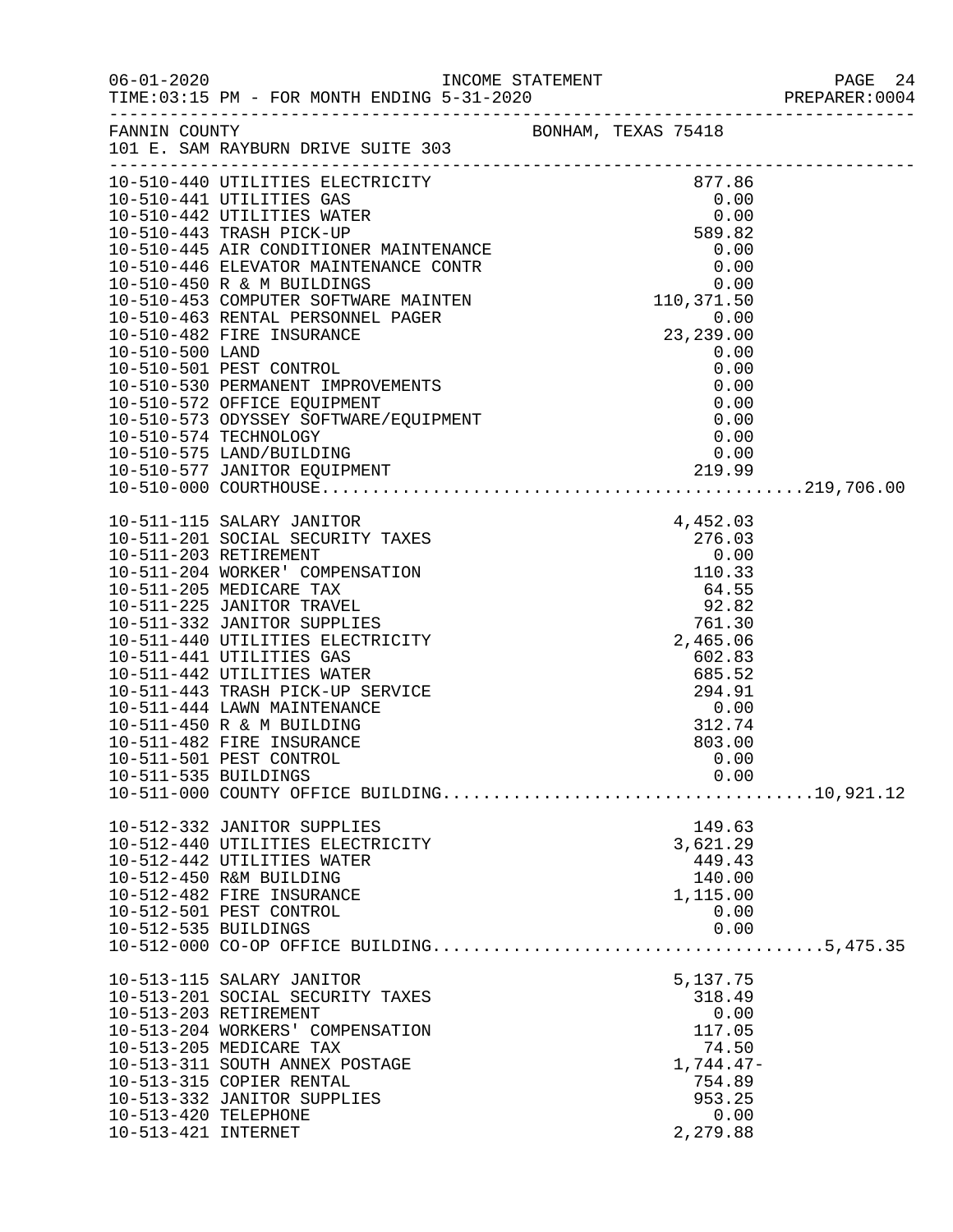|                      |                                                                                                                                                                                                                                                |                                                                      |  |                                        | PREPARER: 0004 |
|----------------------|------------------------------------------------------------------------------------------------------------------------------------------------------------------------------------------------------------------------------------------------|----------------------------------------------------------------------|--|----------------------------------------|----------------|
|                      | FANNIN COUNTY BONHAM, TEXAS 75418<br>101 E. SAM RAYBURN DRIVE SUITE 303                                                                                                                                                                        |                                                                      |  |                                        |                |
|                      |                                                                                                                                                                                                                                                |                                                                      |  | 3,092.49<br>846.27<br>846.27<br>642.59 |                |
|                      |                                                                                                                                                                                                                                                |                                                                      |  | 589.82<br>0.00                         |                |
|                      | 10-513-455 PARKING LOT<br>10-513-482 FIRE INSURANCE                                                                                                                                                                                            |                                                                      |  | 5,189.25<br>$0.00$<br>0.00<br>2,040.00 |                |
| 10-513-531 ANNEX     | 10-513-501 PEST CONTROL                                                                                                                                                                                                                        |                                                                      |  | 0.00<br>0.00                           |                |
|                      |                                                                                                                                                                                                                                                |                                                                      |  |                                        |                |
|                      |                                                                                                                                                                                                                                                |                                                                      |  |                                        |                |
| 10-515-421 INTERNET  | 10-515-332 JANITOR SUPPLIES                                                                                                                                                                                                                    |                                                                      |  | 0.00<br>0.00                           |                |
|                      | 10-515-440 UTILITIES ELECTRICITY<br>10-515-441 UTILITIES GAS                                                                                                                                                                                   | 1,460.61                                                             |  | 684.68                                 |                |
|                      | 10-515-442 UTILITIES WATER<br>10-515-444 LAWN MAINTENANCE<br>10-515-450 R&M BUILDING<br>10-515-450 R&M BUILDING<br>10-515-482 FIRE INSURANCE<br>10-515-501 PEST CONTROL<br>10-515-501 PEST CONTROL<br>10-515-501 PEST CONTROL<br>10-515-000 WI |                                                                      |  |                                        |                |
|                      |                                                                                                                                                                                                                                                |                                                                      |  |                                        |                |
|                      |                                                                                                                                                                                                                                                |                                                                      |  |                                        |                |
|                      | 10-516-115 SALARY JANITOR<br>10-516-201 SOCIAL SECURITY TAXES<br>10-516-203 RETIREMENT                                                                                                                                                         |                                                                      |  |                                        |                |
|                      | 10-516-204 WORKERS' COMPENSATION<br>10-516-205 MEDICARE TAX                                                                                                                                                                                    | $2,736.87$<br>$169.70$<br>0.00<br>60.68<br>39.67<br>147.21<br>481 96 |  |                                        |                |
| 10-516-420 TELEPHONE | 10-516-225 JANITOR TRAVEL<br>10-516-332 JANITOR SUPPLIES                                                                                                                                                                                       |                                                                      |  | 0.00                                   |                |
|                      | 10-516-440 UTILITIES ELECTRICITY<br>10-516-441 UTILITIES GAS                                                                                                                                                                                   |                                                                      |  | 3,552.68<br>0.00                       |                |
|                      | 10-516-442 UTILITIES WATER<br>10-516-443 TRASH PICKUP SERVICE<br>10-516-444 LAWN MAINTENANCE                                                                                                                                                   |                                                                      |  | 399.56<br>0.00<br>0.00                 |                |
|                      | 10-516-450 R&M BUILDING<br>10-516-482 FIRE INSURANCE                                                                                                                                                                                           |                                                                      |  | 1,127.50<br>821.00                     |                |
|                      | 10-516-501 PEST CONTROL<br>10-516-530 BUILDING REMODEL                                                                                                                                                                                         |                                                                      |  | 0.00<br>0.00                           |                |
|                      | 10-516-535 BUILDING CONSTRUCTION<br>10-516-572 OFFICE EQUIPMENT<br>10-516-000 AGRILIFE EXTENSION BUILDING9,536.83                                                                                                                              |                                                                      |  | 0.00<br>0.00                           |                |
| 10-517-535 BUILDING  |                                                                                                                                                                                                                                                |                                                                      |  | 0.00                                   |                |
|                      |                                                                                                                                                                                                                                                |                                                                      |  |                                        |                |
|                      | 10-518-311 POSTAL EXPENSES<br>10-518-332 JANITOR SUPPLIES                                                                                                                                                                                      |                                                                      |  | 336.00<br>2,480.71                     |                |
|                      | 10-518-420 UTILITIES TELEPHONE<br>10-518-421 INTERNET SERVICES<br>10-518-440 UTILITIES ELECTRICITY                                                                                                                                             |                                                                      |  | 0.00<br>9,841.23<br>7,200.56           |                |
|                      | 10-518-441 UTILITIES GAS<br>10-518-442 UTILITIES WATER                                                                                                                                                                                         |                                                                      |  | 2,116.00<br>2,524.34                   |                |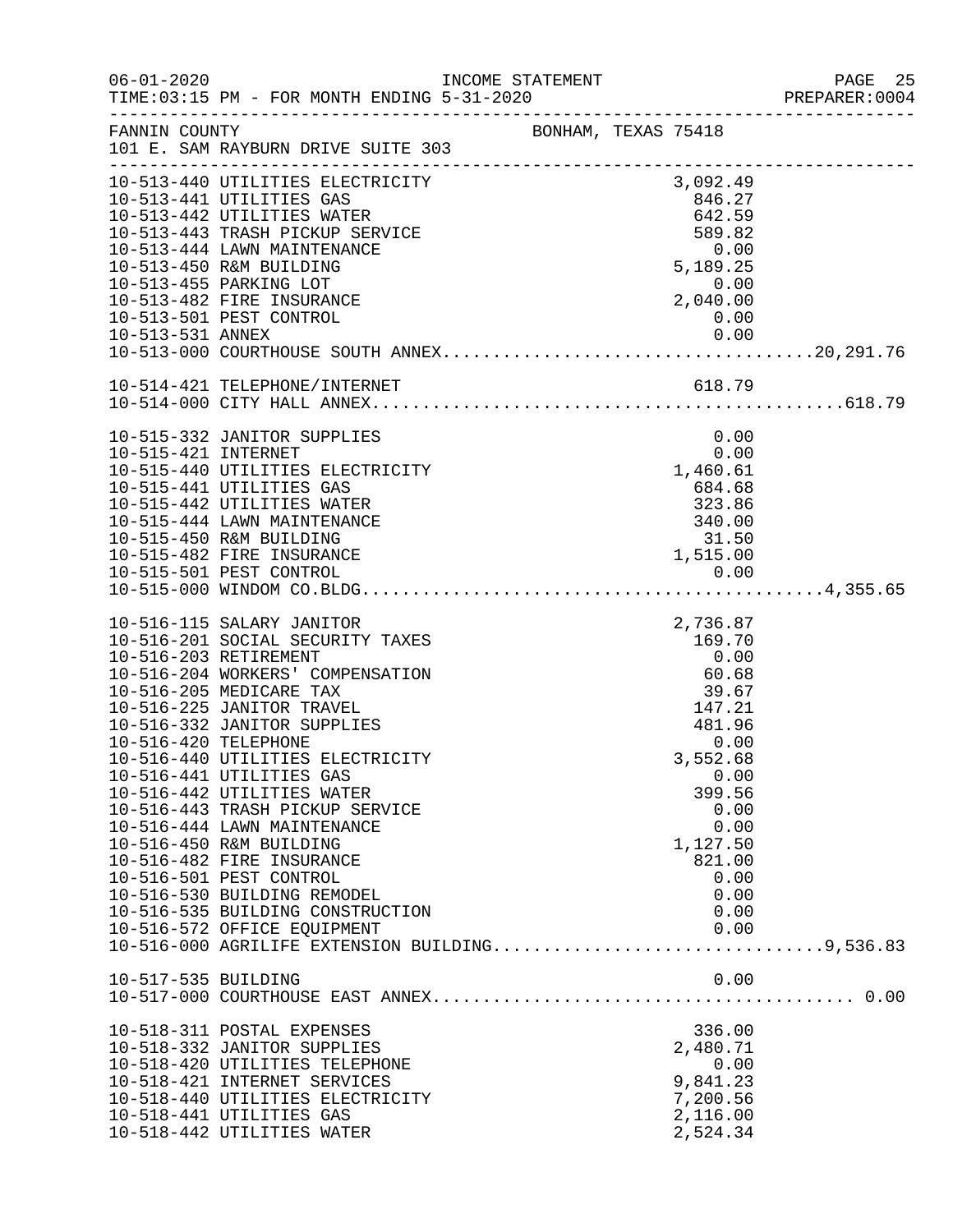| $06 - 01 - 2020$                                               | INCOME STATEMENT<br>TIME: 03:15 PM - FOR MONTH ENDING 5-31-2020                                                                                                                                                                                                                                                                                                                                                                                                                   |                                                                                                                                                            | PAGE 26<br>PREPARER:0004 |
|----------------------------------------------------------------|-----------------------------------------------------------------------------------------------------------------------------------------------------------------------------------------------------------------------------------------------------------------------------------------------------------------------------------------------------------------------------------------------------------------------------------------------------------------------------------|------------------------------------------------------------------------------------------------------------------------------------------------------------|--------------------------|
| FANNIN COUNTY                                                  | 101 E. SAM RAYBURN DRIVE SUITE 303                                                                                                                                                                                                                                                                                                                                                                                                                                                | BONHAM, TEXAS 75418                                                                                                                                        |                          |
|                                                                | 10-518-443 TRASH PICKUP SERVICE<br>10-518-450 R & M BUILDING<br>10-518-460 MOVING EXPENSES<br>10-518-470 OFFICE SPACE LEASE<br>10-518-483 ALARM MONITORING<br>10-518-484 CLEANING SERVICES<br>10-518-484 CLEANING SERVICES 615.00<br>10-518-501 PEST CONTROL 615.00<br>10-518-000 COUNTY OFFICES RELOCATION132,793.01<br>10-519-165 CONSTRUCTION                                                                                                                                  | 1,173.34<br>1,495.23<br>0.00<br>0.00<br>104,125.00<br>885.60<br>0.00<br>0.00                                                                               |                          |
|                                                                | 10-543-416 FIRE PROTECTION SERVICE<br>10-543-422 R&M RADIO/TOWER<br>10-543-440 UTILITIES ELECTRICITY<br>10-543-447 REPEATER SERVICE CONTRACT                                                                                                                                                                                                                                                                                                                                      | 63,000.00<br>$0.00$<br>0.00<br>2,920.96                                                                                                                    |                          |
| 10-551-435 PRINTING<br>10-551-480 BOND<br>10-551-572 EQUIPMENT | 10-551-101 SALARY ELECTED OFFICIAL<br>10-551-202 GROUP HEALTH & DENTAL INSURANCE 1,413.47<br>10-551-202 GROUP HEALTH & DENTAL INSURANCE 3,568.07<br>10-551-204 WORKERS' COMPENSATION<br>10-551-205 MEDICARE TAX<br>10-551-310 OFFICE SUPPLIES<br>10-551-311 POSTAL EXPENSES<br>10-551-330 AUTO EXPENSE-GAS AND OIL<br>10-551-421 ONLINE RESEARCH/ACCURINT<br>10-551-422 R & M RADIO<br>10-551-427 TRAVEL EXPENSE<br>10-551-488 LAW ENFORCEMENT PROF. INS<br>10-551-574 TECHNOLOGY | 22,953.24<br>2,672.47<br>2, $672.77$<br>295.39<br>330.58<br>0.00<br>9.50<br>743.03<br>350.00<br>0.00<br>1,600.00<br>0.00<br>0.00<br>463.00<br>0.00<br>0.00 |                          |
| 10-552-435 PRINTING                                            | 10-552-101 SALARY ELECTED OFFICIAL<br>10-552-201 SOCIAL SECURITY TAXES<br>10-552-202 GROUP HEALTH & DENTAL INSURANCE<br>10-552-203 RETIREMENT<br>10-552-204 WORKERS' COMPENSATION<br>10-552-205 MEDICARE TAX<br>10-552-310 OFFICE SUPPLIES<br>10-552-311 POSTAL EXPENSES<br>10-552-330 AUTO EXPENSE-GAS AND OIL<br>10-552-422 R & M RADIO<br>10-552-427 TRAVEL EXPENSE<br>10-552-428 TRAINING/TUITION/TRAVEL                                                                      | 11, 145. 42<br>691.02<br>7,911.36<br>1,297.55<br>139.07<br>161.64<br>0.00<br>55.00<br>76.25<br>0.00<br>0.00<br>0.00<br>0.00                                |                          |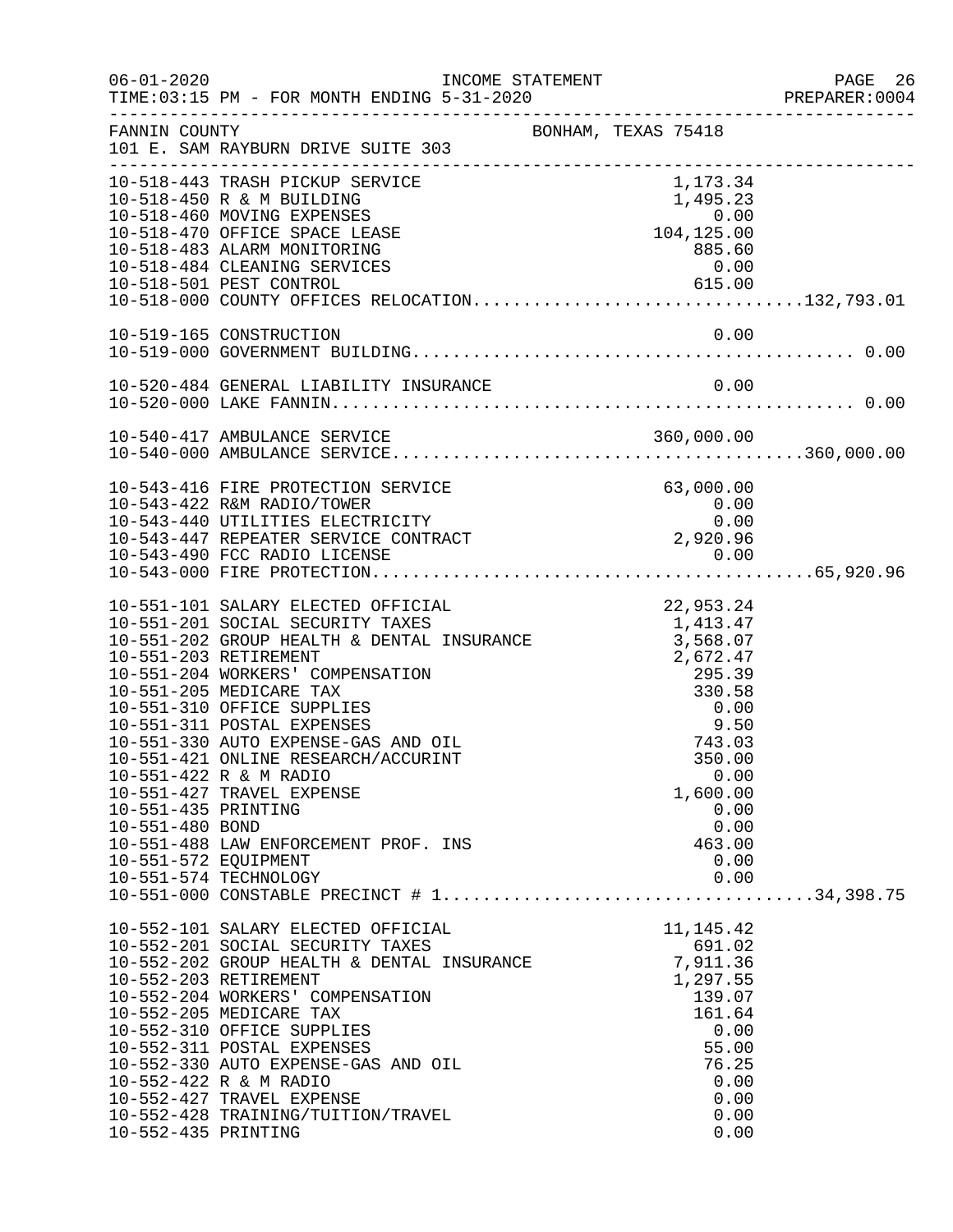| $06 - 01 - 2020$                                          | INCOME STATEMENT<br>TIME: 03:15 PM - FOR MONTH ENDING 5-31-2020                                                                                                                                                                                                                                                                                                                                                                                                                                                                                                                                                                                                                                                                                                                                  |                                                                                                               |                                      |                                                                                                                                                                                                                                                                      |                      | PAGE 27<br>PREPARER: 0004 |
|-----------------------------------------------------------|--------------------------------------------------------------------------------------------------------------------------------------------------------------------------------------------------------------------------------------------------------------------------------------------------------------------------------------------------------------------------------------------------------------------------------------------------------------------------------------------------------------------------------------------------------------------------------------------------------------------------------------------------------------------------------------------------------------------------------------------------------------------------------------------------|---------------------------------------------------------------------------------------------------------------|--------------------------------------|----------------------------------------------------------------------------------------------------------------------------------------------------------------------------------------------------------------------------------------------------------------------|----------------------|---------------------------|
| FANNIN COUNTY                                             | 101 E. SAM RAYBURN DRIVE SUITE 303                                                                                                                                                                                                                                                                                                                                                                                                                                                                                                                                                                                                                                                                                                                                                               | BONHAM, TEXAS 75418                                                                                           |                                      |                                                                                                                                                                                                                                                                      |                      |                           |
| 10-552-454 R&M AUTO<br>10-552-480 BOND                    | 10-552-487 AUTO INSURANCE<br>10-552-488 LAW ENFOREMENT PROF. INS.<br>10-552-573 RADIO EQUIPMENT                                                                                                                                                                                                                                                                                                                                                                                                                                                                                                                                                                                                                                                                                                  | 0.00<br>403.00<br>463.00 463.00                                                                               |                                      | 14.50<br>0.00<br>0.00                                                                                                                                                                                                                                                |                      |                           |
| 10-553-435 PRINTING<br>10-553-480 BOND<br>10-553-481 DUES | 10-553-101 SALARY ELECTED OFFICIAL<br>10-553-201 SOCIAL SECURITY TAXES<br>10-553-202 GROUP HEALTH & DENTAL INSURANCE 7,911.36<br>10-553-203 RETIREMENT<br>10-553-204 WORKERS' COMPENSATION<br>10-553-205 MEDICARE TAX<br>10-553-310 OFFICE SUPPLIES<br>10-553-311 POSTAL EXPENSES<br>10-553-330 AUTO EXPENSE-GAS AND OIL<br>10-553-427 TRAVEL EXPENSE<br>10-553-453 COMPUTER SOFTWARE<br>10-553-488 LAW ENFORCEMENT PROF. INS<br>10-553-572 OFFICE EQUIPMENT<br>10-553-573 RADIO EQUIPMENT                                                                                                                                                                                                                                                                                                       | EXAMPLE<br>123.62<br>166.84<br>0.00<br>0.00<br>0.00<br>$\begin{array}{c} 0.00 \\ 60.00 \\ 463.00 \end{array}$ | 9,907.38<br>$166.84$<br>0.00<br>0.00 | 0.00<br>0.00<br>0.00<br>0.00                                                                                                                                                                                                                                         |                      |                           |
|                                                           |                                                                                                                                                                                                                                                                                                                                                                                                                                                                                                                                                                                                                                                                                                                                                                                                  |                                                                                                               |                                      |                                                                                                                                                                                                                                                                      |                      |                           |
|                                                           | 10-559-495 VINE AUTOMATED VICTIM NOTIF.SERV. 9,309.44                                                                                                                                                                                                                                                                                                                                                                                                                                                                                                                                                                                                                                                                                                                                            |                                                                                                               |                                      |                                                                                                                                                                                                                                                                      |                      |                           |
|                                                           | 10-560-101 SALARY ELECTED OFFICIAL<br>10-560-102 ADMINISTRATIVE SECRETARY<br>10-560-103 CHIEF DEPUTY<br>10-560-104 SALARIES DEPUTIES<br>10-560-105 EVIDENCE CLERK<br>10-560-107 PT RECORDS/EVIDENCE CLERKS<br>10-560-108 COMPENSATION PAY<br>10-560-109 INVESTIGATOR-CRIMES AGAINST CHILDRE<br>10-560-110 JAIL ADMINISTRATOR<br>10-560-111 LIEUTENANT<br>10-560-113 TRANSPORT OFFICER<br>10-560-114 PROF. STANDARDS OFFICER<br>10-560-120 SALARY DISPATCHER<br>10-560-201 SOCIAL SECURITY TAXES<br>10-560-202 GROUP HEALTH INSURANCE<br>10-560-203 RETIREMENT<br>10-560-204 WORKERS' COMPENSATION<br>10-560-205 MEDICARE TAX<br>10-560-206 UNEMPLOYMENT EXPENSE<br>10-560-250 EMPLOYEE PHYSICALS<br>10-560-310 OFFICE SUPPLIES<br>10-560-311 POSTAL EXPENSES<br>10-560-315 SHERIFF COPIER RENTAL |                                                                                                               |                                      | 41,534.28<br>29, 423. 16<br>33,923.16<br>422,976.54<br>16,992.00<br>53, 235. 71<br>10,064.99<br>31,015.44<br>13,713.17<br>25, 317. 18<br>148, 126. 19<br>50,240.77<br>234,673.33<br>96,210.65<br>8,092.36<br>11,749.32<br>7,771.18<br>636.00<br>5,393.61<br>3,016.13 | 0.00<br>0.00<br>0.00 |                           |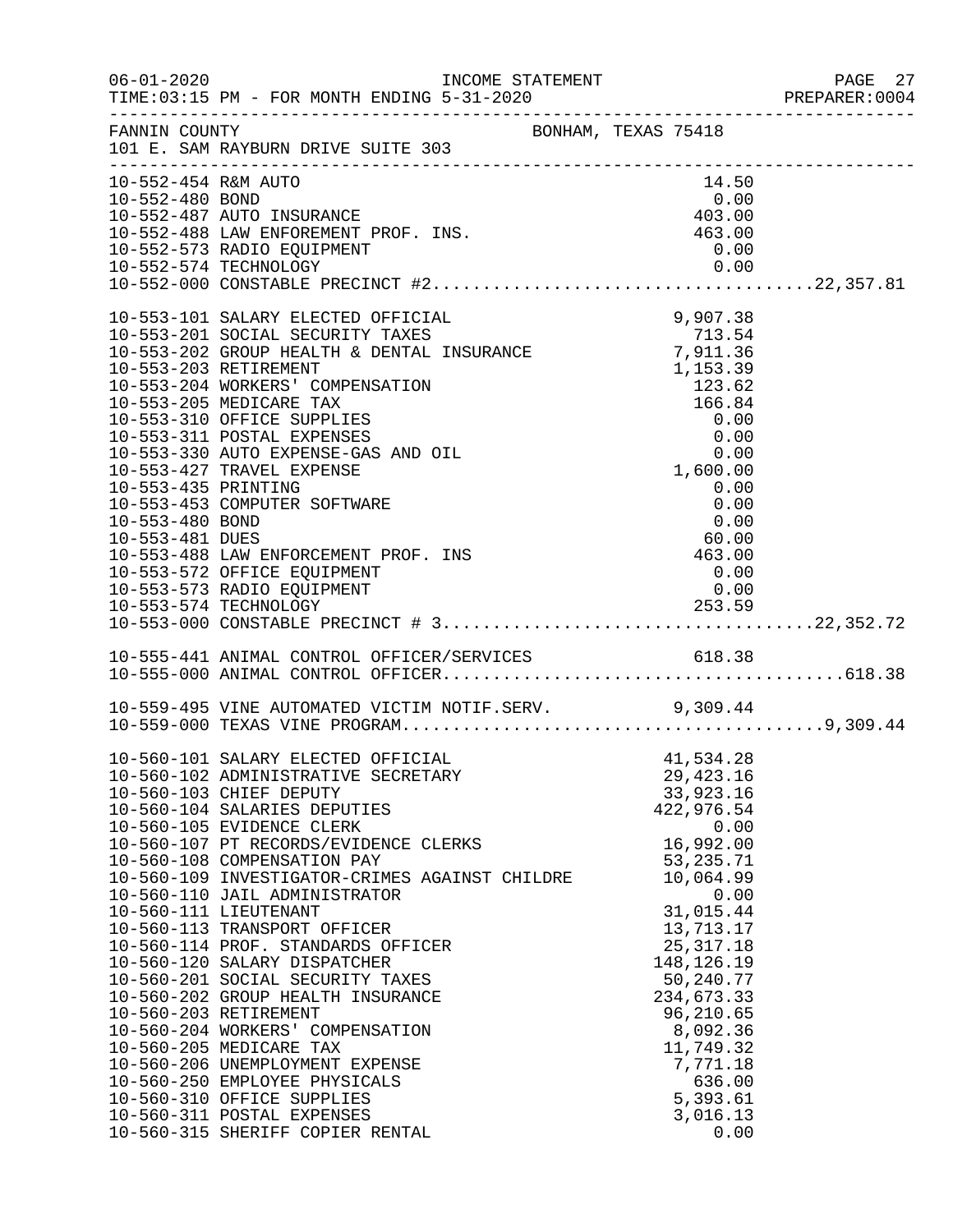| FANNIN COUNTY                      | 101 E. SAM RAYBURN DRIVE SUITE 303                                                                                                                                                                                                                                                                                                                                                        | BONHAM, TEXAS 75418 |                                                                                                             |  |
|------------------------------------|-------------------------------------------------------------------------------------------------------------------------------------------------------------------------------------------------------------------------------------------------------------------------------------------------------------------------------------------------------------------------------------------|---------------------|-------------------------------------------------------------------------------------------------------------|--|
|                                    |                                                                                                                                                                                                                                                                                                                                                                                           |                     |                                                                                                             |  |
| 10-560-579 WEAPONS                 | $\begin{tabular}{l ll} \hline 110 & SAM RAYBUBM D RNUSY SUPPELIES & 50.379 & 50.370 & 50.370 & 50.370 & 50.370 & 50.370 & 50.370 & 50.370 & 50.370 & 50.370 & 50.370 & 50.370 & 50.370 & 50.370 & 50.370 & 50.370 & 50.370 & 50.370 & 50.370 & 50.370 & 50.370 & 50.370 & 50.370 & $<br>10-560-575 AUTOMOBILES<br>10-560-630 AUTO NOTE PMT-PRINCIPAL<br>10-560-670 AUTO NOTE PMT-INTEREST |                     | 84,681.70<br>0.00<br>0.00<br>0.00                                                                           |  |
|                                    | 10-562-396 BODY ARMOR<br>10-562-000 RIFLE RESISTANT BODY ARMOR 3439801 0.00                                                                                                                                                                                                                                                                                                               |                     | 0.00                                                                                                        |  |
| 10-565-500 LAND<br>10-565-532 JAIL | 10-565-380 PRISONER HOUSING<br>10-565-400 PRISONER TRANSPORT/GUARD<br>10-565-405 PRISONER MEDICAL<br>10-565-429 SCHOLARSHIP AWARDS<br>10-565-442 CR4200 UTILITY WATER<br>10-565-450 R&M BUILDING<br>10-565-482 FIRE INSURANCE<br>10-565-491 JUSTICE ASSISTANCE GRANT<br>10-565-501 PEST CONTROL                                                                                           |                     | 1,340,942.50<br>22, 318.93<br>88,193.20<br>0.00<br>0.00<br>7,070.00<br>0.00<br>0.00<br>0.00<br>0.00<br>0.00 |  |
| 10-570-420 TELEPHONE               |                                                                                                                                                                                                                                                                                                                                                                                           |                     | 0.00                                                                                                        |  |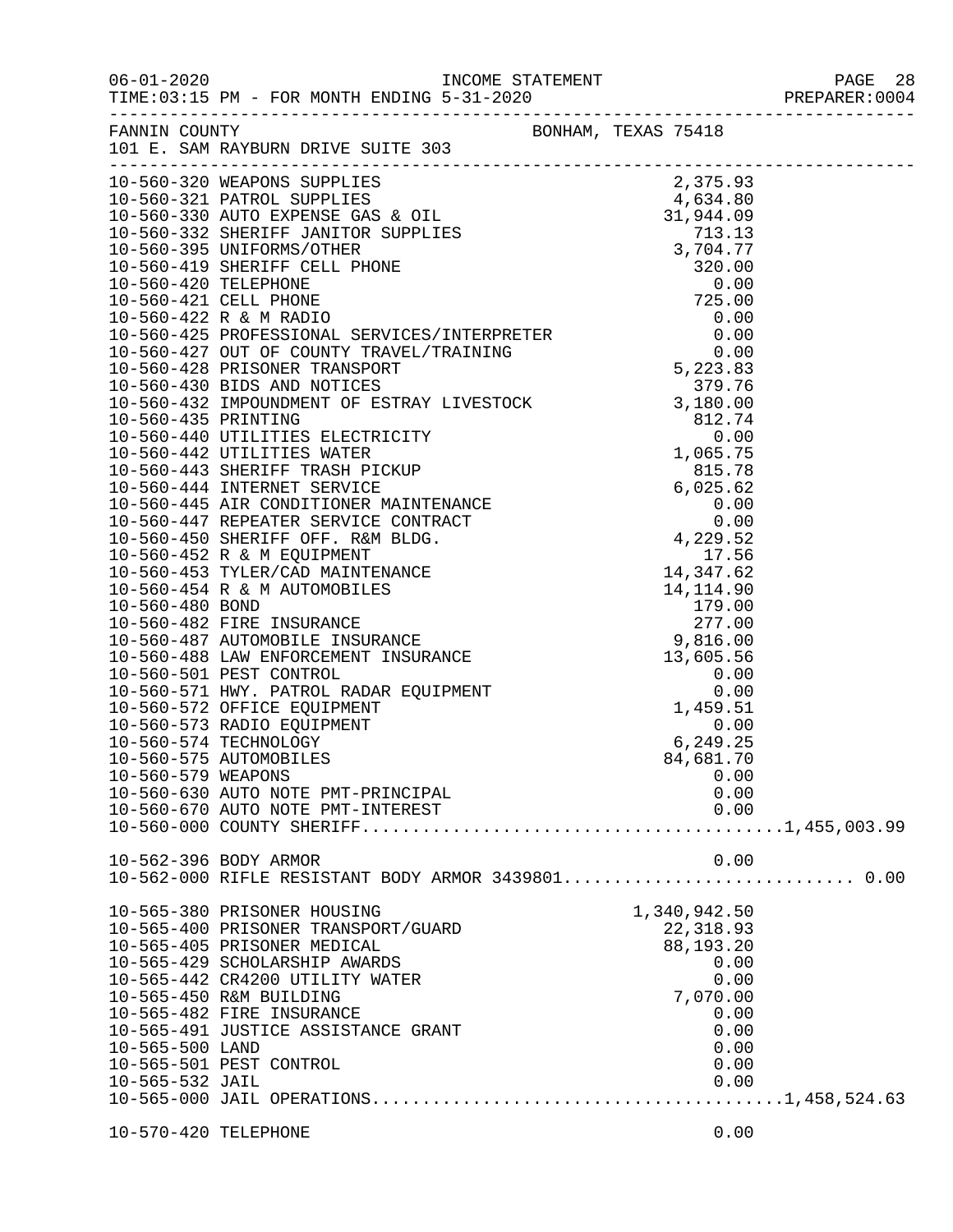|                                                           |                                                                                                                                                                                                                                                                                                                                                                                                                                                                                                                                                                                                                |                                                                                                   |                                                                                                                                                                                                                                                 | PAGE 29<br>PREPARER: 0004 |
|-----------------------------------------------------------|----------------------------------------------------------------------------------------------------------------------------------------------------------------------------------------------------------------------------------------------------------------------------------------------------------------------------------------------------------------------------------------------------------------------------------------------------------------------------------------------------------------------------------------------------------------------------------------------------------------|---------------------------------------------------------------------------------------------------|-------------------------------------------------------------------------------------------------------------------------------------------------------------------------------------------------------------------------------------------------|---------------------------|
|                                                           | FANNIN COUNTY<br>101 E. SAM RAYBURN DRIVE SUITE 303                                                                                                                                                                                                                                                                                                                                                                                                                                                                                                                                                            | BONHAM, TEXAS 75418                                                                               |                                                                                                                                                                                                                                                 |                           |
|                                                           |                                                                                                                                                                                                                                                                                                                                                                                                                                                                                                                                                                                                                |                                                                                                   |                                                                                                                                                                                                                                                 |                           |
| 10-573-203 RETIREMENT<br>10-573-480 BOND                  | 10-573-103 SALARY-BOND SUPERVISOR<br>10-573-201 SOCIAL SECURITY TAXES<br>10-573-202 GROUP HEALTH INSURANCE<br>10-573-204 WORKERS' COMPENSATION<br>10-573-205 MEDICARE TAX<br>10-573-310 OFFICE SUPPLIES<br>10-573-311 POSTAL EXPENSES<br>10-573-313 DRUG TESTING SUPPLIES<br>10-573-340 EVALUATIONS<br>10-573-353 COMPUTER EXPENSE<br>10-573-427 OUT OF COUNTY TRAVEL/TRAINING<br>10-573-453 COMPUTER SOFTWARE                                                                                                                                                                                                 | 1,602.00<br>$3,040.62$<br>57.71<br>374.58<br>780.45<br>780.45<br>0.00<br>1,222.00<br>0.00<br>0.00 | 26, 117. 28<br>0.00                                                                                                                                                                                                                             |                           |
| 10-575-311 POSTAGE<br>10-575-420 TELEPHONE                | 10-575-315 COPIER RENTAL<br>10-575-408 DETENTION OPERATING COST<br>10-575-415 RESIDENTIAL PLACEMENT<br>10-575-416 COUNSELING SERVICES                                                                                                                                                                                                                                                                                                                                                                                                                                                                          |                                                                                                   | 31.90<br>190.96<br>0.00<br>0.00<br>0.00<br>0.00                                                                                                                                                                                                 |                           |
| 10-590-454 R&M AUTO<br>10-590-480 BOND<br>10-590-481 DUES | 10-590-104 SALARIES DEPUTIES<br>10-590-107 SALARY TEMP/EXTRA<br>10-590-151 SALARY DIRECTOR<br>10-590-201 SOCIAL SECURITY TAXES<br>10-590-202 GROUP HEALTH & DENTAL INSURANCE<br>10-590-204 WORKERS' COMPENSATION<br>10-590-205 MEDICARE TAX<br>10-590-310 OFFICE SUPPLIES<br>10-590-311 POSTAL EXPENSE<br>10-590-315 COPIER RENTAL<br>10-590-330 AUTO EXPENSE GAS & OIL<br>10-590-420 TELEPHONE<br>10-590-427 OUT OF COUNTY TRAVEL/<br>10-590-453 SOFTWARE MAINTENANCE SAFE<br>10-590-467 VISITING HEALTH INSPECTOR<br>10-590-487 AUTOMOBILE INSURANCE<br>10-590-572 OFFICE EQUIPMENT<br>10-590-574 TECHNOLOGY |                                                                                                   | 27,804.24<br>4,332.00<br>24, 458. 24<br>3,404.92<br>15,822.72<br>6,577.78<br>144.23<br>796.28<br>476.96<br>759.45<br>527.64<br>321.34<br>0.00<br>1,280.54<br>302.20<br>300.00<br>14.50<br>70.74<br>0.00<br>111.00<br>188.00<br>1,043.87<br>0.00 |                           |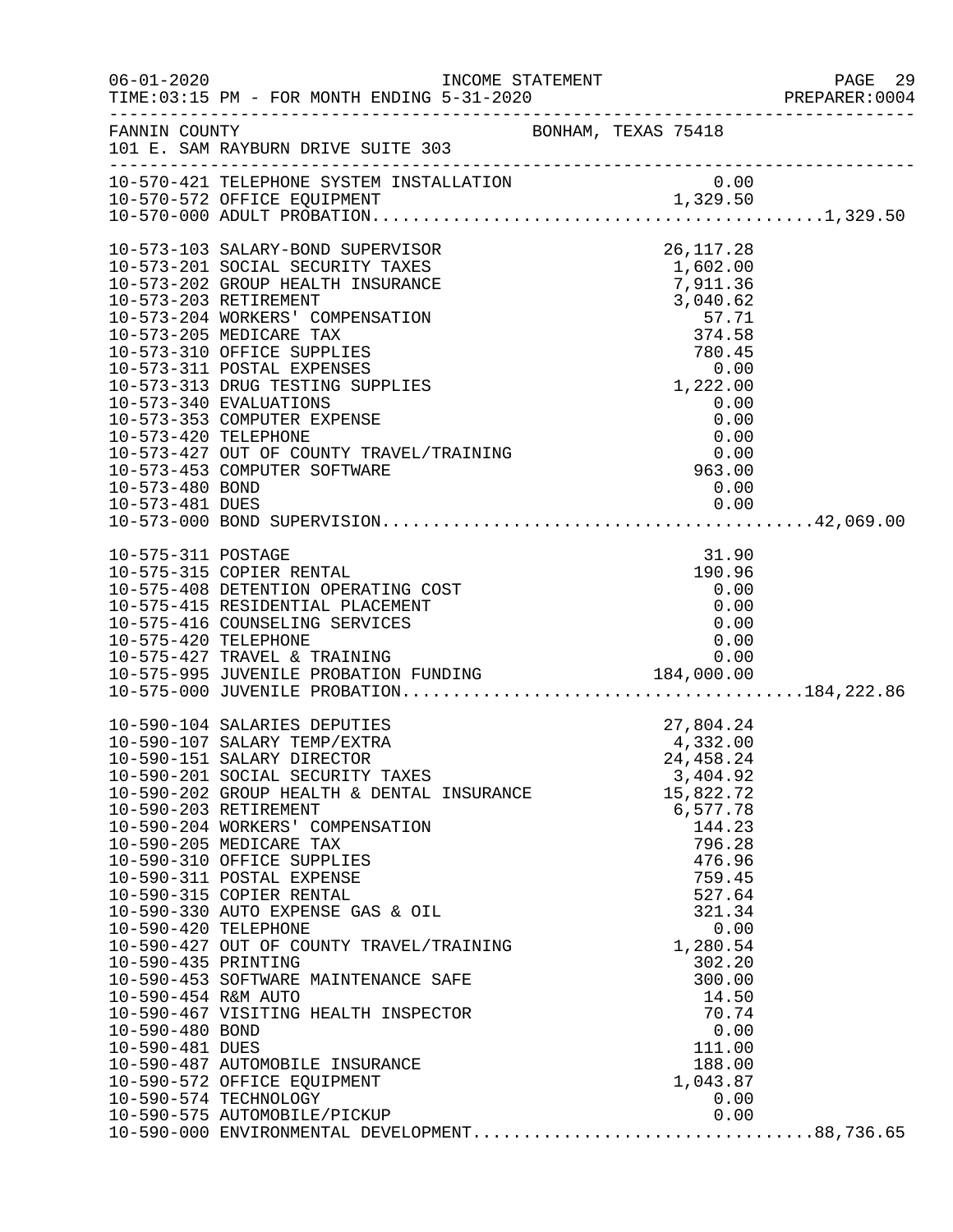| $06 - 01 - 2020$                                                                                                 |                      |
|------------------------------------------------------------------------------------------------------------------|----------------------|
| FANNIN COUNTY<br>101 E. SAM RAYBURN DRIVE SUITE 303                                                              |                      |
|                                                                                                                  |                      |
|                                                                                                                  |                      |
|                                                                                                                  |                      |
|                                                                                                                  |                      |
|                                                                                                                  |                      |
|                                                                                                                  |                      |
|                                                                                                                  |                      |
|                                                                                                                  |                      |
|                                                                                                                  |                      |
|                                                                                                                  |                      |
|                                                                                                                  |                      |
|                                                                                                                  |                      |
|                                                                                                                  |                      |
|                                                                                                                  |                      |
|                                                                                                                  |                      |
|                                                                                                                  |                      |
|                                                                                                                  | 0.00                 |
| 10-591-487 AUTOMOBILE INSURANCE<br>10-591-572 OFFICE EQUIPMENT<br>10-591-574 TECHNOLOGY<br>10-591-575 AUTOMOBILE |                      |
|                                                                                                                  |                      |
|                                                                                                                  |                      |
|                                                                                                                  |                      |
|                                                                                                                  |                      |
|                                                                                                                  |                      |
|                                                                                                                  |                      |
|                                                                                                                  |                      |
|                                                                                                                  |                      |
|                                                                                                                  |                      |
| 10-640-441 UTILITIES GAS                                                                                         |                      |
| 10-640-442 UTILITIES WATER                                                                                       | 1,276.83<br>2,324.48 |
| 10-640-443 TRASH PICK-UP                                                                                         | 294.91               |
| 10-640-450 R & M BUILDINGS (TDHS)                                                                                | 0.00                 |
| 10-640-482 FIRE INSURANCE                                                                                        | 1,967.00             |
| 10-640-493 DHS PARKING LOT                                                                                       | 0.00                 |
| 10-640-575 LAKE FANNIN                                                                                           | 0.00                 |
|                                                                                                                  |                      |
| 10-641-102 SALARY APPOINTED OFFICIAL                                                                             | 1,600.00             |
|                                                                                                                  |                      |
| 10-645-102 SALARY IHC DIRECTOR<br>10-645-107 SALARY ASSISTANT                                                    | 29,092.68<br>0.00    |
| 10-645-201 SOCIAL SECURITY TAX                                                                                   | 1,786.50             |
| 10-645-202 GROUP HEALTH INSURANCE                                                                                | 6,922.44             |
| 10-645-203 RETIREMENT                                                                                            | 3,387.10             |
| 10-645-204 WORKER'S COMP                                                                                         | 64.28                |
| 10-645-205 MEDICARE TAX                                                                                          | 417.78               |
| 10-645-210 TOTAL SALARY & BENEFITS                                                                               | 41,670.78            |
| 10-645-310 OFFICE SUPPLIES                                                                                       | 61.67<br>0.00        |
| 10-645-311 POSTAL EXPENSE<br>10-645-330 BIDS & NOTICES                                                           | 0.00                 |
| 10-645-353 COMPUTER EXPENSE                                                                                      | 9,531.00             |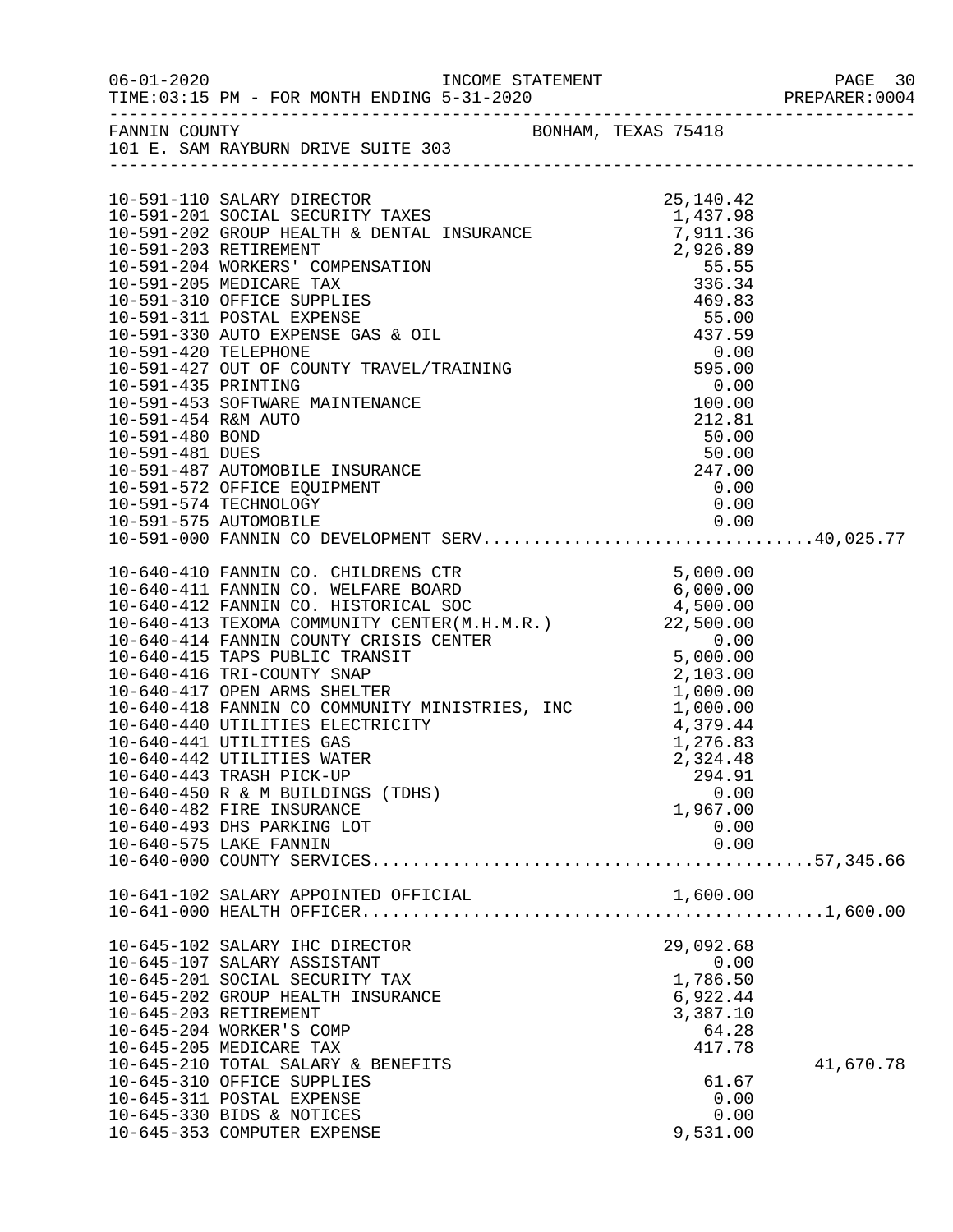|                                             |                                                                                                                                                                                                                                            |                                | PAGE 31<br>PREPARER: 0004 |
|---------------------------------------------|--------------------------------------------------------------------------------------------------------------------------------------------------------------------------------------------------------------------------------------------|--------------------------------|---------------------------|
| FANNIN COUNTY                               | 101 E. SAM RAYBURN DRIVE SUITE 303                                                                                                                                                                                                         | BONHAM, TEXAS 75418            |                           |
|                                             | 10-645-390 SUBSCRIPTIONS                                                                                                                                                                                                                   | 0.00                           |                           |
|                                             | 10-645-399 SUBTOTAL OFFICE EXPENSE<br>10-645-404 COBRA/INSURANCE                                                                                                                                                                           | 0.00                           | 9,592.67                  |
|                                             | THE RESERVING THE RES.<br>10-645-411 PHYSICIAN, NON-EMERGENCY<br>10-645-412 PRESCRIPTIONS, DRUGS<br>10-645-413 HOSPITAL, INPATIENT<br>10-645-414 HOSPITAL, OUTPATIENT<br>10-645-414 HOSPITAL, OUTPATIENT<br>10-645-414 HOSPITAL, OUTPATIEN | 0.00                           |                           |
|                                             |                                                                                                                                                                                                                                            |                                |                           |
|                                             |                                                                                                                                                                                                                                            |                                |                           |
|                                             |                                                                                                                                                                                                                                            |                                |                           |
|                                             |                                                                                                                                                                                                                                            |                                |                           |
|                                             |                                                                                                                                                                                                                                            |                                |                           |
|                                             |                                                                                                                                                                                                                                            |                                |                           |
|                                             |                                                                                                                                                                                                                                            |                                |                           |
|                                             |                                                                                                                                                                                                                                            |                                |                           |
|                                             |                                                                                                                                                                                                                                            |                                |                           |
|                                             |                                                                                                                                                                                                                                            |                                |                           |
|                                             |                                                                                                                                                                                                                                            |                                |                           |
|                                             |                                                                                                                                                                                                                                            |                                |                           |
|                                             |                                                                                                                                                                                                                                            |                                |                           |
|                                             |                                                                                                                                                                                                                                            |                                |                           |
|                                             | 10-645-425 TOTAL MEDICAL/IHC                                                                                                                                                                                                               |                                | 55,499.80                 |
|                                             | 10-645-427 OUT OF COUNTY TRAVEL/TRAINING                                                                                                                                                                                                   | 0.00                           |                           |
| 10-645-435 PRINTING                         |                                                                                                                                                                                                                                            | 0.00                           |                           |
| 10-645-440 TELEPHONE<br>10-645-441 DSL LINE |                                                                                                                                                                                                                                            | 0.00<br>679.91                 |                           |
|                                             | 10-645-499 SERVICES & OTHER CHARGES                                                                                                                                                                                                        |                                | 679.91                    |
|                                             | 10-645-574 TECHNOLOGY                                                                                                                                                                                                                      | 0.00                           |                           |
|                                             | 10-645-599 CAPITAL OUTLAY                                                                                                                                                                                                                  |                                | 0.00                      |
|                                             |                                                                                                                                                                                                                                            |                                |                           |
|                                             | 10-665-105 SALARY SECRETARY                                                                                                                                                                                                                |                                |                           |
|                                             | 10-665-107 REGULAR-TEMP. PART-TIME                                                                                                                                                                                                         |                                |                           |
|                                             |                                                                                                                                                                                                                                            | 19,230.12<br>0.00<br>34,789.68 |                           |
|                                             | 10-665-150 CO. AGENTS SALARIES<br>10-665-201 SOCIAL SECURITY TAXES<br>10-665-202 GROUP HEALTH & DENTAL INSURANCE                                                                                                                           | 2,963.89<br>7,911.36           |                           |
|                                             |                                                                                                                                                                                                                                            |                                |                           |
|                                             | 10-665-203 RETIREMENT                                                                                                                                                                                                                      | 2,238.86                       |                           |
|                                             | 10-665-204 WORKERS' COMPENSATION                                                                                                                                                                                                           | 42.49                          |                           |
|                                             | 10-665-205 MEDICARE TAX                                                                                                                                                                                                                    | 693.16                         |                           |
|                                             | 10-665-310 OFFICE SUPPLIES<br>10-665-311 POSTAL EXPENSE                                                                                                                                                                                    | 648.46<br>220.00               |                           |
|                                             | 10-665-315 COPIER RENTAL                                                                                                                                                                                                                   | 873.70                         |                           |
|                                             | 10-665-335 PROGRAM SUPPLIES                                                                                                                                                                                                                | 0.00                           |                           |
| 10-665-420 TELEPHONE                        |                                                                                                                                                                                                                                            | 0.00                           |                           |
|                                             | 10-665-421 CELL PHONE ALLOWANCE                                                                                                                                                                                                            | 1,200.00                       |                           |
|                                             | 10-665-422 CABLE INTERNET                                                                                                                                                                                                                  | 509.44                         |                           |
|                                             | 10-665-427 IN/OUT CO.TRAVEL/TRAINING-AG.                                                                                                                                                                                                   | 205.32                         |                           |
|                                             | 10-665-428 IN/OUT CO.TRAVEL/TRAINING-F.C.S.                                                                                                                                                                                                | 2,154.59                       |                           |
|                                             | 10-665-429 IN/OUT CO.TRAVEL/TRAINING-4-H                                                                                                                                                                                                   | 1,061.34                       |                           |
|                                             | 10-665-572 OFFICE EQUIPMENT<br>10-665-574 TECHNOLOGY                                                                                                                                                                                       | 0.00<br>0.00                   |                           |
|                                             |                                                                                                                                                                                                                                            |                                |                           |
|                                             |                                                                                                                                                                                                                                            |                                |                           |
|                                             | 10-696-491 SOIL & WATER CONSERVATION                                                                                                                                                                                                       | 0.00                           |                           |
|                                             | 10-696-492 INDIGENT BURIAL                                                                                                                                                                                                                 | 1,000.00                       |                           |
|                                             | 10-696-494 FLOOD CONTROL SITE MAINTENANCE                                                                                                                                                                                                  |                                |                           |
|                                             |                                                                                                                                                                                                                                            |                                |                           |
| 11-435-107 PART TIME                        |                                                                                                                                                                                                                                            | 0.00                           |                           |
|                                             |                                                                                                                                                                                                                                            |                                |                           |
|                                             |                                                                                                                                                                                                                                            |                                |                           |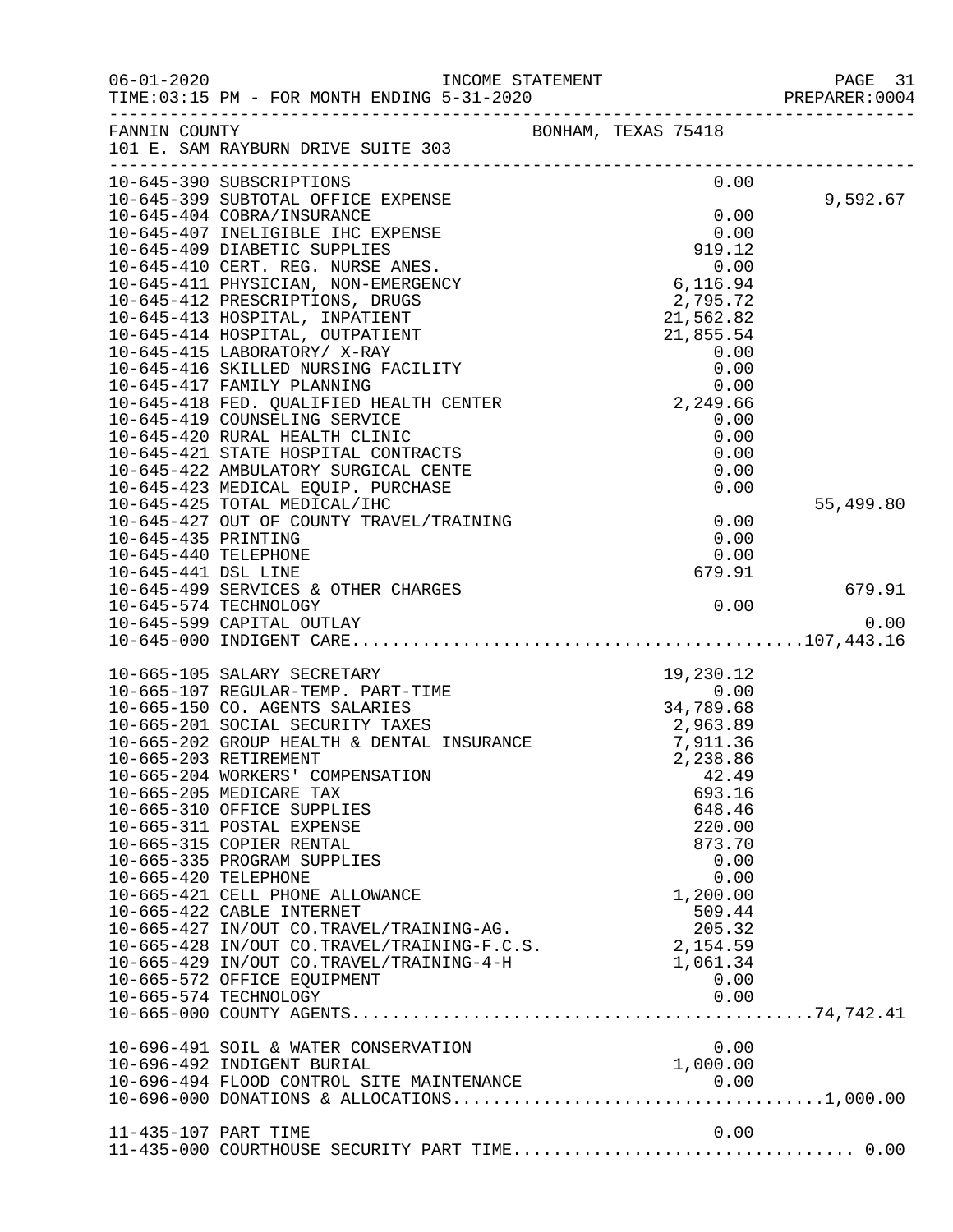| $06 - 01 - 2020$     | INCOME STATEMENT                                                                                                                                                                                                                                                                                                                                                                                                                                                          |                                                                                                                                                 | PAGE 32<br>PREPARER: 0004 |
|----------------------|---------------------------------------------------------------------------------------------------------------------------------------------------------------------------------------------------------------------------------------------------------------------------------------------------------------------------------------------------------------------------------------------------------------------------------------------------------------------------|-------------------------------------------------------------------------------------------------------------------------------------------------|---------------------------|
| FANNIN COUNTY        | 101 E. SAM RAYBURN DRIVE SUITE 303                                                                                                                                                                                                                                                                                                                                                                                                                                        | BONHAM, TEXAS 75418                                                                                                                             |                           |
|                      |                                                                                                                                                                                                                                                                                                                                                                                                                                                                           |                                                                                                                                                 |                           |
| 11-560-205 MEDICARE  | 11-560-130 SALARY/BAILIFF<br>11-560-201 SOCIAL SECURITY<br>11-560-203 RETIREMENT<br>11-560-204 WORKER'S COMPENSATION<br>11-560-427 BAILIFF CONT.ED./OUT OF COUNTY                                                                                                                                                                                                                                                                                                         | 0.00<br>0.00<br>0.00<br>0.00<br>0.00                                                                                                            |                           |
|                      | 12-403-310 OFFICE SUPPLIES<br>12-403-427 OUT OF COUNTY TRAVEL<br>12-403-574 COMPUTER EOUIPMENT                                                                                                                                                                                                                                                                                                                                                                            | 136.82<br>0.00<br>0.00                                                                                                                          |                           |
|                      | 13-498-489 10% TO STATE COMPTROLLER 6,180.00                                                                                                                                                                                                                                                                                                                                                                                                                              |                                                                                                                                                 |                           |
|                      | 14-435-320 JP1 SECURITY EXPENSE<br>14-435-321 JP2 SECURITY EXPENSE<br>14-435-322 JP3 SECURITY EXPENSE                                                                                                                                                                                                                                                                                                                                                                     | 0.00<br>0.00<br>0.00                                                                                                                            |                           |
|                      | 16-400-310 OFFICE SUPPLIES<br>16-400-311 POSTAL EXPENSE<br>16-400-427 OUT OF COUNTY TRAVEL<br>16-400-572 OFFICE EQUIPMENT<br>16-400-590 COUNTY JUDGE BOOKS                                                                                                                                                                                                                                                                                                                | 384.06<br>537.20<br>0.00<br>0.00<br>0.00                                                                                                        |                           |
|                      | 17-400-427 OUT OF COUNTY TRAVEL                                                                                                                                                                                                                                                                                                                                                                                                                                           | 0.00                                                                                                                                            |                           |
| 18-402-420 TELEPHONE | 18-402-103 SALARY ASSISTANT<br>18-402-107 SALARY TEMP/EXTRA<br>18-402-201 SOCIAL SECURITY TAXES<br>18-402-202 GROUP HEALTH INSURANCE<br>18-402-203 RETIREMENT<br>18-402-204 WORKERS COMPENSATION<br>18-402-205 MEDICARE TAX<br>18-402-310 OFFICE SUPPLIES<br>18-402-312 IMAGING SYSTEM<br>18-402-315 COPIER MAINTENANCE<br>18-402-437 DIGITAL IMAGING OF MICROFILM<br>18-402-453 COMPUTER SOFTWARE<br>18-402-490 CO. CLERK MISCELLANEOUS<br>18-402-574 COMPUTER EQUIPMENT | 17,462.16<br>0.00<br>1,082.70<br>7,911.36<br>2,033.01<br>38.58<br>253.26<br>176.53<br>30,016.00<br>0.00<br>0.00<br>0.00<br>0.00<br>0.00<br>0.00 |                           |
|                      | 19-450-107 SALARY TEMP/EXTRA<br>19-450-201 SOCIAL SECURITY TAXES<br>19-450-202 GROUP HEALTH & DENTAL INSURANCE<br>19-450-203 RETIREMENT<br>19-450-204 WORKERS COMPENSATION                                                                                                                                                                                                                                                                                                | 3,949.00<br>237.54<br>1,596.56<br>460.47<br>0.00                                                                                                |                           |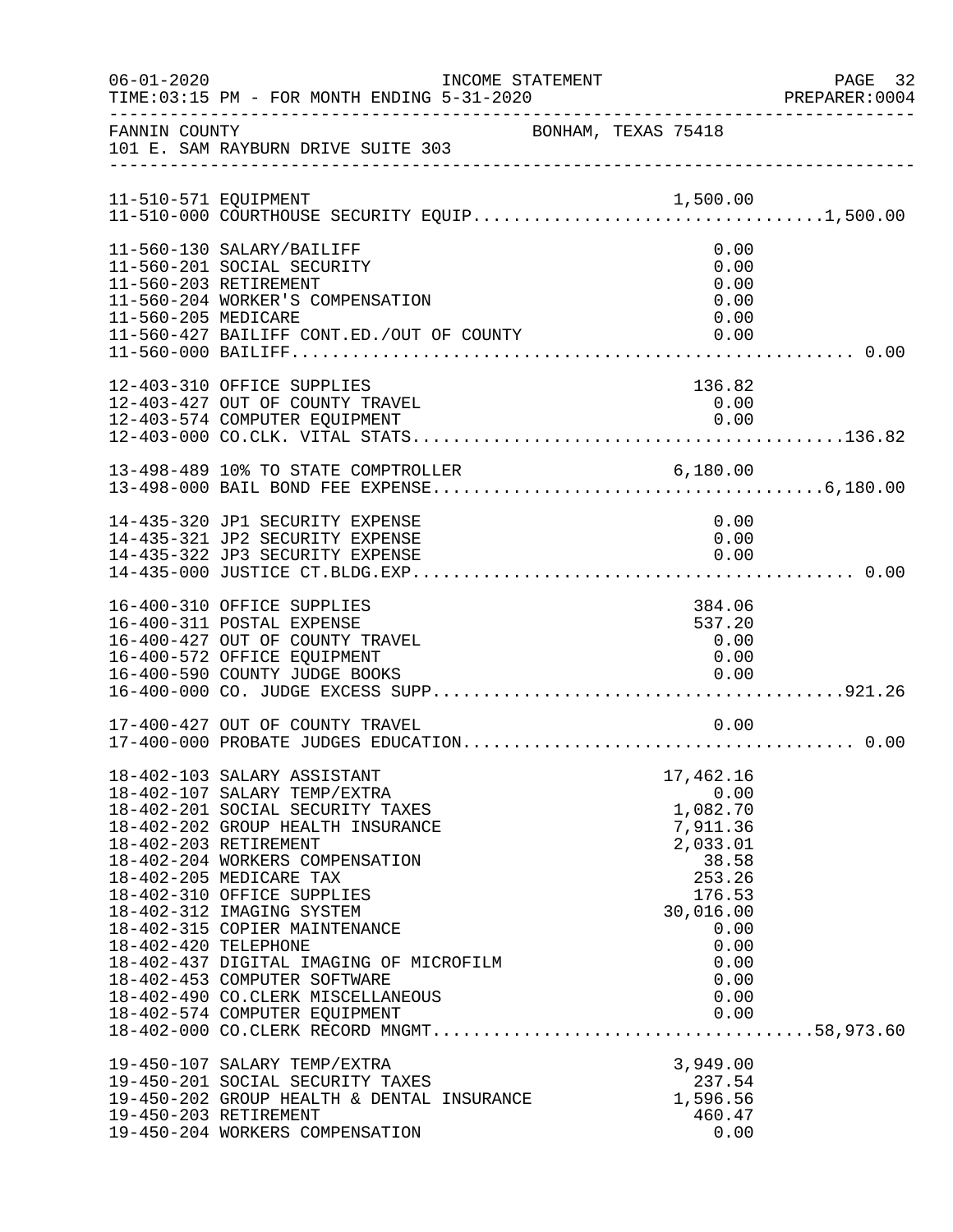| $06 - 01 - 2020$                              | INCOME STATEMENT<br>TIME: 03:15 PM - FOR MONTH ENDING 5-31-2020                                                                                                                                                                                                                                                                                                                                                                                                                                                                                                                                                                                                                                 |                                                     |                                                                                                                                   |                                      | PAGE 33<br>PREPARER:0004 |
|-----------------------------------------------|-------------------------------------------------------------------------------------------------------------------------------------------------------------------------------------------------------------------------------------------------------------------------------------------------------------------------------------------------------------------------------------------------------------------------------------------------------------------------------------------------------------------------------------------------------------------------------------------------------------------------------------------------------------------------------------------------|-----------------------------------------------------|-----------------------------------------------------------------------------------------------------------------------------------|--------------------------------------|--------------------------|
| FANNIN COUNTY                                 | 101 E. SAM RAYBURN DRIVE SUITE 303                                                                                                                                                                                                                                                                                                                                                                                                                                                                                                                                                                                                                                                              | BONHAM, TEXAS 75418                                 |                                                                                                                                   |                                      |                          |
| 19-450-435 PRINTING                           | 19-450-205 MEDICARE TAX<br>19-450-310 OFFICE SUPPLIES<br>19-450-400 RECORDS STORAGE SHELVING                                                                                                                                                                                                                                                                                                                                                                                                                                                                                                                                                                                                    |                                                     | 55.60<br>0.00<br>2,956.49<br>0.00                                                                                                 |                                      |                          |
|                                               | 20-449-103 SALARY ASSISTANT<br>20-449-107 SALARY TEMP./EXTRA<br>20-449-201 SOCIAL SECURITY TAXES<br>20-449-202 GROUP HEALTH INSURANCE<br>20-449-203 RETIREMENT<br>20-449-204 WORKERS COMPENSATION<br>20-449-205 MEDICARE TAX<br>20-449-310 OFFICE SUPPLIES<br>20-449-350 RECORDS DISPOSAL<br>20-449-400 RECORDS STORAGE SHELVING 0.00<br>20-449-453 COMPUTER SOFTWARE MAINTENANCE 4,150.00<br>20-449-460 EQUIPMENT RENTAL<br>20-449-574 COMPUTER EQUIPMENT                                                                                                                                                                                                                                      | 879.99                                              | 384.00<br>23.81<br>494.71<br>45.27<br>13.47<br>5.57<br>0.00<br>3,256.55<br>0.00                                                   | 0.00                                 |                          |
|                                               | 21-509-475 CONTINGENCY                                                                                                                                                                                                                                                                                                                                                                                                                                                                                                                                                                                                                                                                          |                                                     |                                                                                                                                   | 0.00                                 |                          |
| 21-621-203 RETIREMENT<br>21-621-345 CHEMICALS | 21-621-100 COMPENSATION PAY<br>21-621-101 SALARY ELECTED OFFICIAL<br>21-621-105 SALARY SECRETARY<br>21-621-106 SALARY PRECINCT EMPLOYEES<br>21-621-107 REGULAR-TEMP. PART-TIME<br>21-621-108 SALARY-FOREMAN<br>21-621-199 TOTAL SALARIES<br>21-621-201 SOCIAL SECURITY TAXES<br>21-621-202 GROUP HEALTH INSURANCE<br>21-621-204 WORKERS' COMPENSATION<br>21-621-205 MEDICARE TAX<br>21-621-206 UNEMPLOYMENT EXPENSE<br>21-621-299 TOTAL EMPLOYEE BENEFITS<br>21-621-314 EMPLOYEE PHYSICALS/DOT TESTING<br>21-621-340 SHOP SUPPLIES<br>21-621-341 R & B MAT. ROCK & GRAVEL<br>21-621-342 R & B MAT. CULVERTS<br>21-621-343 R & B MAT. HARDWRE & LUMB<br>$21-621-344$ R & B MAT ASPHALT $/RD$ OIL | $0.1$<br>$0.00$<br>$43,422.30$<br>$0.00$<br>$111.5$ | 10,636.82<br>48, 247. 32<br>20,496.49<br>3,436.38<br>2,487.58<br>235.38<br>410.12<br>69,747.63<br>3,469.20<br>268.85<br>18,793.04 | 0.00<br>0.00                         | 176,182.93<br>85,304.59  |
| 21-621-435 PRINTING                           | 21-621-346 CETRZ EXPENDITURES<br>21-621-350 DEBRIS REMOVAL<br>21-621-399 TOTAL R&B MATERIAL<br>21-621-400 LEGAL FEES<br>21-621-420 UTILITY TELEPHONE<br>21-621-421 CELL PHONE ALLOWANCE<br>21-621-423 INTERNET SERVICE<br>21-621-427 OUT OF COUNTY TRAVEL/TRAINING<br>21-621-430 BIDS, NOTICES & PERMITS<br>21-621-440 UTILITY ELECTRICITY                                                                                                                                                                                                                                                                                                                                                      |                                                     | 520.07<br>400.00<br>957.50<br>27.52<br>668.37                                                                                     | 0.00<br>0.00<br>0.00<br>0.00<br>0.00 | 92,924.22                |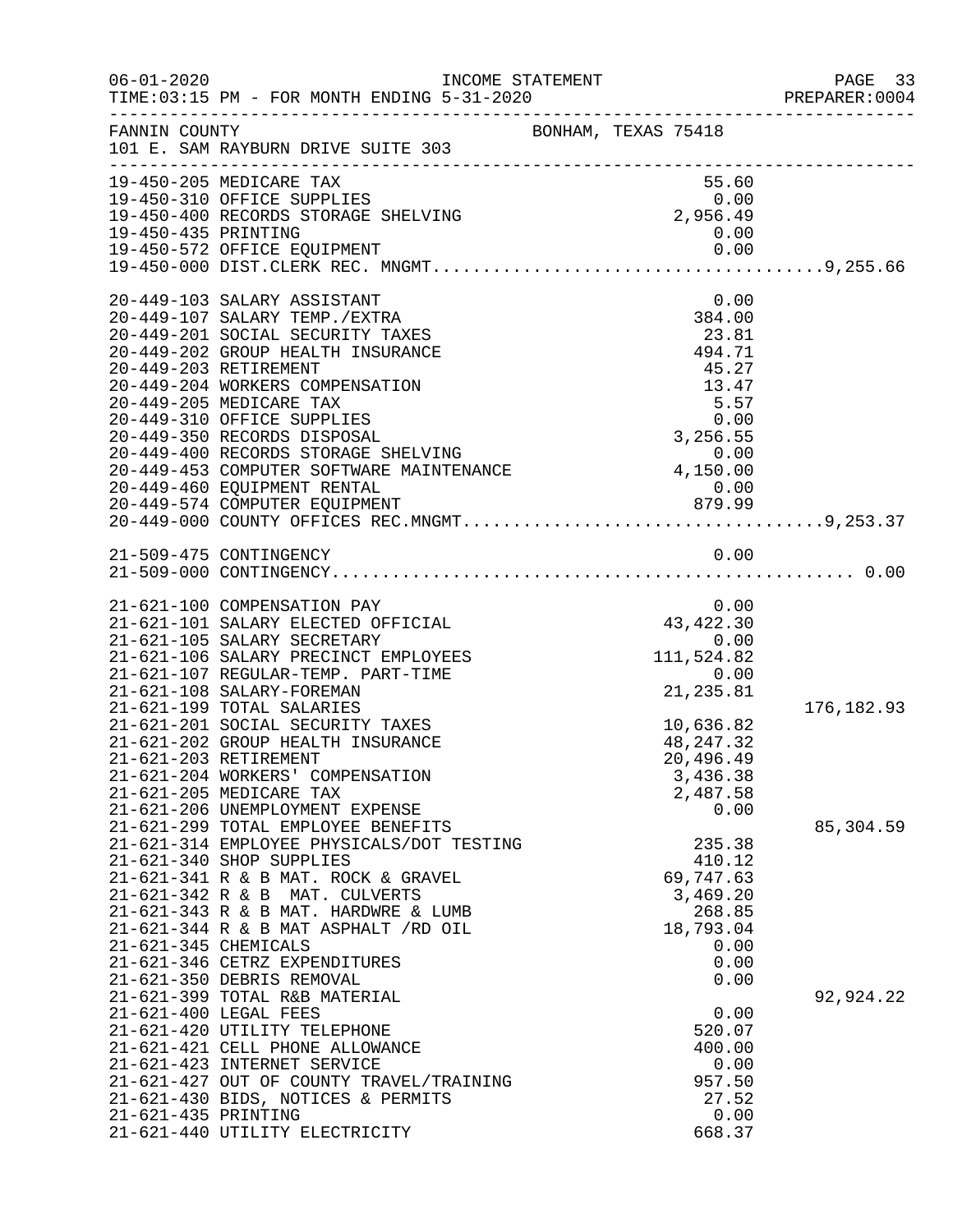| $06 - 01 - 2020$     | INCOME STATEMENT<br>TIME:03:15 PM - FOR MONTH ENDING 5-31-2020                                                                                                                                                                                                                                                                                                                                                                      |                     | PAGE 34<br>PREPARER: 0004 |
|----------------------|-------------------------------------------------------------------------------------------------------------------------------------------------------------------------------------------------------------------------------------------------------------------------------------------------------------------------------------------------------------------------------------------------------------------------------------|---------------------|---------------------------|
|                      | FANNIN COUNTY<br>101 E. SAM RAYBURN DRIVE SUITE 303                                                                                                                                                                                                                                                                                                                                                                                 | BONHAM, TEXAS 75418 |                           |
|                      | 21-621-442 UTILITY WATER                                                                                                                                                                                                                                                                                                                                                                                                            | 120.89              |                           |
|                      |                                                                                                                                                                                                                                                                                                                                                                                                                                     |                     |                           |
|                      |                                                                                                                                                                                                                                                                                                                                                                                                                                     |                     |                           |
|                      |                                                                                                                                                                                                                                                                                                                                                                                                                                     |                     |                           |
|                      | $\begin{tabular}{lllllllllllll} 21-621-443 & \text{TRASH DUMPSTER PICKUP} & 120.89 \\ 21-621-447 & \text{REPEATER SERVICE CONTROL} & 577.47 \\ 21-621-450 & \text{R & M BULLDING} & 0.00 \\ 21-621-453 & \text{COMPUTER SOFTWARE} & 0.00 \\ 21-621-457 & \text{R & M MACHINERV GAS & OIL & 18,839.10 \\ 21-621-458 & \text{R & M MACHINERV PARTS} & 0.73.7.7.7 \\ \end$                                                             |                     |                           |
|                      |                                                                                                                                                                                                                                                                                                                                                                                                                                     |                     |                           |
|                      |                                                                                                                                                                                                                                                                                                                                                                                                                                     |                     |                           |
|                      | 21-621-459 R & M MACH. TIRES & TUBES                                                                                                                                                                                                                                                                                                                                                                                                |                     |                           |
| 21-621-480 BOND      | 21-621-460 EQUIPMENT RENTAL/LEASE                                                                                                                                                                                                                                                                                                                                                                                                   |                     |                           |
| 21-621-481 DUES      |                                                                                                                                                                                                                                                                                                                                                                                                                                     |                     |                           |
| 21-621-482 INSURANCE |                                                                                                                                                                                                                                                                                                                                                                                                                                     |                     |                           |
|                      | 21-621-485 PRISONER SUPPLIES                                                                                                                                                                                                                                                                                                                                                                                                        | 0.00                |                           |
|                      | 21-621-488 FANNIN RURAL RAIL DISTRICT                                                                                                                                                                                                                                                                                                                                                                                               | 0.00                |                           |
|                      | 21-621-490 MISCELLANEOUS                                                                                                                                                                                                                                                                                                                                                                                                            | 0.00                |                           |
|                      | $\begin{tabular}{lllllllllllllllllllll} \multicolumn{2}{c }{\textbf{21-621-490}} & $\textbf{m150-L} \\\hline 21-621-491 & $\text{SOL} $ & $\text{WATER CONSEKVAL} \\\hline 21-621-492 & $\text{TDRA FLOOD CASH MACTCH}$ & & & & & & \\ \multicolumn{2}{c }{\textbf{21-621-494 FLOOD CONTROL SITE MANTENANCE}} & & & & & & \\ \multicolumn{2}{c }{\textbf{21-621-495 PIPELINE SALES TAX REIMBURSEMENT}} & & & & & \\ \multicolumn{2$ |                     |                           |
|                      |                                                                                                                                                                                                                                                                                                                                                                                                                                     |                     |                           |
|                      |                                                                                                                                                                                                                                                                                                                                                                                                                                     |                     |                           |
|                      |                                                                                                                                                                                                                                                                                                                                                                                                                                     |                     |                           |
|                      |                                                                                                                                                                                                                                                                                                                                                                                                                                     |                     |                           |
|                      |                                                                                                                                                                                                                                                                                                                                                                                                                                     |                     | 53,959.88                 |
|                      |                                                                                                                                                                                                                                                                                                                                                                                                                                     |                     |                           |
|                      |                                                                                                                                                                                                                                                                                                                                                                                                                                     |                     |                           |
|                      | 21-621-573 RADIO EQUIPMENT<br>21-621-575 LAND AND BUILDING                                                                                                                                                                                                                                                                                                                                                                          | 0.00<br>0.00        |                           |
|                      | 21-621-599 CAPITAL OUTLAY                                                                                                                                                                                                                                                                                                                                                                                                           |                     | 28,000.00                 |
|                      | 21-621-630 NOTE PAYMENT                                                                                                                                                                                                                                                                                                                                                                                                             | 0.00                |                           |
|                      |                                                                                                                                                                                                                                                                                                                                                                                                                                     |                     |                           |
|                      |                                                                                                                                                                                                                                                                                                                                                                                                                                     |                     |                           |
|                      |                                                                                                                                                                                                                                                                                                                                                                                                                                     |                     |                           |
|                      | 21-625-105 SALARY SECRETARY                                                                                                                                                                                                                                                                                                                                                                                                         | 7,020.90            |                           |
|                      | 21-625-201 SOCIAL SECURITY TAXES                                                                                                                                                                                                                                                                                                                                                                                                    | 316.08              |                           |
|                      | 21-625-202 GROUP HEALTH INSURANCE                                                                                                                                                                                                                                                                                                                                                                                                   | 1,977.60            |                           |
|                      | 21-625-203 RETIREMENT                                                                                                                                                                                                                                                                                                                                                                                                               | 817.21              |                           |
|                      | 21-625-204 WORKERS' COMPENSATION                                                                                                                                                                                                                                                                                                                                                                                                    | 15.51               |                           |
|                      | 21-625-205 MEDICARE TAX                                                                                                                                                                                                                                                                                                                                                                                                             | 73.92               |                           |
|                      | 21-625-310 OFFICE SUPPLIES                                                                                                                                                                                                                                                                                                                                                                                                          | 0.00                |                           |
|                      | 21-625-311 POSTAL EXPENSES                                                                                                                                                                                                                                                                                                                                                                                                          | 0.00                |                           |
|                      | 21-625-353 COMPUTER EXPENSE                                                                                                                                                                                                                                                                                                                                                                                                         | 483.95              |                           |
|                      | 21-625-427 OUT OF COUNTY TRAVEL                                                                                                                                                                                                                                                                                                                                                                                                     | 0.00                |                           |
| 21-625-480 BOND      |                                                                                                                                                                                                                                                                                                                                                                                                                                     | 0.00                |                           |
|                      | 21-625-572 OFFICE EQUIPMENT<br>21-625-574 COMPUTER EQUIPMENT                                                                                                                                                                                                                                                                                                                                                                        | 0.00<br>0.00        |                           |
|                      | 21-625-000 ADMINISTRATIVE OFFICE R&B $#1$ 10,705.17                                                                                                                                                                                                                                                                                                                                                                                 |                     |                           |
|                      |                                                                                                                                                                                                                                                                                                                                                                                                                                     |                     |                           |
|                      | 22-509-475 CONTINGENCY                                                                                                                                                                                                                                                                                                                                                                                                              | 0.00                |                           |
|                      |                                                                                                                                                                                                                                                                                                                                                                                                                                     |                     |                           |
|                      | 22-622-100 COMPENSATION PAY                                                                                                                                                                                                                                                                                                                                                                                                         | 0.00                |                           |
|                      | 22-622-101 SALARY ELECTED OFFICIAL                                                                                                                                                                                                                                                                                                                                                                                                  | 43,422.30           |                           |
|                      | 22-622-105 SALARY SECRETARY                                                                                                                                                                                                                                                                                                                                                                                                         | 0.00                |                           |
|                      | 22-622-106 SALARY PRECINCT EMPLOYEES                                                                                                                                                                                                                                                                                                                                                                                                | 141,607.04          |                           |
|                      | 22-622-107 REGULAR-TEMP. PART-TIME                                                                                                                                                                                                                                                                                                                                                                                                  | 0.00                |                           |
|                      | 22-622-108 SALARY-FOREMAN                                                                                                                                                                                                                                                                                                                                                                                                           | 0.00                |                           |
|                      | 22-622-199 TOTAL SALARIES                                                                                                                                                                                                                                                                                                                                                                                                           |                     | 185,029.34                |
|                      | 22-622-201 SOCIAL SECURITY TAXES                                                                                                                                                                                                                                                                                                                                                                                                    | 10,951.53           |                           |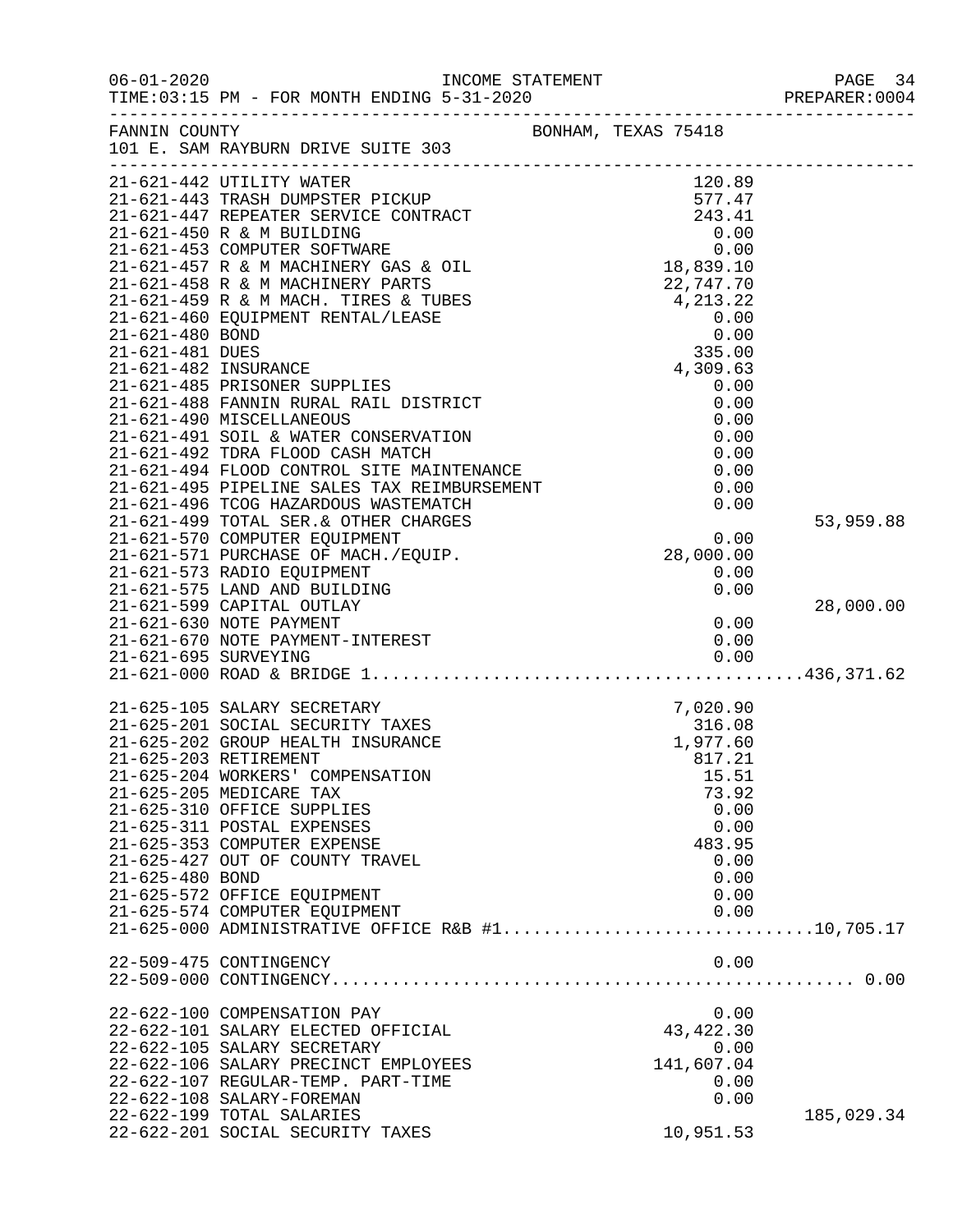| $06 - 01 - 2020$     | TIME:03:15 PM - FOR MONTH ENDING 5-31-2020                                                                                                                                                                                                   | INCOME STATEMENT<br>F. 31, 2020 | PAGE 35<br>PREPARER: 0004 |
|----------------------|----------------------------------------------------------------------------------------------------------------------------------------------------------------------------------------------------------------------------------------------|---------------------------------|---------------------------|
|                      |                                                                                                                                                                                                                                              |                                 |                           |
|                      | 22-622-202 GROUP HEALTH INSURANCE<br>22-622-202 GROUP HEALTH INSURANCE<br>22-622-203 GETIREMENT INSURANCE<br>22-622-205 MEDICARE TAX<br>22-622-205 MEDICARE TAX<br>22-622-205 MEDICARE TAX<br>22-622-205 MEMELOYMENT EXPENSE<br>22-622-312 C |                                 |                           |
|                      |                                                                                                                                                                                                                                              |                                 |                           |
|                      |                                                                                                                                                                                                                                              |                                 |                           |
|                      |                                                                                                                                                                                                                                              |                                 |                           |
|                      |                                                                                                                                                                                                                                              |                                 | 99,926.42                 |
|                      |                                                                                                                                                                                                                                              |                                 |                           |
|                      |                                                                                                                                                                                                                                              |                                 |                           |
|                      |                                                                                                                                                                                                                                              |                                 |                           |
|                      |                                                                                                                                                                                                                                              |                                 |                           |
|                      |                                                                                                                                                                                                                                              |                                 |                           |
|                      |                                                                                                                                                                                                                                              |                                 |                           |
|                      |                                                                                                                                                                                                                                              |                                 |                           |
|                      |                                                                                                                                                                                                                                              |                                 |                           |
|                      |                                                                                                                                                                                                                                              |                                 |                           |
|                      |                                                                                                                                                                                                                                              |                                 |                           |
|                      |                                                                                                                                                                                                                                              | 1,950.69                        |                           |
|                      | 22-622-399 TOTAL R&B MATERIALS                                                                                                                                                                                                               |                                 | 157,733.98                |
|                      |                                                                                                                                                                                                                                              |                                 |                           |
|                      |                                                                                                                                                                                                                                              |                                 |                           |
|                      |                                                                                                                                                                                                                                              |                                 |                           |
|                      |                                                                                                                                                                                                                                              |                                 |                           |
|                      |                                                                                                                                                                                                                                              |                                 |                           |
|                      |                                                                                                                                                                                                                                              |                                 |                           |
|                      |                                                                                                                                                                                                                                              |                                 |                           |
|                      |                                                                                                                                                                                                                                              |                                 |                           |
|                      |                                                                                                                                                                                                                                              |                                 |                           |
|                      |                                                                                                                                                                                                                                              |                                 |                           |
|                      |                                                                                                                                                                                                                                              |                                 |                           |
|                      |                                                                                                                                                                                                                                              |                                 |                           |
|                      |                                                                                                                                                                                                                                              |                                 |                           |
|                      |                                                                                                                                                                                                                                              |                                 |                           |
|                      |                                                                                                                                                                                                                                              |                                 |                           |
|                      |                                                                                                                                                                                                                                              |                                 |                           |
| 22-622-480 BOND      |                                                                                                                                                                                                                                              | 0.00                            |                           |
| 22-622-481 DUES      |                                                                                                                                                                                                                                              | 335.00                          |                           |
| 22-622-482 INSURANCE |                                                                                                                                                                                                                                              | 7,910.96                        |                           |
|                      | 22-622-485 PRISONER SUPPLIES                                                                                                                                                                                                                 | 0.00                            |                           |
|                      | 22-622-488 FANNIN RURAL RAIL DISTRICT                                                                                                                                                                                                        | 0.00                            |                           |
|                      | 22-622-490 MISCELLANEOUS                                                                                                                                                                                                                     | 0.00                            |                           |
|                      | 22-622-491 SOIL & WATER CONSERVATION                                                                                                                                                                                                         | 0.00                            |                           |
|                      | 22-622-492 TDRA FLOOD CASH MATCH                                                                                                                                                                                                             | 0.00                            |                           |
|                      | 22-622-493 TRENTON HIGH MEADOWS SUBDIVISION                                                                                                                                                                                                  | 0.00                            |                           |
|                      | 22-622-494 FLOOD CONTROL SITE MAINTENANCE                                                                                                                                                                                                    | 0.00                            |                           |
|                      | 22-622-495 PIPELINE SALES TAX REIMBURSEMENT                                                                                                                                                                                                  | 0.00                            |                           |
|                      | 22-622-496 TCOG HAZARDOUS WASTEMATCH                                                                                                                                                                                                         | 0.00                            |                           |
|                      | 22-622-499 TOTAL SER.& OTHER CHARGES                                                                                                                                                                                                         |                                 | 143,819.51                |
|                      | 22-622-562 LAND/BUILDING<br>22-622-570 COMPUTER EQUIPMENT                                                                                                                                                                                    | 0.00<br>0.00                    |                           |
|                      | 22-622-571 PURCHASE OF MACH./EQUIP.                                                                                                                                                                                                          | 29,492.50                       |                           |
|                      | 22-622-573 RADIO EQUIPMENT                                                                                                                                                                                                                   | 0.00                            |                           |
|                      | 22-622-580 PRECINCT BRIDGE                                                                                                                                                                                                                   | 0.00                            |                           |
|                      | 22-622-599 CAPITAL OUTLAY                                                                                                                                                                                                                    |                                 | 29,492.50                 |
|                      |                                                                                                                                                                                                                                              |                                 |                           |
|                      |                                                                                                                                                                                                                                              |                                 |                           |
|                      | 22-625-105 SALARY SECRETARY                                                                                                                                                                                                                  | 7,020.90                        |                           |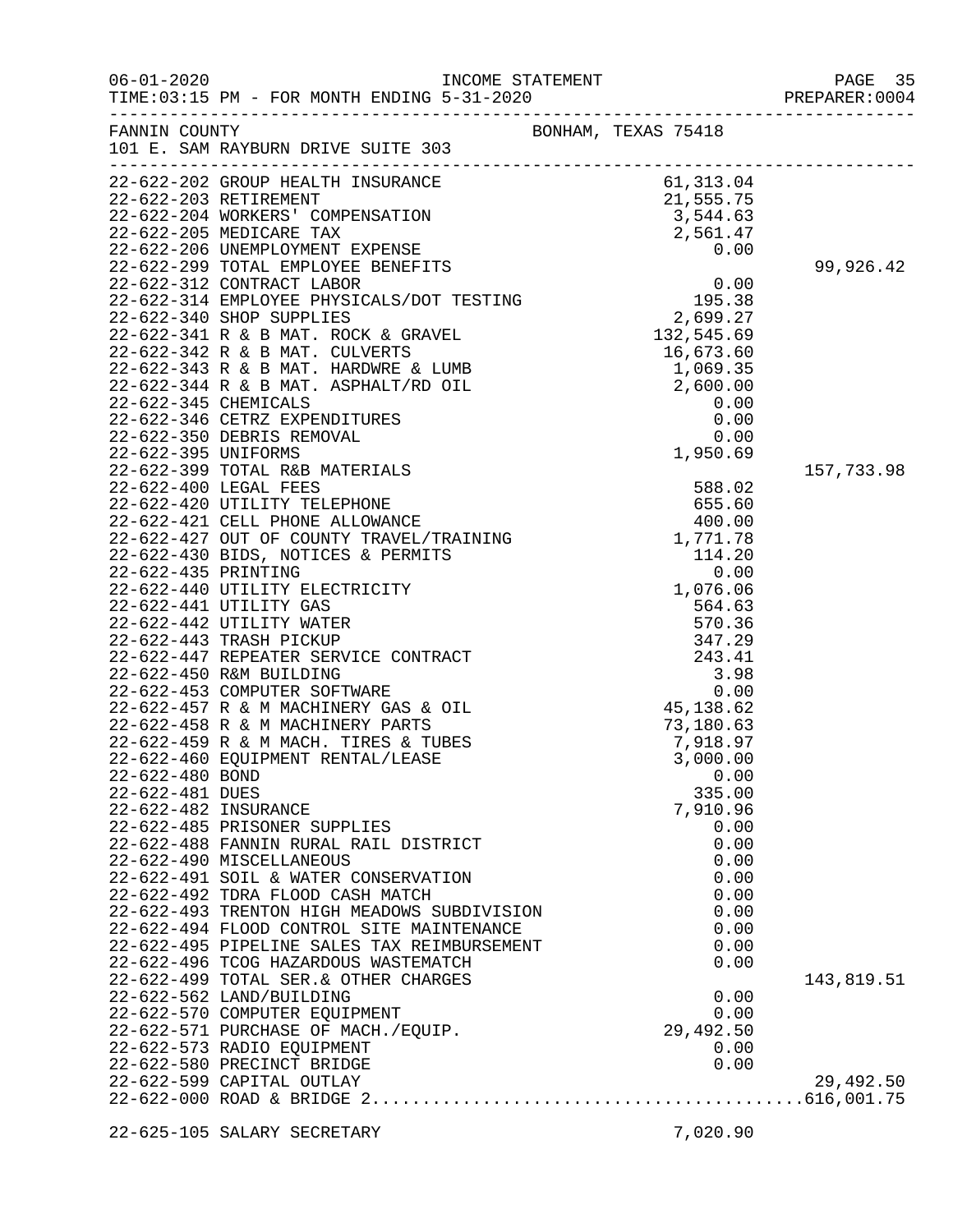| $06 - 01 - 2020$     | INCOME STATEMENT<br>TIME: 03:15 PM - FOR MONTH ENDING 5-31-2020                            |                     |                         |            |      | PAGE 36<br>PREPARER: 0004<br>----------------------------------- |
|----------------------|--------------------------------------------------------------------------------------------|---------------------|-------------------------|------------|------|------------------------------------------------------------------|
| FANNIN COUNTY        | 101 E. SAM RAYBURN DRIVE SUITE 303                                                         | BONHAM, TEXAS 75418 |                         |            |      |                                                                  |
|                      | 22-625-201 SOCIAL SECURITY TAXES                                                           |                     |                         | 315.96     |      |                                                                  |
|                      | 22-625-202 GROUP HEALTH INSURANCE                                                          |                     |                         | 1,977.92   |      |                                                                  |
|                      | 22-625-203 RETIREMENT                                                                      |                     |                         | 817.46     |      |                                                                  |
|                      | 22-625-204 WORKERS' COMPENSATION                                                           |                     |                         | 15.51      |      |                                                                  |
|                      | 22-625-205 MEDICARE TAX                                                                    |                     |                         | 73.90      |      |                                                                  |
|                      | 22-625-310 OFFICE SUPPLIES                                                                 |                     |                         | 0.00       |      |                                                                  |
|                      | 22-625-311 POSTAL EXPENSES                                                                 |                     |                         | 0.00       |      |                                                                  |
|                      | 22-625-353 COMPUTER EXPENSE                                                                |                     |                         | 483.97     |      |                                                                  |
|                      | 22-625-427 OUT OF COUNTY TRAVEL                                                            |                     |                         | 0.00       |      |                                                                  |
| 22-625-480 BOND      |                                                                                            |                     |                         |            | 0.00 |                                                                  |
|                      | 22-625-572 OFFICE EQUIPMENT                                                                |                     |                         |            | 0.00 |                                                                  |
|                      | 22-625-574 COMPUTER EQUIPMENT 0.00<br>22-625-000 ADMINISTRATIVE OFFICE R&B $\#2$ 10,705.62 |                     |                         |            |      |                                                                  |
|                      |                                                                                            |                     |                         |            |      |                                                                  |
|                      |                                                                                            |                     |                         |            |      |                                                                  |
|                      |                                                                                            |                     |                         |            |      |                                                                  |
|                      | 23-509-475 CONTINGENCY                                                                     |                     |                         |            | 0.00 |                                                                  |
|                      |                                                                                            |                     |                         |            |      |                                                                  |
|                      |                                                                                            |                     |                         |            |      |                                                                  |
|                      | 23-623-100 COMPENSATION PAY                                                                |                     | 0.00<br>43,422.30       |            | 0.00 |                                                                  |
|                      | 23-623-101 SALARY ELECTED OFFICIAL                                                         |                     |                         |            |      |                                                                  |
|                      | 23-623-105 SALARY SECRETARY                                                                |                     | 106.16, 7<br>195,238.11 | 7,106.16   |      |                                                                  |
|                      | 23-623-106 SALARY PRECINCT EMPLOYEES                                                       |                     |                         |            |      |                                                                  |
|                      | 23-623-107 REGULAR-TEMP. PART-TIME                                                         |                     |                         | 3,096.00   |      |                                                                  |
|                      | 23-623-108 SALARY-FOREMAN<br>23-623-199 TOTAL SALARIES                                     |                     |                         |            | 0.00 |                                                                  |
|                      | 23-623-201 SOCIAL SECURITY TAXES                                                           |                     |                         | 15,170.55  |      | 248,862.57                                                       |
|                      | 23-623-202 GROUP HEALTH INSURANCE                                                          |                     |                         | 78,118.46  |      |                                                                  |
|                      | 23-623-203 RETIREMENT                                                                      |                     |                         | 28,624.26  |      |                                                                  |
|                      | 23-623-204 WORKERS' COMPENSATION                                                           |                     | 4,466.97                |            |      |                                                                  |
|                      | 23-623-205 MEDICARE TAX                                                                    |                     |                         | 3,548.00   |      |                                                                  |
|                      | 23-623-206 UNEMPLOYMENT EXPENSE                                                            |                     |                         |            | 0.00 |                                                                  |
|                      | 23-623-299 TOTAL EMPLOYEE BENEFITS                                                         |                     |                         |            |      | 129,928.24                                                       |
|                      | 23-623-310 OFFICE SUPPLIES                                                                 |                     |                         | 568.59     |      |                                                                  |
|                      | 23-623-314 EMPLOYEE PHYSICALS/DOT TESTING                                                  |                     |                         | 520.38     |      |                                                                  |
|                      | 23-623-315 COPIER EXPENSE                                                                  |                     |                         |            | 0.00 |                                                                  |
|                      | 23-623-340 SHOP SUPPLIES                                                                   |                     |                         | 6,485.32   |      |                                                                  |
|                      | 23-623-341 R & B MAT. ROCK & GRAVEL                                                        |                     |                         | 127,519.82 |      |                                                                  |
|                      | 23-623-342 R & B MAT. CULVERTS                                                             |                     |                         | 26,837.64  |      |                                                                  |
|                      | 23-623-343 R & B MAT. HARDWRE & LUMB                                                       |                     |                         | 3,967.97   |      |                                                                  |
|                      | 23-623-344 R & B MAT. ASPHALT/RD OIL                                                       |                     |                         | 31, 112.90 |      |                                                                  |
| 23-623-345 CHEMICALS |                                                                                            |                     |                         | 450.00     |      |                                                                  |
|                      | 23-623-346 CETRZ EXPENDITURES                                                              |                     |                         |            | 0.00 |                                                                  |
|                      | 23-623-350 DEBRIS REMOVAL                                                                  |                     |                         | 772.90     |      |                                                                  |
| 23-623-395 UNIFORMS  |                                                                                            |                     |                         |            | 0.00 |                                                                  |
|                      | 23-623-399 TOTAL R&B MATERIALS                                                             |                     |                         |            |      | 198,235.52                                                       |
|                      | 23-623-400 LEGAL FEES                                                                      |                     |                         | 692.96     |      |                                                                  |
|                      | 23-623-420 UTILITY TELEPHONE                                                               |                     |                         |            | 0.00 |                                                                  |
|                      | 23-623-421 INTERNET SERVICE                                                                |                     |                         | 655.60     |      |                                                                  |
|                      | 23-623-423 CELL PHONE ALLOWANCE                                                            |                     |                         |            | 0.00 |                                                                  |
|                      | 23-623-427 OUT OF COUNTY TRAVEL/TRAINING                                                   |                     |                         | 1,410.23   |      |                                                                  |
|                      | 23-623-430 BIDS, NOTICES & PERMITS                                                         |                     |                         | 1,028.78   |      |                                                                  |
| 23-623-435 PRINTING  |                                                                                            |                     |                         |            | 0.00 |                                                                  |
|                      | 23-623-440 UTILITY ELECTRICITY                                                             |                     |                         | 2,174.56   |      |                                                                  |
|                      | 23-623-441 UTILITY GAS                                                                     |                     |                         |            | 0.00 |                                                                  |
|                      | 23-623-442 UTILITY WATER                                                                   |                     |                         | 225.55     |      |                                                                  |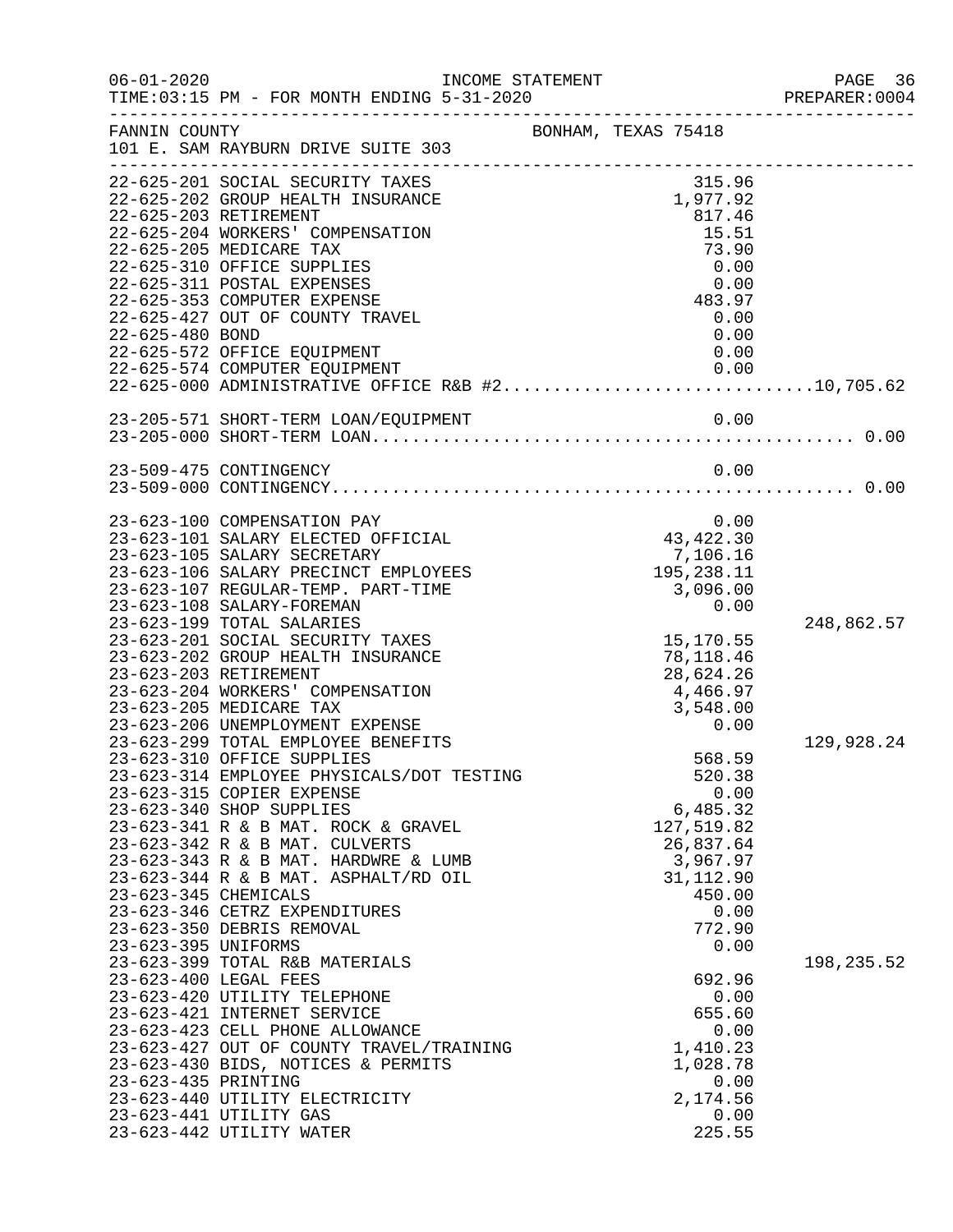| $06 - 01 - 2020$ | TIME:03:15 PM - FOR MONTH ENDING 5-31-2020                                                                                                                                                                                                                                                                                                                                    | INCOME STATEMENT    |                | PAGE 37<br>PREPARER: 0004 |
|------------------|-------------------------------------------------------------------------------------------------------------------------------------------------------------------------------------------------------------------------------------------------------------------------------------------------------------------------------------------------------------------------------|---------------------|----------------|---------------------------|
|                  | FANNIN COUNTY<br>101 E. SAM RAYBURN DRIVE SUITE 303                                                                                                                                                                                                                                                                                                                           | BONHAM, TEXAS 75418 |                |                           |
|                  | 23-623-443 TRASH DUMESTER PICKUP<br>23-623-443 TRASH DUMESTER SERVICE CONTRACT<br>243.41<br>23-623-447 REPEATER SERVICE CONTRACT<br>243.41<br>23-623-450 R&M BUILDING<br>23-623-453 COMPUTER SOFTWARE<br>23-623-453 R & M MACHINERY GAS & OI                                                                                                                                  |                     |                |                           |
|                  |                                                                                                                                                                                                                                                                                                                                                                               |                     |                |                           |
|                  |                                                                                                                                                                                                                                                                                                                                                                               |                     |                |                           |
|                  |                                                                                                                                                                                                                                                                                                                                                                               |                     |                |                           |
|                  |                                                                                                                                                                                                                                                                                                                                                                               |                     |                |                           |
|                  |                                                                                                                                                                                                                                                                                                                                                                               |                     |                |                           |
|                  |                                                                                                                                                                                                                                                                                                                                                                               |                     |                |                           |
|                  |                                                                                                                                                                                                                                                                                                                                                                               |                     |                |                           |
|                  |                                                                                                                                                                                                                                                                                                                                                                               |                     |                |                           |
|                  |                                                                                                                                                                                                                                                                                                                                                                               |                     |                |                           |
|                  | $\begin{array}{ll} & 8\,,8\\ 23\!-\!623\!-\!485\, \text{ PRISONER SUPPLIES}\\ 23\!-\!623\!-\!488\, \text{FANNIN RURAL RAIL DISTRICT}\\ 23\!-\!623\!-\!490\, \text{ MISCELLIANEOUS}\\ 23\!-\!623\!-\!491\, \text{SOLL & WATER CONSERVATION}\\ 23\!-\!623\!-\!492\, \text{TPRA FLOOD CASH MACTCH}\\ 23\!-\!623\!-\!494\, \text{FLOOD CONTROL SITE MANTENANCE}\\ 23\!-\!623\!-\$ |                     | 0.00           |                           |
|                  |                                                                                                                                                                                                                                                                                                                                                                               |                     | 0.00           |                           |
|                  |                                                                                                                                                                                                                                                                                                                                                                               |                     | 0.00           |                           |
|                  |                                                                                                                                                                                                                                                                                                                                                                               |                     | 0.00           |                           |
|                  |                                                                                                                                                                                                                                                                                                                                                                               |                     | 0.00           |                           |
|                  |                                                                                                                                                                                                                                                                                                                                                                               |                     | 0.00           |                           |
|                  |                                                                                                                                                                                                                                                                                                                                                                               |                     | 0.00           |                           |
|                  |                                                                                                                                                                                                                                                                                                                                                                               |                     | 0.00           |                           |
|                  |                                                                                                                                                                                                                                                                                                                                                                               |                     |                | 202,522.27                |
|                  | 23-623-562 LAND/BUILDING                                                                                                                                                                                                                                                                                                                                                      |                     | 0.00           |                           |
|                  | 23-623-570 COMPUTER EQUIPMENT                                                                                                                                                                                                                                                                                                                                                 |                     | 0.00           |                           |
|                  | 23-623-571 PURCHASE OF MACH./EQUIP.                                                                                                                                                                                                                                                                                                                                           |                     | 34, 328.95     |                           |
|                  | 23-623-572 OFFICE EQUIPMENT                                                                                                                                                                                                                                                                                                                                                   |                     | 485.00         |                           |
|                  | 23-623-573 RADIO EQUIPMENT                                                                                                                                                                                                                                                                                                                                                    |                     | 0.00           |                           |
|                  | 23-623-575 LAND/BUILDING                                                                                                                                                                                                                                                                                                                                                      |                     | 0.00           |                           |
|                  | 23-623-580 PRECINCT BRIDGE                                                                                                                                                                                                                                                                                                                                                    |                     | 0.00           |                           |
|                  | 23-623-599 CAPITAL OUTLAY                                                                                                                                                                                                                                                                                                                                                     |                     |                | 34,813.95                 |
|                  |                                                                                                                                                                                                                                                                                                                                                                               |                     |                |                           |
|                  |                                                                                                                                                                                                                                                                                                                                                                               |                     |                |                           |
|                  |                                                                                                                                                                                                                                                                                                                                                                               |                     |                |                           |
|                  | 23-625-105 SALARY SECRETARY                                                                                                                                                                                                                                                                                                                                                   |                     | 7,020.90       |                           |
|                  | 23-625-201 SOCIAL SECURITY TAXES                                                                                                                                                                                                                                                                                                                                              |                     | 315.96         |                           |
|                  | 23-625-202 GROUP HEALTH INSURANCE                                                                                                                                                                                                                                                                                                                                             |                     | 1,977.92       |                           |
|                  | 23-625-203 RETIREMENT                                                                                                                                                                                                                                                                                                                                                         |                     | 817.46         |                           |
|                  | 23-625-204 WORKERS' COMPENSATION                                                                                                                                                                                                                                                                                                                                              |                     | 15.51          |                           |
|                  | 23-625-205 MEDICARE TAX<br>23-625-310 OFFICE SUPPLIES                                                                                                                                                                                                                                                                                                                         |                     | 73.90<br>21.39 |                           |
|                  | 23-625-311 POSTAL EXPENSES                                                                                                                                                                                                                                                                                                                                                    |                     | 0.00           |                           |
|                  | 23-625-353 COMPUTER EXPENSE                                                                                                                                                                                                                                                                                                                                                   |                     | 483.97         |                           |
|                  | 23-625-427 OUT OF COUNTY TRAVEL                                                                                                                                                                                                                                                                                                                                               |                     | 0.00           |                           |
| 23-625-480 BOND  |                                                                                                                                                                                                                                                                                                                                                                               |                     | 0.00           |                           |
|                  | 23-625-572 OFFICE EQUIPMENT                                                                                                                                                                                                                                                                                                                                                   |                     | 0.00           |                           |
|                  | 23-625-574 COMPUTER EQUIPMENT                                                                                                                                                                                                                                                                                                                                                 |                     | 0.00           |                           |
|                  | 23-625-000 ADMINISTRATIVE OFFICE R&B #310,727.01                                                                                                                                                                                                                                                                                                                              |                     |                |                           |
|                  |                                                                                                                                                                                                                                                                                                                                                                               |                     |                |                           |
|                  | 24-509-475 CONTINGENCY                                                                                                                                                                                                                                                                                                                                                        |                     | 0.00           |                           |
|                  |                                                                                                                                                                                                                                                                                                                                                                               |                     |                |                           |
|                  | 24-624-100 COMPENSATION PAY                                                                                                                                                                                                                                                                                                                                                   |                     | 0.00           |                           |
|                  | 24-624-101 SALARY ELECTED OFFICIAL                                                                                                                                                                                                                                                                                                                                            |                     | 43, 422.30     |                           |
|                  | 24-624-105 SALARY SECRETARY                                                                                                                                                                                                                                                                                                                                                   |                     | 19,784.70      |                           |
|                  | 24-624-106 SALARY PRECINCT EMPLOYEES                                                                                                                                                                                                                                                                                                                                          |                     | 90,451.97      |                           |
|                  | 24-624-107 REGULAR-TEMP. PART-TIME                                                                                                                                                                                                                                                                                                                                            |                     | 6,792.00       |                           |
|                  | 24-624-108 LABOR REIMBURSEMENT                                                                                                                                                                                                                                                                                                                                                |                     | 0.00           |                           |
|                  | 24-624-199 TOTAL SALARIES                                                                                                                                                                                                                                                                                                                                                     |                     |                | 160,450.97                |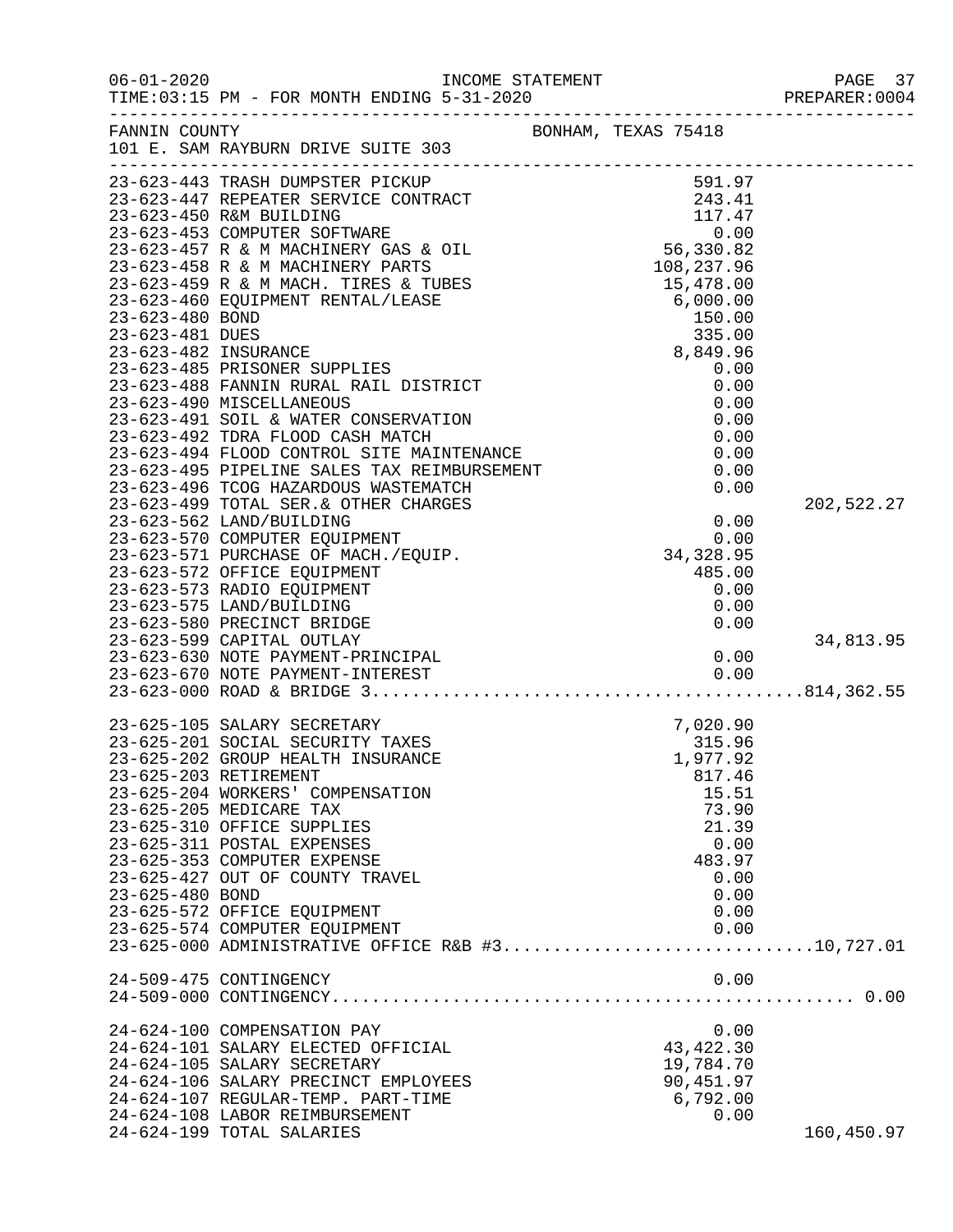| FANNIN COUNTY        | 101 E. SAM RAYBURN DRIVE SUITE 303                                                                                                                                                                                                              |  | BONHAM, TEXAS 75418 |            |
|----------------------|-------------------------------------------------------------------------------------------------------------------------------------------------------------------------------------------------------------------------------------------------|--|---------------------|------------|
|                      | 24-624-201 SOCIAL SECURITY TAXES<br>24-624-202 GROUP HEALTH INSURANCE<br>24-624-203 RETIREMENT<br>24-624-203 NETIREMENT<br>24-624-205 MEDICARE TAX<br>24-624-205 MEDICARE TAX<br>24-624-205 MEDICARE TAX<br>2, 308.20<br>2, 308.20<br>2, 308.20 |  |                     |            |
|                      |                                                                                                                                                                                                                                                 |  |                     |            |
|                      |                                                                                                                                                                                                                                                 |  |                     |            |
|                      | 24-624-299 TOTAL EMPLOYEE BENEFITS<br>24-624-310 OFFICE SUPPLIES<br>24-624-314 EMPLOYEE PHYSICALS/DOT TESTING<br>24-624-341 AMPLOYEE PHYSICALS/DOT TESTING<br>24-624-341 R & B MAT. ROCK & GRAVEL<br>24-624-342 R & B MAT. CULVERTS<br>24-      |  |                     |            |
|                      |                                                                                                                                                                                                                                                 |  |                     | 88,310.69  |
|                      |                                                                                                                                                                                                                                                 |  |                     |            |
|                      |                                                                                                                                                                                                                                                 |  |                     |            |
|                      |                                                                                                                                                                                                                                                 |  |                     |            |
|                      |                                                                                                                                                                                                                                                 |  |                     |            |
|                      | 24-624-342 R & B MAT. CULVERTS<br>24-624-343 R & B MAT. HARDWRE & LUMB<br>24-624-344 R & B MAT. ASPHALT/RD OIL<br>24-624-346 CETRZ EXPENDITURES<br>24-624-350 DEBRIS REMOVAL<br>24-624-350 DEBRIS REMOVAL<br>24-624-395 EMPLOYEE UNIFORMS<br>   |  |                     |            |
|                      |                                                                                                                                                                                                                                                 |  |                     |            |
|                      |                                                                                                                                                                                                                                                 |  |                     |            |
|                      |                                                                                                                                                                                                                                                 |  |                     |            |
|                      |                                                                                                                                                                                                                                                 |  |                     |            |
|                      |                                                                                                                                                                                                                                                 |  | 1,978.81            |            |
|                      |                                                                                                                                                                                                                                                 |  |                     | 167,487.04 |
|                      |                                                                                                                                                                                                                                                 |  |                     |            |
|                      |                                                                                                                                                                                                                                                 |  |                     |            |
|                      |                                                                                                                                                                                                                                                 |  |                     |            |
|                      |                                                                                                                                                                                                                                                 |  |                     |            |
|                      |                                                                                                                                                                                                                                                 |  |                     |            |
|                      |                                                                                                                                                                                                                                                 |  |                     |            |
|                      |                                                                                                                                                                                                                                                 |  |                     |            |
|                      |                                                                                                                                                                                                                                                 |  |                     |            |
|                      |                                                                                                                                                                                                                                                 |  |                     |            |
|                      |                                                                                                                                                                                                                                                 |  |                     |            |
|                      |                                                                                                                                                                                                                                                 |  |                     |            |
|                      |                                                                                                                                                                                                                                                 |  |                     |            |
|                      |                                                                                                                                                                                                                                                 |  |                     |            |
|                      |                                                                                                                                                                                                                                                 |  |                     |            |
|                      |                                                                                                                                                                                                                                                 |  |                     |            |
|                      |                                                                                                                                                                                                                                                 |  |                     |            |
| 24-624-481 DUES      |                                                                                                                                                                                                                                                 |  | 335.00              |            |
| 24-624-482 INSURANCE |                                                                                                                                                                                                                                                 |  | 5,200.97            |            |
|                      | 24-624-485 PRISONER'S SUPPLIES                                                                                                                                                                                                                  |  | 0.00                |            |
|                      | 24-624-488 FANNIN RURAL RAIL DISTRICT                                                                                                                                                                                                           |  | 0.00                |            |
|                      | 24-624-490 MISCELLANEOUS<br>24-624-491 SOIL & WATER CONSERVATION                                                                                                                                                                                |  | 0.00<br>0.00        |            |
|                      | 24-624-492 TDRA FLOOD CASH MATCH                                                                                                                                                                                                                |  | 0.00                |            |
|                      | 24-624-494 FLOOD CONTROL SITE MAINTENANCE                                                                                                                                                                                                       |  | 0.00                |            |
|                      | 24-624-495 PIPELINE SALES TAX REIMBURSEMENT                                                                                                                                                                                                     |  | 0.00                |            |
|                      | 24-624-496 TCOG HAZARDOUS WASTEMATCH                                                                                                                                                                                                            |  | 0.00                |            |
|                      | 24-624-499 TOTAL SER. & OTHER CHARGES                                                                                                                                                                                                           |  |                     | 87,261.92  |
|                      | 24-624-570 COMPUTER EQUIPMENT                                                                                                                                                                                                                   |  | 0.00                |            |
|                      | 24-624-571 PURCHASE OF MACH./EQUIP.                                                                                                                                                                                                             |  | 46,689.90           |            |
| 24-624-575 BUILDING  | 24-624-573 RADIO EQUIPMENT                                                                                                                                                                                                                      |  | 0.00<br>0.00        |            |
|                      | 24-624-599 CAPITAL OUTLAY                                                                                                                                                                                                                       |  |                     | 46,689.90  |
|                      |                                                                                                                                                                                                                                                 |  |                     |            |
|                      |                                                                                                                                                                                                                                                 |  |                     |            |
|                      | 24-625-105 SALARY SECRETARY                                                                                                                                                                                                                     |  | 7,020.90            |            |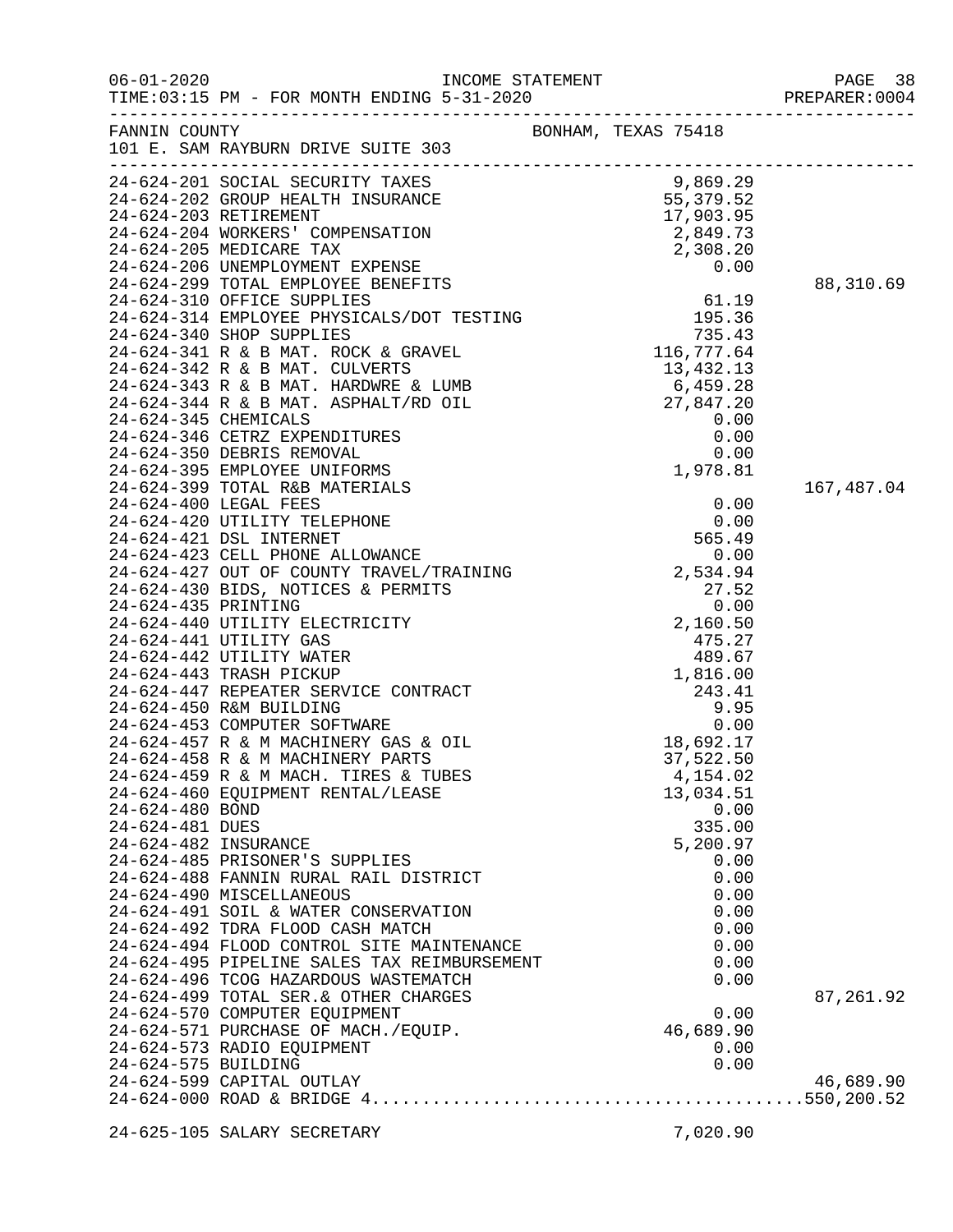| $06 - 01 - 2020$                            | INCOME STATEMENT<br>TIME: 03:15 PM - FOR MONTH ENDING 5-31-2020                                                                                     |                     |                                       | PAGE 39<br>PREPARER: 0004 |
|---------------------------------------------|-----------------------------------------------------------------------------------------------------------------------------------------------------|---------------------|---------------------------------------|---------------------------|
| FANNIN COUNTY                               | 101 E. SAM RAYBURN DRIVE SUITE 303                                                                                                                  | BONHAM, TEXAS 75418 |                                       |                           |
|                                             | 24-625-201 SOCIAL SECURITY TAXES<br>24-625-202 GROUP HEALTH INSURANCE<br>24-625-203 RETIREMENT<br>24-625-204 WORKERS' COMPENSATION                  |                     | 315.96<br>1,977.92<br>817.46<br>15.51 |                           |
|                                             | 24-625-205 MEDICARE TAX<br>24-625-310 OFFICE SUPPLIES<br>24-625-311 POSTAL EXPENSES<br>24-625-353 COMPUTER EXPENSE                                  |                     | 73.90<br>0.00<br>0.00<br>483.97       |                           |
| 24-625-480 BOND                             | 24-625-427 OUT OF COUNTY TRAVEL<br>24-625-572 OFFICE EQUIPMENT<br>24-625-574 COMPUTER EQUIPMENT<br>24-625-000 ADMINISTRATIVE OFFICE R&B #410,705.62 |                     | 0.00<br>0.00<br>0.00                  |                           |
|                                             | 25-625-310 OFFICE SUPPLIES<br>25-625-343 ROAD SIGNS<br>25-625-353 COMPUTER EXPENSE<br>25-625-427 TRAVEL EXPENSE                                     |                     | 0.00<br>0.00<br>0.00<br>0.00          |                           |
|                                             | 25-625-572 OFFICE EQUIPMENT<br>26-455-420 OMNIBASE TELEPHONE LINE                                                                                   |                     | 0.00<br>0.00                          |                           |
|                                             | 26-455-572 OFFICE EQUIPMENT                                                                                                                         |                     | 0.00                                  |                           |
|                                             | 27-456-452 R & M EQUIPMENT<br>27-456-572 OFFICE EQUIPMENT                                                                                           |                     | 0.00<br>0.00                          |                           |
|                                             | 28-457-423 INTERNET SERVICE<br>28-457-572 OFFICE EQUIPMENT                                                                                          |                     | 738.58<br>0.00                        |                           |
| 30-569-571 EQUIPMENT                        | 30-569-310 OFFICE SUPPLIES<br>30-569-421 ONLINE RESEARCH                                                                                            |                     | 0.00<br>0.00<br>0.00                  |                           |
|                                             | 31-509-475 CONTINGENCY                                                                                                                              |                     | 0.00                                  |                           |
|                                             | 31-510-403 ARCHITECTURAL FEES<br>31-510-451 ASBESTOS ABATEMENT<br>31-510-482 DEMOLITION<br>31-510-490 MISCELLANEOUS                                 |                     | 0.00<br>0.00<br>0.00<br>0.00          |                           |
| 31-511-453 IT DESIGN<br>31-511-455 SECURITY | 31-511-165 CONSTRUCTION<br>31-511-403 ARCHITECTURAL FEES<br>31-511-451 ASBESTOS & OTHER TESTING                                                     |                     | 0.00<br>0.00<br>0.00<br>0.00<br>0.00  |                           |
|                                             | 33-498-310 OFFICE SUPPLIES<br>33-498-427 OUT OF COUNTY TRAVEL                                                                                       |                     | 168.71<br>0.00                        |                           |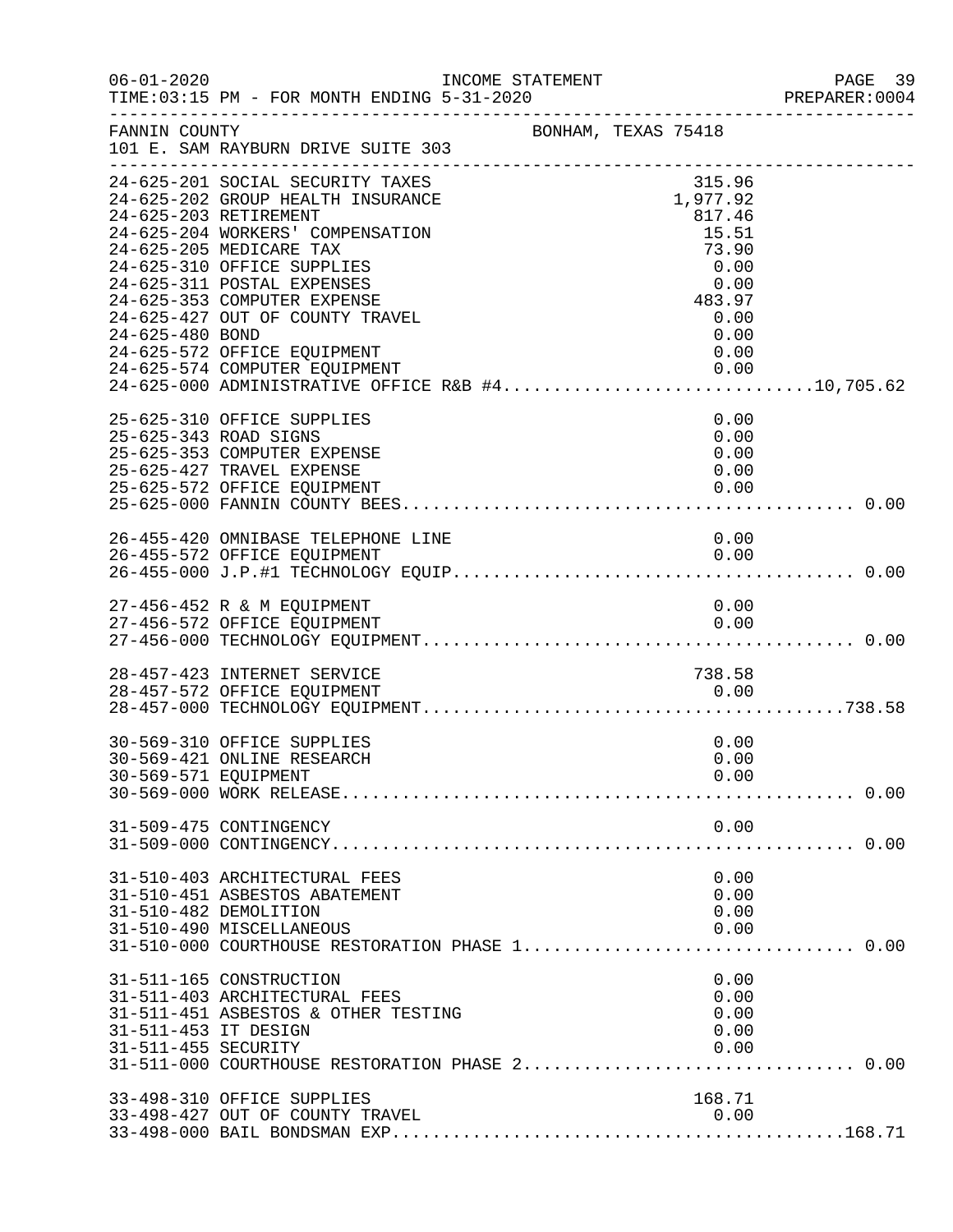| $06 - 01 - 2020$                         |                                                                                                                                                                                                                                                                                                                                                                                                                                                         | INCOME STATEMENT    |                                                                                                                      | PAGE 40<br>PREPARER: 0004 |
|------------------------------------------|---------------------------------------------------------------------------------------------------------------------------------------------------------------------------------------------------------------------------------------------------------------------------------------------------------------------------------------------------------------------------------------------------------------------------------------------------------|---------------------|----------------------------------------------------------------------------------------------------------------------|---------------------------|
|                                          | FANNIN COUNTY<br>101 E. SAM RAYBURN DRIVE SUITE 303                                                                                                                                                                                                                                                                                                                                                                                                     | BONHAM, TEXAS 75418 |                                                                                                                      |                           |
|                                          | 34-450-107 SALARYTEMP/EXTRA<br>34-450-201 SOCIAL SECURITY TAXES<br>34-450-203 RETIREMENT<br>34-450-204 WORKERS COMPENSATION<br>34-450-205 MEDICARE TAX<br>34-450-572 OFFICE EQUIPMENT<br>34-450-000 DISTRICT CT.RECORDS ARCHIVE EQUIPME 0.00                                                                                                                                                                                                            |                     | 0.00<br>0.00<br>0.00<br>0.00<br>0.00<br>0.00                                                                         |                           |
|                                          | 35-475-310 OFFICE SUPPLIES<br>35-475-421 LEXIS NEXIS ONLINE LEGAL RESEARCH<br>35-475-453 R&M COMPUTER<br>35-475-574 TECHNOLOGY                                                                                                                                                                                                                                                                                                                          |                     | 550.00<br>0.00<br>0.00<br>0.00                                                                                       |                           |
|                                          | 36-475-107 SALARY SUPPLEMENT<br>36-475-201 SOCIAL SECURITY TAXES<br>36-475-203 RETIREMENT<br>36-475-204 WORKERS COMPENSATION<br>36-475-205 MEDICARE TAX<br>36-475-310 OFFICE SUPPLIES<br>36-475-319 RESTITUTION<br>36-475-321 CONTINUING EDUCATION<br>36-475-353 COMPUTER EXPENSE<br>36-475-421 INVESTIGATOR/HOT CK. ONLINE<br>36-475-490 MISCELLANEOUS<br>36-475-499 BANK SERVICE FEES<br>36-475-572 OFFICE EQUIPMENT<br>36-475-574 COMPUTER EQUIPMENT |                     | 0.00<br>0.00<br>0.00<br>0.00<br>0.00<br>0.00<br>7,500.00<br>0.00<br>0.00<br>0.00<br>3,681.70<br>0.00<br>0.00<br>0.00 |                           |
| 36-477-321 TRAINING<br>36-477-480 TOWING | 36-477-107 SALARY SUPPLEMENT<br>36-477-201 SOCIAL SECURITY TAXES<br>36-477-203 RETIREMENT<br>36-477-204 WORKERS COMPENSATION<br>36-477-205 MEDICARE TAX<br>36-477-310 OFFICE SUPPLIES<br>36-477-470 CIVIL PROCESS<br>36-477-490 MISCELLANEOUS<br>36-477-499 BANK SERVICE FEES<br>36-477-572 OFFICE EQUIPMENT<br>36-477-574 COMPUTER EQUIPMENT                                                                                                           |                     | 3,410.96<br>182.20<br>392.67<br>2.93<br>42.59<br>0.00<br>0.00<br>0.00<br>0.00<br>0.00<br>0.00<br>0.00<br>0.00        |                           |
|                                          | 38-645-412 PRESCRIPTIONS<br>38-645-415 LABORATORY/X-RAY                                                                                                                                                                                                                                                                                                                                                                                                 |                     | 0.00<br>0.00                                                                                                         |                           |
|                                          | 39-645-404 COBRA/INSURANCE<br>39-645-410 CERT. REG. NURSE ANES.<br>39-645-411 PHYSICIAN, NON-EMERGENCY<br>39-645-412 PRESCRIPTIONS, DRUGS<br>39-645-413 HOSPITAL-INPATIENT<br>39-645-414 HOSPITAL, OUTPATIENT                                                                                                                                                                                                                                           |                     | 0.00<br>0.00<br>0.00<br>9,181.69<br>0.00<br>0.00                                                                     |                           |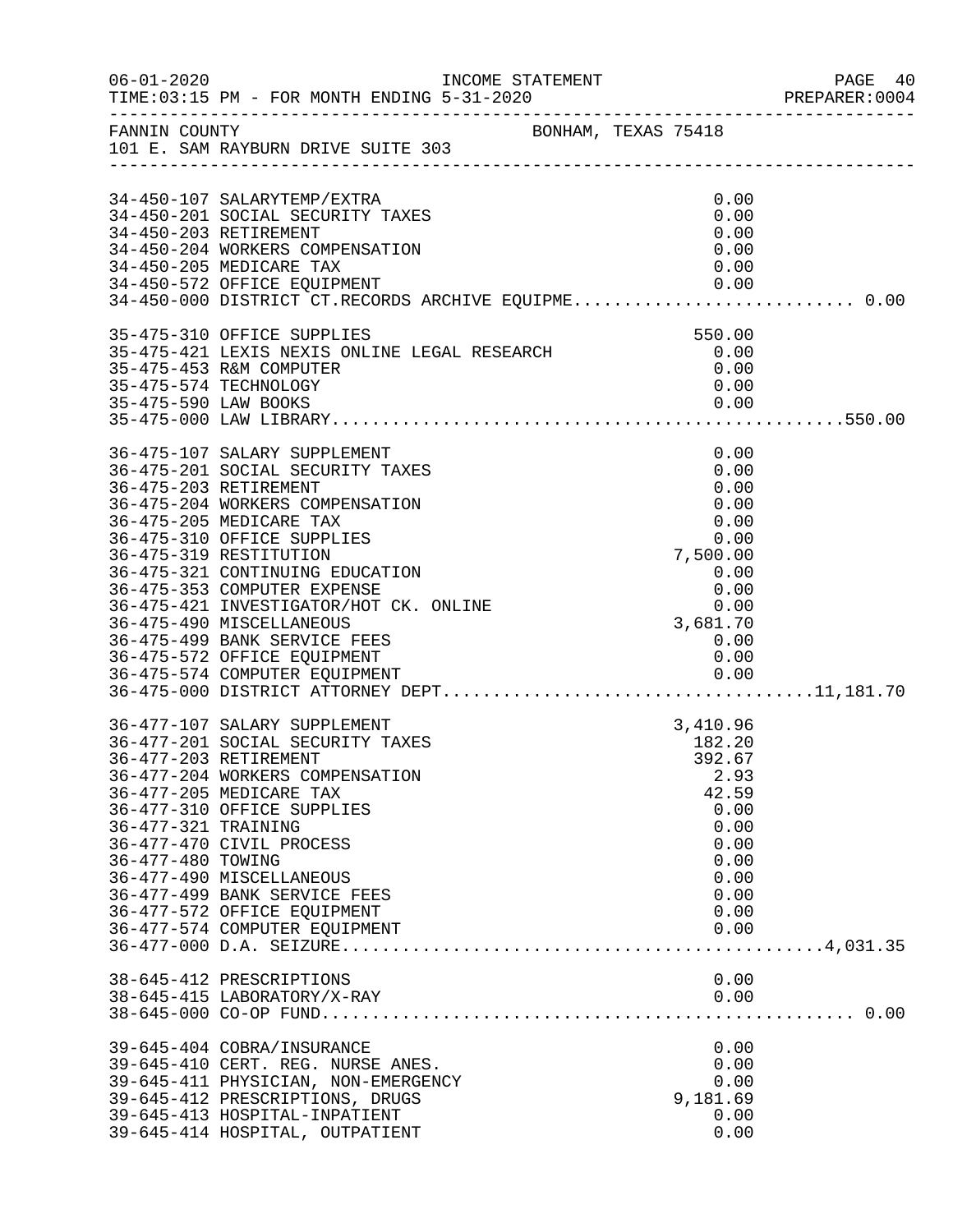| $06 - 01 - 2020$                            | INCOME STATEMENT<br>TIME: 03:15 PM - FOR MONTH ENDING 5-31-2020                                                                                                                                                                                           |                     |                                                                                   | PAGE 41<br>PREPARER:0004 |
|---------------------------------------------|-----------------------------------------------------------------------------------------------------------------------------------------------------------------------------------------------------------------------------------------------------------|---------------------|-----------------------------------------------------------------------------------|--------------------------|
| FANNIN COUNTY                               | 101 E. SAM RAYBURN DRIVE SUITE 303                                                                                                                                                                                                                        | BONHAM, TEXAS 75418 |                                                                                   |                          |
|                                             | 39-645-415 LABORATORY/X-RAY<br>39-645-418 FED.QUALIFIED HEALTH CENTER<br>39-645-422 AMBULATORY SURGICAL CENTER                                                                                                                                            |                     | 0.00<br>0.00<br>0.00                                                              |                          |
|                                             | 40-411-310 OFFICE SUPPLIES<br>40-411-427 OUT OF COUNTY TRAVEL<br>40-411-574 COMPUTER EQUIPMENT                                                                                                                                                            |                     | 169.02<br>0.00<br>0.00                                                            |                          |
| 41-406-310 SUPPLIES<br>41-406-330 GAS & OIL | 41-406-427 TRAINING EXPENSE                                                                                                                                                                                                                               |                     | 63.42<br>0.00<br>0.00                                                             |                          |
|                                             | 42-477-310 OFFICE SUPPLIES<br>42-477-415 CONSULTANT<br>42-477-427 TRAVEL AND TRAINING<br>42-477-574 COMPUTER EQUIPMENT                                                                                                                                    |                     | 0.00<br>0.00<br>0.00<br>0.00                                                      |                          |
|                                             | 44-412-578 2011 EQUIPMENT<br>44-412-579 2012 EQUIPMENT<br>44-412-580 2013 EQUIPMENT<br>44-412-581 2014 EQUIPMENT<br>44-412-582 2015 EQUIPMENT<br>44-412-583 2016 EQUIPMENT                                                                                |                     | 0.00<br>0.00<br>0.00<br>0.00<br>0.00<br>0.00                                      |                          |
| 45-403-103 SALARY<br>45-403-481 DUES        | 45-403-201 SOCIAL SECURITY<br>45-403-204 WORKERS COMPENSATION<br>45-403-205 MEDICARE TAX<br>45-403-310 OFFICE SUPPLIES<br>45-403-427 TRAVEL AND TRAINING<br>45-403-572 OFFICE EQUIPMENT<br>45-403-573 ELECTION EQUIPMENT<br>45-403-574 COMPUTER EQUIPMENT |                     | 470.00<br>29.14<br>0.00<br>6.82<br>700.00<br>0.00<br>0.00<br>0.00<br>0.00<br>0.00 |                          |
| 46-475-330 GAS/OIL<br>46-475-454 R&M AUTO   | 46-475-310 OFFICE SUPPLIES<br>46-475-314 SAFE ROOM REIMBURSEMENT<br>46-475-427 OUT OF COUNTY TRAVEL<br>46-475-573 RADIO EQUIPMENT<br>46-475-574 COMPUTER EQUIPMENT<br>46-475-000 SAFE ROOM REIMBURSEMENT PROGRAM26,367.91                                 |                     | 83.97<br>26, 283.94<br>0.00<br>0.00<br>0.00<br>0.00<br>0.00                       |                          |
|                                             | 48-403-421 ELECTION INTERNET<br>48-403-485 LICENSE/SUPPORT<br>48-403-573 ELECTION EQUIPMENT                                                                                                                                                               |                     | 0.00<br>0.00<br>767.64                                                            |                          |
| 49-475-103 SALARY                           | 49-475-201 SOCIAL SECURITY                                                                                                                                                                                                                                |                     | 0.00<br>0.00                                                                      |                          |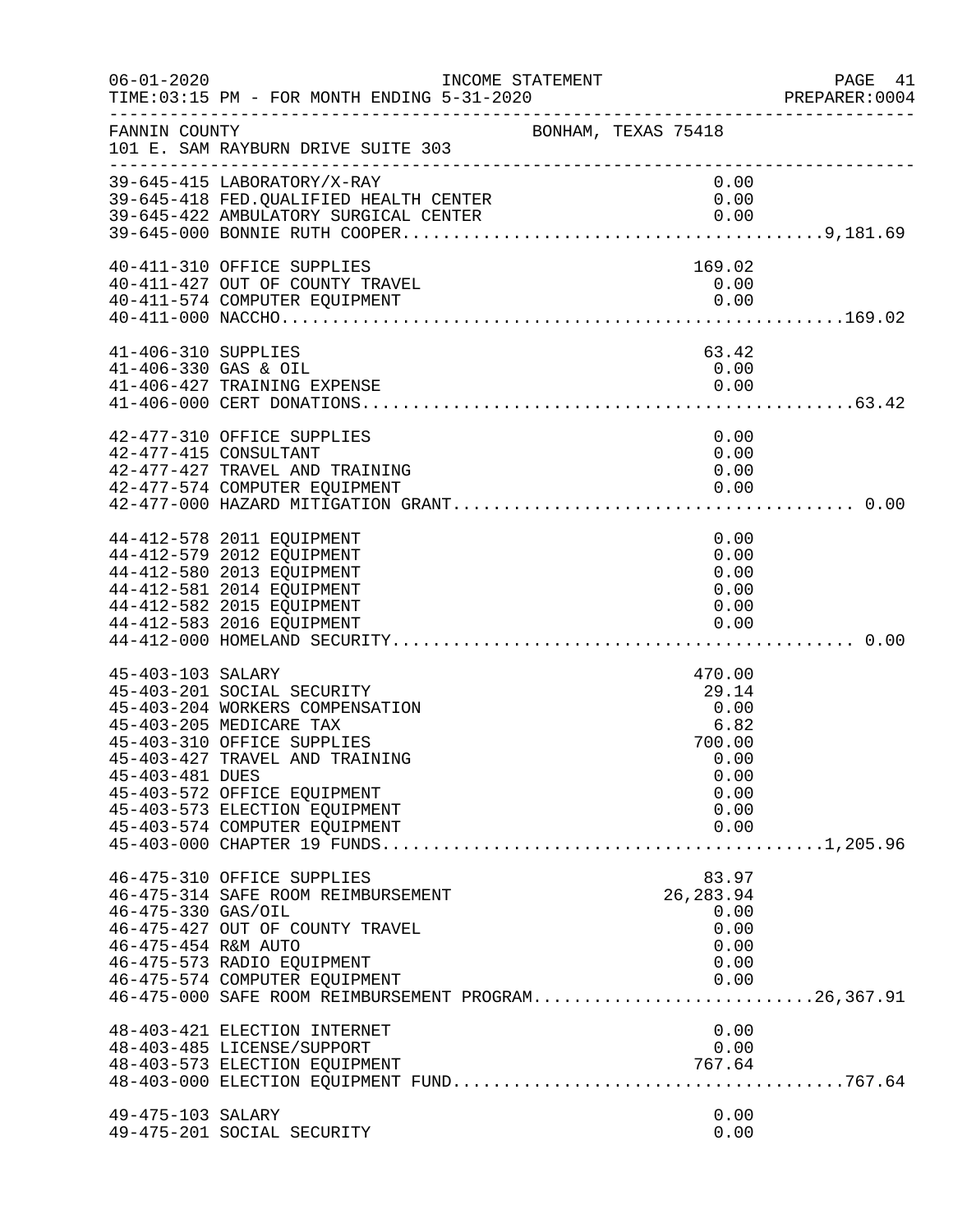|                                                                                       | INCOME STATEMENT<br>TIME:03:15 PM - FOR MONTH ENDING 5-31-2020                                                                                                                                                                                                                                                                                                                                                                                                                                                                                                                                                                                                                   |                     |                                                                                                                                                                                                                         | PREPARER: 0004 |
|---------------------------------------------------------------------------------------|----------------------------------------------------------------------------------------------------------------------------------------------------------------------------------------------------------------------------------------------------------------------------------------------------------------------------------------------------------------------------------------------------------------------------------------------------------------------------------------------------------------------------------------------------------------------------------------------------------------------------------------------------------------------------------|---------------------|-------------------------------------------------------------------------------------------------------------------------------------------------------------------------------------------------------------------------|----------------|
| FANNIN COUNTY                                                                         | 101 E. SAM RAYBURN DRIVE SUITE 303                                                                                                                                                                                                                                                                                                                                                                                                                                                                                                                                                                                                                                               | BONHAM, TEXAS 75418 |                                                                                                                                                                                                                         |                |
|                                                                                       | 49-475-202 GROUP HEALTH INSURANCE<br>49-475-203 RETIREMENT<br>49-475-204 WORKER'S COMPENSATION<br>49-475-205 MEDICARE TAX<br>49-475-310 OFFICE SUPPLIES<br>0.00<br>49-475-427 TRAINING/TUITION/OUT OF COUNTY 681.66<br>49-475-572 OFFICE FOUTINGNER<br>49-475-572 OFFICE EQUIPMENT                                                                                                                                                                                                                                                                                                                                                                                               |                     | 0.00<br>0.00<br>0.00<br>0.00<br>0.00<br>0.00                                                                                                                                                                            |                |
| 50-403-311 POSTAGE                                                                    | 50-403-310 OFFICE SUPPLIES<br>50-403-427 TRAVEL/TRAINING<br>50-403-430 BIDS AND NOTICES<br>50-403-573 ELECTION EQUIPMENT                                                                                                                                                                                                                                                                                                                                                                                                                                                                                                                                                         |                     | 0.00<br>0.00<br>0.00<br>0.00<br>0.00                                                                                                                                                                                    |                |
|                                                                                       | 51-440-572 OFFICE EQUIPMENT<br>51-440-000 CO.CLK.COURT TECHNOLOGY EQUIPMENT 0.00<br>52-449-572 OFFICE EQUIPMENT                                                                                                                                                                                                                                                                                                                                                                                                                                                                                                                                                                  |                     | 0.00<br>0.00                                                                                                                                                                                                            |                |
|                                                                                       | 52-449-000 CO.CLK.COURT RECORDS PRES.EQUIPMENT 0.00<br>53-403-437 DIGITAL IMAGING                                                                                                                                                                                                                                                                                                                                                                                                                                                                                                                                                                                                |                     | 164.00                                                                                                                                                                                                                  |                |
| 55-560-435 PRINTING                                                                   | 55-560-427 OUT OF COUNTY TRAVEL<br>55-560-428 TRAINING & TUITION<br>55-560-490 MISCELLANEOUS                                                                                                                                                                                                                                                                                                                                                                                                                                                                                                                                                                                     |                     | 0.00<br>2,153.50<br>0.00<br>0.00                                                                                                                                                                                        |                |
| 56-560-108 SALARY<br>56-560-310 SUPPLIES<br>56-560-454 R&M AUTO<br>56-560-579 WEAPONS | 56-560-201 SOCIAL SECURITY TAXES<br>56-560-202 GROUP HEALTH INSURANCE<br>56-560-203 RETIREMENT<br>56-560-204 WORKERS COMPENSATION<br>56-560-205 MEDICARE TAX<br>56-560-316 EMPLOYEE AWARDS BANQUET<br>56-560-320 WEAPON SUPPLIES<br>56-560-395 UNIFORMS/PROT.VESTS<br>56-560-423 INTERNET SERVICE<br>56-560-427 OUT OF COUNTY TRAVEL<br>56-560-428 TRAINING & TUITION<br>56-560-452 R & M EQUIPMENT<br>56-560-460 EQUIPMENT RENTAL/LEASE<br>56-560-490 MISCELLANEOUS<br>56-560-495 NARCOTICS AND/OR OTHER INVESTIGATIO<br>56-560-499 BANK SERVICE FEES<br>56-560-571 AUTOMOBILES<br>56-560-572 OFFICE EQUIPMENT<br>56-560-573 TELEPHONE/RADIO EQUIPMENT<br>56-560-574 TECHNOLOGY |                     | 0.00<br>0.00<br>0.00<br>0.00<br>0.00<br>0.00<br>200.00<br>0.00<br>1,259.30<br>4,711.12<br>0.00<br>0.00<br>1,830.00<br>0.00<br>0.00<br>0.00<br>0.00<br>1,500.00<br>0.00<br>0.00<br>0.00<br>0.00<br>16,615.62<br>3,342.00 |                |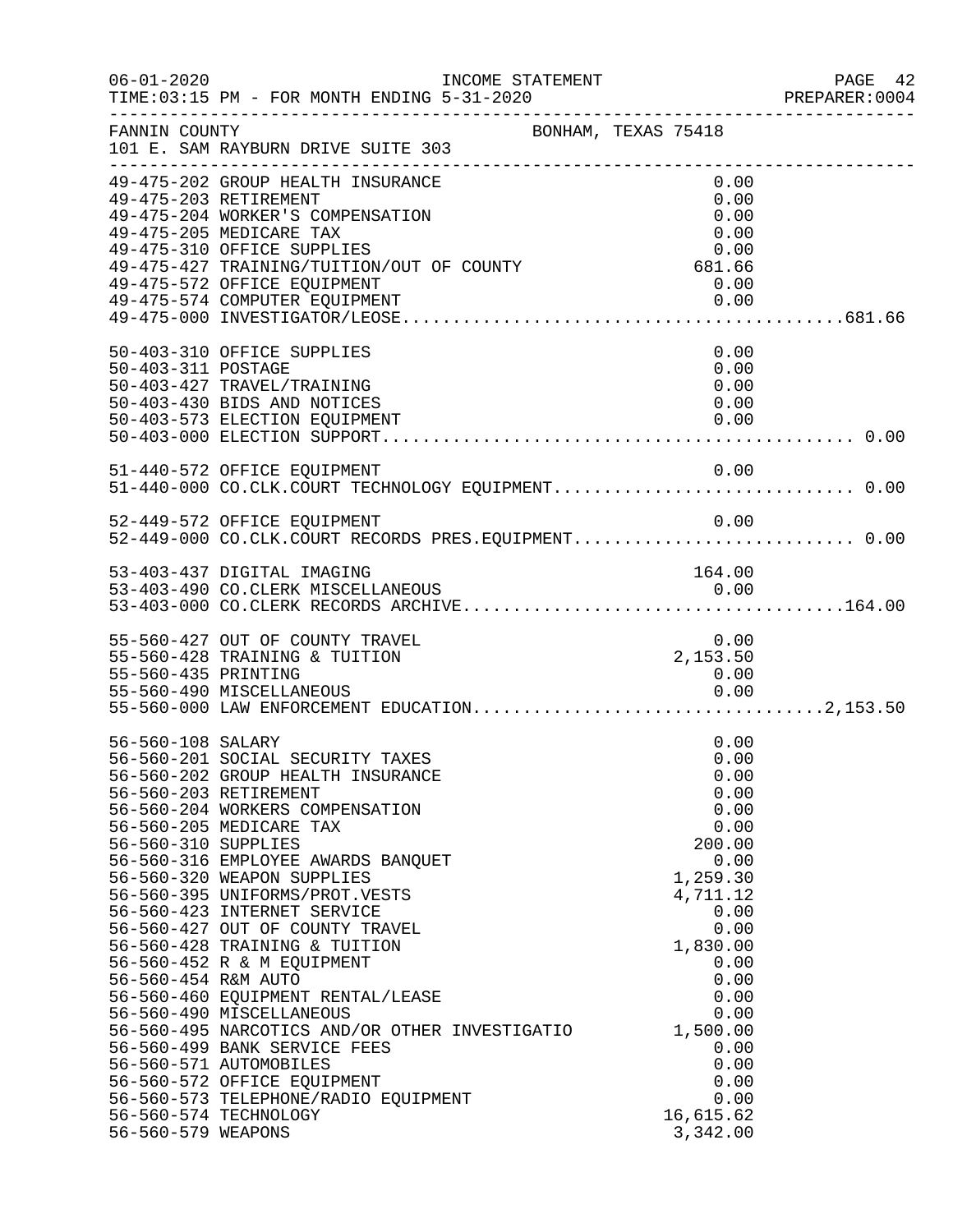| $06 - 01 - 2020$                                                   | INCOME STATEMENT<br>TIME: 03:15 PM - FOR MONTH ENDING 5-31-2020<br>--------------------------------------                                                                                                                                                                                                                                                                                                       |                     |                                                          | PAGE 43<br>PREPARER: 0004 |
|--------------------------------------------------------------------|-----------------------------------------------------------------------------------------------------------------------------------------------------------------------------------------------------------------------------------------------------------------------------------------------------------------------------------------------------------------------------------------------------------------|---------------------|----------------------------------------------------------|---------------------------|
| FANNIN COUNTY                                                      | 101 E. SAM RAYBURN DRIVE SUITE 303                                                                                                                                                                                                                                                                                                                                                                              | BONHAM, TEXAS 75418 |                                                          |                           |
|                                                                    |                                                                                                                                                                                                                                                                                                                                                                                                                 |                     |                                                          |                           |
| 56-565-108 SALARY                                                  | 56-565-201 SOCIAL SECURITY TAXES<br>56-565-202 GROUP HEALTH INSURANCE<br>56-565-203 RETIREMENT<br>56-565-204 WORKERS COMPENSATION<br>56-565-205 MEDICARE TAX                                                                                                                                                                                                                                                    |                     | 0.00<br>0.00<br>0.00<br>0.00<br>0.00<br>0.00             |                           |
| 56-570-572 EQUIPMENT                                               | 56-570-310 OFFICE & MISC. SUPPLIES<br>56-570-395 UNIFORMS/PROT. VESTS/BADGES<br>56-570-571 AUTOMOBILES<br>56-570-574 TECHNOLOGY                                                                                                                                                                                                                                                                                 |                     | 0.00<br>0.00<br>0.00<br>0.00<br>1,350.00                 |                           |
| 57-560-310 SUPPLIES<br>57-560-395 UNIFORMS<br>57-560-571 EQUIPMENT | 57-560-427 OUT OF COUNTY TRAVEL<br>57-560-428 TRAINING/TUITION<br>57-560-580 PURCHASE OF ANIMAL                                                                                                                                                                                                                                                                                                                 |                     | 0.00<br>0.00<br>0.00<br>0.00<br>0.00<br>0.00             |                           |
|                                                                    | 59-425-433 DRUG COURT PROGRAMS<br>59-425-437 ATTORNEY FEES DRUG COURT<br>59-425-439 INVESTIGATOR EXPENSE<br>59-425-442 PROFESSIONAL SERVICES                                                                                                                                                                                                                                                                    |                     | 0.00<br>562.50<br>0.00<br>550.00                         |                           |
|                                                                    | 60-620-309 ANNUAL PAYING AGENT REGISTRAR FEES<br>60-620-400 BOND LEGAL FEES<br>60-620-401 CONTINUING DISCLOSURE FEES<br>60-620-490 MISCELLANEOUS<br>60-620-627 PRINCIPAL, 2017 GO BONDS<br>60-620-628 PRINCIPAL, JAIL '98 BONDS<br>60-620-628 PRINCIPAL, JAIL '98 BONDS<br>60-620-629 PRINCIPAL, SERIAL BONDS 1992 0.00<br>60-620-630 PRINCIPAL, 2018 GO BONDS 40,000.00<br>60-620-631 PRINCIPAL, 2020 CO BONDS |                     | 586.48<br>0.00<br>2,250.00<br>0.00<br>170,000.00<br>0.00 |                           |
|                                                                    | 60-660-667 INTEREST, 2017 GO BONDS<br>60-660-668 INTEREST JAIL'98 BONDS<br>60-660-669 INTEREST, SERIAL BONDS<br>60-660-670 INTEREST, 2018 GO BONDS                                                                                                                                                                                                                                                              |                     | 103,237.50<br>0.00<br>0.00<br>356,550.00                 |                           |
|                                                                    | 61-440-572 OFFICE EQUIPMENT<br>61-440-000 DIST.CLK.COURT TECHNOLOGY EQUIPMENT 0.00                                                                                                                                                                                                                                                                                                                              |                     | 0.00                                                     |                           |
|                                                                    | 62-449-572 OFFICE EQUIPMENT<br>62-449-000 DIST.CLK.RECORDS PRES.EQUIPMENT 0.00                                                                                                                                                                                                                                                                                                                                  |                     | 0.00                                                     |                           |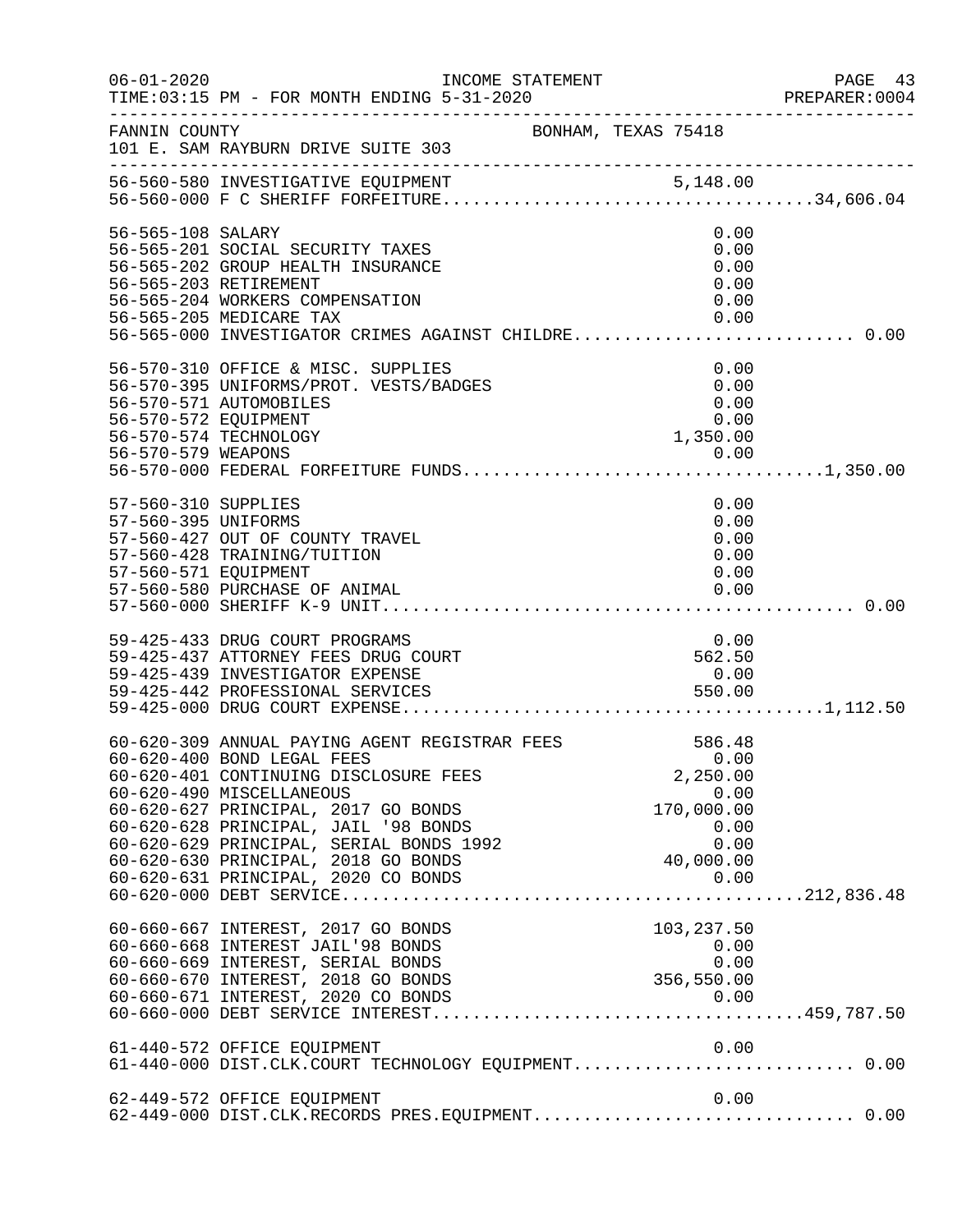| $06 - 01 - 2020$                            | INCOME STATEMENT                                                                                                                                                                                                                                                                                                                                                                                                                                                                                                                                                                           |                            |                                                                             |                                                                                                              | PREPARER:0004 | PAGE 44 |
|---------------------------------------------|--------------------------------------------------------------------------------------------------------------------------------------------------------------------------------------------------------------------------------------------------------------------------------------------------------------------------------------------------------------------------------------------------------------------------------------------------------------------------------------------------------------------------------------------------------------------------------------------|----------------------------|-----------------------------------------------------------------------------|--------------------------------------------------------------------------------------------------------------|---------------|---------|
| FANNIN COUNTY                               | 101 E. SAM RAYBURN DRIVE SUITE 303                                                                                                                                                                                                                                                                                                                                                                                                                                                                                                                                                         | BONHAM, TEXAS 75418        |                                                                             |                                                                                                              |               |         |
|                                             | 63-551-427 OUT OF COUNTY TRAVEL<br>63-551-428 TRAINING & TUITION                                                                                                                                                                                                                                                                                                                                                                                                                                                                                                                           |                            |                                                                             | 0.00<br>0.00                                                                                                 |               |         |
|                                             | 64-552-427 OUT OF COUNTY TRAVEL<br>64-552-428 TRAINING & TUITION                                                                                                                                                                                                                                                                                                                                                                                                                                                                                                                           |                            |                                                                             | 0.00<br>0.00                                                                                                 |               |         |
|                                             | 65-553-427 OUT OF COUNTY TRAVEL<br>65-553-428 TRAINING & TUITION                                                                                                                                                                                                                                                                                                                                                                                                                                                                                                                           |                            |                                                                             | 0.00<br>0.00                                                                                                 |               |         |
|                                             |                                                                                                                                                                                                                                                                                                                                                                                                                                                                                                                                                                                            |                            |                                                                             |                                                                                                              |               |         |
| 66-666-535 BUILDING<br>66-666-695 SURVEYING | 66-666-165 CONSTRUCTION<br>66-666-400 ATTORNEY FEES<br>66-666-402 ENGINEERING<br>66-666-403 ARCHITECTURAL FEES<br>66-666-426 PROFESSIONAL FEES<br>66-666-430 BIDS & NOTICES<br>66-666-450 R & M BUILDINGS<br>66-666-451 ASBESTOS ABATEMENT<br>66-666-453 IT DESIGN/SECURITY DESIGN<br>66-666-482 DEMOLITION<br>66-666-490 MISCELLANEOUS<br>66-666-574 TECHNOLOGY                                                                                                                                                                                                                           |                            |                                                                             | 0.00<br>0.00<br>0.00<br>0.00<br>0.00<br>0.00<br>0.00<br>0.00<br>0.00<br>0.00<br>0.00<br>0.00<br>0.00<br>0.00 |               |         |
| 66-667-455 SECURITY                         | 66-667-165 CONSTRUCTION<br>66-667-167 CONSTRUCTION MANAGER AGENT<br>66-667-168 MASONRY AND STONE<br>66-667-400 ATTORNEY FEES<br>66-667-403 ARCHITECTURAL FEES<br>66-667-421 INTERNET SERVICES<br>66-667-426 PROFESSIONAL FEES<br>66-667-430 BIDS, NOTICES & PERMITS<br>66-667-440 UTILITIES ELECTRICITY<br>66-667-442 UTILITIES WATER<br>66-667-443 TRASH PICK UP<br>66-667-451 ASBESTOS & OTHER TESTING<br>66-667-453 IT DESIGN/SECURITY DESIGN<br>66-667-470 OFFICE LEASE<br>66-667-490 MISCELLANEOUS<br>66-667-574 TECHNOLOGY<br>66-667-000 COURTHOUSE CONSTRUCTION PHASE 24,423,729.90 | 2,547,775.50<br>520,800.12 | 1, 264, 143. 73<br>56,875.00<br>23, 427.40<br>7,394.97<br>3,266.75<br>46.43 | 0.00<br>0.00<br>0.00<br>0.00<br>0.00<br>0.00<br>0.00<br>0.00<br>0.00                                         |               |         |
|                                             | 67-560-428 TRAINING & TUITION<br>67-560-580 INVESTIGATIVE EQUIPMENT<br>67-560-000 F.C. SHERIFF ANNUAL PAYMENT3,910.19                                                                                                                                                                                                                                                                                                                                                                                                                                                                      |                            | 3,910.19                                                                    |                                                                                                              |               |         |
|                                             | 68-509-475 CONTINGENCY                                                                                                                                                                                                                                                                                                                                                                                                                                                                                                                                                                     |                            |                                                                             | 0.00                                                                                                         |               |         |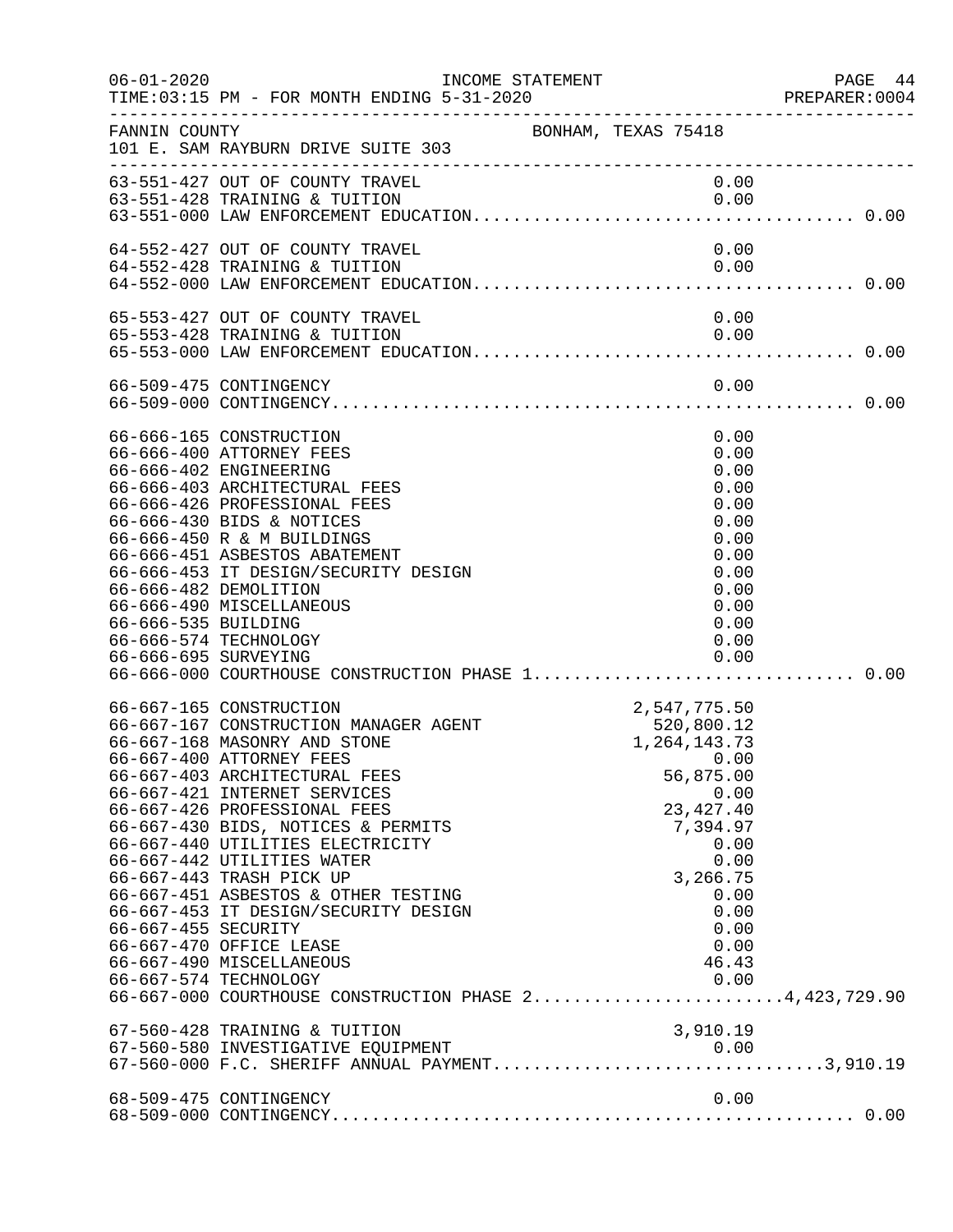| $06 - 01 - 2020$                            | INCOME STATEMENT                                                                                                                                                                                                                                                                                                                                    |                                                                                                      | PAGE 45<br>PREPARER: 0004 |
|---------------------------------------------|-----------------------------------------------------------------------------------------------------------------------------------------------------------------------------------------------------------------------------------------------------------------------------------------------------------------------------------------------------|------------------------------------------------------------------------------------------------------|---------------------------|
| FANNIN COUNTY                               | BONHAM, TEXAS 75418<br>101 E. SAM RAYBURN DRIVE SUITE 303                                                                                                                                                                                                                                                                                           |                                                                                                      |                           |
| 68-668-535 BUILDING<br>68-668-695 SURVEYING | 68-668-165 CONSTRUCTION<br>68-668-167 CONSTRUCTION MANAGER AGENT<br>68-668-168 MASONRY AND STONE<br>68-668-400 ATTORNEY FEES<br>68-668-402 ENGINEERING<br>68-668-403 ARCHITECTURAL FEES<br>68-668-426 PROFESSIONAL FEES<br>68-668-430 BIDS, NOTICES & PERMITS<br>68-668-443 TRASH PICK UP<br>68-668-450 R & M BUILDINGS<br>68-668-490 MISCELLANEOUS | 0.00<br>0.00<br>0.00<br>0.00<br>0.00<br>0.00<br>0.00<br>0.00<br>0.00<br>0.00<br>0.00<br>0.00<br>0.00 |                           |
|                                             |                                                                                                                                                                                                                                                                                                                                                     |                                                                                                      |                           |
|                                             | 69-669-165 CONSTRUCTION<br>69-669-167 CONSTRUCTION MANAGER AGENT<br>69-669-168 MASONRY AND STONE<br>69-669-403 ARCHITECTURAL FEES<br>69-669-426 PROFESSIONAL FEES<br>69-669-430 BIDS & NOTICES<br>69-669-443 TRASH PICK UP<br>69-669-453 IT DESIGN/SECURITY DESIGN                                                                                  | 0.00<br>0.00<br>0.00<br>0.00<br>0.00<br>0.00<br>0.00<br>0.00                                         |                           |
|                                             | 70-622-399 CLAIM SETTLEMENTS<br>70-622-426 APPRAISAL FEES                                                                                                                                                                                                                                                                                           | 0.00<br>0.00                                                                                         | 0.00                      |
|                                             | 70-629-500 RIGHT OF WAY PUR HWY #82<br>70-629-501 RIGHT OF WAY PURCHASE FM #87<br>70-629-502 RIGHT OF WAY PURCHASE HWY #121<br>70-629-503 RIGHT OF WAY PURCHASE HWY.78                                                                                                                                                                              | 0.00<br>0.00<br>0.00<br>0.00                                                                         |                           |
| 71-475-108 SALARY<br>71-475-203 RETIREMENT  | 71-475-201 SOCIAL SECURITY TAXES<br>71-475-202 GROUP HEALTH INSURANCE<br>71-475-204 WORKERS COMPENSATION<br>71-475-205 MEDICARE TAX<br>71-475-000 INVESTIGATOR CRIMES AGAINST WOMEN 0.00                                                                                                                                                            | 0.00<br>0.00<br>0.00<br>0.00<br>0.00<br>0.00                                                         |                           |
| 72-560-108 SALARY<br>72-560-203 RETIREMENT  | 72-560-201 SOCIAL SECURITY TAXES<br>72-560-202 GROUP HEALTH INSURANCE<br>72-560-204 WORKERS COMPENSATION<br>72-560-205 MEDICARE TAX<br>72-560-000 INVESTIGATOR CRIMES AGAINST CHILDRE 0.00                                                                                                                                                          | 0.00<br>0.00<br>0.00<br>0.00<br>0.00<br>0.00                                                         |                           |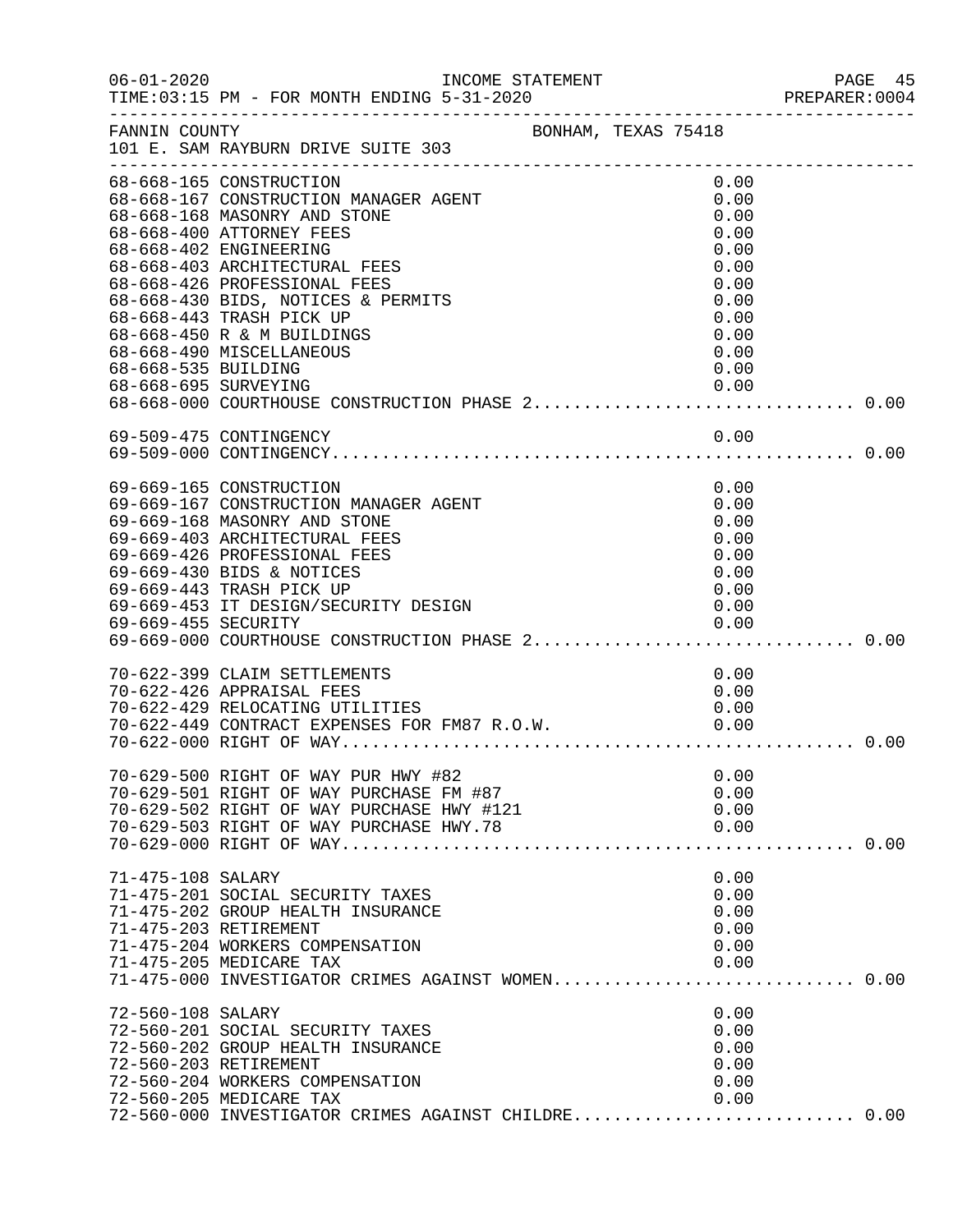| $06 - 01 - 2020$ | INCOME STATEMENT<br>TIME: 03:15 PM - FOR MONTH ENDING 5-31-2020                                                                                                                                                                                                                                                                                                                                                      |                                                                                                         | PAGE 46<br>PREPARER:0004 |
|------------------|----------------------------------------------------------------------------------------------------------------------------------------------------------------------------------------------------------------------------------------------------------------------------------------------------------------------------------------------------------------------------------------------------------------------|---------------------------------------------------------------------------------------------------------|--------------------------|
| FANNIN COUNTY    | 101 E. SAM RAYBURN DRIVE SUITE 303                                                                                                                                                                                                                                                                                                                                                                                   | BONHAM, TEXAS 75418                                                                                     |                          |
|                  |                                                                                                                                                                                                                                                                                                                                                                                                                      |                                                                                                         |                          |
|                  | 78-628-341 R & B MAT. ROCK & GRAVEL<br>78-628-341 R & B MAT. ROCK & GRAVEL 149,960.69<br>78-628-000 ROAD & BRIDGE 2,3,4 EXPENSES149,960.69                                                                                                                                                                                                                                                                           |                                                                                                         |                          |
|                  | 79-622-571 PURCHASE OF MACH/EQUIPMENT<br>79-622-571 PURCHASE OF MACH/EQUIPMENT 71,000.00<br>79-622-000 ROAD & BRIDGE #2 RAW WATER PIPELINE75,000.00                                                                                                                                                                                                                                                                  |                                                                                                         |                          |
|                  | 80-570-490 MISCELLANEOUS                                                                                                                                                                                                                                                                                                                                                                                             | 0.00                                                                                                    |                          |
|                  | 81-590-490 MISCELLANEOUS<br>81-590-576 LUCAS CHEST COMPRESSION SYSTEM<br>81-590-579 WEAPONS/TASERS                                                                                                                                                                                                                                                                                                                   | 0.00<br>0.00<br>0.00                                                                                    |                          |
|                  | 82-623-341 R & B MAT. ROCK & GRAVEL<br>82-623-344 R & B MAT. ASPHALT/ROAD OIL<br>82-623-490 MISCELLANEOUS<br>82-623-000 ROAD & BRIDGE #3 LAKE ROAD EXPENSES68,511.52                                                                                                                                                                                                                                                 | 68,511.52<br>0.00<br>0.00                                                                               |                          |
|                  | 82-626-457 R & M MACHINERY GAS & OIL<br>82-626-458 R & M MACHINERY PARTS<br>82-626-460 EQUIPMENT RENTAL/LEASE<br>82-626-571 PURCHASE OF MACH/EQUIPMENT<br>82-626-000 ROAD & BRIDGE #3 RAW WATER PIPELINE29,391.19                                                                                                                                                                                                    | 0.00<br>29,391.19<br>0.00<br>0.00                                                                       |                          |
|                  | 83-624-341 R & B MAT. ROCK & GRAVEL<br>83-624-344 R & B MAT. ASPHALT/ROAD OIL<br>83-624-460 EQUIPMENT RENTAL/LEASE<br>83-624-490 MISCELLANEOUS<br>83-624-571 PURCHASE OF MACH./EQUIP.<br>83-624-571 PURCHASE OF MACH./EQUIP. 0.00<br>83-624-000 ROAD & BRIDGE #4 LAKE ROAD EXPENSES23,042.92                                                                                                                         | 8,812.10<br>$8\,, 812\,. 10\ -0\,. 00\ 13\,, 830\,. 82$<br>400.00                                       |                          |
|                  | 83-627-106 SALARY PRECINCT EMPLOYEE<br>83-627-201 SOCIAL SECURITY TAXES<br>83-627-202 GROUP HEALTH INSURANCE<br>83-627-203 RETIREMENT<br>83-627-204 WORKERS COMPENSATION<br>83-627-205 MEDICARE TAX<br>83-627-457 R & M MACHINERY GAS & OIL<br>83-627-458 R & M MACHINERY PARTS<br>83-627-460 EQUIPMENT RENTAL/LEASE<br>83-627-571 PURCHASE OF MACH/EQUIPMENT<br>83-627-000 ROAD & BRIDGE #4 RAW WATER PIPELINE 0.00 | 0.00<br>0.00<br>0.00<br>0.00<br>0.00<br>0.00<br>0.00<br>0.00<br>0.00<br>0.00                            |                          |
|                  | 84-560-104 SALARIES DEPUTIES<br>84-560-201 SOCIAL SECURITY TAXES<br>84-560-202 GROUP HEALTH INSURANCE<br>84-560-203 RETIREMENT<br>84-560-204 WORKERS' COMPENSATION<br>84-560-205 MEDICARE TAX<br>84-560-206 UNEMPLOYMENT EXPENSE<br>84-560-250 EMPLOYEE PHYSICALS<br>84-560-320 WEAPONS SUPPLIES<br>84-560-321 PATROL SUPPLIES                                                                                       | 53, 242.59<br>3,296.79<br>11, 144. 20<br>6,198.31<br>699.71<br>770.93<br>0.00<br>0.00<br>393.60<br>0.00 |                          |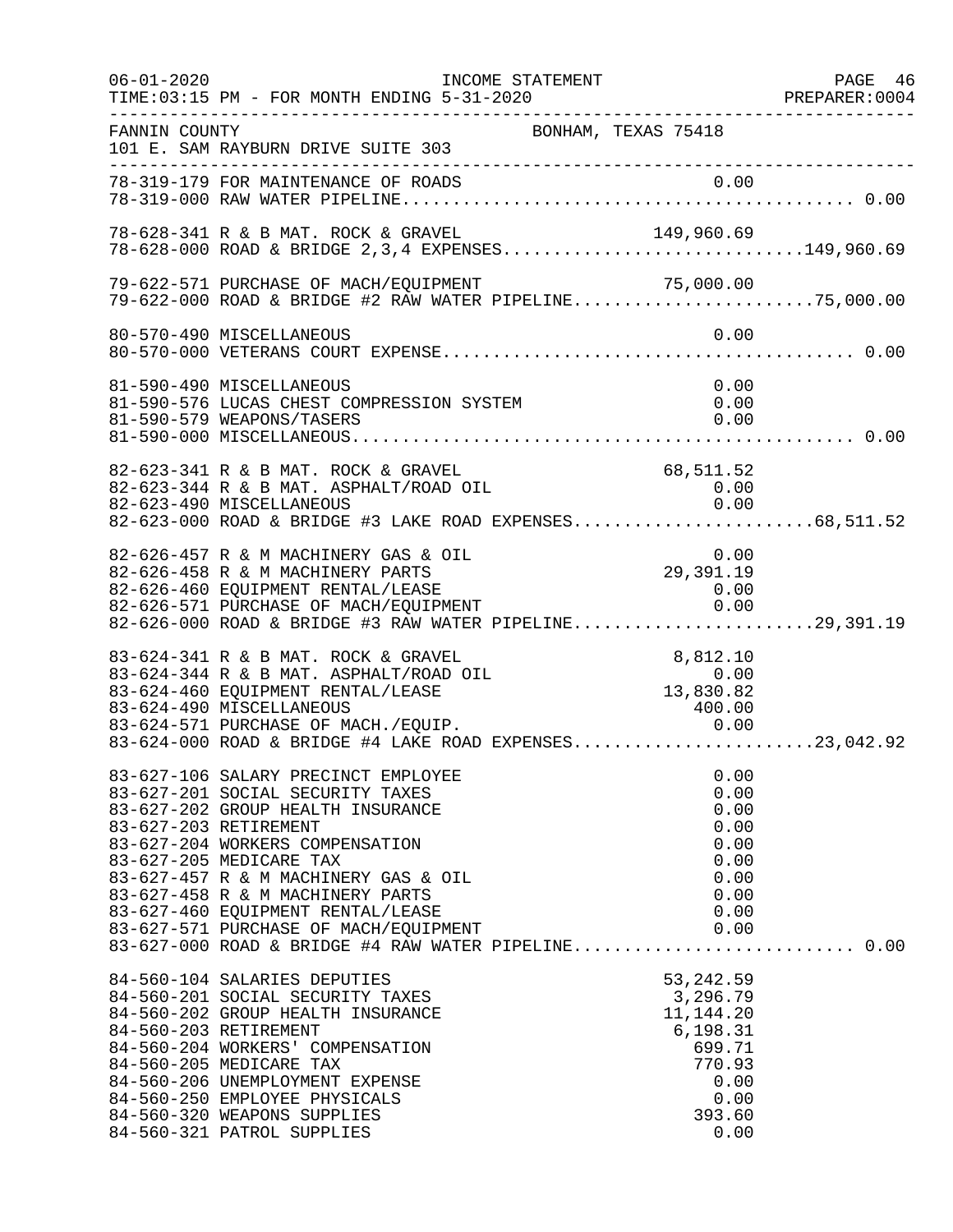|                                                                                                                                                                                                                                                                                                                                                                                                                                                                                                                                                                                                                                                                         |                                                                              | PAGE 47<br>PREPARER: 0004 |
|-------------------------------------------------------------------------------------------------------------------------------------------------------------------------------------------------------------------------------------------------------------------------------------------------------------------------------------------------------------------------------------------------------------------------------------------------------------------------------------------------------------------------------------------------------------------------------------------------------------------------------------------------------------------------|------------------------------------------------------------------------------|---------------------------|
| FANNIN COUNTY<br>101 E. SAM RAYBURN DRIVE SUITE 303                                                                                                                                                                                                                                                                                                                                                                                                                                                                                                                                                                                                                     | BONHAM, TEXAS 75418                                                          |                           |
| 84-560-395 UNIFORMS/OTHER<br>84-560-421 CELL PHONE<br>0.00<br>84-560-427 TRAVEL AND TRAINING<br>84-560-447 RADIO LICENSES<br>84-560-447 RADIO LICENSES<br>84-560-452 R & M EQUIPMENT<br>84-560-453 TYLER/CAD MAINTENANCE<br>84-560-453 TYLER/CAD MAINTENANCE<br>84-560-487 AUTO & OTHER EQUIPMENT<br>$\begin{array}{lll} \texttt{84-560-575} & \texttt{11} & \texttt{12} & \texttt{13} \\ \texttt{84-560-575} & \texttt{PURCHASE AUTOS, BOATS, ATV'S} & \texttt{48,945.97} \\ \texttt{84-560-579} & \texttt{WEAPONS} & \texttt{94-560-579} & \texttt{01,00} \\ \texttt{01,00} & \texttt{02,01} & \texttt{03,00} \\ \texttt{03,00} & \texttt{04-560-579} & \texttt{05,0$ | 0.00<br>0.00                                                                 |                           |
| 85-520-186 DEPOSIT REFUND<br>85-520-341 R & M ROADS<br>85-520-341 R & M ROADS<br>85-520-342 R & M CAMPGROUNDS<br>85-520-343 R & M DAM<br>85-520-440 UTILITIES ELECTRICITY<br>85-520-442 UTILITIES ELECTRICITY<br>85-520-442 UTILITIES WATER<br>85-520-443 TRASH PICK-UP<br>85-520-450 R & M BUILDIN                                                                                                                                                                                                                                                                                                                                                                     | 450.00<br>0.00                                                               |                           |
| 86-560-573 EMERGENCY RADIOS 2,884.60<br>86-560-000 SHERIFF'S OFFICE TECHNOLOGY2,884.60                                                                                                                                                                                                                                                                                                                                                                                                                                                                                                                                                                                  |                                                                              |                           |
| 87-575-310 OFFICE SUPP./MISC.<br>87-575-319 RESTITUTION<br>87-575-319 RESITIONAL<br>87-575-320 COURT COSTS 87-575-321 REIMBURSEMENT OF FEES FOR OTHER COU 6.00<br>87-575-353 COMPUTER EXPENSE<br>87-575-416 STRUCTURAL FAMILY THERAPY<br>87-575-427 TRAVEL AND TRAINING                                                                                                                                                                                                                                                                                                                                                                                                 | 405.60<br>1,127.00<br>0.00<br>0.00<br>0.00                                   |                           |
| 88-645-409 DIABETIC SUPPLIES<br>88-645-410 CERT. REG. NURSE ANES.<br>88-645-411 PHYSICIAN, NON-EMERGENCY<br>88-645-412 PRESCRIPTIONS, DRUGS<br>88-645-413 HOSPITAL, INPATIENT<br>88-645-414 HOSPITAL, OUTPATIENT<br>88-645-415 LABORATORY/X-RAY<br>88-645-418 FED. QUALIFIED HEALTH CENTER<br>88-645-420 RURAL HEALTH CLINIC<br>88-645-422 AMBULATORY SURGICAL CENTER                                                                                                                                                                                                                                                                                                   | 0.00<br>0.00<br>0.00<br>0.00<br>0.00<br>0.00<br>0.00<br>0.00<br>0.00<br>0.00 |                           |
| 89-581-416 STRUCTURAL FAMILY THERAPY<br>89-581-416 STRUCTURAL FAMILY THERAPY 00G37,500.00<br>89-581-000 STRUCTURAL FAMILY THERAPY 00G37,500.00                                                                                                                                                                                                                                                                                                                                                                                                                                                                                                                          |                                                                              |                           |
| 89-588-103 SALARY COMM.CORR.OFFICERS                                                                                                                                                                                                                                                                                                                                                                                                                                                                                                                                                                                                                                    | 0.00                                                                         |                           |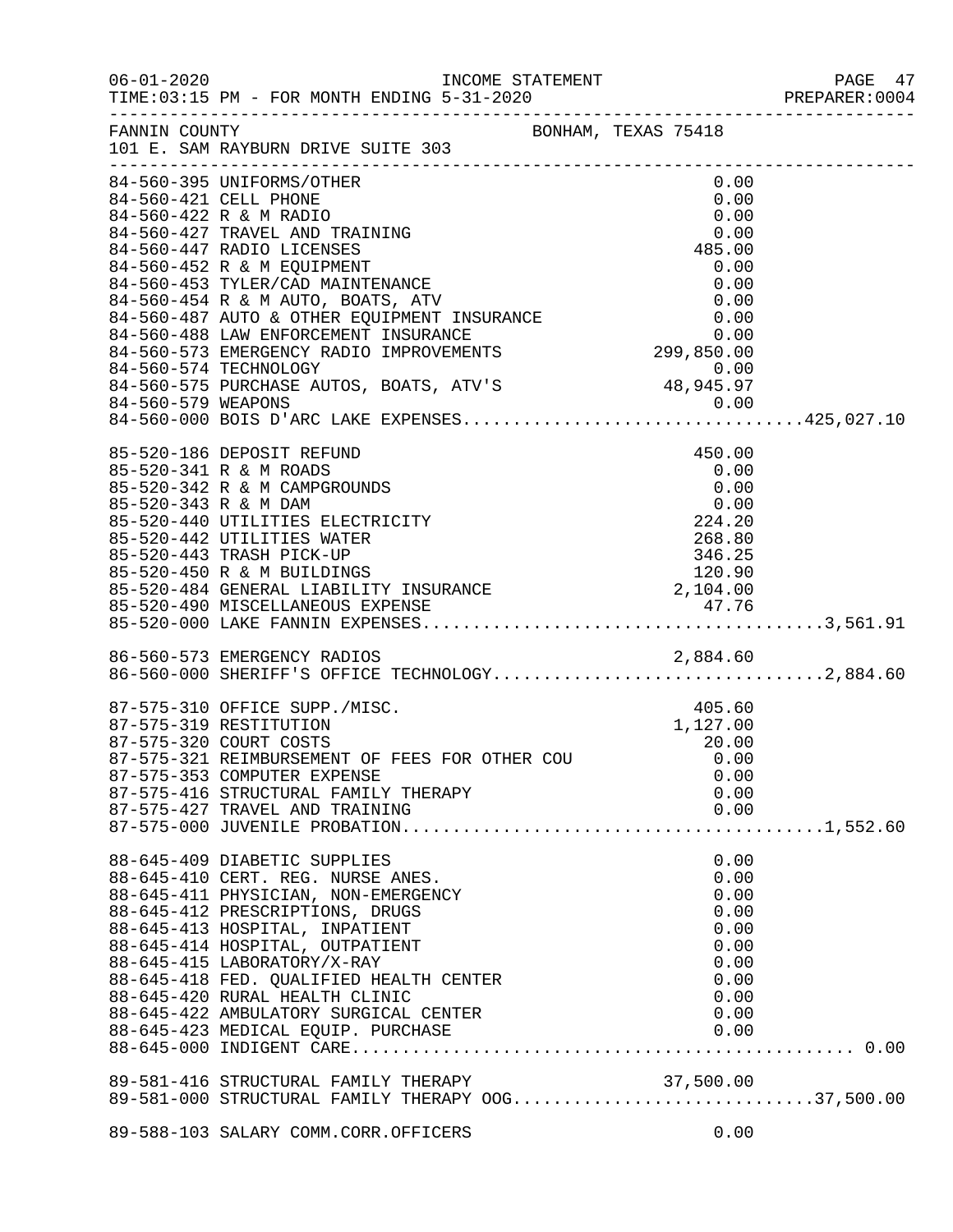|                      |                                                                                                                                                                                           |                              | PAGE 48<br>PREPARER:0004 |
|----------------------|-------------------------------------------------------------------------------------------------------------------------------------------------------------------------------------------|------------------------------|--------------------------|
|                      | FANNIN COUNTY<br>101 E. SAM RAYBURN DRIVE SUITE 303                                                                                                                                       | BONHAM, TEXAS 75418          |                          |
|                      | 89-588-201 SOCIAL SECURITY TAX                                                                                                                                                            | 0.00                         |                          |
|                      |                                                                                                                                                                                           |                              |                          |
|                      |                                                                                                                                                                                           |                              |                          |
|                      |                                                                                                                                                                                           |                              |                          |
|                      | 89-589-469 UNEXPENDED FUNDS<br>89-589-000 REGIONAL DIVERSIONS ALTERNATIVES3,000.00                                                                                                        |                              |                          |
|                      |                                                                                                                                                                                           |                              |                          |
|                      |                                                                                                                                                                                           |                              |                          |
|                      |                                                                                                                                                                                           |                              |                          |
|                      |                                                                                                                                                                                           |                              |                          |
|                      |                                                                                                                                                                                           |                              |                          |
|                      | 89-590-435 PRINTING<br>89-590-469 UNEXPENDED FUNDS 0.00<br>89-590-499 BANK SERVICE FEES 0.00<br>89-590-000 BASIC PROBATION SUPERVISION82,947.49                                           |                              |                          |
|                      |                                                                                                                                                                                           |                              |                          |
|                      | 89-591-102 SALARY APPOINTED OFFICIAL 17,123.94<br>89-591-103 SALARY COMM.CORR.OFFICERS 21,330.72<br>89-591-201 SOCIAL SECURITY TAX 2,323.61<br>89-591-202 GROUP HEALTH INSURANCE 8,254.56 |                              |                          |
|                      | 89-591-203 RETIREMENT<br>89-591-204 WORKERS COMPENSATION<br>89-591-205 MEDICARE TAX                                                                                                       | 4,476.71<br>239.91<br>543.41 |                          |
|                      | 89-591-469 UNEXPENDED FUNDS                                                                                                                                                               | 0.00                         |                          |
|                      | 89-592-102 SALARY APPOINTED OFFICIAL<br>89-592-103 SALARY COMM.CORR.OFFICERS                                                                                                              | 1,360.08<br>1,694.16         |                          |
|                      | 89-592-201 SOCIAL SECURITY TAX<br>89-592-202 GROUP HEALTH INSURANCE<br>89-592-203 RETIREMENT                                                                                              | 184.23<br>655.20<br>355.20   |                          |
| 89-592-408 DETENTION | 89-592-204 WORKERS COMPENSATION<br>89-592-205 MEDICARE TAX                                                                                                                                | 19.06<br>43.12<br>0.00       |                          |
|                      | 89-592-469 UNEXPENDED FUNDS<br>89-592-000 PRE/POST ADJUDICATION FACILITIES4,311.05                                                                                                        | 0.00                         |                          |
|                      | 89-593-102 SALARY APPOINTED OFFICIAL<br>89-593-103 SALARY COMM.CORR.OFFICERS                                                                                                              | 2,140.56<br>2,666.34         |                          |
|                      | 89-593-201 SOCIAL SECURITY TAX<br>89-593-202 GROUP HEALTH INSURANCE<br>89-593-203 RETIREMENT                                                                                              | 290.55<br>1,032.48<br>559.93 |                          |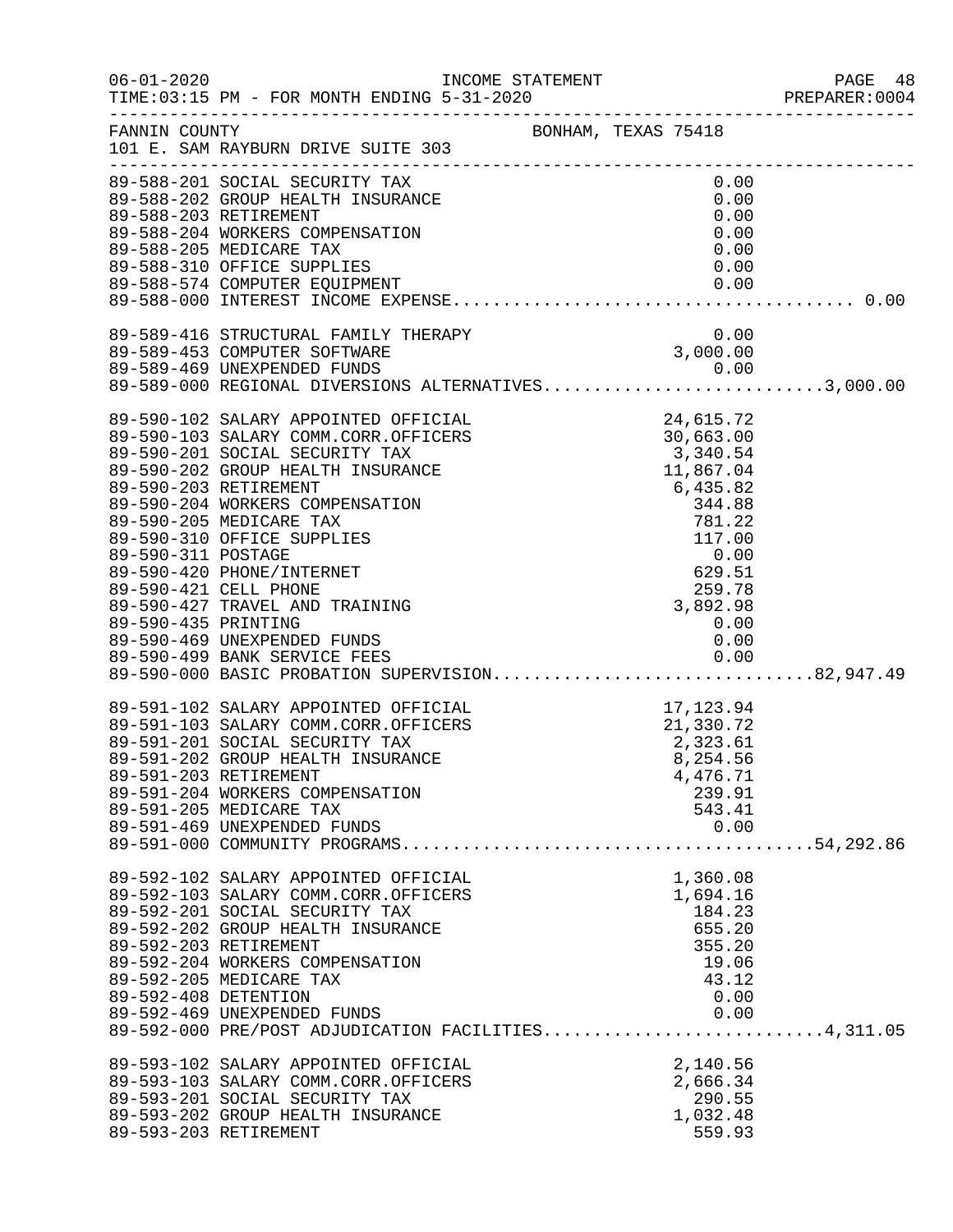|                                                                                                                                    |  |                  | PAGE 49<br>PREPARER: 0004 |
|------------------------------------------------------------------------------------------------------------------------------------|--|------------------|---------------------------|
| FANNIN COUNTY BONHAM, TEXAS 75418<br>101 E. SAM RAYBURN DRIVE SUITE 303                                                            |  |                  |                           |
| 89-593-204 WORKERS COMPENSATION                                                                                                    |  | 29.99            |                           |
|                                                                                                                                    |  |                  |                           |
| 89-594-102 SALARY APPOINTED OFFICIAL<br>89-594-103 SALARY COMM.CORR.OFFICERS                                                       |  |                  |                           |
| 89-594-201 SOCIAL SECURITY TAX<br>89-594-202 GROUP HEALTH INSURANCE                                                                |  |                  |                           |
| 89-594-203 RETIREMENT<br>89-594-204 WORKERS COMPENSATION                                                                           |  |                  |                           |
| 89-594-205 MEDICARE TAX<br>89-594-413 PSYCHOLOGICAL                                                                                |  |                  |                           |
| 89-594-415 RESIDENTIAL PLACEMENT<br>89-594-469 UNEXPENDED FUNDS 0.00<br>89-504-469 UNEXPENDED FUNDS                                |  |                  |                           |
|                                                                                                                                    |  |                  |                           |
| 89-994-415 RESIDENTIAL PLACEMENT<br>89-994-488 LAW ENFORCEMENT INSURANCE 694.44<br>89-994-000 LOCAL FUNDS CARRIED FORWARD16,234.44 |  |                  |                           |
|                                                                                                                                    |  |                  |                           |
|                                                                                                                                    |  |                  |                           |
|                                                                                                                                    |  |                  |                           |
|                                                                                                                                    |  |                  |                           |
|                                                                                                                                    |  |                  |                           |
| 89-995-415 RESIDENTIAL PLACEMENT                                                                                                   |  | 0.00             |                           |
| 89-995-416 STRUCTURAL FAMILY THERAPY<br>89-995-427 TRAVEL AND TRAINING                                                             |  | 0.00<br>0.00     |                           |
| 89-995-453 COMPUTER SOFTWARE                                                                                                       |  | 0.00             |                           |
| 92-700-310 OFFICE SUPPLIES<br>92-700-430 BIDS AND NOTICES                                                                          |  | 0.00<br>0.00     |                           |
| 92-700-484 APPRAISALS<br>92-700-490 LITERACY COUNCIL DONATION                                                                      |  | 0.00<br>0.00     |                           |
|                                                                                                                                    |  |                  |                           |
| 93-909-414 GRANT ADMINISTRATION<br>93-909-415 CONSTRUCTION EXPENSE                                                                 |  | 8,100.00<br>0.00 |                           |
| 93-909-416 ENGINEERING<br>93-909-000 GRANT #7219149 HICKORY CREEK8,100.00                                                          |  | 0.00             |                           |
|                                                                                                                                    |  |                  |                           |
|                                                                                                                                    |  |                  |                           |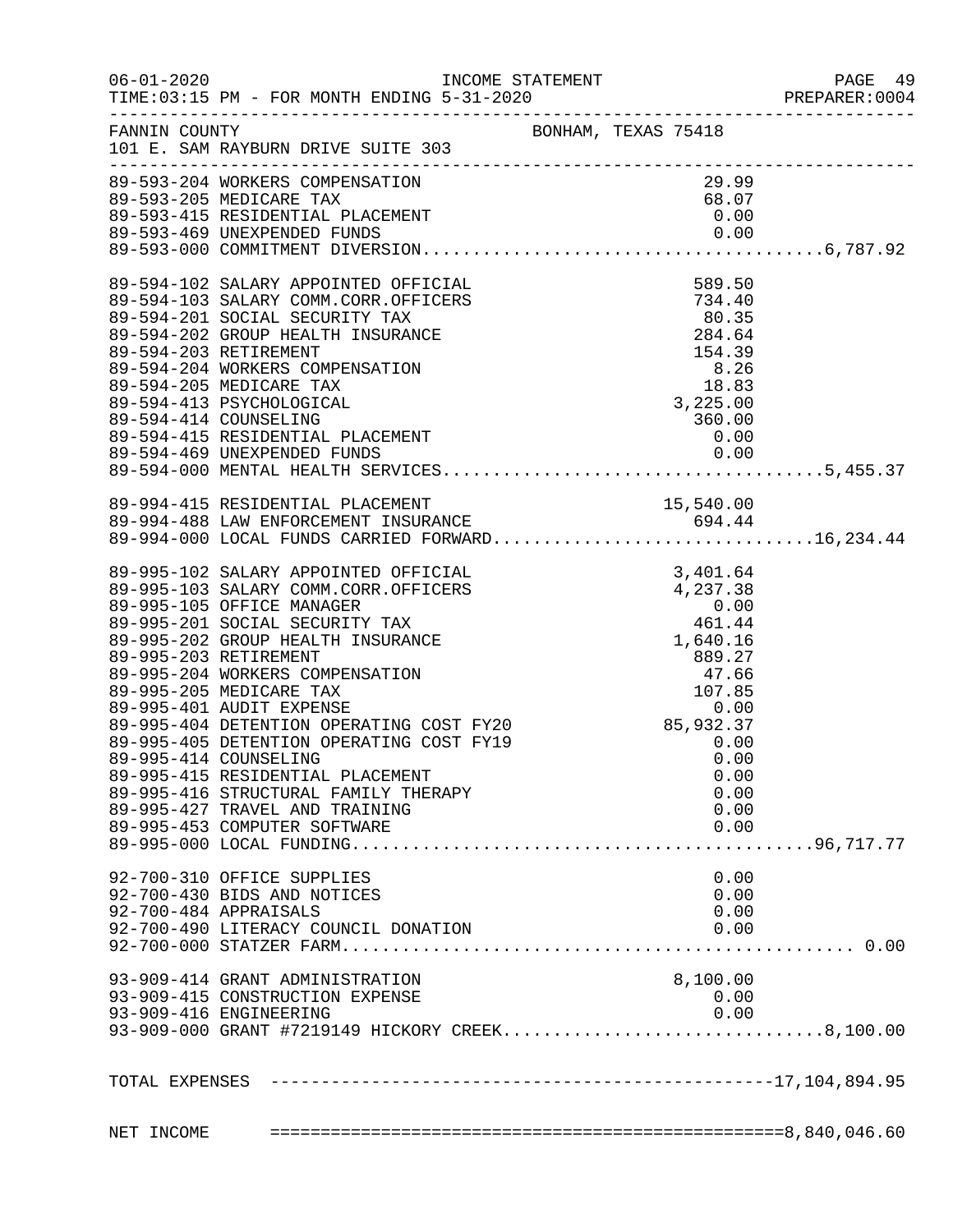| $06 - 01 - 2020$    | BALANCE SHEET                                                                                                                                                                                                                                                         |                                                                                                      | PAGE<br>1 |
|---------------------|-----------------------------------------------------------------------------------------------------------------------------------------------------------------------------------------------------------------------------------------------------------------------|------------------------------------------------------------------------------------------------------|-----------|
|                     |                                                                                                                                                                                                                                                                       |                                                                                                      |           |
|                     | ***** ASSETS *****                                                                                                                                                                                                                                                    |                                                                                                      |           |
| 10-100-100 PAYROLL  |                                                                                                                                                                                                                                                                       | 342.88                                                                                               |           |
| 10-103-175 TEXPOOL  | 10-103-100 GENERAL-COMBINED FUNDS CHECKING 1,083,149.04<br>10-103-110 BUSINESS MONEY FUND ACCOUNT 3,025,499.22                                                                                                                                                        | 2,517,071.07                                                                                         |           |
|                     |                                                                                                                                                                                                                                                                       |                                                                                                      |           |
|                     | 10-105-003 COUNTY CLERK CHANGE FUND<br>10-105-075 CO.ATTORNEY CHANGE FUND<br>10-105-115 JURY CASH ON HAND<br>10-105-450 DISTRICT CLK. CHANGE FUND<br>10-105-455 JP#1 CASH ON HAND<br>10-105-457 JP#3 CASH ON HAND<br>10-105-499 TAX ASSESSOR CHANGE FUND              | 100.00<br>0.00<br>1,000.00<br>50.00<br>100.00<br>100.00<br>1,400.00                                  |           |
|                     | 10-120-305 FINES RECEIVABLE<br>10-120-306 ALLOWANCE FOR UNCOLLECTIBLES<br>10-120-307 ALOWANCE FOR UNCOLLECTIBLES HOSPITA<br>10-120-311 TAXES RECEIVABLE<br>10-120-312 DUE FROM OTHER GOVERNMENTS<br>10-120-313 DUE FROM OTHER FUNDS<br>10-120-314 ACCOUNTS RECEIVABLE | 6,459,373.14<br>1,861,839.03-<br>100,000.00-<br>650,315.52<br>161, 132.87<br>65,602.51<br>108,835.30 |           |
|                     | 10-133-089 DUE FROM T.J.P.C.                                                                                                                                                                                                                                          | 0.00                                                                                                 |           |
| 10-513-162 BUILDING |                                                                                                                                                                                                                                                                       | 0.00                                                                                                 |           |
|                     | 10-999-100 A/P CLEARING ACCOUNT                                                                                                                                                                                                                                       | 0.00                                                                                                 |           |
| 11-100-100 PAYROLL  |                                                                                                                                                                                                                                                                       | 0.00                                                                                                 |           |
|                     | 11-102-100 A/P CLEARING                                                                                                                                                                                                                                               | 0.00                                                                                                 |           |
|                     | 11-103-100 C.H. SECURITY-COMBINED FUNDS CKING 119,750.32                                                                                                                                                                                                              |                                                                                                      |           |
|                     | 11-120-313 DUE FROM OTHER FUNDS                                                                                                                                                                                                                                       | 1,107.67                                                                                             |           |
|                     | 12-102-100 A/P CLEARING                                                                                                                                                                                                                                               | 0.00                                                                                                 |           |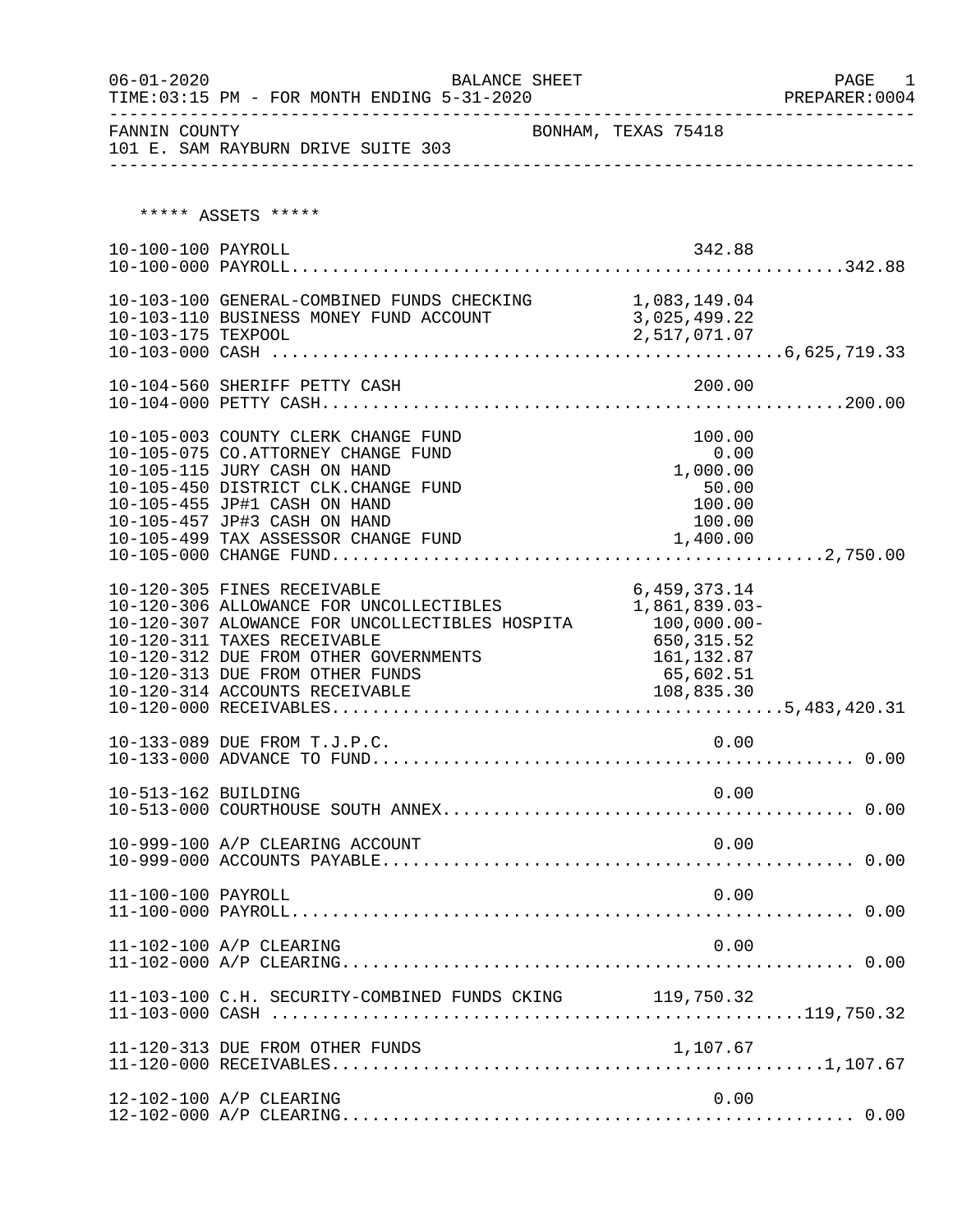| $06 - 01 - 2020$   | BALANCE SHEET<br>TIME: 03:15 PM - FOR MONTH ENDING 5-31-2020 |           | PAGE 2<br>PREPARER: 0004 |
|--------------------|--------------------------------------------------------------|-----------|--------------------------|
| FANNIN COUNTY      | BONHAM, TEXAS 75418<br>101 E. SAM RAYBURN DRIVE SUITE 303    |           |                          |
|                    | 12-103-100 CO.CLK.VITAL STAT.-COMB.FUNDS CKING 3,470.06      |           |                          |
|                    | 12-120-313 DUE FROM OTHER FUNDS                              | 81.00     |                          |
|                    | 13-102-100 A/P CLEARING                                      | 0.00      |                          |
|                    | 13-103-113 SURETY BAIL BOND FEE                              | 4,590.00  |                          |
|                    | 14-102-100 A/P CLEARING                                      | 0.00      |                          |
|                    | 14-103-100 JUST.CT.BLDG.SEC.-COMB.FUNDS CKING 18,562.21      |           |                          |
|                    |                                                              |           |                          |
|                    | 16-102-100 A/P CLEARING                                      | 0.00      |                          |
|                    | 16-103-100 CO.JUDGE EXCESS SUPP.-COMB.FUND CK 16,703.41      |           |                          |
|                    | 17-102-100 A/P CLEARING                                      | 0.00      |                          |
|                    | 17-103-100 PROB.JUDGES ED.-COMB. FUNDS CKING 5,297.50        |           |                          |
|                    | 17-120-313 DUE FROM OTHER FUNDS                              | 45.00     |                          |
| 18-100-100 PAYROLL |                                                              | 0.00      |                          |
|                    | 18-102-100 A/P CLEARING                                      | 0.00      |                          |
|                    | 18-103-100 CO.CLK.REC.MNGMT.-COMB.FUNDS CKING                | 28,930.03 |                          |
|                    | 18-120-313 DUE FROM OTHER FUNDS                              | 5,997.70  |                          |
| 19-100-100 PAYROLL |                                                              | 0.00      |                          |
|                    | 19-102-100 A/P CLEARING                                      | 0.00      |                          |
|                    | 19-103-100 DIST.CLK.REC.MNGMT-COMB.FUNDS CKING 6,455.95      |           |                          |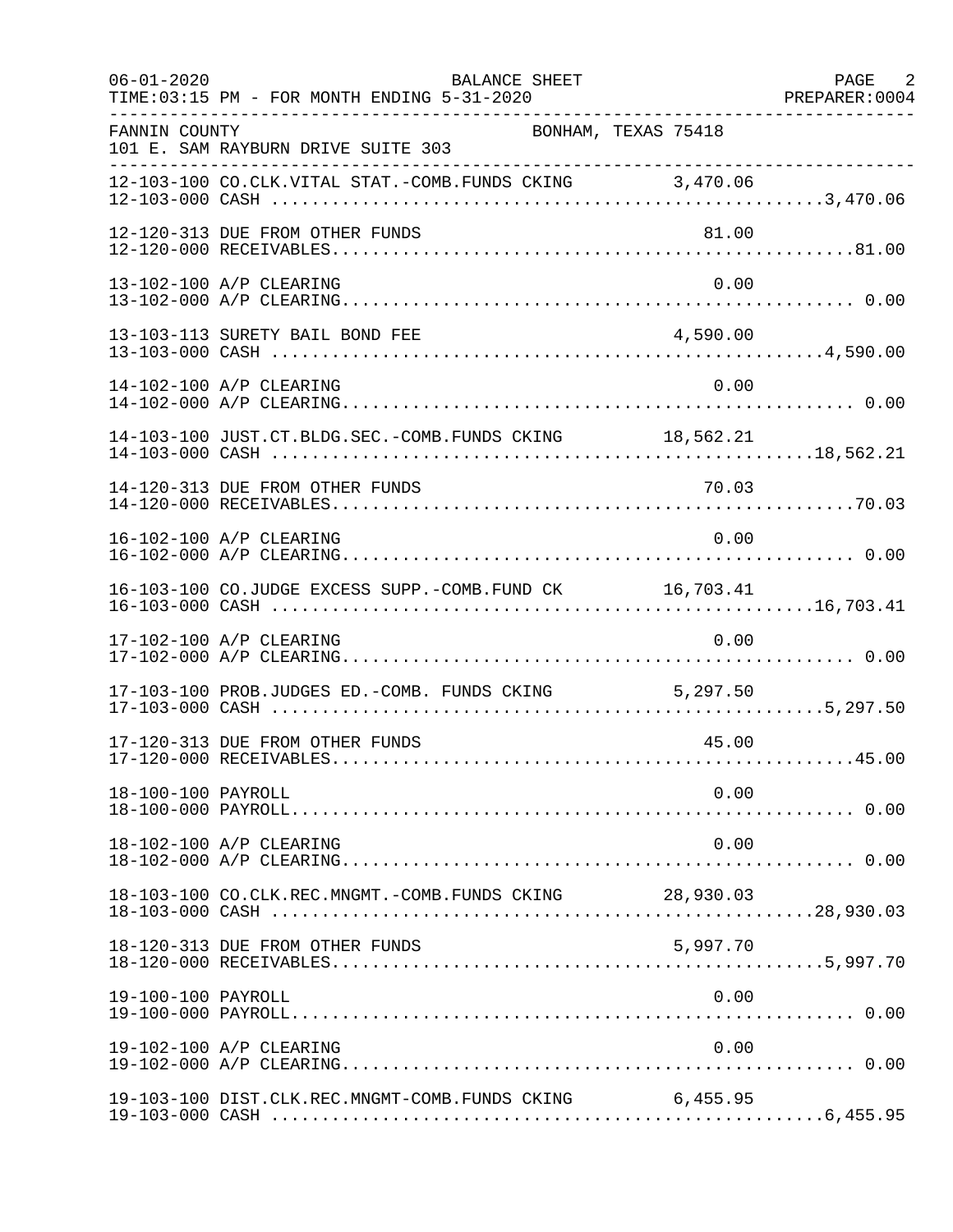| $06 - 01 - 2020$                       | BALANCE SHEET<br>TIME: 03:15 PM - FOR MONTH ENDING 5-31-2020                                                                          |                                                 | PAGE 3<br>PREPARER: 0004 |
|----------------------------------------|---------------------------------------------------------------------------------------------------------------------------------------|-------------------------------------------------|--------------------------|
| FANNIN COUNTY                          | BONHAM, TEXAS 75418<br>101 E. SAM RAYBURN DRIVE SUITE 303                                                                             |                                                 |                          |
|                                        | 19-120-313 DUE FROM OTHER FUNDS                                                                                                       |                                                 |                          |
| 20-100-100 PAYROLL                     |                                                                                                                                       | 0.00                                            |                          |
|                                        | 20-102-100 A/P CLEARING                                                                                                               | 0.00                                            |                          |
|                                        | 20-103-100 CO.OFF.REC.MNGMT-COMB. FUNDS CKING 60,332.05                                                                               |                                                 |                          |
|                                        | 20-120-313 DUE FROM OTHER FUNDS                                                                                                       | 937.31                                          |                          |
| 21-100-100 PAYROLL                     |                                                                                                                                       | 0.00                                            |                          |
|                                        | 21-102-100 A/P CLEARING                                                                                                               | 0.00                                            |                          |
|                                        | 21-103-100 R&B#1-COMBINED FUNDS CHECKING                                                                                              | 423,619.08                                      |                          |
|                                        | 21-120-311 TAXES RECEIVABLE<br>21-120-312 DUE FROM OTHER GOVERNMENTS<br>21-120-313 DUE FROM OTHER FUNDS<br>21-120-315 INVENTORY ASSET | 36,182.06<br>19,994.07<br>3,510.97<br>12,217.15 |                          |
| 21-621-500 LAND<br>21-621-535 BUILDING | 21-621-599 CAPITAL OUTLAY                                                                                                             | 0.00<br>0.00                                    | 0.00                     |
| 22-100-100 PAYROLL                     |                                                                                                                                       | 0.00                                            |                          |
|                                        | 22-102-100 A/P CLEARING                                                                                                               | 0.00                                            |                          |
| 22-103-175 TEXPOOL                     | 22-103-100 R&B#2- COMBINED FUNDS CHECKING                                                                                             | 491,634.55<br>261,960.58                        |                          |
|                                        | 22-120-311 TAXES RECEIVABLE<br>22-120-312 DUE FROM OTHER GOVERNMENT<br>22-120-313 DUE FROM OTHER FUNDS<br>22-120-315 INVENTORY ASSET  | 41,096.44<br>22,822.14<br>4,089.81<br>54,009.30 |                          |
| 22-622-500 LAND<br>22-622-535 BUILDING | 22-622-575 LAND/BUILDING<br>22-622-599 CAPITAL OUTLAY                                                                                 | 0.00<br>0.00<br>0.00                            | 0.00                     |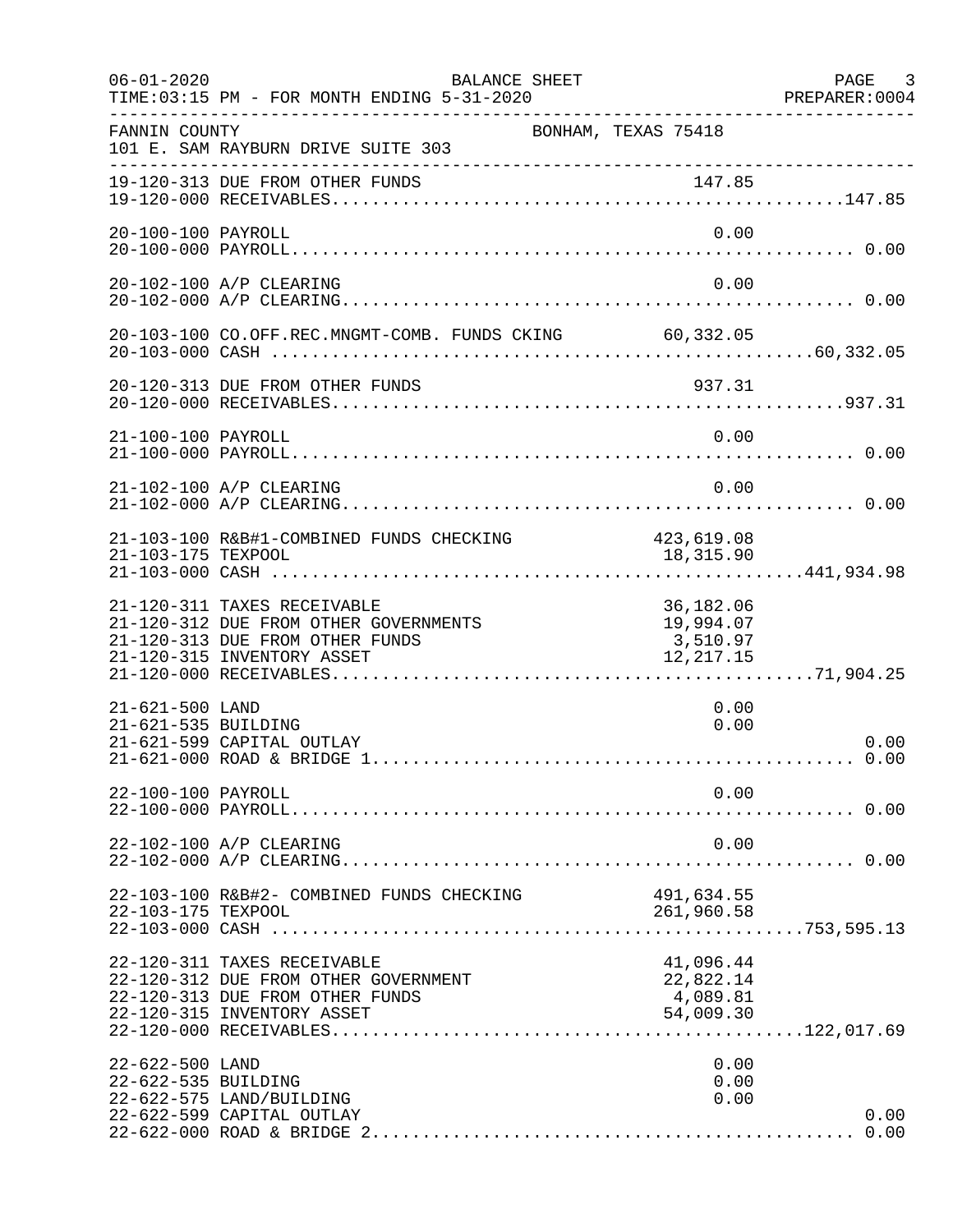| $06 - 01 - 2020$                       | BALANCE SHEET<br>TIME: 03:15 PM - FOR MONTH ENDING 5-31-2020                                            |                                                 | PAGE 4<br>PREPARER:0004 |
|----------------------------------------|---------------------------------------------------------------------------------------------------------|-------------------------------------------------|-------------------------|
| FANNIN COUNTY                          | 101 E. SAM RAYBURN DRIVE SUITE 303                                                                      | BONHAM, TEXAS 75418                             |                         |
| 23-100-100 PAYROLL                     |                                                                                                         |                                                 | 0.00                    |
|                                        | 23-102-100 A/P CLEARING                                                                                 |                                                 | 0.00                    |
|                                        | 23-103-100 R&B#3-COMBINED FUNDS CHECKING 565,881.73                                                     |                                                 |                         |
| 23-120-315 INVENTORY                   | 23-120-311 TAXES RECEIVABLE<br>23-120-312 DUE FROM OTHER GOVERNMENTS<br>23-120-313 DUE FROM OTHER FUNDS | 61,651.58<br>34,935.67<br>6,134.72<br>56,099.46 |                         |
| 23-623-500 LAND<br>23-623-535 BUILDING | 23-623-599 CAPITAL OUTLAY                                                                               |                                                 | 0.00<br>0.00<br>0.00    |
| 24-100-100 PAYROLL                     |                                                                                                         |                                                 | 0.00                    |
|                                        | 24-102-100 A/P CLEARING                                                                                 |                                                 | 0.00                    |
| 24-103-175 TEXPOOL                     | 24-103-100 R&B#4- COMBINED FUNDS CHECKING                                                               | 416,442.41<br>109,702.24                        |                         |
| 24-120-315 INVENTORY                   | 24-120-311 TAXES RECEIVABLE<br>24-120-312 DUE FROM OTHER GOVERNMENTS<br>24-120-313 DUE FROM OTHER FUNDS | 34,523.03<br>19,886.14<br>3,492.04<br>28,736.87 |                         |
| 24-624-500 LAND<br>24-624-535 BUILDING | 24-624-599 CAPITAL OUTLAY                                                                               |                                                 | 0.00<br>0.00<br>0.00    |
|                                        | 25-103-100 BEES-COMBINED FUNDS CHECKING                                                                 | 2,177.67                                        |                         |
|                                        | 26-102-100 A/P CLEARING                                                                                 |                                                 | 0.00                    |
|                                        | 26-103-100 J.P.#1 JUST.CT.TECH-COMB.FUND CKING 50,578.95                                                |                                                 |                         |
|                                        | 26-120-313 DUE FROM OTHER FUNDS                                                                         | 148.85                                          |                         |
|                                        | 27-102-100 A/P CLEARING                                                                                 |                                                 | 0.00                    |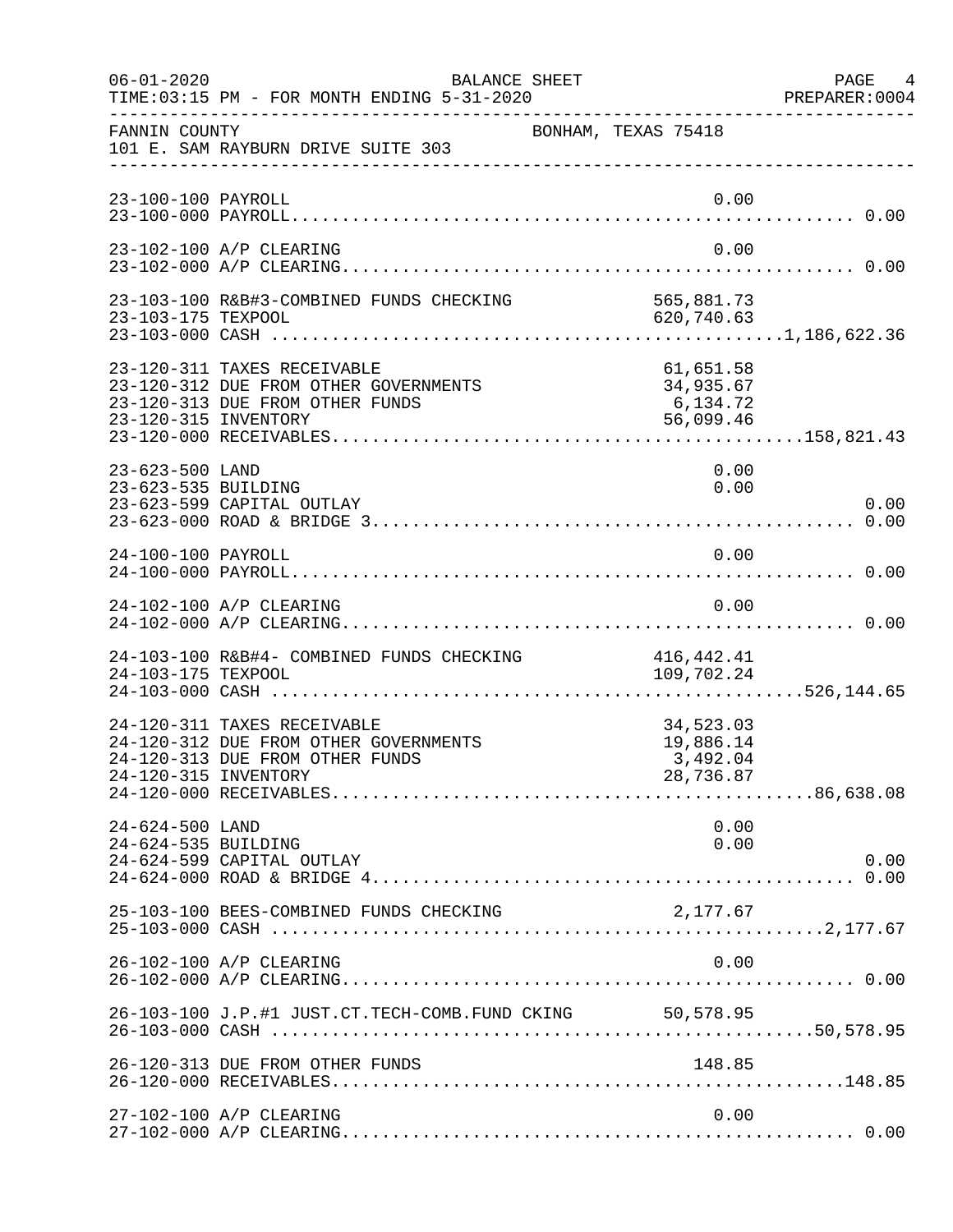| $06 - 01 - 2020$   | BALANCE SHEET<br>TIME: 03:15 PM - FOR MONTH ENDING 5-31-2020                                           |                       | PAGE 5<br>PREPARER: 0004 |
|--------------------|--------------------------------------------------------------------------------------------------------|-----------------------|--------------------------|
| FANNIN COUNTY      | BONHAM, TEXAS 75418<br>101 E. SAM RAYBURN DRIVE SUITE 303                                              |                       |                          |
|                    | 27-103-100 J.P.#2 JUST.CT.TECH-COMB.FUND CKING 9,544.24                                                |                       |                          |
|                    | 27-120-313 DUE FROM OTHER FUNDS                                                                        | 16.00                 |                          |
|                    | 28-102-100 A/P CLEARING                                                                                | 0.00                  |                          |
|                    | 28-103-100 J.P.#3 JUST.CT.TECH-COMB.FUND CKING 5,991.70                                                |                       |                          |
|                    | 28-120-313 DUE FROM OTHER FUNDS                                                                        | 115.18                |                          |
|                    | 30-103-100 SHERIFF WORK RELEASE-COMB FUND CKIN 983.14                                                  |                       |                          |
| 31-103-175 TEXPOOL | 31-103-100 COURTHOUSE RESTORATION-COMB.FUND                                                            | 115.00<br>0.00        |                          |
|                    | 31-120-310 GRANT RECEIVED FROM THC                                                                     | 111, 327.70           |                          |
|                    | 33-102-100 A/P CLEARING                                                                                | 0.00                  |                          |
|                    | 33-103-100 BAIL BONDSMAN APP.-COMB FUND CKING 8,428.03<br>33-103-000 BAIL BONDSMAN AP.FEE CASH8,428.03 |                       |                          |
| 34-100-100 PAYROLL |                                                                                                        | 0.00                  |                          |
|                    | 34-103-100 DISTRICT CT.REC.ARCHIVE COMB.FUND C 35,349.49                                               |                       |                          |
|                    | 34-120-313 DUE FROM OTHER FUNDS                                                                        | 252.97                |                          |
|                    | 35-103-100 LAW LIBRARY-COMBINED FUND CHECKING 185,143.20                                               |                       |                          |
|                    | 35-120-313 DUE FROM OTHER FUNDS                                                                        | 1,190.77              |                          |
| 36-100-100 PAYROLL |                                                                                                        | 0.00                  |                          |
|                    | 36-102-100 A/P CLEARING                                                                                | 0.00                  |                          |
|                    | 36-103-136 D. A. FEE CASH ACCT.<br>36-103-236 D.A. FEE SEIZURE FUND                                    | 11,634.96<br>2,726.79 |                          |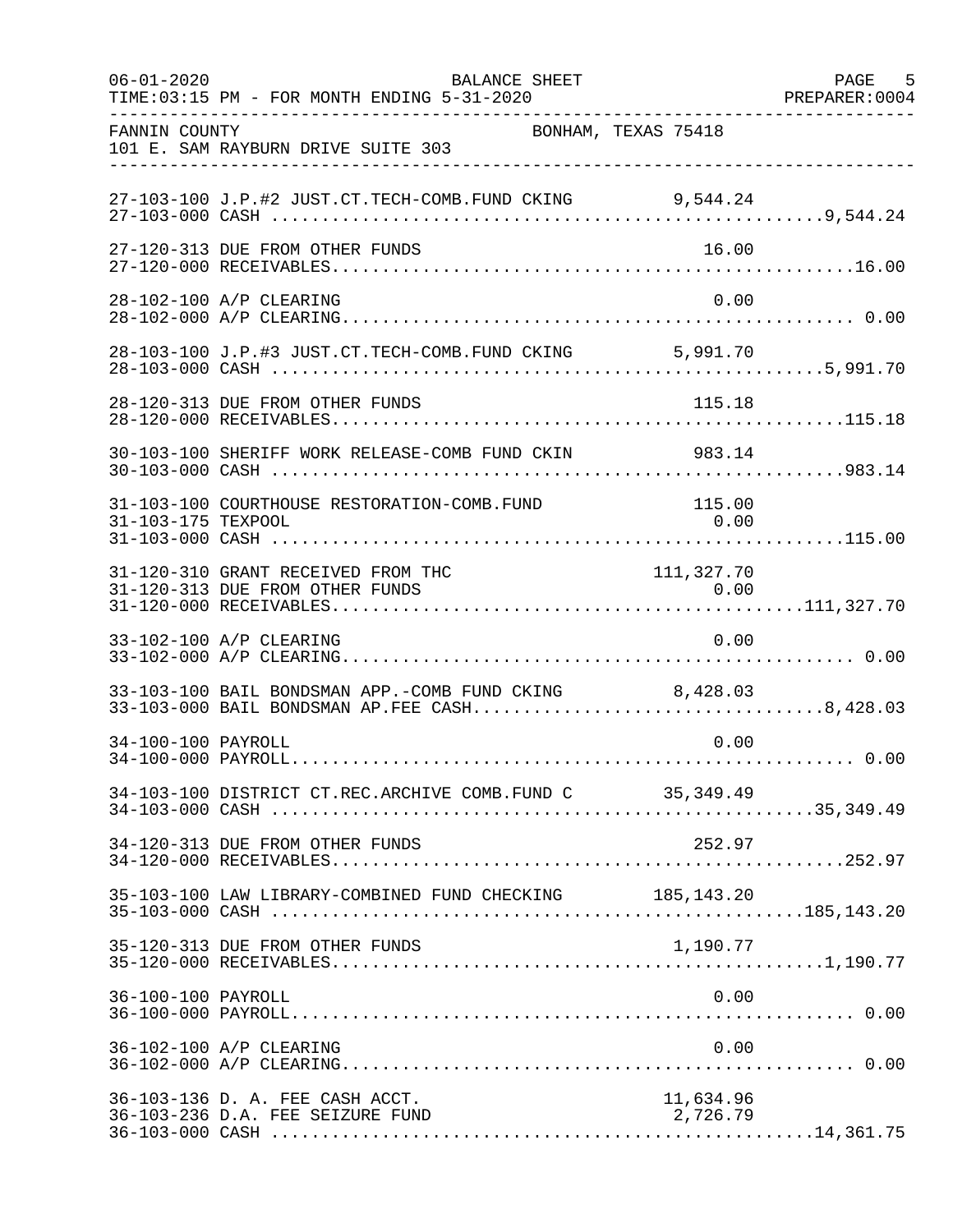| $06 - 01 - 2020$   | BALANCE SHEET<br>TIME: 03:15 PM - FOR MONTH ENDING 5-31-2020 |          | PAGE 6 |
|--------------------|--------------------------------------------------------------|----------|--------|
| FANNIN COUNTY      | BONHAM, TEXAS 75418<br>101 E. SAM RAYBURN DRIVE SUITE 303    |          |        |
|                    | 36-999-100 A/P CLEARING ACCOUNT                              | 0.00     |        |
|                    |                                                              |          |        |
|                    | 38-102-100 A/P CLEARING                                      | 0.00     |        |
|                    |                                                              |          |        |
|                    | 39-102-100 A/P CLEARING                                      | 0.00     |        |
|                    |                                                              |          |        |
|                    | 40-103-100 NAACHO-COMBINED FUND CKING                        | 212.71   |        |
|                    | 41-102-100 A/P CLEARING                                      | 0.00     |        |
|                    | 41-103-100 CITIZEN CORPS(CERT)-COMB. FUND CKING 36.58        |          |        |
|                    | 41-120-312 DUE FROM OTHER GOVERNMENTS                        | 0.00     |        |
|                    | 42-103-100 HAZARD MITIGATION-COMB. FUND CKING. 428.64-       |          |        |
|                    | 44-102-100 A/P CLEARING                                      | 0.00     |        |
|                    | 44-103-100 HOMELAND SECURITY-COMB.FUND CHKING                | 0.00     |        |
|                    | 44-120-312 DUE FROM OTHER GOVERNMENT                         | 0.00     |        |
| 45-100-100 PAYROLL |                                                              | 0.00     |        |
|                    | 45-103-100 CHAPTER 19-COMBINED FUNDS CHECKING 700.00-        |          |        |
|                    | 45-120-312 DUE FROM OTHER GOVERNMENT                         | 0.00     |        |
|                    | 46-103-100 SAFE ROOM REIMB. PROG. - COMB. FUNDS              | 9,081.70 |        |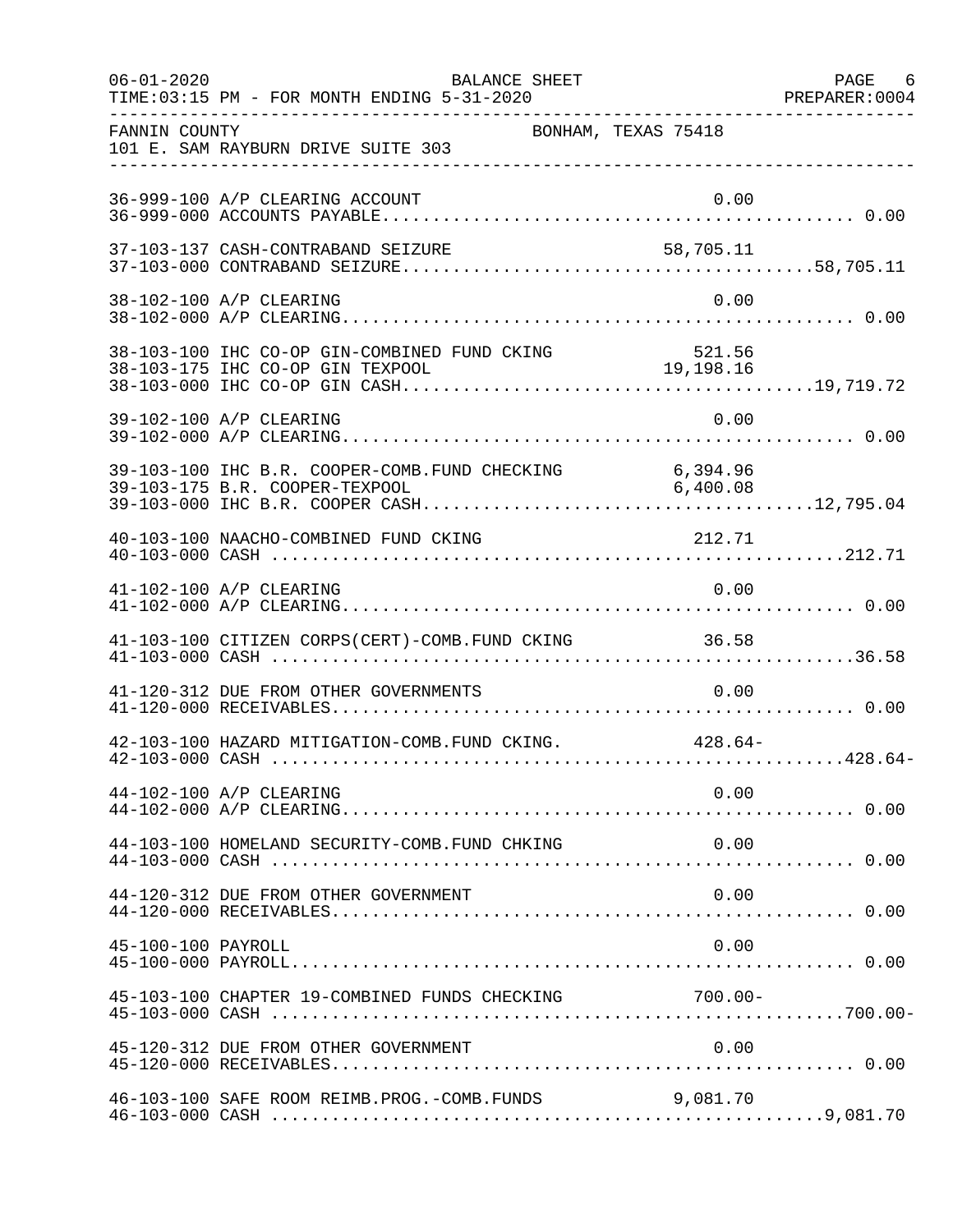| $06 - 01 - 2020$   | BALANCE SHEET<br>TIME: 03:15 PM - FOR MONTH ENDING 5-31-2020 |           | PAGE 7<br>PREPARER: 0004 |
|--------------------|--------------------------------------------------------------|-----------|--------------------------|
| FANNIN COUNTY      | BONHAM, TEXAS 75418<br>101 E. SAM RAYBURN DRIVE SUITE 303    |           |                          |
|                    | 46-120-312 DUE FROM OTHER GOVERNMENTS                        |           |                          |
|                    | 48-103-100 ELECTION EQUIP.FUND-COMBINED FUNDS 38,329.45      |           |                          |
| 49-100-100 PAYROLL |                                                              | 0.00      |                          |
|                    | 49-103-100 INVESTIGATOR/LEOSE-COMB.FUNDS                     | 685.36    |                          |
|                    | 50-103-100 ELECTION SUPPORT FUND-COMB.FUNDS                  | 0.00      |                          |
|                    | 51-103-100 CO.CLK.CO.& DIST.CT.TECHNOLOGY-COMB 7,574.32      |           |                          |
|                    | 51-120-313 DUE FROM OTHER FUNDS                              | 59.92     |                          |
|                    | 52-103-100 CO.CLK.COURT RECORDS PRESERVATION-C 14,739.33     |           |                          |
|                    | 52-120-313 DUE FROM OTHER FUNDS                              | 120.00    |                          |
|                    | 53-103-100 CO.CLK.REC.ARCHIVE -COMB.FUNDS CKIN 286,572.68    |           |                          |
|                    | 53-120-313 DUE FROM OTHER FUNDS                              | 6, 200.00 |                          |
|                    | 55-102-100 A/P CLEARING                                      | 0.00      |                          |
|                    | 55-103-155 F.C. LAW ENFORCEMENT EDUCATION                    | 33.09     |                          |
|                    | 55-999-100 A/P CLEARING ACCOUNT                              | 0.00      |                          |
| 56-100-100 PAYROLL |                                                              | 0.00      |                          |
|                    | 56-102-100 A/P CLEARING                                      | 0.00      |                          |
|                    | 56-103-156 CASH-F C SHERIFF FORFEITURE                       | 31,294.91 |                          |
|                    | 56-999-100 A/P CLEARING ACCOUNT                              | 0.00      |                          |
|                    | 57-103-100 SHERIFF K-9 UNIT-COMB.FUND CHECKING               | 49.11     |                          |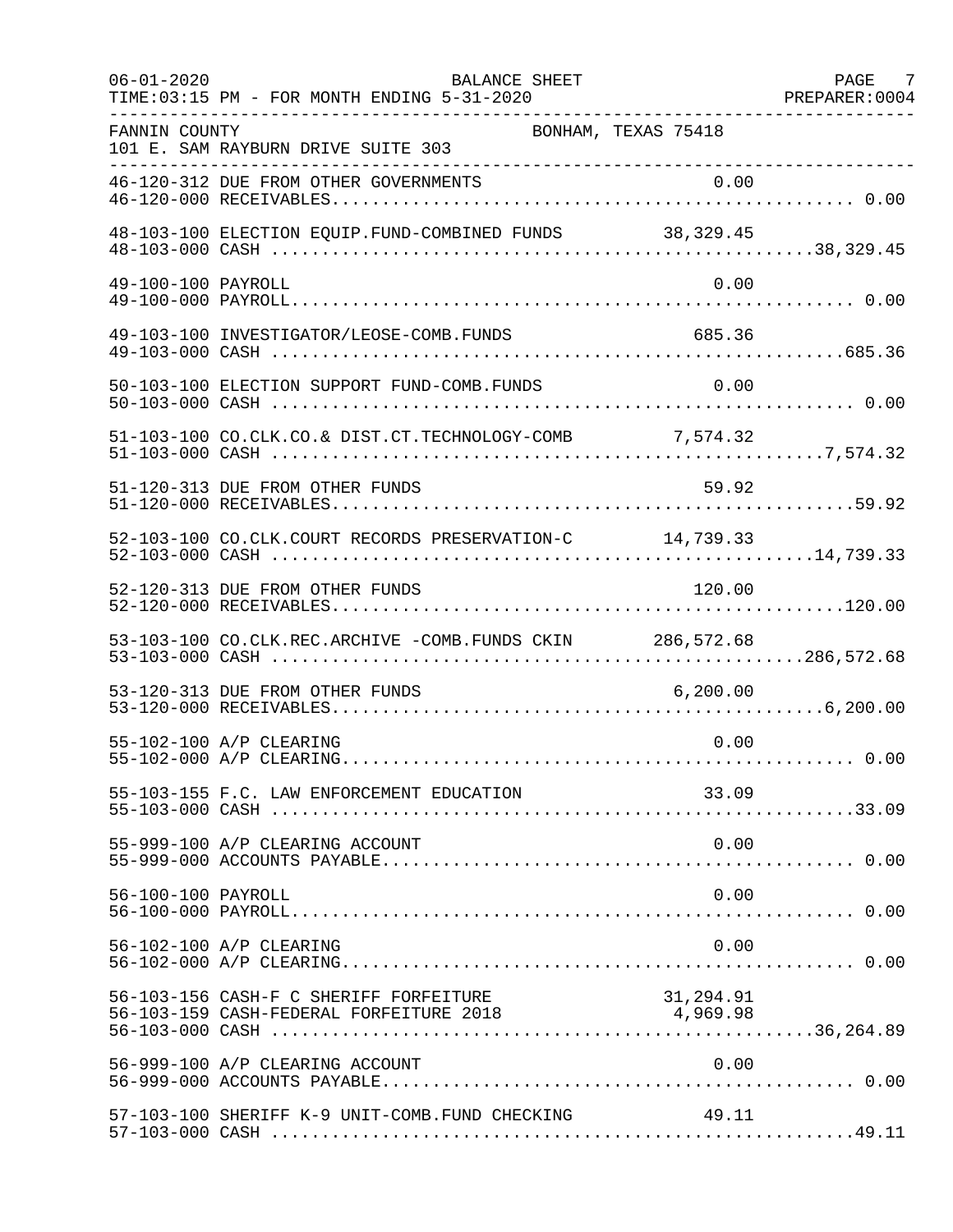| $06 - 01 - 2020$   | BALANCE SHEET<br>TIME: 03:15 PM - FOR MONTH ENDING 5-31-2020                                              |                                    | PAGE 8<br>PREPARER: 0004 |
|--------------------|-----------------------------------------------------------------------------------------------------------|------------------------------------|--------------------------|
| FANNIN COUNTY      | BONHAM, TEXAS 75418<br>101 E. SAM RAYBURN DRIVE SUITE 303                                                 |                                    |                          |
|                    | 59-103-100 DRUG COURT-COMBINED FUNDS                                                                      |                                    |                          |
|                    | 59-120-313 DUE FROM OTHER FUNDS                                                                           | 324.05                             |                          |
| 60-103-175 TEXPOOL | 60-103-100 SINKING-COMBINED FUND CHECKING<br>60-103-260 SINKING-CASH 1998<br>60-103-275 TEXPOOL-1998 JAIL | 331,583.85<br>0.00<br>0.00<br>0.00 |                          |
|                    | 60-120-311 TAXES RECEIVABLE<br>60-120-312 DUE FROM OTHER GOVERNMENT<br>60-120-313 DUE FROM OTHER FUNDS    | 10,269.92<br>33.34<br>0.00         |                          |
|                    |                                                                                                           |                                    |                          |
|                    | 61-120-313 DUE FROM OTHER FUNDS                                                                           | 39.93                              |                          |
|                    | 62-103-100 DIST.CLK.COURT RECORDS PRESERVATION 36,613.12                                                  |                                    |                          |
|                    | 62-120-313 DUE FROM OTHER FUNDS                                                                           | 222.25                             |                          |
|                    | 63-103-100 LEOSE CONST.#1-COMBINED FUNDS CHECK 2,373.57                                                   |                                    |                          |
|                    | 64-103-100 LEOSE CONST.#2-COMBINED FUNDS CHECK 1,040.35                                                   |                                    |                          |
|                    | 65-103-100 LEOSE CONST.#3-COMBINED FUNDS CHECK 3,376.80                                                   |                                    |                          |
| 66-103-175 TEXPOOL | 66-103-100 GO BONDS CONST.2017-COMBINED FUNDS<br>66-103-166 ICS DEPOSIT                                   | 86,723.66-<br>311,203.22<br>0.00   |                          |
|                    | 67-103-100 ANNUAL PAYMENT-COMBINED FUND CKING 5,057.85                                                    |                                    |                          |
| 68-103-175 TEXPOOL | 68-103-100 GO BONDS CONST.2018-COMB.FUNDS CHEC<br>68-103-168 BUSINESS MONEY FUND ACCOUNT                  | 0.00<br>6,393,133.07<br>0.00       |                          |
| 69-103-175 TEXPOOL | 69-103-120 CO BONDS CONST.2020-COMB. FUNDS CHEC<br>69-103-169 ICS DEPOSIT                                 | 100.02<br>9,901,898.86<br>0.00     |                          |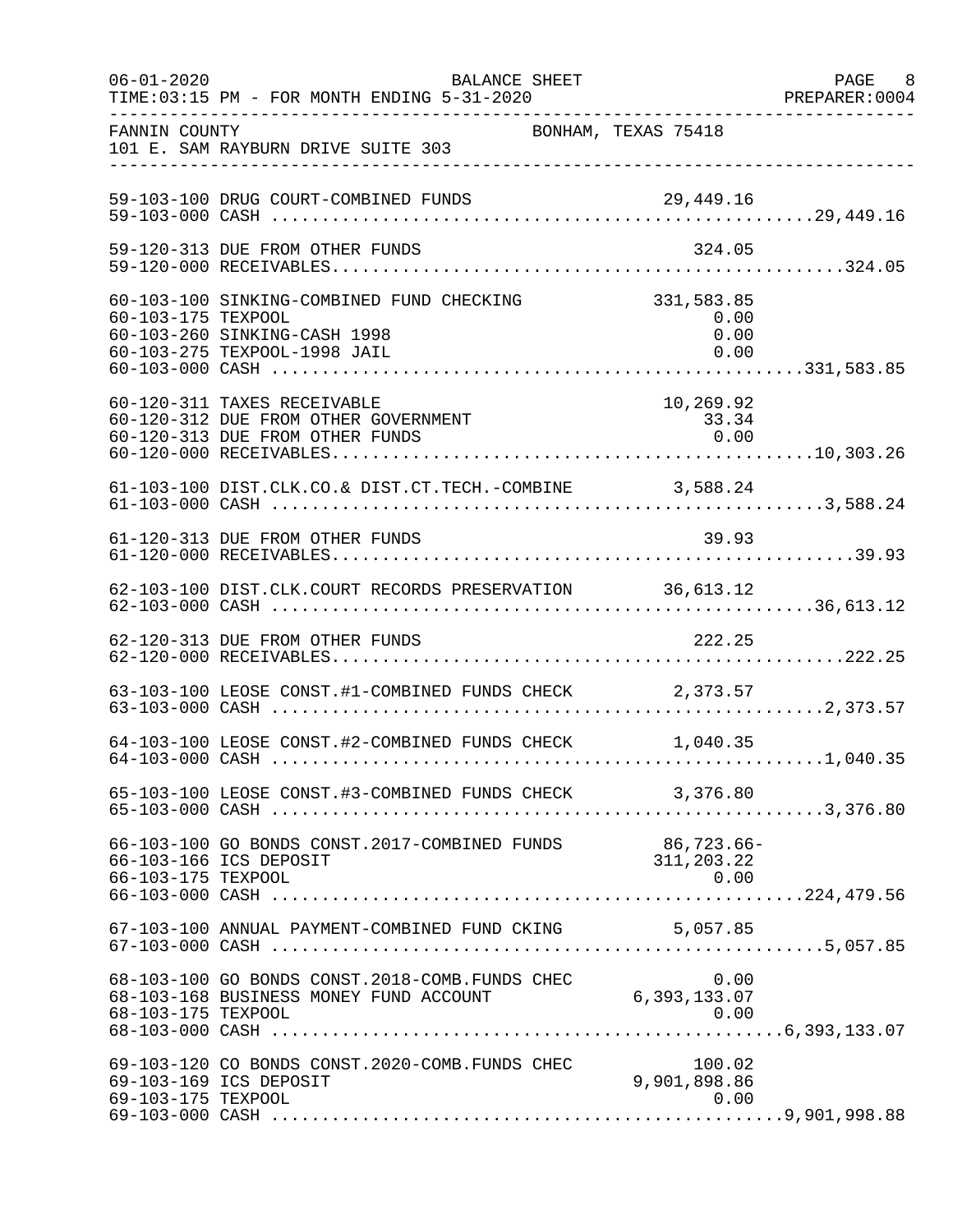| $06 - 01 - 2020$   | BALANCE SHEET<br>TIME: 03:15 PM - FOR MONTH ENDING 5-31-2020                                    |                            | PAGE 9<br>PREPARER: 0004 |
|--------------------|-------------------------------------------------------------------------------------------------|----------------------------|--------------------------|
| FANNIN COUNTY      | 101 E. SAM RAYBURN DRIVE SUITE 303                                                              | BONHAM, TEXAS 75418        |                          |
|                    | 70-102-100 A/P CLEARING                                                                         | 0.00                       |                          |
| 70-103-175 TEXPOOL | 70-103-100 RIGHT OF WAY-COMBINED FUND CHECKING 16, 111.26<br>70-103-170 RIGHT OF WAY CASH ACCT. | $84.800$<br>0.00<br>84.800 |                          |
|                    | 70-133-010 ADVANCE TO GENERAL<br>70-133-021 ADVANCE TO R&B #1<br>70-133-022 ADVANCE TO R&B #2   | 0.00<br>0.00<br>0.00       |                          |
|                    | 70-999-100 A/P CLEARING ACCOUNT                                                                 | 0.00                       |                          |
| 71-100-100 PAYROLL |                                                                                                 | 0.00                       |                          |
|                    | 71-103-100 INV. CRIMES AGAINST WOMEN-COMB. FUNDS 0.00                                           |                            |                          |
|                    | 71-120-312 DUE FROM OTHER GOVERNMENTS                                                           | 0.00                       |                          |
| 72-100-100 PAYROLL |                                                                                                 | 0.00                       |                          |
|                    | 72-103-100 INV. CRIMES AGAINST CHILDREN-COMB. FU                                                | 0.00                       |                          |
|                    | 72-120-312 DUE FROM OTHER GOVERNMENTS                                                           | 0.00                       |                          |
|                    | 78-103-100 RAW WATER PIPELINE-COMB. FUNDS CKING                                                 | 39.31                      |                          |
|                    |                                                                                                 |                            |                          |
|                    | 80-103-180 CASH-VETERANS COURT PROGRAM                                                          | 600.00                     |                          |
|                    | 81-103-100 LAKE-COMBINED FUNDS CHECKING                                                         | 104,021.21                 |                          |
|                    | 82-103-100 LAKE PCT 3-COMBINED FUNDS CKING 467,476.03                                           |                            |                          |
|                    |                                                                                                 |                            |                          |
| 84-100-100 PAYROLL |                                                                                                 | 0.00                       |                          |
|                    | 84-103-100 BOIS D'ARC-COMBINED FUNDS CHECKING                                                   | 58,420.64                  |                          |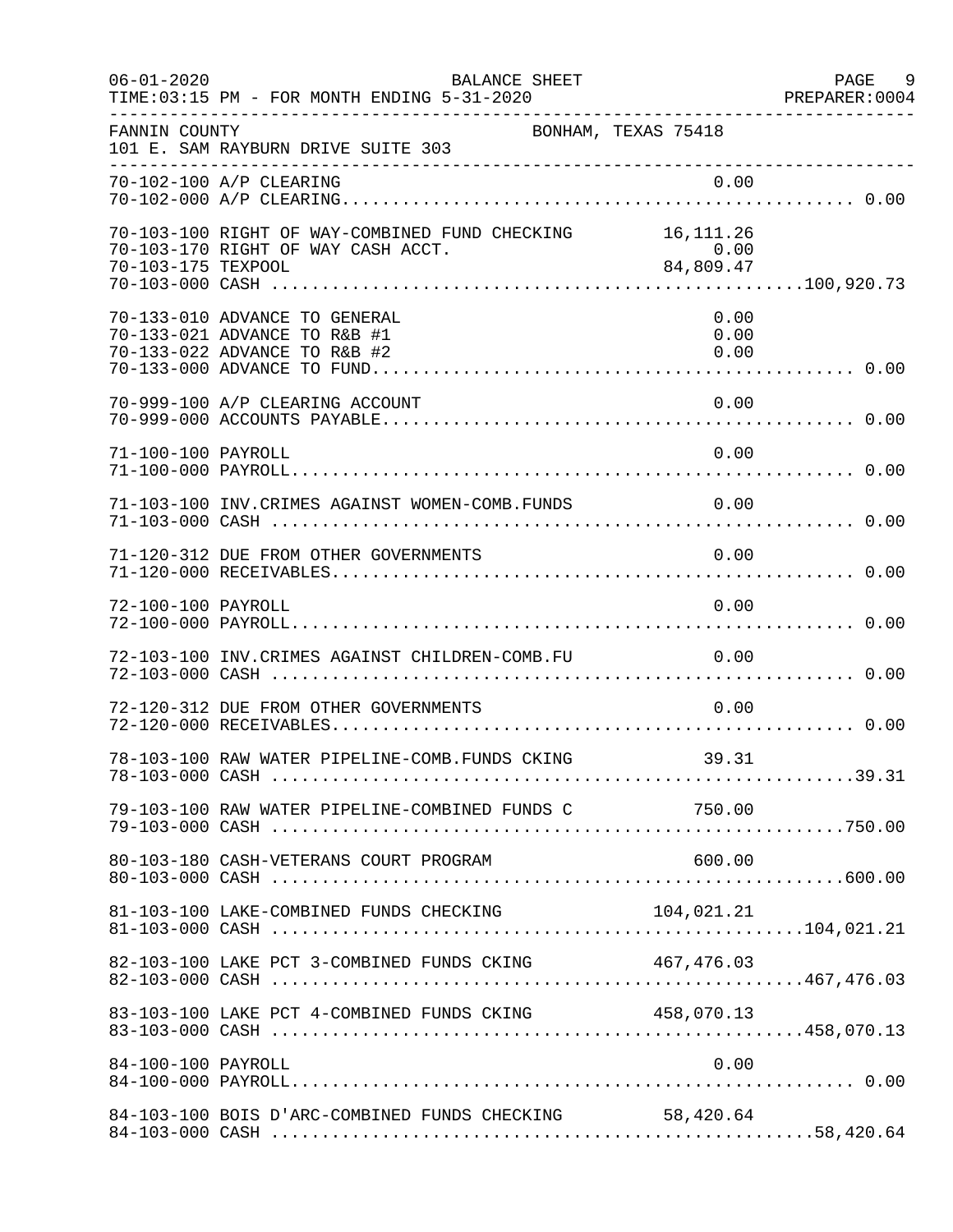| $06 - 01 - 2020$   | BALANCE SHEET                                                                                                                                                                                                                                                                                                                                                                                                                                                                       |                                                                                                                                                                                                                     | PAGE 10<br>PREPARER:0004 |
|--------------------|-------------------------------------------------------------------------------------------------------------------------------------------------------------------------------------------------------------------------------------------------------------------------------------------------------------------------------------------------------------------------------------------------------------------------------------------------------------------------------------|---------------------------------------------------------------------------------------------------------------------------------------------------------------------------------------------------------------------|--------------------------|
| FANNIN COUNTY      | 101 E. SAM RAYBURN DRIVE SUITE 303                                                                                                                                                                                                                                                                                                                                                                                                                                                  | BONHAM, TEXAS 75418                                                                                                                                                                                                 |                          |
|                    |                                                                                                                                                                                                                                                                                                                                                                                                                                                                                     |                                                                                                                                                                                                                     |                          |
|                    |                                                                                                                                                                                                                                                                                                                                                                                                                                                                                     |                                                                                                                                                                                                                     |                          |
|                    |                                                                                                                                                                                                                                                                                                                                                                                                                                                                                     |                                                                                                                                                                                                                     |                          |
|                    |                                                                                                                                                                                                                                                                                                                                                                                                                                                                                     |                                                                                                                                                                                                                     |                          |
| 89-100-100 PAYROLL |                                                                                                                                                                                                                                                                                                                                                                                                                                                                                     | 0.00                                                                                                                                                                                                                |                          |
|                    | 89-103-689 CASH-STRUCTURAL FAM.THER.GRANT OOG<br>89-103-988 CASH-LOCAL FUNDS CARRIED FORWARD<br>89-103-992 CASH-INTEREST INCOME<br>89-103-993 CASH-BASIC PROBATION SUPERVISION<br>89-103-994 CASH-COMMUNITY PROGRAMS<br>89-103-995 CASH-LOCAL FUNDING FY 2020<br>89-103-996 CASH-PRE/POST ADJUDICATION<br>89-103-997 CASH-COMMITMENT DIVERSION<br>89-103-997 CASH-COMMITIMENT DIVERSION<br>89-103-998 CASH-MENTAL HEALTH SERVICES<br>89-103-999 CASH-REGIONALS DIVERSIONS ALTERNATI | $\begin{array}{ccc}\n \text{G} & & & \text{U.}\n \end{array}$<br>25,906.04<br>13,279.57<br>13,279.57<br>6,262.74<br>86,068.37<br>498.79<br>782.12<br>4, 129.13<br>0.00                                              |                          |
|                    |                                                                                                                                                                                                                                                                                                                                                                                                                                                                                     |                                                                                                                                                                                                                     |                          |
|                    | 92-999-100 A/P CLEARING ACCOUNT                                                                                                                                                                                                                                                                                                                                                                                                                                                     | 0.00                                                                                                                                                                                                                |                          |
|                    |                                                                                                                                                                                                                                                                                                                                                                                                                                                                                     |                                                                                                                                                                                                                     |                          |
|                    | 93-120-312 DUE FROM OTHER GOVERNMENT                                                                                                                                                                                                                                                                                                                                                                                                                                                | 0.00                                                                                                                                                                                                                |                          |
|                    | 95-100-100 PAYROLL CASH                                                                                                                                                                                                                                                                                                                                                                                                                                                             | 19.68                                                                                                                                                                                                               |                          |
| 98-160-100 LAND    | 98-160-200 BUILDINGS<br>98-160-201 ACCUM.DEPRECIATION-BUILDINGS<br>98-160-210 AUTOMOBILES AND TRUCKS<br>98-160-211 ACCUM.DEPR.AUTOS AND TRUCKS<br>98-160-215 COMPUTER EQUIPMENT<br>98-160-216 ACCUM.DEPR.-COMPUTER EQUIPMENT<br>98-160-220 OFFICE EQUIPMENT<br>98-160-221 ACCUM. DEPR.-OFFICE EQUIPMENT<br>98-160-225 RADIO EQUIPMENT<br>98-160-226 ACCUM.DEPR.-RADIO EQUIPMENT<br>98-160-227 SECURITY EQUIPMENT<br>98-160-228 ACCUM.DEP.-SECURITY EQUIPMENT                        | 341,561.30<br>4,737,000.00<br>$3,494,444.40-$<br>2, 289, 535.41<br>$1,392,369.10-$<br>753, 474.11<br>$657,090.62-$<br>164,640.04<br>$100, 426.88 -$<br>213, 359.45<br>$208, 278.09 -$<br>111,850.36<br>$20,036.23-$ |                          |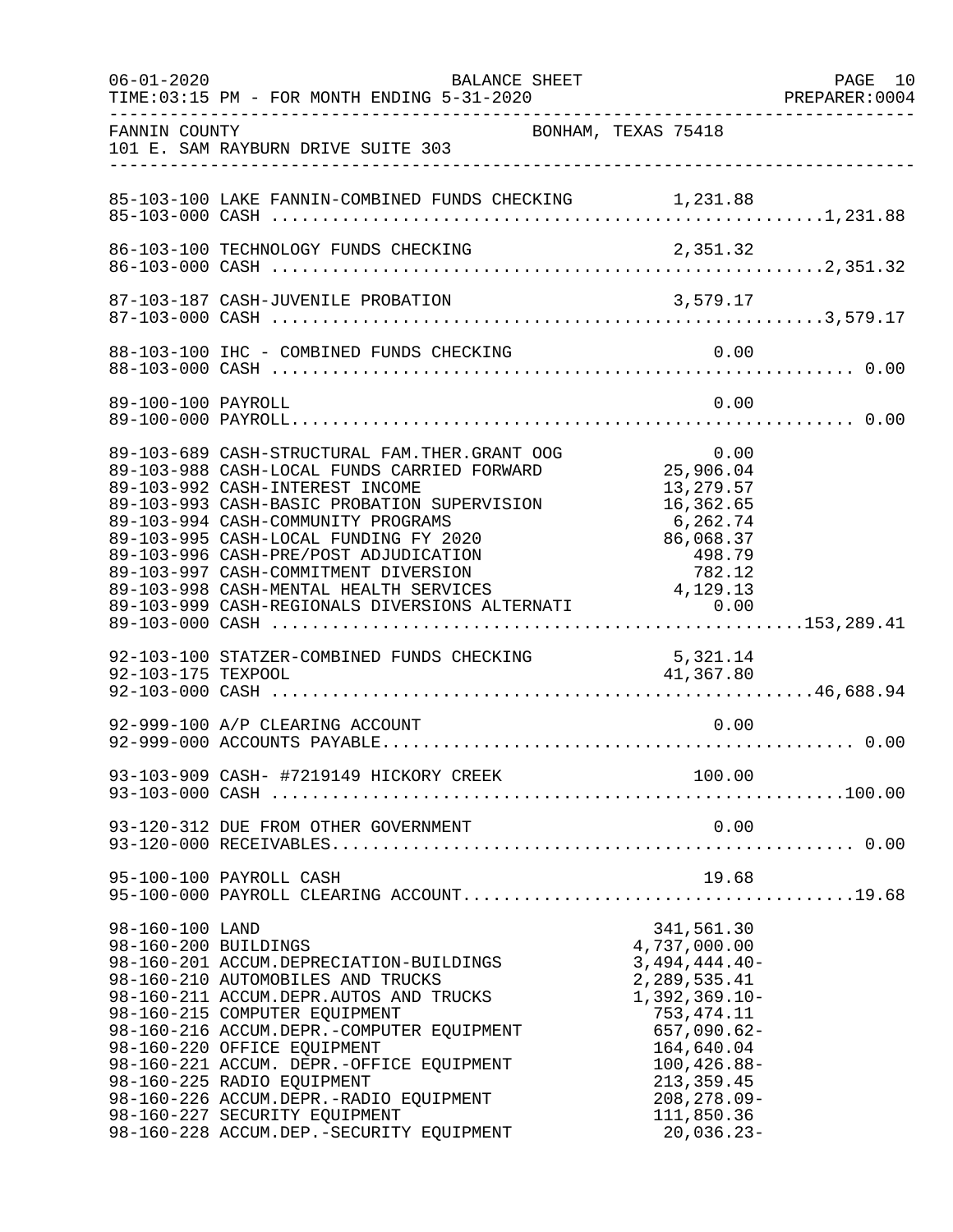| $06 - 01 - 2020$                       | BALANCE SHEET<br>TIME:03:15 PM - FOR MONTH ENDING 5-31-2020                                                                                                                                                                                                                                                                                                         |                                                                 | PAGE 11<br>PREPARER: 0004 |
|----------------------------------------|---------------------------------------------------------------------------------------------------------------------------------------------------------------------------------------------------------------------------------------------------------------------------------------------------------------------------------------------------------------------|-----------------------------------------------------------------|---------------------------|
| FANNIN COUNTY                          | BONHAM, TEXAS 75418<br>101 E. SAM RAYBURN DRIVE SUITE 303                                                                                                                                                                                                                                                                                                           |                                                                 |                           |
| 98-160-230 ROADS<br>98-160-235 BRIDGES | 98-160-231 ACCUM. DEPRECIATION-ROADS 14,422,516.81-<br>98-160-236 ACCUM. DEPRECIATION-BRIDGES<br>98-160-300 ROAD EQUIPMENT                                                                                                                                                                                                                                          | 17,841,000.74<br>10,580,176.85<br>3,673,811.72-<br>3,707,840.28 |                           |
|                                        |                                                                                                                                                                                                                                                                                                                                                                     |                                                                 |                           |
|                                        | 99-170-200 DEFERRED PENSION OUTFLOW 1,424,804.00<br>99-170-000 DEFERRED PENSION OUTFLOW1,424,804.00                                                                                                                                                                                                                                                                 |                                                                 |                           |
|                                        |                                                                                                                                                                                                                                                                                                                                                                     |                                                                 |                           |
|                                        | ***** LIABILITIES *****                                                                                                                                                                                                                                                                                                                                             |                                                                 |                           |
|                                        | 10-200-097 DUE TO OTHER GOVERNMENTS-FINES<br>10-200-099 DUE TO OTHERS-FINES<br>10-200-150 ACCRUED SALARY PAYABLE<br>10-200-155 ACCRUED FRINGE BENEFITS<br>10-200-155 ACCRUED FRINGE BENEFITS 74,745.32<br>10-200-200 DEFERRED TAX REVENUE 620,022.87<br>10-200-900 SYSTEM ADDED LIABILITY LINE-ITEM 0.00<br>10-200-910 SYSTEM ADDED LIABILITY LINE-ITEM 475,625.52- | 731,991.23<br>2,495,464.32<br>163,017.73<br>74,745.32           |                           |
|                                        | 10-207-070 DUE TO R.O.W.<br>10-207-089 DUE TO T.J.P.C.<br>10-207-090 DUE TO CJD<br>10-207-970 DUE TO OTHER GOVERNMENTS<br>10-207-990 DUE TO OTHERS                                                                                                                                                                                                                  | 0.00<br>0.00<br>1,794.00<br>0.00<br>344.79                      |                           |
|                                        | 10-225-510 TIME PYMT. WARRANTS ON COMPUTERS                                                                                                                                                                                                                                                                                                                         | 0.00                                                            |                           |
|                                        | 10-271-200 EQUITY ACCOUNT                                                                                                                                                                                                                                                                                                                                           |                                                                 |                           |
|                                        | 11-200-910 SYSTEM ADDED LIABILITY LINE-ITEM<br>11-200-000 SYSTEM ADDED LIABILITY DEPARTMENT 0.00                                                                                                                                                                                                                                                                    | 0.00                                                            |                           |
|                                        | 11-271-200 EQUITY ACCOUNT                                                                                                                                                                                                                                                                                                                                           | 117,585.27                                                      |                           |
|                                        | 12-200-910 SYSTEM ADDED LIABILITY LINE-ITEM<br>12-200-000 SYSTEM ADDED LIABILITY DEPARTMENT 0.00                                                                                                                                                                                                                                                                    | 0.00                                                            |                           |
|                                        | 12-271-200 EQUITY ACCOUNT                                                                                                                                                                                                                                                                                                                                           | 3,601.12                                                        |                           |
|                                        | 13-207-097 DUE TO OTHER GOVERNMENTS                                                                                                                                                                                                                                                                                                                                 | 5,100.00                                                        |                           |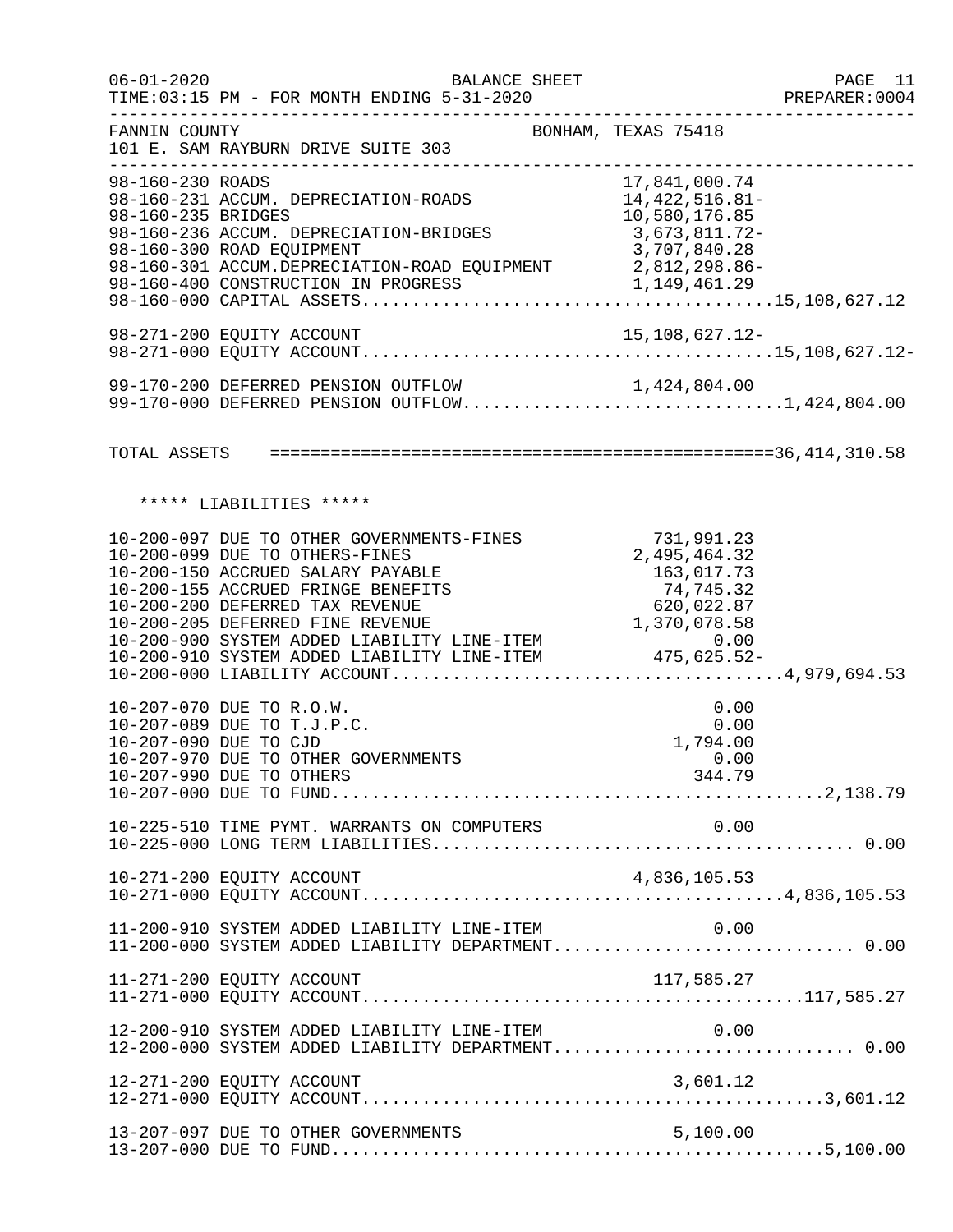| $06 - 01 - 2020$ | TIME: 03:15 PM - FOR MONTH ENDING 5-31-2020                                                                                                                                                                                                                                 | BALANCE SHEET |                     | PAGE 12<br>PREPARER: 0004 |
|------------------|-----------------------------------------------------------------------------------------------------------------------------------------------------------------------------------------------------------------------------------------------------------------------------|---------------|---------------------|---------------------------|
| FANNIN COUNTY    | 101 E. SAM RAYBURN DRIVE SUITE 303                                                                                                                                                                                                                                          |               | BONHAM, TEXAS 75418 |                           |
|                  | 13-271-200 EQUITY ACCOUNT                                                                                                                                                                                                                                                   |               | 375.00              |                           |
|                  | 14-200-910 SYSTEM ADDED LIABILITY LINE-ITEM                                                                                                                                                                                                                                 |               | 0.00                |                           |
|                  | 14-271-200 EQUITY ACCOUNT                                                                                                                                                                                                                                                   |               | 18,110.30           |                           |
|                  | 16-200-910 SYSTEM ADDED LIABILITY LINE-ITEM 0.00<br>16-200-000 SYSTEM ADDED LIABILITY DEPARTMENT0.00                                                                                                                                                                        |               |                     |                           |
|                  |                                                                                                                                                                                                                                                                             |               |                     |                           |
|                  | 17-271-200 EQUITY ACCOUNT                                                                                                                                                                                                                                                   |               | 5,282.50            |                           |
|                  | 18-200-150 ACCRUED SALARY PAYABLE<br>18-200-155 ACCRUED FRINGE BENEFITS 670.02<br>18-200-910 SYSTEM ADDED LIABILITY LINE-ITEM 6,013.00-<br>18-200-000 SYSTEM ADDED LIABILITY DEPARTMENT4,252.07-                                                                            |               | 1,090.91            |                           |
|                  | 18-271-200 EQUITY ACCOUNT                                                                                                                                                                                                                                                   |               | 83,961.38           |                           |
|                  | 19-200-150 ACCRUED SALARY PAYABLE<br>19-200-155 ACCRUED FRINGE BENEFITS<br>19-200-910 SYSTEM ADDED LIABILITY LINE-ITEM $0.00$                                                                                                                                               |               | 0.01                |                           |
|                  | 19-271-200 EQUITY ACCOUNT                                                                                                                                                                                                                                                   |               | 13,871.15           |                           |
|                  | 20-200-150 ACCRUED SALARY PAYABLE<br>20-200-155 ACCRUED FRINGE BENEFITS<br>20-200-910 SYSTEM ADDED LIABILITY LINE-ITEM $0.00$<br>20-200-000 SYSTEM ADDED LIABILITY DEPARTMENT0.00                                                                                           |               | 0.00<br>0.00        |                           |
|                  | 20-271-200 EQUITY ACCOUNT                                                                                                                                                                                                                                                   |               | 67,076.68           |                           |
|                  | 21-200-150 ACCRUED SALARY PAYABLE<br>21-200-155 ACCRUED SABANI FALABLE<br>21-200-155 ACCRUED FRINGE BENEFITS 5,414.04<br>21-200-200 DEFERRED TAX REVENUE 34,684.34<br>21-200-900 SYSTEM ADDED LIABILITY LINE-ITEM 0.00<br>21-200-910 SYSTEM ADDED LIABILITY LINE-ITEM 8,504 |               | 12,877.04           |                           |
|                  | 21-207-070 DUE TO RIGHT OF WAY<br>21-207-131 DUE TO RD. DIST. 17A                                                                                                                                                                                                           |               | 0.00<br>0.00        |                           |
|                  | 21-231-100 LOAN BSB EQUIPMENT                                                                                                                                                                                                                                               |               | 0.00                |                           |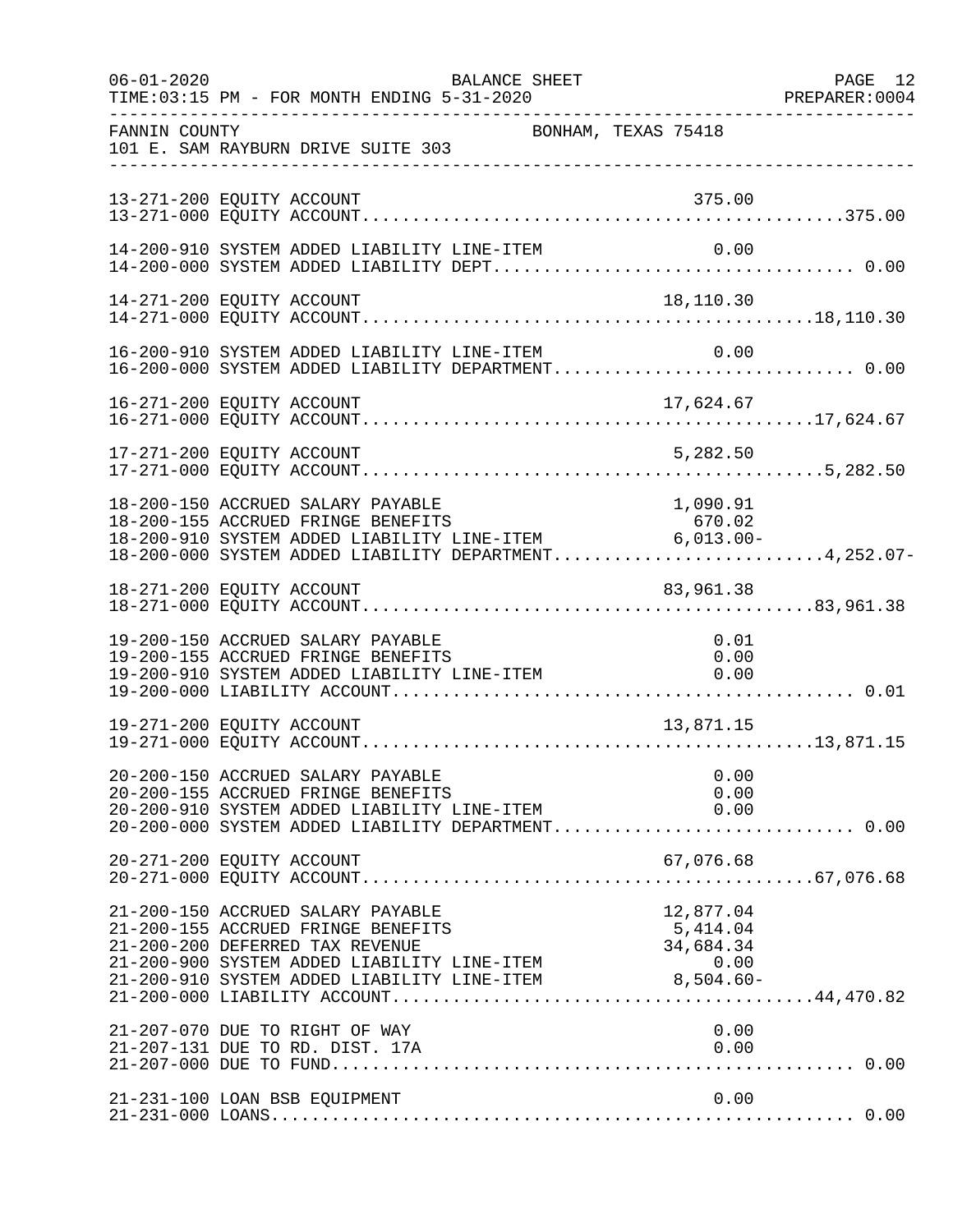| $06 - 01 - 2020$ | BALANCE SHEET<br>TIME: 03:15 PM - FOR MONTH ENDING 5-31-2020                                                                                                                                                                                                                  |                                   | PAGE 13<br>PREPARER:0004 |
|------------------|-------------------------------------------------------------------------------------------------------------------------------------------------------------------------------------------------------------------------------------------------------------------------------|-----------------------------------|--------------------------|
| FANNIN COUNTY    | BONHAM, TEXAS 75418<br>101 E. SAM RAYBURN DRIVE SUITE 303                                                                                                                                                                                                                     |                                   |                          |
|                  |                                                                                                                                                                                                                                                                               |                                   |                          |
|                  | 22-200-150 ACCRUED SALARY PAYABLE<br>22-200-155 ACCRUED FRINGE BENEFITS<br>22-200-200 DEFERRED TAX REVENUE<br>22-200-900 SYSTEM ADDED LIABILITY LINE-ITEM<br>22-200-910 SYSTEM ADDED LIABILITY LINE-ITEM<br>22-200-910 SYSTEM ADDED LIABILITY LINE-ITEM<br>22-200-000 LIABILI | 11,285.41                         |                          |
|                  | 22-207-070 DUE TO RIGHT OF WAY                                                                                                                                                                                                                                                | 0.00                              |                          |
|                  |                                                                                                                                                                                                                                                                               |                                   |                          |
|                  | 23-200-150 ACCRUED SALARY PAYABLE<br>23-200-150 ACCRUED SALARY PAYABLE<br>23-200-155 ACCRUED FRINGE BENEFITS 6,838.00<br>23-200-200 DEFERRED TAX REVENUE 59,034.69<br>23-200-900 SYSTEM ADDED LIABILITY LINE-ITEM 0.00<br>23-200-910 SYSTEM ADDED LIABILITY LINE-ITEM 35,30   | 12,704.17                         |                          |
|                  |                                                                                                                                                                                                                                                                               |                                   |                          |
|                  |                                                                                                                                                                                                                                                                               |                                   |                          |
|                  | 24-200-150 ACCRUED SALARY PAYABLE<br>24-200-155 ACCRUED FRINGE BENEFITS<br>24-200-200 DEFERRED TAX REVENUE<br>24-200-900 SYSTEM ADDED LIABILITY LINE-ITEM 0.00<br>24-200-910 SYSTEM ADDED LIABILITY LINE-ITEM 19,181.13-                                                      | 8,948.55<br>5,170.11<br>33,033.39 |                          |
|                  | 24-271-200 EQUITY ACCOUNT                                                                                                                                                                                                                                                     | 344,096.02                        |                          |
|                  | 25-271-200 EQUITY ACCOUNT                                                                                                                                                                                                                                                     | 2,177.67                          |                          |
|                  | 26-200-910 SYSTEM ADDED LIABILITY LINE-ITEM                                                                                                                                                                                                                                   | 0.00                              |                          |
|                  | 26-271-200 EQUITY ACCOUNT                                                                                                                                                                                                                                                     | 49,651.88                         |                          |
|                  | 27-271-200 EQUITY ACCOUNT                                                                                                                                                                                                                                                     | 9,287.58                          |                          |
|                  | 28-200-910 SYSTEM ADDED LIABILITY LINE-ITEM                                                                                                                                                                                                                                   | 0.00                              |                          |
|                  | 28-271-200 EQUITY ACCOUNT                                                                                                                                                                                                                                                     | 6,336.74                          |                          |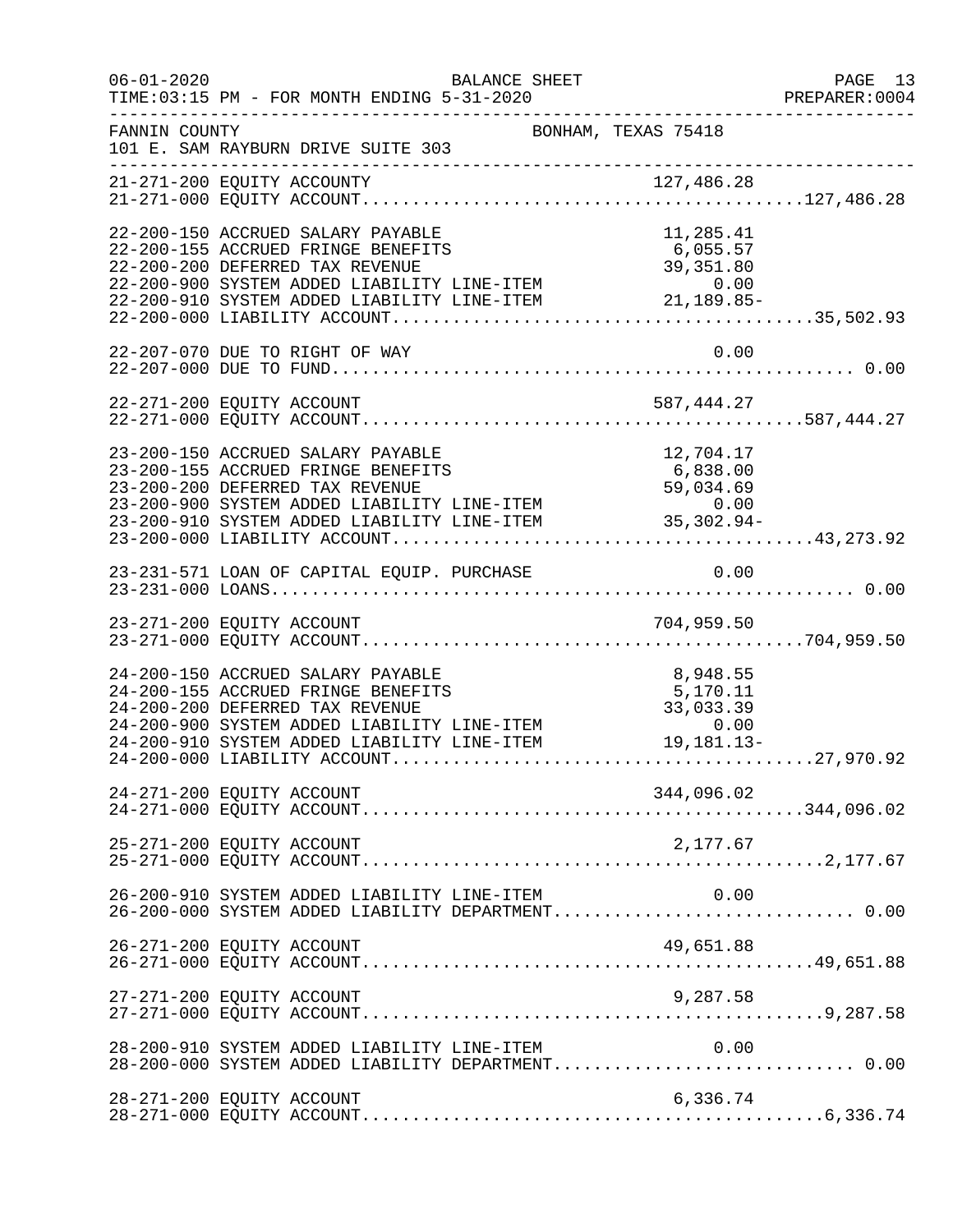| $06 - 01 - 2020$ | <b>BALANCE SHEET</b><br>TIME: 03:15 PM - FOR MONTH ENDING 5-31-2020                                                      |                     | PAGE 14<br>PREPARER: 0004 |
|------------------|--------------------------------------------------------------------------------------------------------------------------|---------------------|---------------------------|
| FANNIN COUNTY    | 101 E. SAM RAYBURN DRIVE SUITE 303<br>----------------------------------                                                 | BONHAM, TEXAS 75418 |                           |
|                  | 30-271-200 EQUITY ACCOUNT                                                                                                | 983.14              |                           |
|                  | 31-200-900 SYSTEM ADDED LIABILITY LINE-ITEM                                                                              |                     |                           |
|                  | 31-271-200 EQUITY ACCOUNT                                                                                                | 111,442.70          |                           |
|                  | 33-271-200 EQUITY ACCOUNT                                                                                                | 8,596.74            |                           |
|                  | 34-271-200 EQUITY ACCOUNT                                                                                                | 32, 371.65          |                           |
|                  | 35-200-910 SYSTEM ADDED LIABILITY LI                                                                                     | 0.00                |                           |
|                  | 35-271-200 EQUITY ACCOUNT                                                                                                | 177,962.54          |                           |
|                  | 36-200-150 ACCRUED SALARY PAYABLE<br>36-200-155 ACCRUED FRINGE BENEFITS 36-200-910 SYSTEM ADDED LIABILITY LINE-ITEM 0.00 | 627.24              |                           |
|                  | 36-271-200 EQUITY ACCOUNT                                                                                                | 15, 145.58          |                           |
|                  | 37-200-910 SYSTEM ADDED LIABILITY LINE-ITEM                                                                              | 0.00                |                           |
|                  | 37-207-099 HELD IN TRUST                                                                                                 | 56,255.48           |                           |
|                  | 37-271-200 EQUITY ACCOUNT                                                                                                | 2,415.64            |                           |
|                  | 38-200-900 SYSTEM ADDED LIABILITY LINE-ITEM 0.00<br>38-200-000 SYSTEM ADDED LIABILITY DEPARTMENT 0.00                    |                     |                           |
|                  | 38-271-200 EQUITY ACCOUNT                                                                                                | 19,527.80           |                           |
|                  | 39-200-900 SYSTEM ADDED LIABILITY LINE-ITEM                                                                              | 0.00                |                           |
|                  | 39-271-200 EQUITY ACCOUNT                                                                                                | 20,703.81           |                           |
|                  | $40-200-910$ SYSTEM ADDED LIABILITY LINE-ITEM $0.00$<br>$40-200-000$ SYSTEM ADDED LIABILITY DEPARTMENT0.00               |                     |                           |
|                  | 40-271-200 EQUITY ACCOUNT                                                                                                | 381.73              |                           |
|                  | 41-200-910 SYSTEM ADDED LIABILITY LINE-ITEM<br>41-200-000 SYSTEM ADDED LIABILITY DEPARTMENT 0.00                         | 0.00                |                           |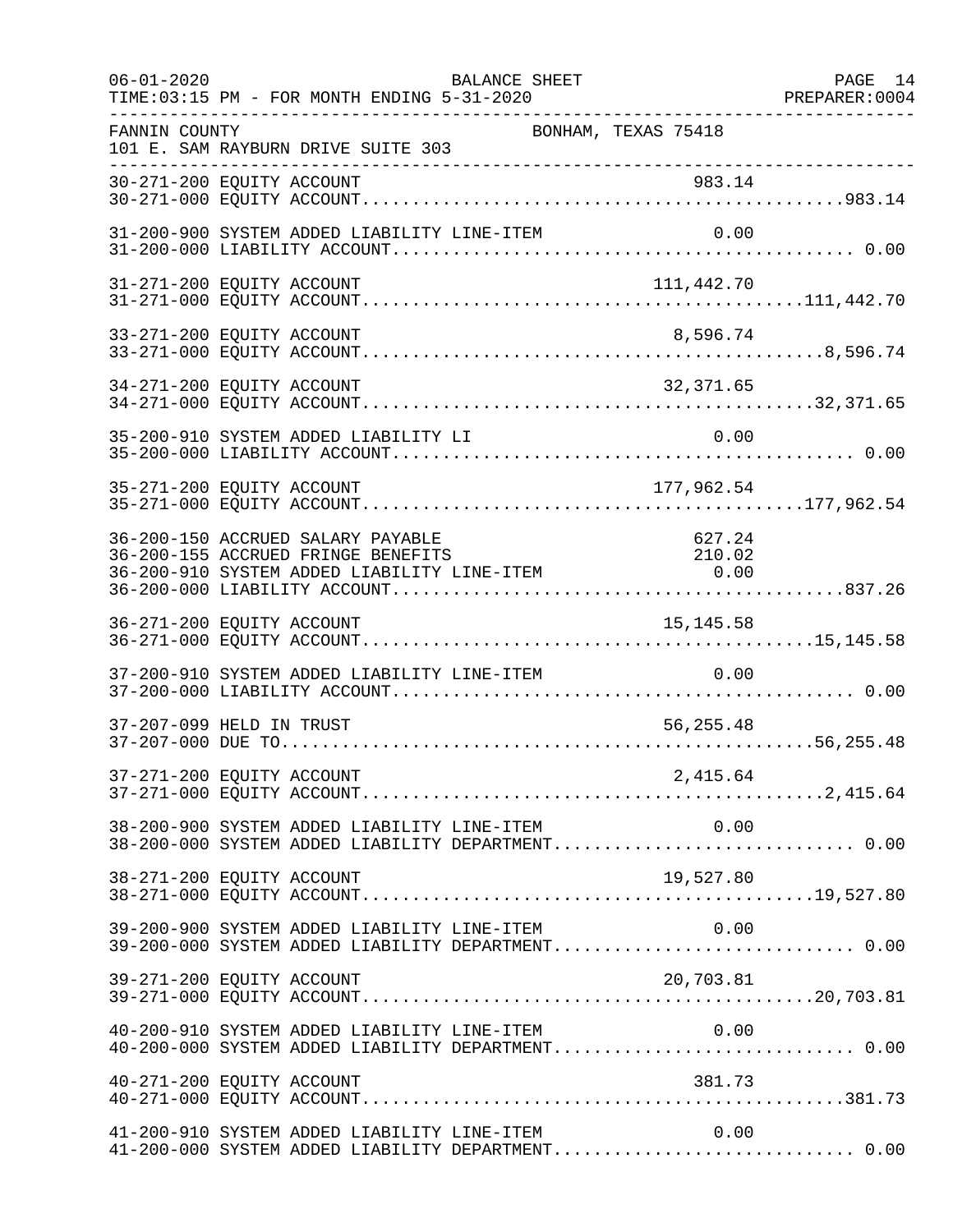| $06 - 01 - 2020$          | TIME: 03:15 PM - FOR MONTH ENDING 5-31-2020                                                                                                                                  | BALANCE SHEET       |                            | PAGE 15 |
|---------------------------|------------------------------------------------------------------------------------------------------------------------------------------------------------------------------|---------------------|----------------------------|---------|
| FANNIN COUNTY             | 101 E. SAM RAYBURN DRIVE SUITE 303                                                                                                                                           | BONHAM, TEXAS 75418 |                            |         |
|                           | 41-207-095 DUE TO OTHER FUNDS                                                                                                                                                |                     | 0.00                       |         |
| 41-271-200 EQUITY ACCOUNT |                                                                                                                                                                              |                     | 0.00                       |         |
|                           | 42-200-910 SYSTEM ADDED LIABILITY LINE-ITEM<br>42-200-000 SYSTEM ADDED LIABILITY DEPARTMENT 0.00                                                                             |                     | 0.00                       |         |
| 42-271-200 EQUITY ACCOUNT |                                                                                                                                                                              |                     | $428.64-$                  |         |
|                           | 44-200-910 SYSTEM ADDED LIABILITY LINE-ITEM 0.00<br>44-200-000 SYSTEM ADDED LIABILITY DEPARTMENT 0.00                                                                        |                     |                            |         |
|                           | 44-207-095 DUE TO OTHER FUNDS                                                                                                                                                |                     | 0.00                       |         |
| 44-271-200 EQUITY ACCOUNT |                                                                                                                                                                              |                     | 0.00                       |         |
|                           | 45-200-150 ACCRUED SALARY PAYABLE<br>45-200-155 ACCRUED FRINGE BENEFITS<br>45-200-910 SYSTEM ADDED LIABILITY LINE-ITEM<br>45-200-000 SYSTEM ADDED LIABILITY DEPARTMENT302.00 |                     | 302.00<br>$0.00$<br>$0.00$ |         |
|                           | 45-207-095 DUE TO OTHER FUNDS                                                                                                                                                |                     | 0.00                       |         |
| 45-271-200 EQUITY ACCOUNT |                                                                                                                                                                              |                     | $370.90 -$                 |         |
|                           |                                                                                                                                                                              |                     |                            |         |
| 46-271-200 EQUITY ACCOUNT |                                                                                                                                                                              |                     | 7,765.67                   |         |
|                           | $48-200-910$ SYSTEM ADDED LIABILITY LINE-ITEM $0.00$<br>$48-200-000$ SYSTEM ADDED LIABILITY DEPARTMENT0.00                                                                   |                     |                            |         |
| 48-271-200 EQUITY ACCOUNT |                                                                                                                                                                              |                     | 38,584.59                  |         |
| 49-271-200 EQUITY ACCOUNT |                                                                                                                                                                              |                     | 681.66                     |         |
|                           | 50-200-910 SYSTEM ADDED LIABILITY LINE-ITEM 0.00<br>50-200-000 SYSTEM ADDED LIABILITY DEPARTMENT 0.00                                                                        |                     |                            |         |
| 50-271-200 EQUITY ACCOUNT |                                                                                                                                                                              |                     | 0.00                       |         |
| 51-271-200 EQUITY ACCOUNT |                                                                                                                                                                              |                     | 7,573.88                   |         |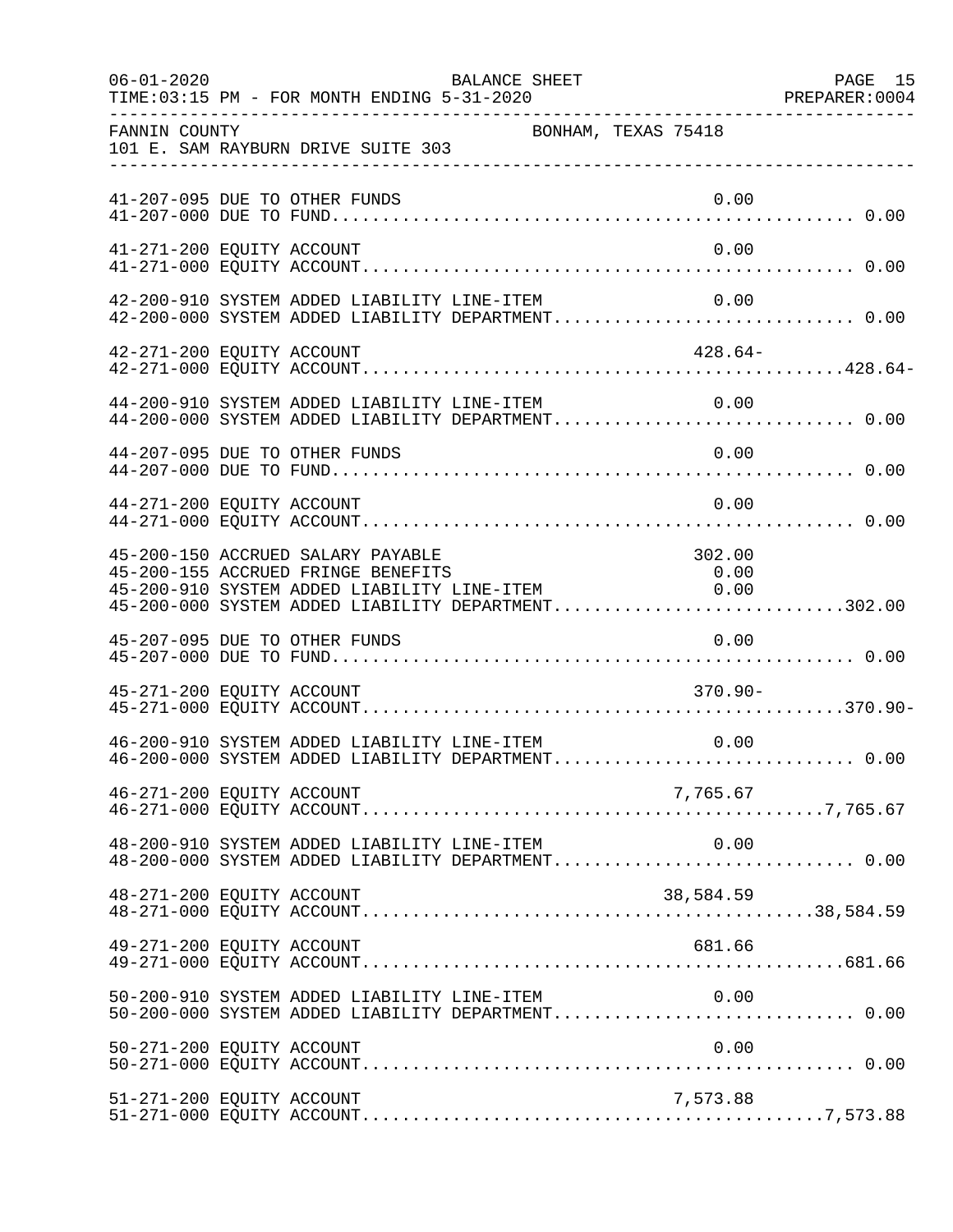| $06 - 01 - 2020$ | BALANCE SHEET<br>TIME: 03:15 PM - FOR MONTH ENDING 5-31-2020                                                   | PAGE 16 |
|------------------|----------------------------------------------------------------------------------------------------------------|---------|
| FANNIN COUNTY    | BONHAM, TEXAS 75418<br>101 E. SAM RAYBURN DRIVE SUITE 303                                                      |         |
|                  | 52-200-910 SYSTEM ADDED LIABILITY LINE-ITEM 0.00<br>52-200-000 SYSTEM ADDED LIABILITY DEPARTMENT 0.00          |         |
|                  | 52-271-200 EQUITY ACCOUNT<br>14,655.89                                                                         |         |
|                  | 53-200-910 SYSTEM ADDED LIABILITY LINE-ITEM 4,496.80-<br>53-200-000 SYSTEM ADDED LIABILITY DEPARTMENT4,496.80- |         |
|                  |                                                                                                                |         |
|                  |                                                                                                                |         |
|                  | 55-271-200 EQUITY ACCOUNT<br>0.06                                                                              |         |
|                  | 56-200-910 SYSTEM ADDED LIABILITY LINE-ITEM<br>0.00                                                            |         |
|                  | 45,071.06<br>56-271-200 EQUITY ACCOUNT                                                                         |         |
|                  | 57-200-910 SYSTEM ADDED LIABILITY LINE-ITEM 0.00<br>57-200-000 SYSTEM ADDED LIABILITY DEPARTMENT 0.00          |         |
|                  | 57-271-200 EQUITY ACCOUNT<br>49.11                                                                             |         |
|                  | 59-200-910 SYSTEM ADDED LIABILITY LINE-ITEM 1,642.50-<br>59-200-000 SYSTEM ADDED LIABILITY DEPARTMENT1,642.50- |         |
|                  | 59-271-200 EQUITY ACCOUNT<br>31,365.09                                                                         |         |
|                  | 60-200-200 DEFERRED REVENUE<br>9,341.26                                                                        |         |
|                  | 60-207-990 DUE TO OTHERS<br>0.00                                                                               |         |
|                  | 60-271-200 EQUITY ACCOUNT<br>153,672.87                                                                        |         |
|                  | 61-271-200 EQUITY ACCOUNT<br>3,333.08                                                                          |         |
|                  | 34, 291. 11<br>62-271-200 EQUITY ACCOUNT                                                                       |         |
|                  | 63-200-910 SYSTEM ADDED LIABILITY LINE ITEM<br>0.00                                                            |         |
|                  | 63-271-200 EQUITY ACCOUNT<br>1,688.40                                                                          |         |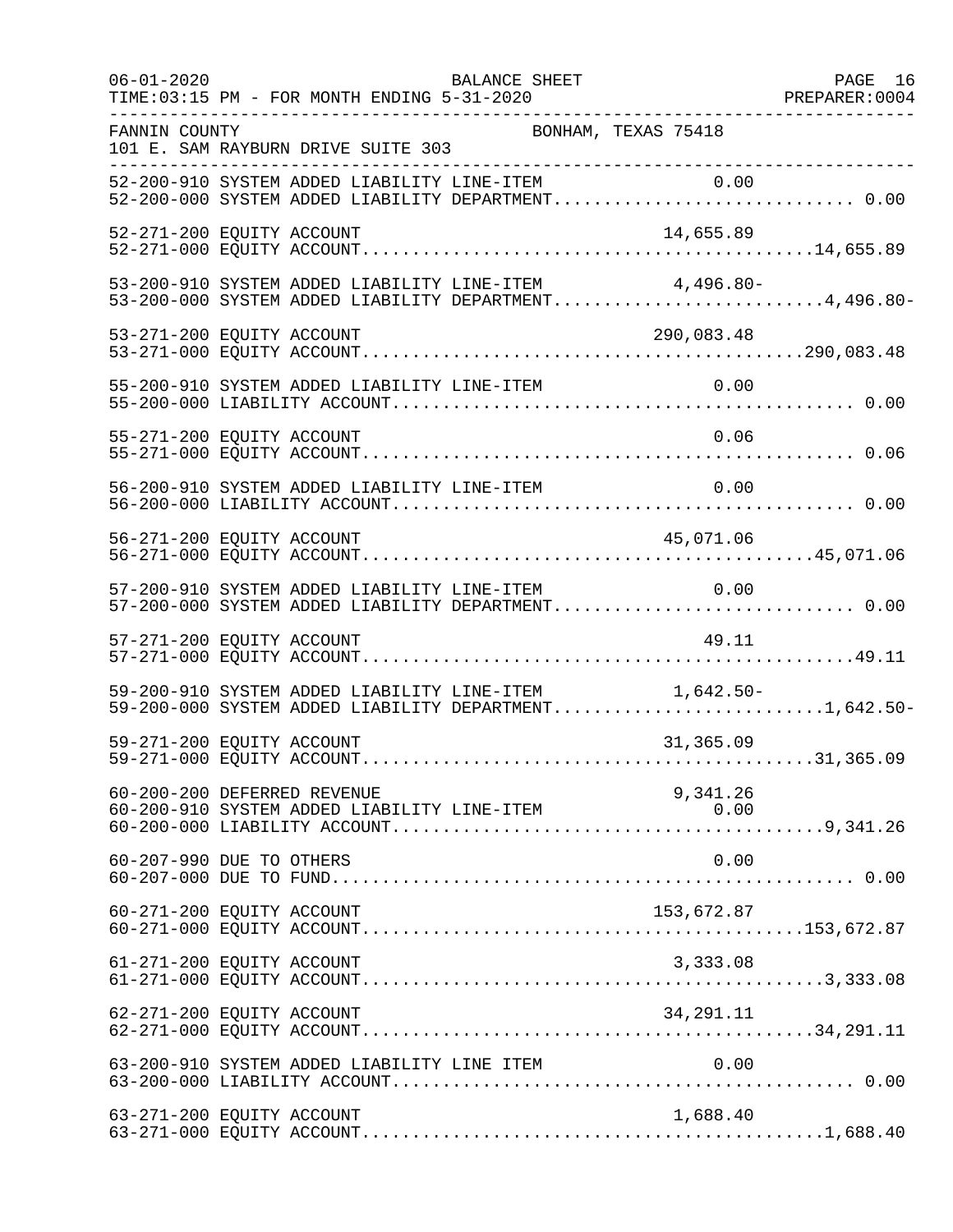| $06 - 01 - 2020$ | BALANCE SHEET<br>TIME: 03:15 PM - FOR MONTH ENDING 5-31-2020                                               |                | PAGE 17 |
|------------------|------------------------------------------------------------------------------------------------------------|----------------|---------|
| FANNIN COUNTY    | BONHAM, TEXAS 75418<br>101 E. SAM RAYBURN DRIVE SUITE 303                                                  |                |         |
|                  | 64-200-910 SYSTEM ADDED LIABILITY LINE ITEM                                                                |                |         |
|                  | 64-271-200 EQUITY ACCOUNT                                                                                  | 355.18         |         |
|                  | 65-200-910 SYSTEM ADDED LIABILITY LINE ITEM                                                                | 0.00           |         |
|                  | 65-271-200 EQUITY ACCOUNT                                                                                  | 2,691.63       |         |
|                  | 66-200-910 SYSTEM ADDED LIABILITY LINE-ITEM 92,194.35-                                                     |                |         |
|                  | 66-207-990 DUE TO OTHERS                                                                                   | 0.00           |         |
|                  | 66-231-200 2017 GO BONDS PAYABLE                                                                           | 0.00           |         |
|                  | 4,718,695.56<br>66-271-200 EQUITY ACCOUNT                                                                  |                |         |
|                  | 67-200-910 SYSTEM ADDED LIABILITY LINE-ITEM 530.00-<br>67-200-000 SYSTEM ADDED LIABILITY DEPARTMENT530.00- |                |         |
|                  | 67-271-200 EQUITY ACCOUNT                                                                                  | 9,498.04       |         |
|                  | 68-200-910 SYSTEM ADDED LIABILITY LINE -ITEM                                                               | 0.00           |         |
|                  | 68-231-200 2018 GO BONDS PAYABLE                                                                           | 6, 250, 000.00 |         |
|                  | 68-271-200 EQUITY ACCOUNT                                                                                  | 76,605.99      |         |
|                  | 69-200-910 SYSTEM ADDED LIABILITY LINE-ITEM                                                                | 0.00           |         |
|                  | 69-271-200 EQUITY ACCOUNT                                                                                  | 0.00           |         |
|                  | 70-200-900 SYSTEM ADDED LIABILITY LINE-ITEM<br>70-200-910 SYSTEM ADDED LIABILITY LINE-ITEM                 | 0.00<br>0.00   |         |
|                  | 70-271-200 EQUITY ACCOUNT                                                                                  | 100,051.38     |         |
|                  | 71-200-910 SYSTEM ADDED LIABILITY LINE-ITEM                                                                | 0.00           |         |
|                  | 71-271-200 EQUITY ACCOUNT                                                                                  | 0.00           |         |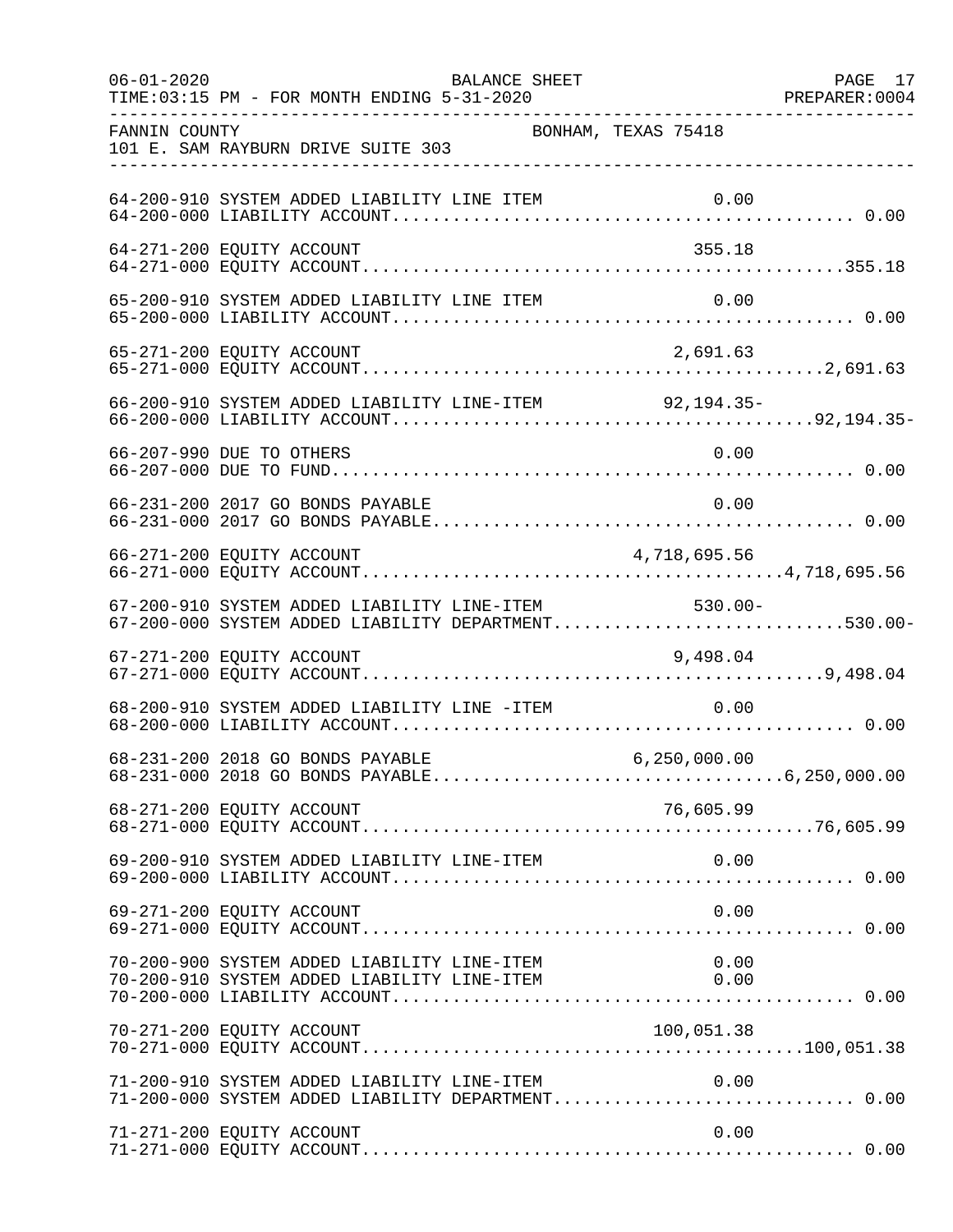| $06 - 01 - 2020$          | TIME: 03:15 PM - FOR MONTH ENDING 5-31-2020                                                                | BALANCE SHEET       |             | PAGE 18 |
|---------------------------|------------------------------------------------------------------------------------------------------------|---------------------|-------------|---------|
| FANNIN COUNTY             | 101 E. SAM RAYBURN DRIVE SUITE 303                                                                         | BONHAM, TEXAS 75418 |             |         |
|                           | 72-200-910 SYSTEM ADDEND LIABILITY LINE-ITEM<br>72-200-000 SYSTEM ADDED LIABILITY DEPARTMENT 0.00          |                     | 0.00        |         |
| 72-271-200 EQUITY ACCOUNT |                                                                                                            |                     | 0.00        |         |
|                           | 78-200-910 SYSTEM ADDED LIABILITY LINE ITEM                                                                |                     | 0.00        |         |
| 78-271-200 EQUITY ACCOUNT |                                                                                                            |                     | 150,000.00  |         |
|                           |                                                                                                            |                     |             |         |
| 79-271-200 EQUITY ACCOUNT |                                                                                                            |                     | 75,000.00   |         |
|                           | 80-200-910 SYSTEM ADDED LIABILITY LINE-ITEM                                                                |                     | 0.00        |         |
| 80-271-200 EQUITY ACCOUNT |                                                                                                            |                     | 600.00      |         |
|                           | 81-200-910 SYSTEM ADDED LIABILITY LINE ITEM                                                                |                     | 0.00        |         |
| 81-271-200 EQUITY ACCOUNT |                                                                                                            |                     | 4,021.21    |         |
|                           | 82-200-910 SYSTEM ADDED LIABILITY LINE ITEM                                                                |                     | 0.00        |         |
| 82-271-200 EQUITY ACCOUNT |                                                                                                            |                     | 565, 378.74 |         |
|                           |                                                                                                            |                     |             |         |
|                           |                                                                                                            |                     |             |         |
|                           | 84-200-910 SYSTEM ADDED LIABILITY LINE ITEM 50,527.35-<br>84-200-000 SYSTEM ADDED LIABILITY DEPT50,527.35- |                     |             |         |
| 84-271-200 EQUITY ACCOUNT |                                                                                                            |                     | 533,975.09  |         |
|                           | 85-200-910 SYSTEM ADDED LIABILITY LINE-ITEM 388.75-<br>85-200-000 SYSTEM ADDED LIABILITY DEPARTMENT388.75- |                     |             |         |
|                           |                                                                                                            |                     |             |         |
|                           | 86-200-910 SYSTEM ADDED LIABILITY ITEM                                                                     |                     | 0.00        |         |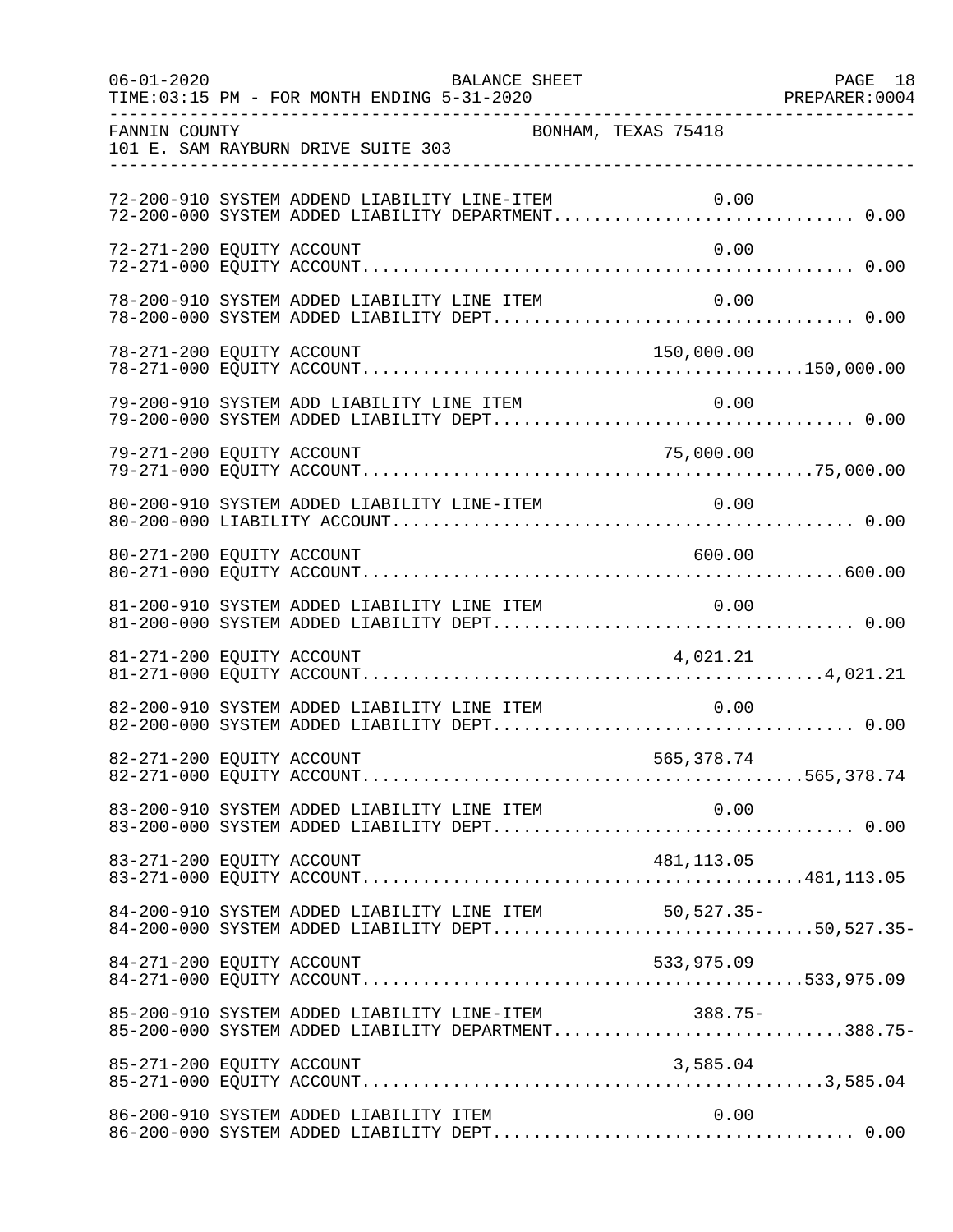| $06 - 01 - 2020$    | BALANCE SHEET<br>TIME: 03:15 PM - FOR MONTH ENDING 5-31-2020                                                                                                                                                                                                                                                                                                                                                                                                                                                                                                             |                                                                                                                                                                                         | PAGE 19 |
|---------------------|--------------------------------------------------------------------------------------------------------------------------------------------------------------------------------------------------------------------------------------------------------------------------------------------------------------------------------------------------------------------------------------------------------------------------------------------------------------------------------------------------------------------------------------------------------------------------|-----------------------------------------------------------------------------------------------------------------------------------------------------------------------------------------|---------|
| FANNIN COUNTY       | 101 E. SAM RAYBURN DRIVE SUITE 303<br>-----------------------------                                                                                                                                                                                                                                                                                                                                                                                                                                                                                                      | BONHAM, TEXAS 75418                                                                                                                                                                     |         |
|                     | 86-271-200 EQUITY ACCOUNT                                                                                                                                                                                                                                                                                                                                                                                                                                                                                                                                                | 5,235.92                                                                                                                                                                                |         |
|                     | 87-200-910 SYSTEM ADDED LIABILITY LINE-ITEM<br>87-200-000 SYSTEM ADDED LIABILITY DEPARTMENT90.00                                                                                                                                                                                                                                                                                                                                                                                                                                                                         | 90.00                                                                                                                                                                                   |         |
|                     | 87-202-319 A/P RESTITUTION-JUVENILE PROBATION                                                                                                                                                                                                                                                                                                                                                                                                                                                                                                                            | 0.00                                                                                                                                                                                    |         |
|                     | 87-271-200 EQUITY ACCOUNT                                                                                                                                                                                                                                                                                                                                                                                                                                                                                                                                                | 2,335.77                                                                                                                                                                                |         |
|                     | 88-271-200 EQUITY ACCOUNT                                                                                                                                                                                                                                                                                                                                                                                                                                                                                                                                                | 0.00                                                                                                                                                                                    |         |
|                     | 89-220-189 DEFERRED REVENUE                                                                                                                                                                                                                                                                                                                                                                                                                                                                                                                                              | 0.00                                                                                                                                                                                    |         |
|                     | 89-271-200 EQUITY ACCOUNT                                                                                                                                                                                                                                                                                                                                                                                                                                                                                                                                                | 60,400.36                                                                                                                                                                               |         |
|                     | 92-200-900 SYSTEM ADDED LIABILITY LINE-ITEM<br>92-200-910 SYSTEM ADDED LIABILITY LINE-ITEM<br>92-200-000 SYSTEM ADDED LIABILITY DEPARTMENT 0.00                                                                                                                                                                                                                                                                                                                                                                                                                          | $\begin{array}{c} 0\,.\,0\,0 \\ 0\,.\,0\,0 \end{array}$                                                                                                                                 |         |
|                     | 92-271-200 EQUITY ACCOUNT                                                                                                                                                                                                                                                                                                                                                                                                                                                                                                                                                | 46, 269.00                                                                                                                                                                              |         |
|                     | 93-200-910 SYSTEM ADDED LIABILITY                                                                                                                                                                                                                                                                                                                                                                                                                                                                                                                                        | 0.00                                                                                                                                                                                    |         |
|                     | 93-271-200 EQUITY ACCOUNT                                                                                                                                                                                                                                                                                                                                                                                                                                                                                                                                                | 100.00                                                                                                                                                                                  |         |
|                     | 95-200-910 SYSTEM ADDED LIABILITY LINE-ITEM 0.00<br>95-200-000 SYSTEM ADDED LIABILITY DEPARTMENT 0.00                                                                                                                                                                                                                                                                                                                                                                                                                                                                    |                                                                                                                                                                                         |         |
| 95-271-200 DEPOSITS |                                                                                                                                                                                                                                                                                                                                                                                                                                                                                                                                                                          | 20.64                                                                                                                                                                                   |         |
|                     | 99-200-240 ACCRUED INTEREST<br>99-200-250 GENERAL OBLIGATION BOND<br>99-200-251 GOB-CURRENT PORTION<br>99-200-255 BOND DISCOUNT CURRENT<br>99-200-256 BOND DISCOUNT<br>99-200-257 BOND PREMIUM CURRENT<br>99-200-258 BOND PREMIUM<br>99-200-275 NOTES PAYABLE<br>99-200-277 NOTE #16240648-SHERIFF<br>99-200-278 NOTE #16308936-SHERIFF<br>99-200-279 NOTE #16291000-R&B#3<br>99-200-280 NOTE #16295968-R&B#3<br>99-200-281 ODYSSEY #16235752-GENERAL<br>99-200-310 CAPITAL LEASE-CURRENT PORTION<br>99-200-350 ACCRUED COMPENSATION<br>99-200-400 NET PENSION LIABILITY | 61,179.00<br>5,930,000.00<br>160,000.00<br>$2,699.60-$<br>$60, 741.09 -$<br>10,976.99<br>246,982.37<br>0.00<br>0.00<br>0.00<br>0.00<br>0.00<br>0.00<br>0.00<br>199,433.20<br>897,879.00 |         |